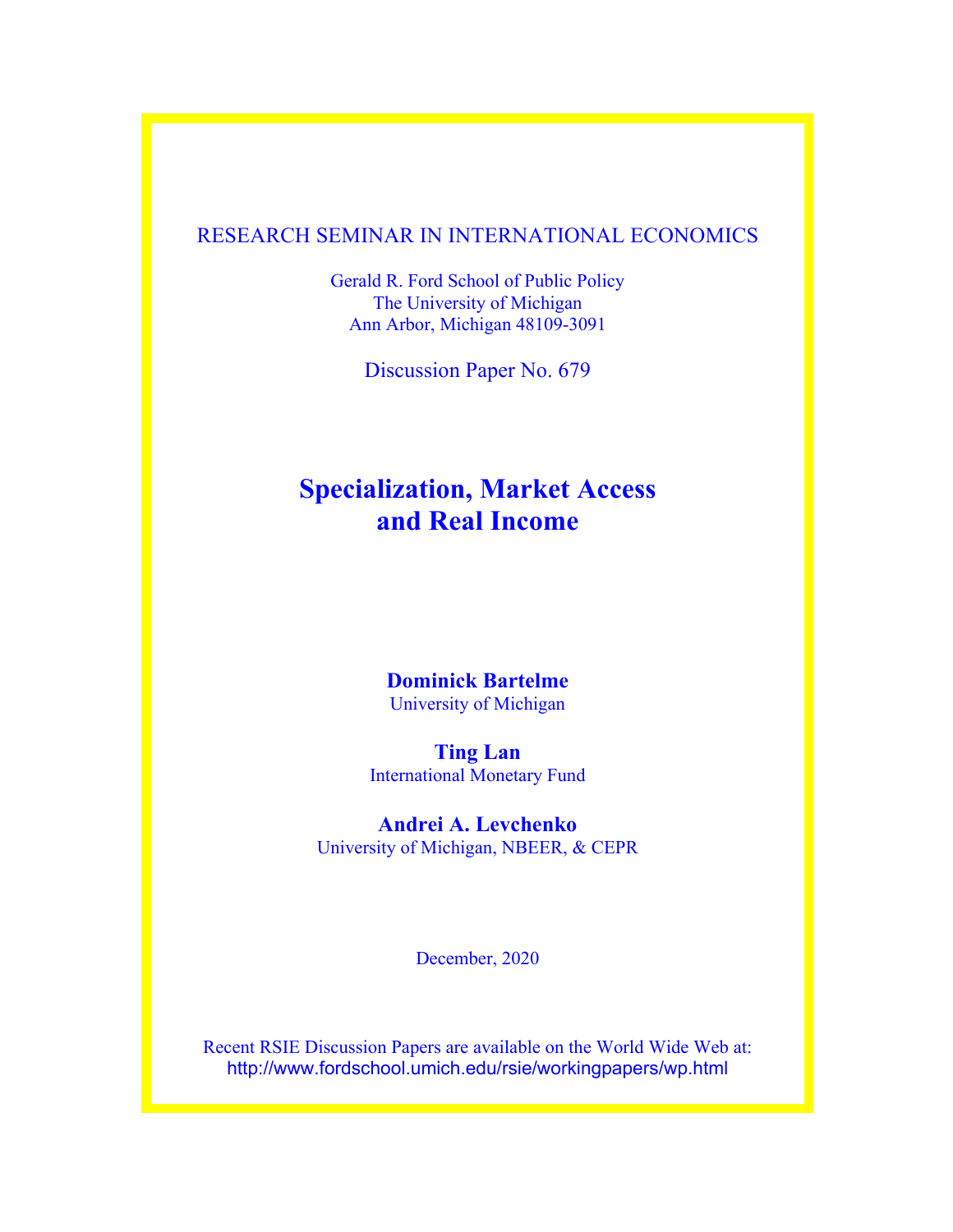# <span id="page-1-0"></span>Specialization, Market Access and Real Income<sup>∗</sup>

Dominick Bartelme University of Michigan

Ting Lan International Monetary Fund Andrei A. Levchenko University of Michigan NBER and CEPR

December 2020

#### **Abstract**

This paper estimates the impact of external demand shocks on real income. Our empirical strategy is based on a first order approximation to a wide class of small open economy models that feature sector-level gravity in trade flows. The framework allows us to measure foreign shocks and characterize their impact on income in terms of reduced-form elasticities. We use machine learning techniques to group 4-digit manufacturing sectors into a smaller number of clusters, and show that the cluster-level elasticities of income with respect to foreign shocks can be estimated using high-dimensional statistical techniques. We find clear evidence of heterogeneity in the income responses to different foreign shocks. Foreign demand shocks in complex intermediate and capital goods have large positive impacts on real income, whereas impacts in other sectors are negligible. The estimates imply that the pattern of sectoral specialization plays a quantitatively large role in how foreign shocks affect real income, while geographic position plays a smaller role. Finally, a calibrated multi-sector production and trade model can rationalize both the average and the heterogeneity in real income elasticities to foreign shocks under reasonable values of structural parameters.

*JEL codes*: F43, F62

*Keywords*: trade specialization, real income, gravity, k-means clustering

<sup>∗</sup>We thank Christian Hansen, Kalina Manova, Fernando Parro, John Ries, Andrés Rodríguez-Clare, Sebastian Sotelo, Dan Trefler, and workshop participants at Berkeley, CEPR MG, NBER ITI, the Rocky Mountain Empirical Trade Conference, Sciences Po Summer Workshop, Texas, Toronto, the Trade Integration and Growth Conference (Bogota), Western Ontario, and Yale for helpful suggestions. The views expressed in this paper are those of the authors and should not be attributed to the International Monetary Fund, its Executive Board, or its management. Email: dbartelm@umich.edu, tlan@imf.org, alev@umich.edu.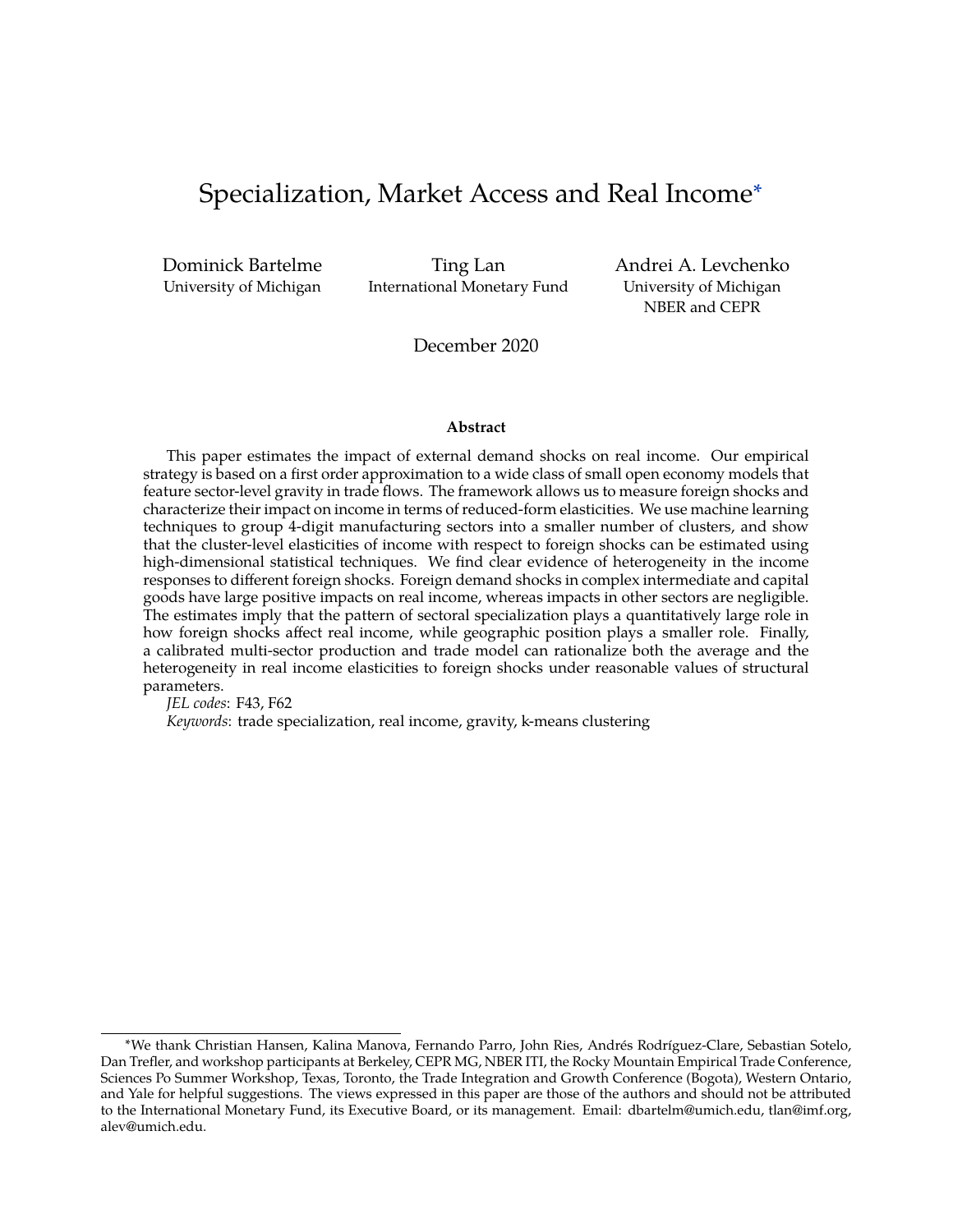### 1. Introduction

The notion that the wealth of nations is shaped in part by international trade opportunities dates back to the origins of international economics. The size and sectoral composition of foreign demand varies substantially across countries due to trade costs and the uneven geography of development. How important is the variation in external demand for understanding the cross-country income distribution? A rich theoretical literature studies how foreign demand shocks affect real income and welfare, often emphasizing the role of a country's comparative advantage. An enduring theme is that the real income impacts of foreign shocks are heterogeneous across industries, and their signs and magnitudes depend crucially on the strength of the various mechanisms at play.<sup>1</sup> The goal of this paper is to empirically estimate the effects of external demand shocks in different industries on real income.

Empirical work on this question faces a number of challenges. There are many sectors and theories, but relatively few real income observations in the data. Econometric issues of endogeneity and omitted variable bias loom large. Faced with these challenges, the existing literature has coalesced around three basic approaches. One abstracts from sectoral heterogeneity altogether and focuses on the relationship between real income and the overall size of the external market, as determined by geography (e.g. [Frankel and Romer,](#page-37-0) [1999;](#page-37-0) [Redding and Venables,](#page-39-0) [2004\)](#page-39-0). Another examines whether certain features of comparative advantage are associated with growth (e.g. [Prebisch,](#page-39-1) [1959;](#page-39-1) [Humphreys](#page-38-0) [et al., eds,](#page-38-0) [2007\)](#page-38-0). This approach abstracts from cross-country variation in external demand, and lacks a common theoretical foundation. The third calibrates fully specified general equilibrium models and conducts counterfactuals (e.g. [Whalley,](#page-40-0) [1985;](#page-40-0) [Eaton and Kortum,](#page-37-1) [2002\)](#page-37-1). These methods deliver precise and interpretable answers, but depend heavily on the assumed theoretical framework and structural parameter values.

This paper develops a unified approach to quantifying the impact of foreign shocks in different sectors that strikes a balance between the clarity and rigor of the structural tradition and more model-robust statistical methods that "let the data speak." We begin by analyzing a class of small open economy models with many sectors that satisfy four key assumptions: i) sector-level gravity in bilateral trade flows, ii) a homothetic upper-tier utility aggregator, iii) competitive goods and factor markets, and iv) a unique and smooth equilibrium mapping from the primitives to the endogenous outcomes. The production side of the economy is quite general, allowing for any number of factors, intermediate goods linkages, and external effects within and across sectors. This class contains small open economy versions of most of the quantitative trade models in the literature as special cases, including isomorphisms with settings featuring monopolistic competition.

<sup>1</sup>Handbook chapters by [Costinot and Rodríguez-Clare](#page-37-2) [\(2014\)](#page-37-2) and [Ventura](#page-40-1) [\(2005\)](#page-40-1) review and quantify the impact of changes in openness on income levels and growth rates, respectively, under various assumptions on the structure of the economy. [Rodríguez and Rodrik](#page-39-2) [\(2001\)](#page-39-2) and [Harrison and Rodríguez-Clare](#page-38-1) [\(2010\)](#page-38-1) provide critical reviews of the empirical work on openness and income. [Lederman and Maloney](#page-39-3) [\(2012\)](#page-39-3) summarize the theoretical and empirical literature on trade patterns and income.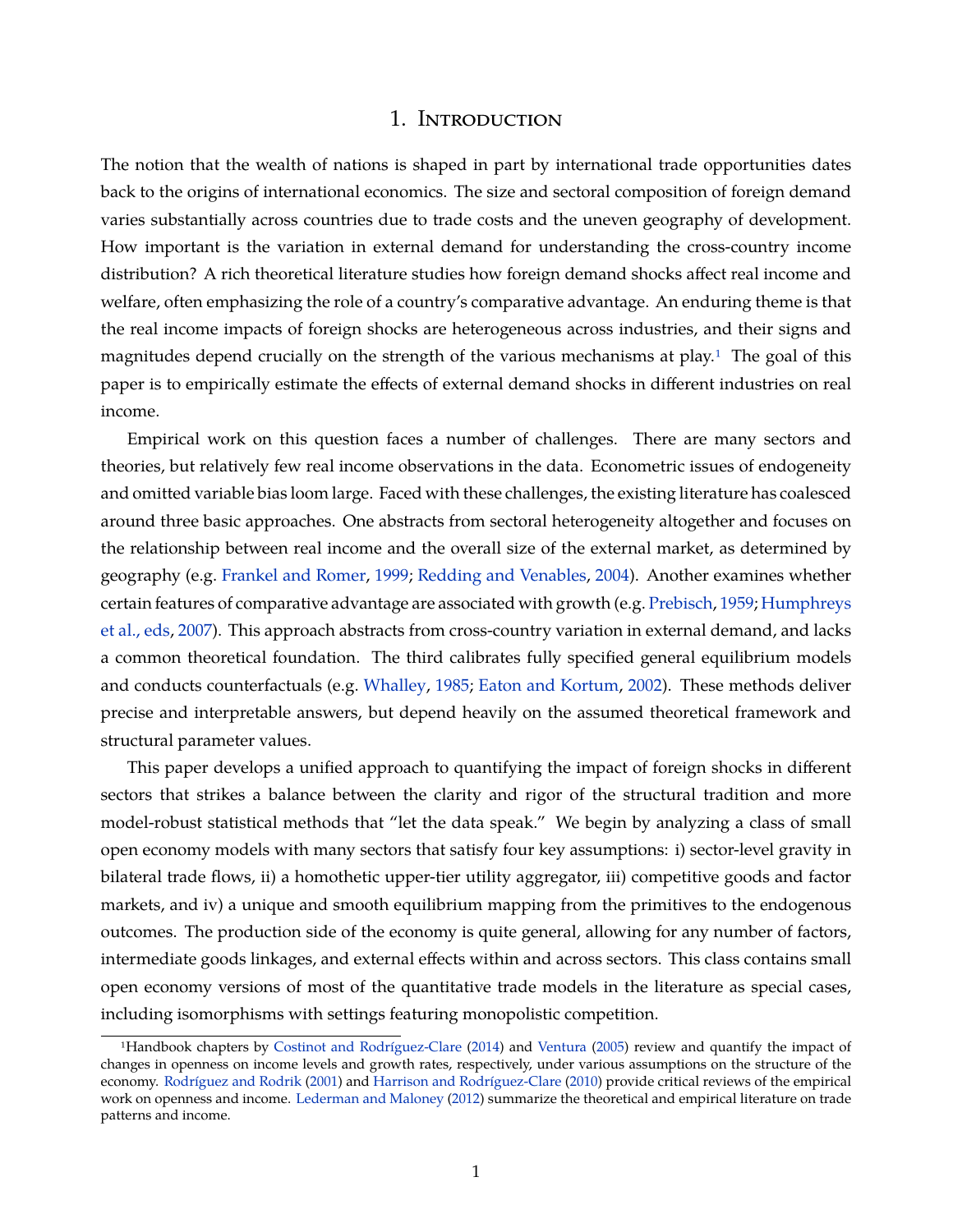The framework delivers natural measures of sector-level foreign demand shocks, which we label external firm market access. These variables contain all relevant information about foreign demand for a country's exports, and are easily estimated from the trade data using standard techniques. We employ a first order approximation to express a log change in a country's real income in terms of export share-weighted averages of external firm market access, along with domestic demand and supply shocks. The elasticities of real income with respect to external firm market access reflect how different foreign demand shocks generate different general equilibrium income impacts, thus providing a direct answer to the question posed at the outset of the paper[.2](#page-1-0)

We implement our approach on UN COMTRADE trade data and decadal real income changes from the Penn World Table 9.0 over 1965-2015, with a sample of 127 countries and 268 sectors spanning manufacturing, agriculture, and mining. Estimation of the model-derived equation must confront two primary challenges.

The first is that there are hundreds of traded sectors and thus potentially hundreds of elasticities of income to foreign shocks that can be estimated. This is clearly not feasible given the relatively small sample of available GDP per capita data. To reduce the number of parameters to be estimated, we employ a machine learning technique to group sectors into a small number of clusters based on their characteristics. Theory predicts that a sector's income impact depends on its features, such as position in the production network, factor intensities, and so on. Clustering industries with similar characteristics thus has the dual benefits of minimizing within-cluster heterogeneity in the income impacts of foreign shocks, and identifying the key sectoral properties that explain the heterogeneous impacts. We use the k-means clustering algorithm [\(MacQueen et al.,](#page-39-4) [1967\)](#page-39-4) along with 7 sectoral characteristics measured from US data to group 233 manufacturing industries into 4 clusters. It turns out that this procedure results in clusters with features that are easy to verbalize: i) processing of raw materials, ii) complex intermediate inputs, iii) capital goods, and iv) consumer goods. We group agriculture and mining sectors into their own clusters for a total of 6 clusters and therefore 6 clusterlevel foreign demand shocks. We then estimate the much smaller number of cluster-level income elasticities.

The second challenge is the common one in cross-country growth regressions: omitted variables and endogeneity. We first provide formal conditions under which the average within-cluster income elasticities are identified by an OLS regression that fully conditions on the initial equilibrium observables. The result exploits the typical invertibility properties of gravity models as well as an orthogonality assumption on unobserved contemporaneous domestic shocks. We rely on the fact that most countries are small in foreign markets, and measure the foreign shocks in such a way as to minimize any direct effect of domestic shocks on foreign variables. To deal with the high dimensionality

<sup>2</sup>As will become clear below, a country will also be affected by foreign supply shocks, which are reflected in its import prices. It turns out that there is much less variation across countries and time in the identifiable foreign supply shocks, and their estimated income impacts are quite noisy and rarely significant. For these reasons, the paper focuses on foreign demand shocks, while controlling for foreign supply shocks in the estimation. See Sections [3](#page-11-0) and  $\frac{1}{4}$  $\frac{1}{4}$  $\frac{1}{4}$  as well as Appendix [B.5](#page-62-0) for more detail.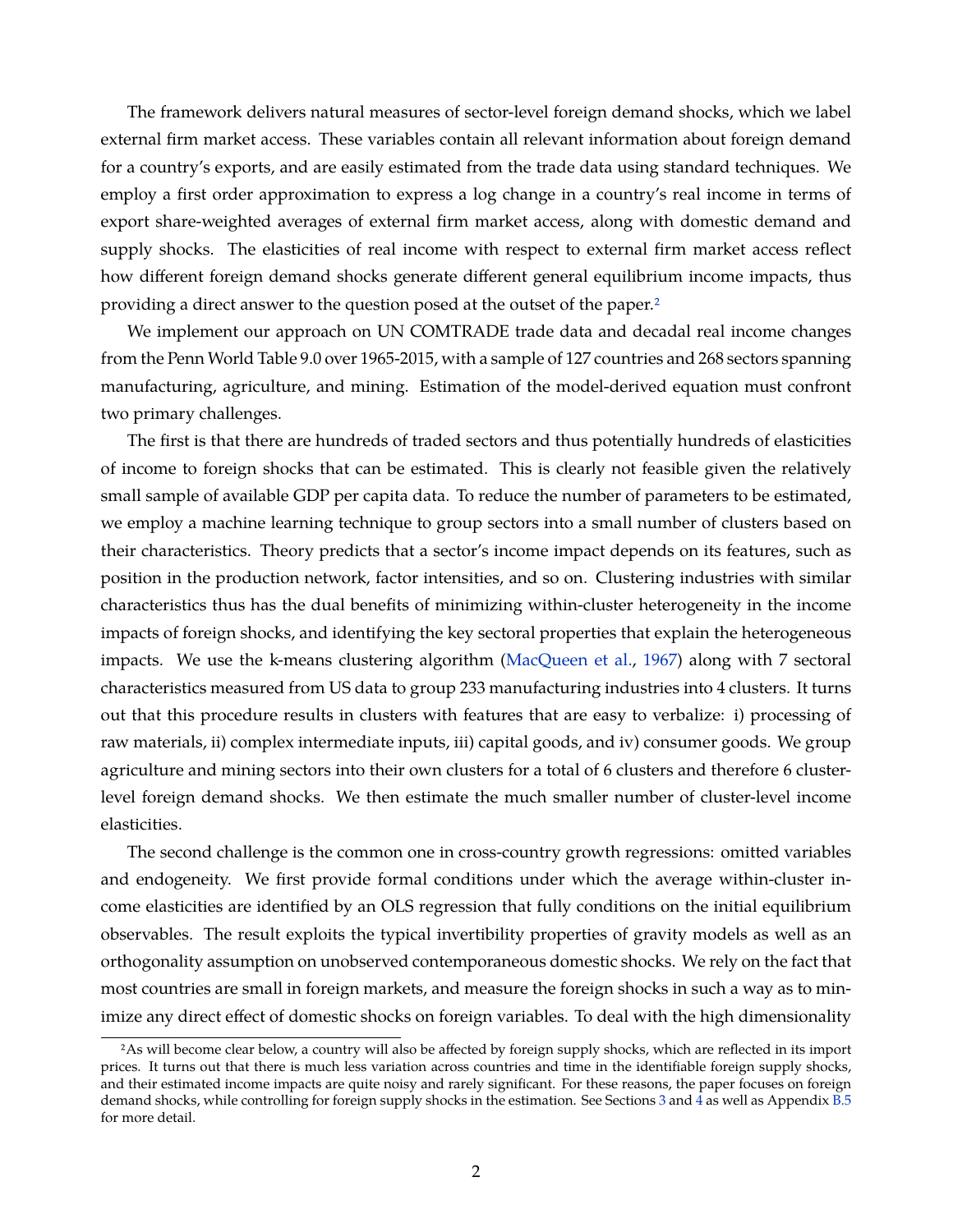of the control vector we employ the Post-Double-Selection method of [Belloni et al.](#page-36-0) [\(2014b,](#page-36-0) [2017\)](#page-36-1) to select a lower-dimensional set of "important" controls while maintaining consistency and uniformly valid inference.

Our main finding is that the average impact of foreign shocks on real income differs significantly across clusters. Foreign demand shocks to capital goods and complex intermediate sectors have the largest income impacts, with the capital goods elasticity being somewhat less precisely estimated. Foreign demand shocks in all other sectors have small and insignificant income impacts.

We subject our specification to robustness checks along a number of dimensions including the number of clusters, the tuning parameter used for selecting controls, measurement error in the cluster characteristics, and dropping important trading partners. The most robust result is that demand shocks in complex intermediate goods have high income elasticities and non-intermediate, noncapital goods sectors have small elasticities. The capital goods cluster always has the highest income elasticity point estimate, but with relatively large standard errors. Interestingly, when we split the sample into developed and developing countries, we obtain more precise estimates as well as a much higher capital goods elasticity for developing countries across all specifications. This suggests that the large standard error in the full sample may be partly due to differences in the income impact of foreign demand shocks for capital goods in different groups of countries. While the finding that the capital goods elasticity is higher for poor countries is intriguing, its practical importance is limited by the low shares of capital goods in developing countries' export baskets.

We examine the quantitative implications of our estimates through the lens of both data and theory. First, given our estimated cluster-level elasticities, the real income impacts of foreign shocks in individual countries are determined by the size and pattern of external demand ("geography") interacted with the initial sectoral specialization. To isolate the role of the specialization pattern, we hold geography constant and compute the total elasticity of income with respect to a uniform foreign demand shock for each country in our sample. There is substantial cross-country heterogeneity in the impacts, ranging from 0 in many of the poorest countries to 0.5 in upper-middle income countries such as Hungary, Slovakia, Malaysia, and Taiwan. We illustrate the role of geography by holding sectoral specialization constant and subjecting each country to the foreign shocks experienced by different countries in the same time period. We find that geography plays a modest but noticeable role in determining the growth experiences of different countries. For example, East Asian countries benefited by about half a percentage point of growth over the 2005-2015 decade (relative to the median country) from the rapid growth of surrounding countries, while Western European countries lost roughly 1 percentage point of growth over the same decade due to slow overall growth in the region.

Second, we ask whether our empirical estimates can be rationalized by theory. To that end, we set up a quantitative trade model of a small open economy with intermediate input linkages, endogenous capital accumulation and industry-level scale effects that are external to the firm [\(Bartelme et al.,](#page-36-2) [2019;](#page-36-2)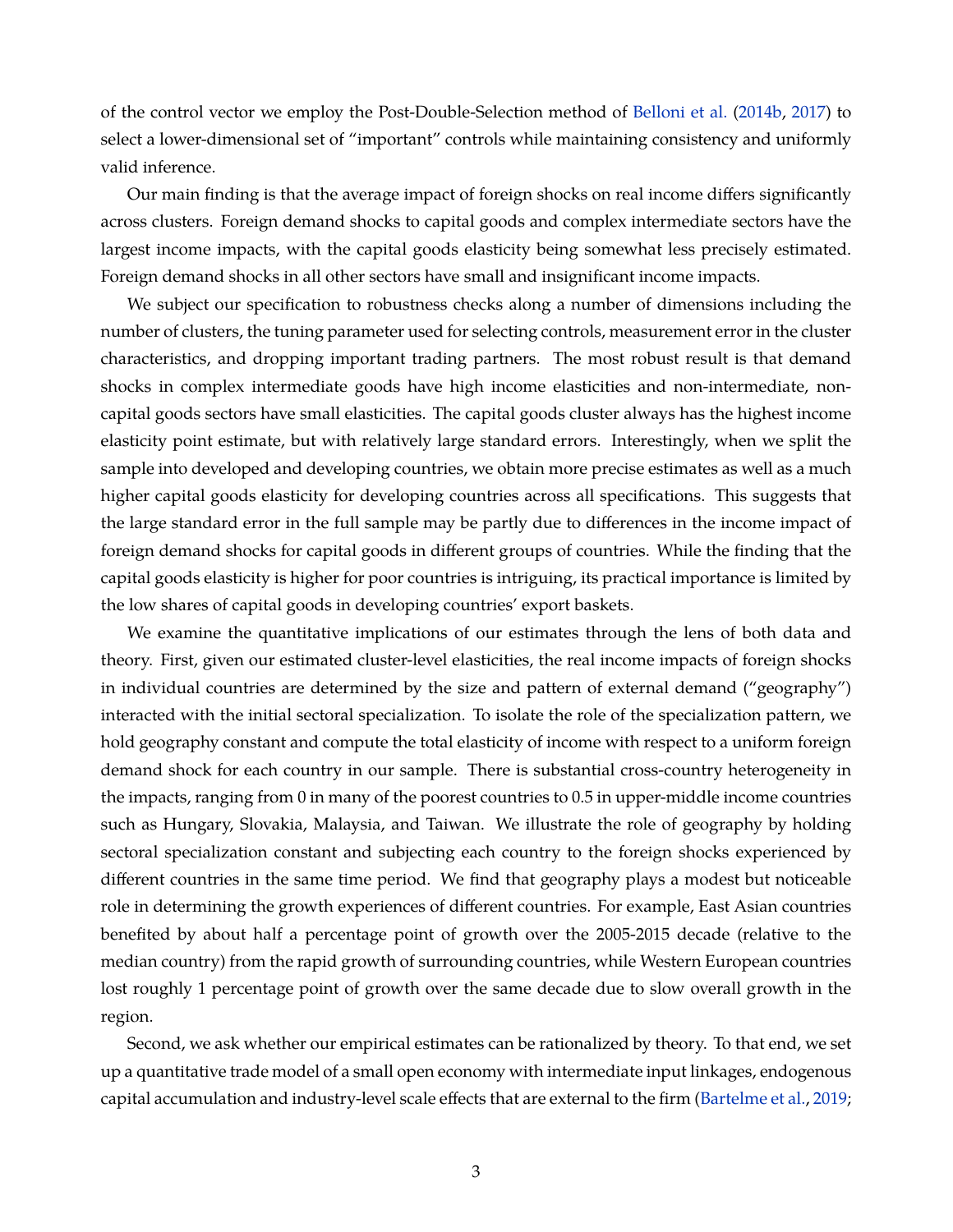[Kucheryavyy et al.,](#page-39-5) [2020\)](#page-39-5). We calibrate the model using standard data on intermediate, final, and trade shares. We show that a parsimonious parameterization with only two structural elasticities – substitution and scale – can successfully match both the average level of estimated coefficients and their variation across clusters. Importantly, the model is quantitatively successful under a fairly broad range of these structural parameters, and for values that are reasonable in light of existing estimates. The model matches the heterogeneity in estimated coefficients purely through internal propagation of foreign demand shocks within the home economy, rather than different structural parameters across clusters. We show that input linkages in both intermediate and capital goods as well as the presence of substantial scale economies are quantitatively important for matching our econometric estimates.

We stress that this quantification is a "proof-of-concept" exercise, rather than a strong stand on the precise economic mechanisms behind the empirical estimates. There might be many theoretical models, and potentially infinitely many parameter combinations within each model, that could match the income elasticities in the data. The objective of this exercise is to highlight a set of economic mechanisms that can be quantitatively successful at matching the econometric estimates.

**Related literature.** Our paper contributes to the literature on trade and income, which would be impractical to review comprehensively here. A number of influential papers estimate the impact of overall openness on real income (e.g. [Sachs and Warner,](#page-40-2) [1995;](#page-40-2) [Frankel and Romer,](#page-37-0) [1999;](#page-37-0) [Rodríguez and](#page-39-2) [Rodrik,](#page-39-2) [2001;](#page-39-2) [Redding and Venables,](#page-39-0) [2004;](#page-39-0) [Rodrik et al.,](#page-40-3) [2004;](#page-40-3) [Feyrer,](#page-37-3) [2009;](#page-37-3) [Pascali,](#page-39-6) [2017;](#page-39-6) [Feyrer,](#page-37-4) [2019\)](#page-37-4). Our paper is closer to the literature on export patterns and income. Most of this literature considers only one characteristic of trade patterns at a time. Some examples include the natural resource curse (e.g. [Sachs and Warner,](#page-40-4) [1999;](#page-40-4) [Humphreys et al., eds,](#page-38-0) [2007;](#page-38-0) [Sala-i-Martin and Subramanian,](#page-40-5) [2013\)](#page-40-5), specialization in primary goods [\(Prebisch,](#page-39-1) [1959;](#page-39-1) [Hadass and Williamson,](#page-38-2) [2003;](#page-38-2) [Williamson,](#page-40-6) [2008\)](#page-40-6), "high-income goods" [\(Hausmann et al.,](#page-38-3) [2007;](#page-38-3) [Jarreau and Poncet,](#page-38-4) [2012\)](#page-38-4), the location in the product space [\(Hidalgo et al.,](#page-38-5) [2007;](#page-38-5) [Hidalgo and Hausmann,](#page-38-6) [2009;](#page-38-6) [Hausmann et al.,](#page-38-7) [2014\)](#page-38-7), or skill intensity [\(Atkin,](#page-35-0) [2016;](#page-35-0) [Blanchard and Olney,](#page-36-3) [2017\)](#page-36-3). $3\text{ }\,$  We make two contributions to the empirics of trade patterns and income. First, we consider multiple dimensions of trade patterns simultaneously, and let the data tell us which characteristics of exports matter. Second, we focus on exogenous foreign demand shocks, rather than the potentially endogenous specialization patterns themselves.

In a sense, all of international trade theory is about the relationship between openness and income. Many mechanisms have been proposed for how the pattern of sectoral specialization can affect the income level, ranging from market failures [\(Haberler,](#page-38-8) [1950;](#page-38-8) [Hagen,](#page-38-9) [1958;](#page-38-9) [Bhagwati and](#page-36-4) [Ramaswami,](#page-36-4) [1963;](#page-36-4) [Krugman and Venables,](#page-39-7) [1995\)](#page-39-7), to static [\(Graham,](#page-37-5) [1923;](#page-37-5) [Chipman,](#page-36-5) [1970;](#page-36-5) [Ethier,](#page-37-6) [1982;](#page-37-6) [Kucheryavyy et al.,](#page-39-5) [2020\)](#page-39-5) and dynamic [\(Bardhan,](#page-35-1) [1971;](#page-35-1) [Young,](#page-41-0) [1991;](#page-41-0) [Melitz,](#page-39-8) [2005\)](#page-39-8) externalities, and to political economy [\(Tornell and Lane,](#page-40-7) [1999;](#page-40-7) [Levchenko,](#page-39-9) [2013;](#page-39-9) [Berman et al.,](#page-36-6) [2017;](#page-36-6) [Dippel et al.,](#page-37-7) [2020\)](#page-37-7), to name a few. The wealth of potential theoretical mechanisms motivates the more data-driven

<sup>3</sup>The literature also considered variation on the import side, such as capital goods [\(Eaton and Kortum,](#page-37-8) [2001;](#page-37-8) [Caselli and](#page-36-7) [Wilson,](#page-36-7) [2004\)](#page-36-7), skill-intensive goods (e.g. [Nunn and Trefler,](#page-39-10) [2010\)](#page-39-10), or intermediate inputs (e.g. [Amiti and Konings,](#page-35-2) [2007;](#page-35-2) [Kasahara and Rodrigue,](#page-38-10) [2008\)](#page-38-10).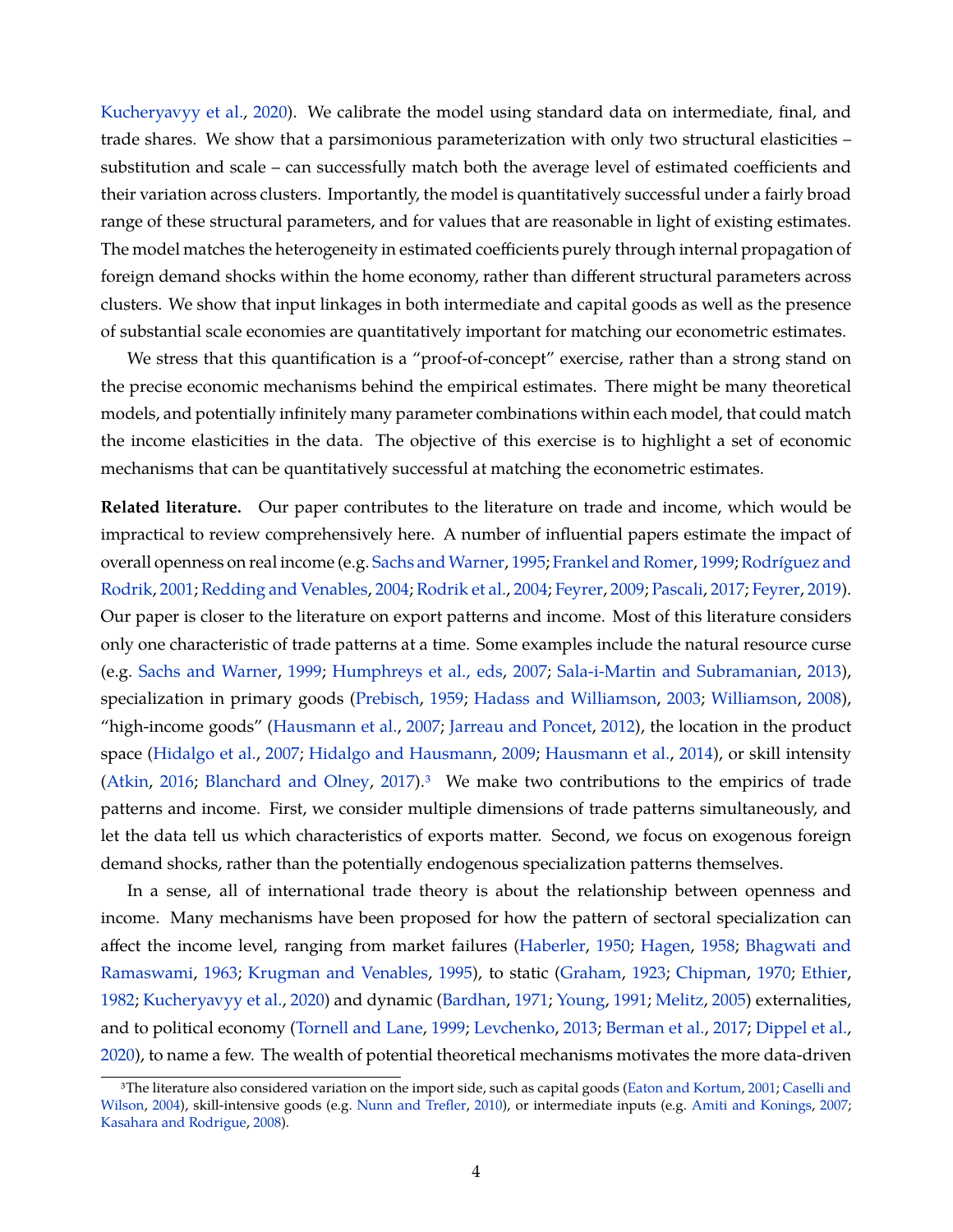approach in our paper.

Our use of theory makes contact with the general equilibrium quantitative trade tradition (e.g. [Whalley,](#page-40-0) [1985;](#page-40-0) [Deardorff and Stern,](#page-37-9) [1990;](#page-37-9) [Eaton and Kortum,](#page-37-1) [2002,](#page-37-1) and the large literature that followed). Most closely related are quantifications of multi-sector models (e.g. [Chor,](#page-37-10) [2010;](#page-37-10) [Costinot](#page-37-11) [et al.,](#page-37-11) [2012;](#page-37-11) [Caliendo and Parro,](#page-36-8) [2015;](#page-36-8) [Hsieh and Ossa,](#page-38-11) [2016;](#page-38-11) [Levchenko and Zhang,](#page-39-11) [2016\)](#page-39-11), as well as recent work on trade counterfactuals that apply across families of models (e.g. [Arkolakis et al.,](#page-35-3) [2012;](#page-35-3) [Adão et al.,](#page-35-4) [2017;](#page-35-4) [Bartelme,](#page-36-9) [2018;](#page-36-9) [Baqaee and Farhi,](#page-35-5) [2019;](#page-35-5) [Allen et al.,](#page-35-6) [2020;](#page-35-6) [Kleinman et al.,](#page-38-12) [2020\)](#page-38-12). Our approach is rooted in theory but is centered on econometric estimation of the general equilibrium effects of trade shocks. Section [2.1](#page-8-0) discusses in detail the relationship between our approach and the quantitative trade literature.

The rest of the paper is organized as follows. Section [2](#page-6-0) lays out the model, while Section [3](#page-11-0) discusses identification and estimation. Section [4](#page-14-0) describes the data and Section [5](#page-19-0) presents the results. Section [6](#page-23-0) discusses the quantitative implications. The details of the derivations, data construction and manipulation, and additional empirical results are collected in the Appendices.

## 2. Theoretical Framework

<span id="page-6-0"></span>**Economic environment.** We consider the steady state of a small open economy Home (*H*) in a world with *N* other countries (indexed by *i* and *n*), *K* sectors indexed by *k*, and *J* factors of production indexed by *j*. Home is "small" in the sense that Home variables do not affect foreign aggregates, but it may be large in its own domestic market and will face downward sloping demand for its products in international markets (as in [Armington,](#page-35-7) [1969\)](#page-35-7).

**Technology and market structure.** Each sector within each country produces a homogeneous good. Primary factors *LH*,*<sup>j</sup>* are in fixed supply and mobile across sectors. Input and output markets are competitive. Firms are infinitesimal and perceive a production technology that is constant returns to scale in their own inputs, but may feature external economies of scale both within and across sectors. We summarize the production technology in each sector by the unit cost function

$$
c_{H,k}=c_{H,k}(\mathbf{w}_H,\mathbf{P}_H,\mathbf{L}_H;T_{H,k}),
$$

where  $w_H$  and  $P_H$  are vectors of primary factor prices and intermediate goods prices,  $L_H$  is the matrix of primary factor allocations, and *TH*,*<sup>k</sup>* is an exogenous productivity shifter. We assume the unit cost function is continuously differentiable in all of its arguments. Trade across countries is subject to iceberg bilateral trade barriers τ*in*,*<sup>k</sup>* to ship from from *i* to *n* in sector *k*.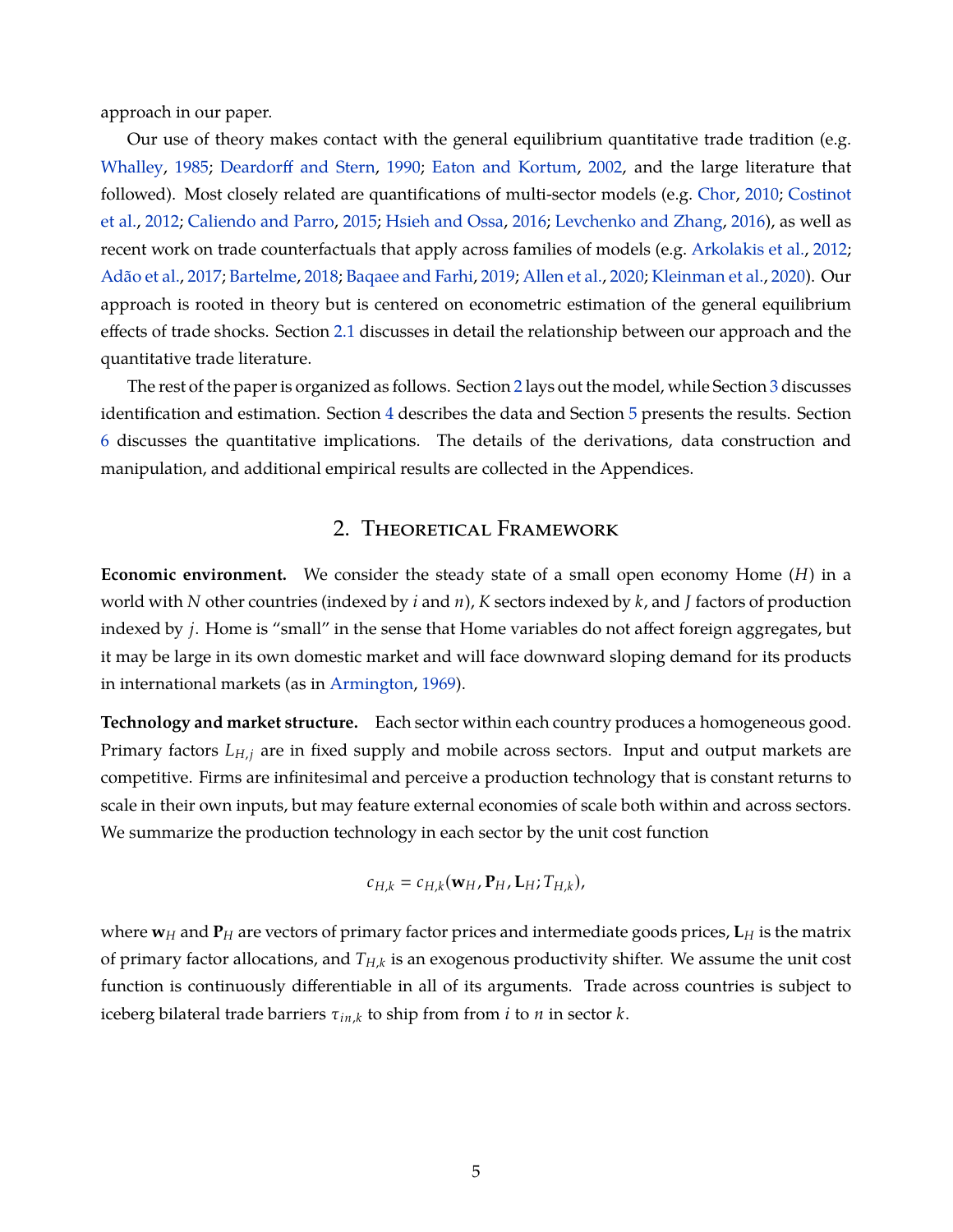**Demand.** The sector *k* composite good in country *n* is an Armington aggregate of varieties coming from different source countries,

<span id="page-7-0"></span>
$$
Q_{n,k} = \left(z_{n,k}^{\frac{1}{\sigma_k}} \cdot q_{nn,k}^{\frac{\sigma_k - 1}{\sigma_k}} + \sum_{i \neq n} q_{in,k}^{\frac{\sigma_k - 1}{\sigma_k}}\right)^{\frac{\sigma_k}{\sigma_k - 1}},
$$
(2.1)

where *qin*,*<sup>k</sup>* is the quantity of sector *k* exported from country *i* to country *n*, and *zn*,*<sup>k</sup>* is an exogenous demand shifter that controls the degree of home bias in consumption. We assume that *Qn*,*<sup>k</sup>* can be used as both a final good and an intermediate input in country *n*. This assumption plus equation [\(2.1\)](#page-7-0) implies that foreign demand for Home's exports in sector *k* takes the form

<span id="page-7-2"></span>
$$
p_{Hn,k} \cdot q_{Hn,k} = (c_{H,k} \cdot \tau_{Hn,k})^{1-\sigma_k} \cdot \frac{E_{n,k}}{P_{n,k}^{1-\sigma_k}},
$$
\n(2.2)

where  $p_{Hn,k} = c_{H,k} \cdot \tau_{Hn,k}$  is the price of the good in destination *n*, and  $E_{n,k}$  and  $P_{n,k}$  are total expenditure and the CES price index associated with equation  $(2.1)$  in country  $n$ .

All factor income in Home accrues to a representative consumer, who has homothetic preferences over sectoral quantity bundles *QH*,*<sup>k</sup>* [.4](#page-1-0)

**Foreign shocks.** We now define the key object underlying our analysis. By summing export revenues across foreign export destinations, we get total foreign revenues as a function of Home costs and *External Firm Market Access* (*FMA*)[,5](#page-1-0)

<span id="page-7-1"></span>
$$
\sum_{n\neq H} p_{Hn,k} q_{Hn,k} = c_{H,k}^{1-\sigma_k} \cdot \underbrace{\sum_{n\neq H} \tau_{Hn,k}^{1-\sigma_k} \cdot \frac{E_{n,k}}{P_{n,k}^{1-\sigma_k}}}_{FMA_{H,k}}.
$$
(2.3)

External firm market access has three key features. First, *FMAH*,*<sup>k</sup>* is an exogenous demand shifter for sector *k* from Home's perspective, since it depends only on foreign variables when Home is a small open economy. To interpret it, note that an *x*% change in *FMAH*,*<sup>k</sup>* implies an *x*% change in the quantity that foreigners demand holding the price fixed. Second, any change in foreign demand affects the Home equilibrium only through its effects on *FMAH*,*<sup>k</sup>* . Importantly, *FMAH*,*<sup>k</sup>* has no bilateral dimension, and varies at the exporter and sector level. Third, *FMAH*,*<sup>k</sup>* can be estimated from trade data using conventional techniques, as described in Section [4.](#page-14-0)

To complete our description, we define *External Consumer Market Access*(*CMA*) by summing Home

<sup>4</sup>Homotheticity allows us to utilize price indices from national accounts in the empirical section.

<sup>5</sup>This concept differs from other definitions of market access (e.g. [Redding and Venables,](#page-39-0) [2004\)](#page-39-0) in that it excludes domestic demand.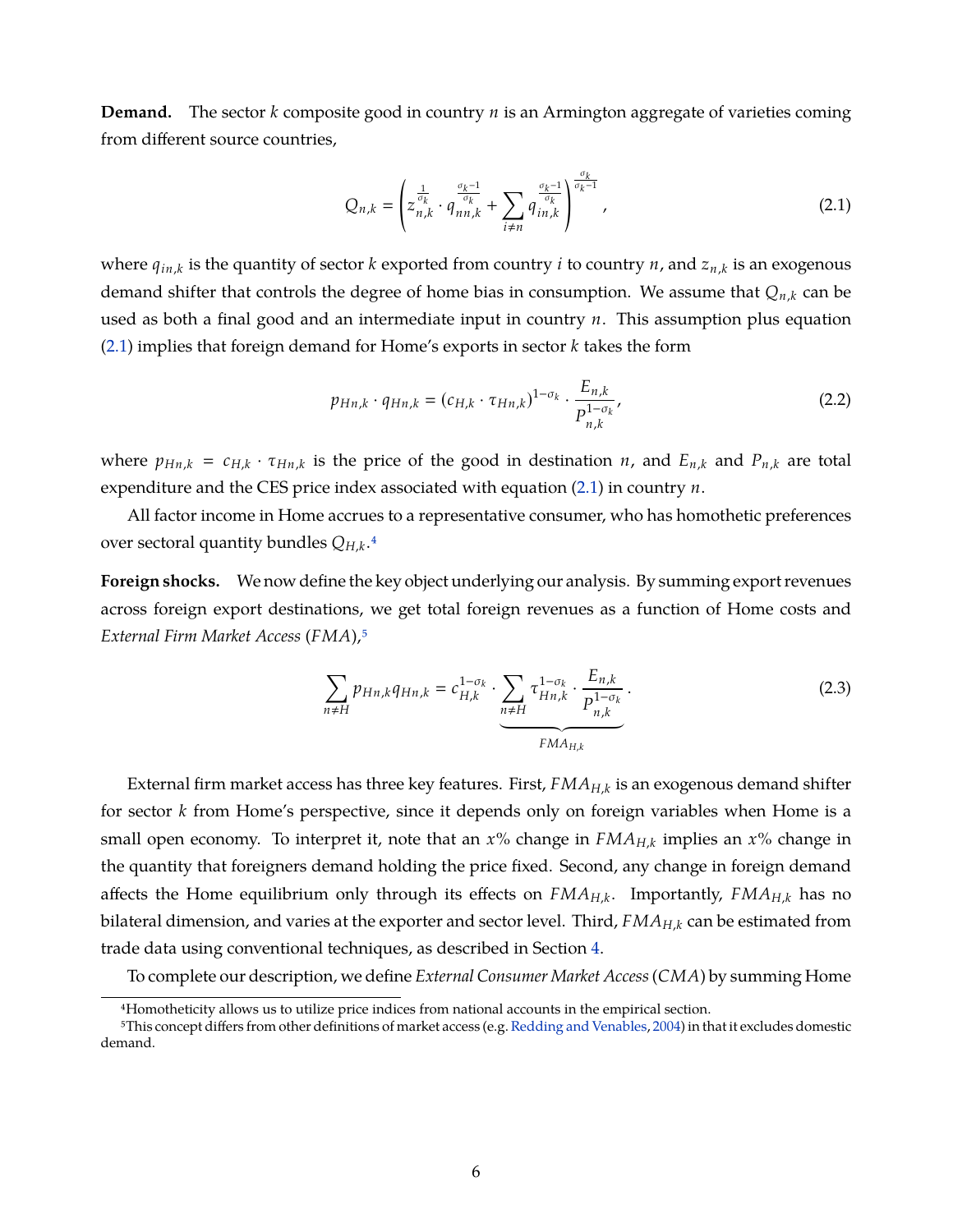imports across source countries:

$$
\sum_{n \neq H} p_{nH,k} \cdot q_{nH,k} = \frac{E_{H,k}}{P_{H,k}^{1-\sigma_k}} \cdot \underbrace{\sum_{n \neq H} (c_{n,k} \cdot \tau_{nH,k})^{1-\sigma_k}}_{\text{CMA}_{H,k}}.
$$
 (2.4)

From Home's perspective, *CMAH*,*<sup>k</sup>* is an exogenous supply shifter. An *x*% change in *CMAH*,*<sup>k</sup>* causes an *x*% change in Home's expenditure on foreign goods, holding total sectoral expenditure fixed. What drives this shift in expenditure is an exogenous change in import prices *cn*,*<sup>k</sup>* · τ*nH*,*<sup>k</sup>* , modulated by the demand elasticity. As with *FMAH*,*<sup>k</sup>* , *CMAH*,*<sup>k</sup>* summarizes all relevant information about foreign supply.

Our paper focuses on estimating the general equilibrium impact of foreign demand shocks, but in principle the same techniques could also be used to estimate the impact of foreign supply shocks. In practice, limited statistical power due to the lower variability of the foreign component of *CMAH*,*<sup>k</sup>* in the trade data precludes reliable estimation of these effects[.6](#page-1-0) As will become clear below, the *CMAH*,*<sup>k</sup>* will serve as important elements of the control set during estimation, but their impacts themselves will not be reported in the baseline analysis. Appendix [B.5](#page-62-0) provides a fuller discussion of the *CMAH*,*<sup>k</sup>* , and reports estimates of their impact on income.

**Competitive Equilibrium.** We define a static competitive equilibrium as a set of goods and factor prices and allocations such that firms and consumers optimize taking prices as given, factor and output markets clear and trade balances. Under our assumptions, we can characterize the equilibrium set as the set of solutions to a system of simultaneous equations in the unit cost and expenditure functions, factor prices and allocations, and trade balance (all derivations are in Appendix [A\)](#page-42-0). The equilibria are completely determined by the cost functions  $c_{H,k}(\cdot)$ , utility function  $U(\cdot)$ , the substitution elasticities  $\sigma_k$ and the exogenous variables (productivity and demand shifters, external firm and consumer market access, and primary factor supplies).

Our first order approach to estimation and counterfactual welfare analysis requires a unique and smooth mapping from the exogenous variables to equilibrium outcomes, at least locally. Without uniqueness the data would contain little or no information on how different foreign shocks systematically affect real income[.7](#page-1-0) There are no general results available on the equilibrium properties of this class of models, and we do not pursue them here. $8\,$  We assume a unique and smooth equilibrium mapping for the rest of the paper.

<span id="page-8-0"></span> $^6$ To be precise, the  $\tau_{nH,k}$  component of  $CMA_{H,k}$  may have elements that are controlled by the Home country, such as import tariffs or other inward trade barriers that may be endogenous. In principle this applies to *FMAH*,*<sup>k</sup>* as well, although most countries do not intentionally impose barriers to exports. While the component of *CMAH*,*<sup>k</sup>* that depends only on foreign variables can be extracted from the trade data, it has very low cross-country variability relative to the strictly foreign component of *FMAH*,*<sup>k</sup>* .

<sup>7</sup>Our framework does allow small differences in either domestic fundamentals or foreign market access to have large impacts on long-run real income, a feature that many models with multiple equilibria are designed to capture.

<sup>8</sup>See [Kucheryavyy et al.](#page-39-5) [\(2020\)](#page-39-5) and [Allen et al.](#page-35-6) [\(2020\)](#page-35-6) for some results that apply to special cases of our framework.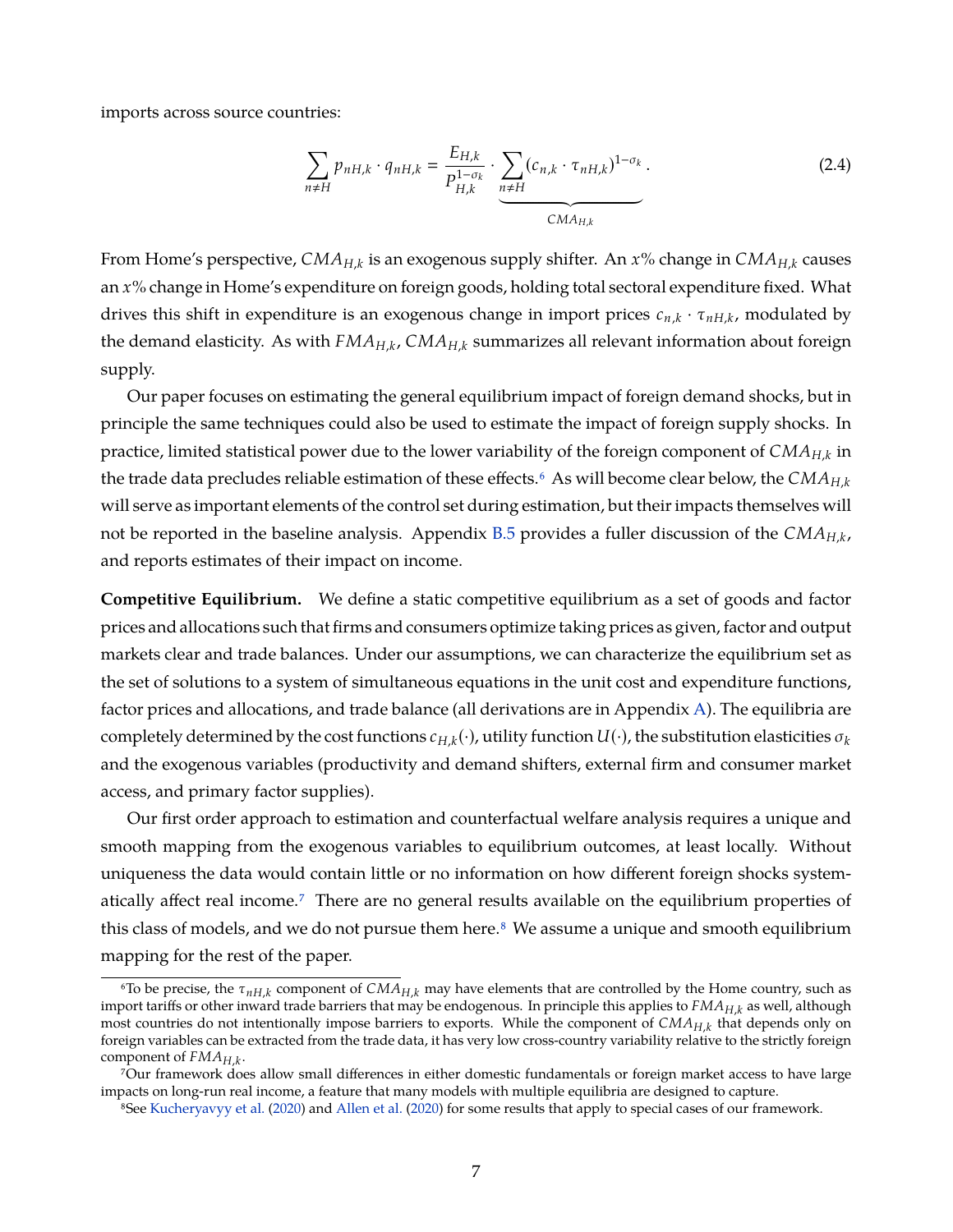#### **2.1 First Order Welfare Approximation**

We now drop the *H* subscript. Using our assumption of homothetic preferences to equate real expenditure with welfare and the assumption of trade balance to equate nominal GDP with expenditure, we can write Home's welfare as

<span id="page-9-0"></span>
$$
y = \frac{\sum_{k \in K} \mu_k c_k^{1 - \sigma_k} \cdot \left( z_k \frac{E_k}{P_k^{1 - \sigma_k}} + FMA_k \right)}{\mathbb{P}}.
$$
 (2.5)

Welfare thus corresponds to the real income of primary factors, computed as the nominal income divided by the aggregate price index P. Nominal primary factor income is in turn the value of gross output times the share of value added in gross output  $\mu_k.$ 

Equation [\(2.5\)](#page-9-0) highlights the two ways that changes in *FMA<sup>k</sup>* affect Home's welfare. There are direct effects through changes in foreign sales when *FMA<sup>k</sup>* changes. There are also indirect effects on domestic prices and quantities as Home producers and factor owners alter their production plans and consumers alter their consumption patterns in response to these external shocks. A unique and smooth mapping from domestic and foreign shocks to equilibrium quantities implies that, to a first order, the total effect of a set of log changes in foreign demand on log welfare is approximately

<span id="page-9-1"></span>
$$
d \ln y \approx \sum_{k} \delta_{k}^{ex} \cdot \left[ \lambda_{k}^{ex} d \ln F M A_{k} \right], \qquad (2.6)
$$

where  $\lambda_k^{ex}$ *k* is the initial share of total sales accounted for by exports in sector *k*[.9](#page-1-0)

**Discussion.** The elasticities  $\delta_k^{ex}$  $\mathcal{E}_k^{\text{ex}}$  encapsulate the general equilibrium response of real income to small exogenous changes in foreign demand in different industries. The main goal of this paper is to estimate them. As evident from [\(2.3\)](#page-7-1), foreign demand shocks in this environment can come from a variety of sources, such as foreign taste or productivity shocks and changes in aggregate foreign expenditure, iceberg trade costs, or foreign trade policy. To interpret these elasticities, consider the following thought experiment. Two small open economies, initially identical in every respect, experience a different pattern of foreign demand shocks. Specifically, suppose economy *A* sees a 1% increase in foreign demand in industry 1 while economy *B* sees a 1% increase in foreign demand in industry 2. Which economy will experience a greater change in real income? Assuming both industries have the same initial export sales shares, the answer is the economy that gets the shock to the industry with the highest  $\delta_k^{ex}$ *k* . These elasticities are thus directly relevant to understanding how the evolution and cross-country variation in foreign demand have shaped the level and distribution of income across countries. They are also closely related to the welfare impact of changes in iceberg trade costs and foreign tariffs, and thus map to counterfactual experiments common in the quantitative trade

<sup>&</sup>lt;sup>9</sup>The foreign sales shares  $\lambda_k^{ex}$  serve to weight the foreign demand shocks by the importance of foreign sales by sector. A valid alternative approximation absorbs these foreign sales shares into the coefficients  $\delta_k^{\ell x}$ . The expression in the text is preferable for both interpretation and estimation: see the discussion below and in Section [3.](#page-11-0)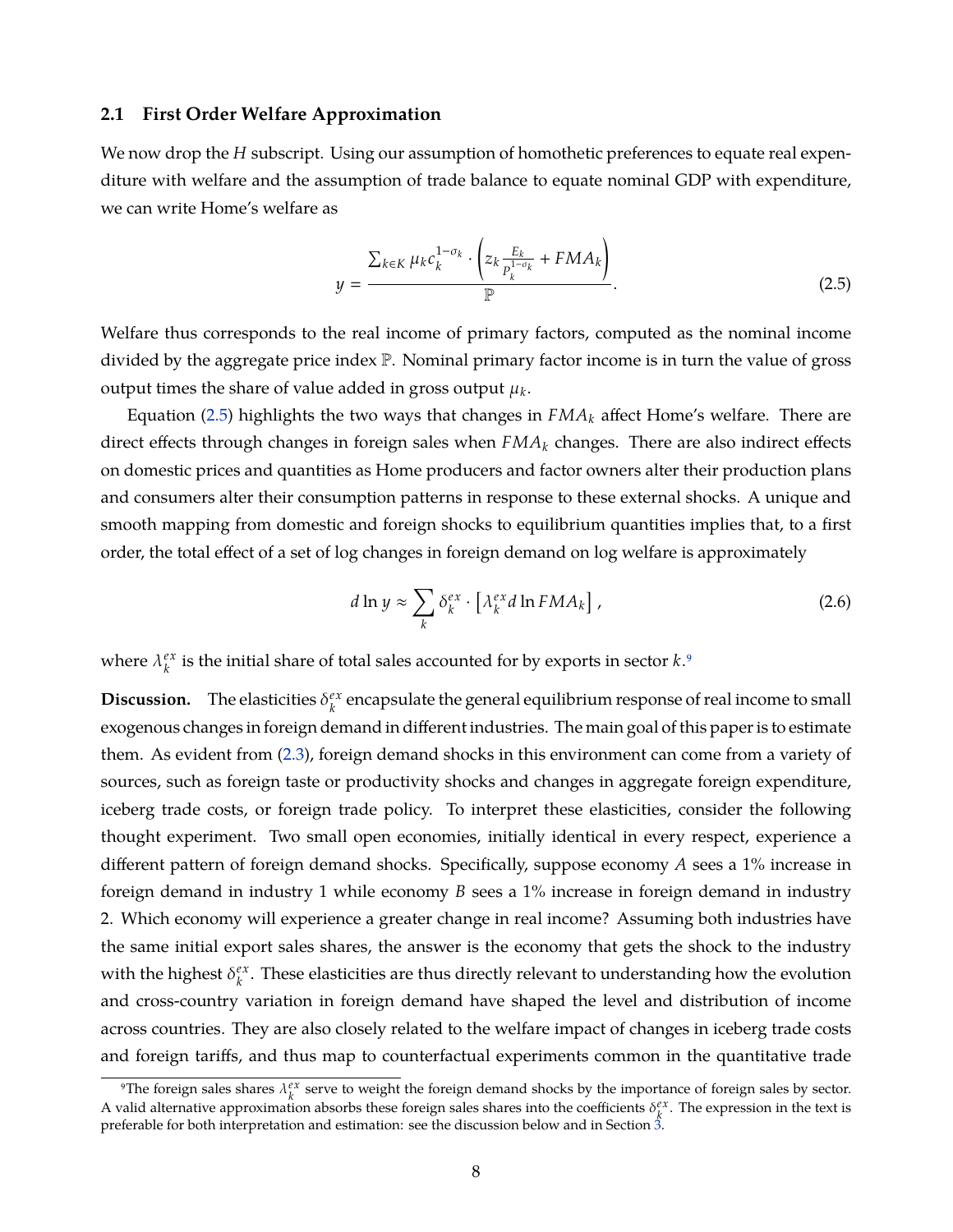literature.<sup>10</sup>

From here, there are several ways to proceed. The dominant approach in the quantitative trade literature would be to complete the description of the model, which here would amount to specifying functional forms for  $c_{H,k}$  and the utility function  $U(\cdot)$ . Having done that, the model will feature welldefined propagation mechanisms, and can be disciplined with data. Quantification can take the form of estimating structural parameters using the partial equilibrium relationships implied by the model.<sup>11</sup> General equilibrium responses to shocks are then computed using these estimated parameters, the initial shares and the model structure, but are not themselves directly disciplined by the data. A very incomplete list of recent examples includes [Eaton and Kortum](#page-37-1) [\(2002\)](#page-37-1), [Caliendo and Parro](#page-36-8) [\(2015\)](#page-36-8), [Bartelme et al.](#page-36-2) [\(2019\)](#page-36-2) and [Fajgelbaum et al.](#page-37-12) [\(2020\)](#page-37-12). Alternatively, another strand of the literature recovers structural parameters by computing or simulating the general equilibrium response of the model to shocks, and comparing model moments with data. By construction, this method produces parameter estimates that give the best in-sample fit of the chosen model to the (targeted) moments of the endogenous variables in general equilibrium. Examples in the international trade literature include [Yi](#page-41-1) [\(2003\)](#page-41-1), [Fieler et al.](#page-37-13) [\(2018\)](#page-37-13), [Allen et al.](#page-35-6) [\(2020\)](#page-35-6), [Adão et al.](#page-35-8) [\(2020a\)](#page-35-8), and [Adão et al.](#page-35-9) [\(2020b\)](#page-35-9). Crucially, both approaches impose a fully specified model on the data.

Instead, this paper estimates  $\delta_k^{ex}$  $k_k^{ex}$  econometrically. As such, for us  $\delta_k^{ex}$  $\frac{ex}{k}$  are not generally structural parameters. While our strategy has more in common with the latter quantification approach than the former, we impose less structure than would be required to use a fully specified model for estimation. Rather than explicitly modeling and quantifying each aspect of the underlying structure of the economy, we recover the reduced form elasticities that are directly relevant to the relationship between foreign demand shocks and welfare. One clear advantage over methods that require a more complete specification of the model is that our estimates are robust to model uncertainty within the wide class of trade models encompassed by our framework. On the other hand, compared to the reduced-form empirical literature on trade patterns and income (summarized in, e.g. [Lederman and](#page-39-3) [Maloney,](#page-39-3) [2012\)](#page-39-3) we provide enough structure to enable clear interpretation, precise conditions for identification in terms of model primitives, and local counterfactuals.

There are some costs to achieving robustness to model uncertainty. First, completely specifying a (correct) model permits more efficient estimation of the relevant parameters. Second, a structural model reveals the economic mechanisms that generate the results. Third, a fully specified model can be solved in its nonlinear form, which enables more accurate counterfactuals with respect to large shocks. We view our strategy as a complement to the fully structural approach. In particular, our

$$
\frac{\partial \ln y}{\partial \ln \tau_k^{ex}} = (\sigma_k - 1) \cdot \delta_k^{ex}.
$$

<sup>&</sup>lt;sup>10</sup>The first order welfare impact of a change in iceberg export trade barriers or foreign tariffs is given by

 $11$ By "partial equilibrium" we mean estimation approaches that utilize a strict subset of the model equations to estimate any given parameter. An example would be the estimation of trade elasticities in a gravity model using only the implied relationship between relative trade costs and relative trade shares.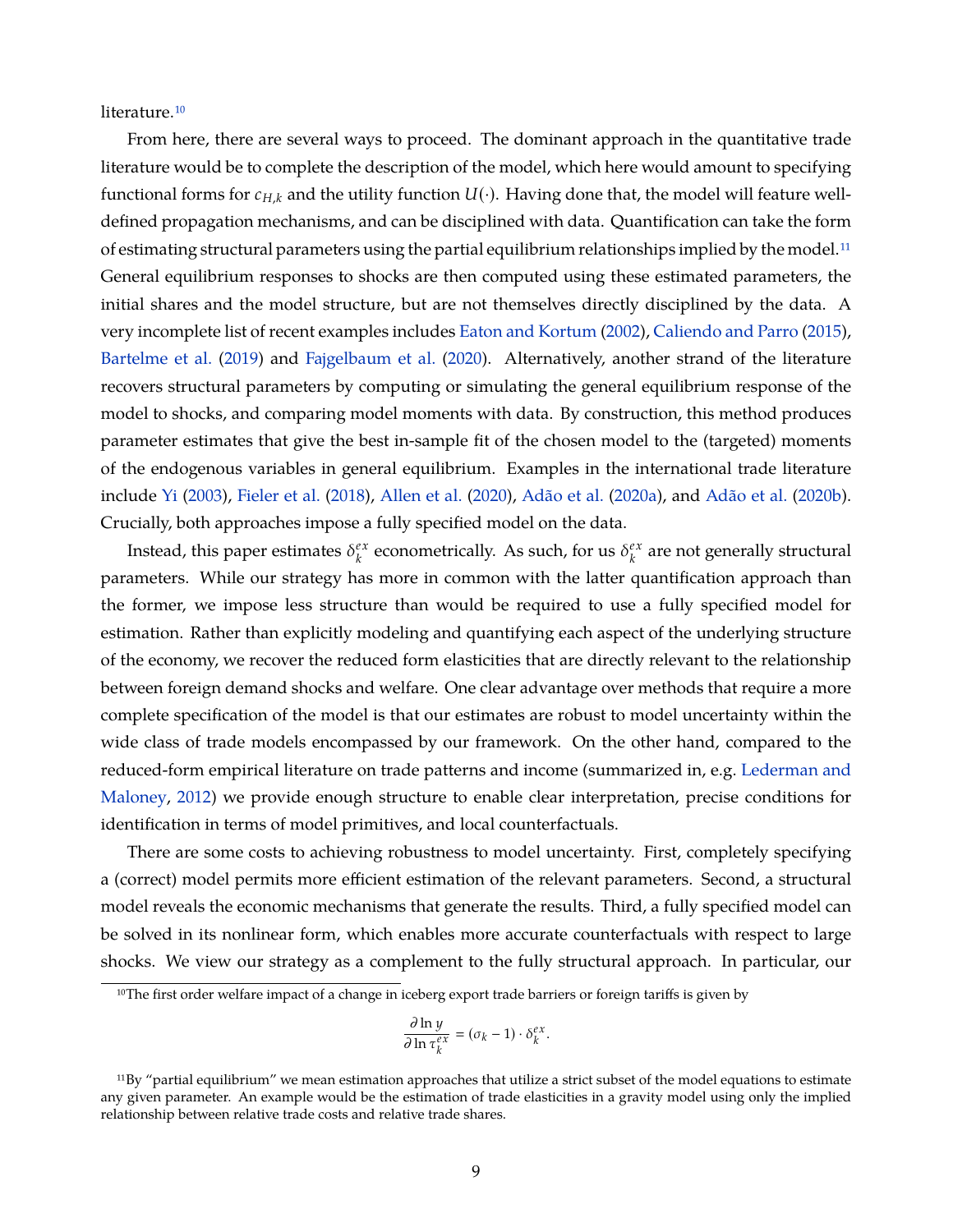estimates can be used as moments to be targeted by models, either for estimation or as out-of-sample validation. Section [6](#page-23-0) implements one example of such an exercise, by evaluating the ability of a series of quantitative trade models to match our estimates under different parameter values.

While there are some simple theoretical environments in which the  $\delta_k^{ex}$  $\int_{k}^{ex}$  do not vary by sector, most quantitative trade models imply that they do.<sup>12</sup> In an efficient economy the  $\delta_k^{ex}$  $k \atop k$  are completely determined by the direct impact of foreign demand shocks on the terms of trade, which varies across sectors inversely with the trade elasticity. However, the *laissez-faire* competitive equilibrium of an Armington economy is not generally welfare-maximizing from the individual country perspective due to its unexploited international market power and domestic distortions (such as industry-level external economies of scale). The size and industry variation in the  $\delta_k^{ex}$  $k \atop k$  are determined by the interaction of these factors with other sector characteristics, such as openness to trade, the position in the input-output network, and the final use of the industry (consumption vs. investment). Appendix [A.3](#page-43-0) presents some simple examples and a fuller discussion, while Section [6](#page-23-0) and Appendix [A.4](#page-48-0) detail a more realistic quantitative environment featuring scale economies, intermediate goods and endogenous capital accumulation, and present an analytical solution for  $\delta_k^{ex}$  $\int_k^{ex}$ . The formula for  $\delta_k^{ex}$  $_k^{ex}$  in the more full-fledged model makes it clear that the  $\delta_k^{ex}$  $\frac{e^{x}}{k}$  generically differ across sectors, and depend on the full structure of the economy in ways that are increasingly complex and sensitive to assumptions. This very complexity provides one of the primary motivations for our more agnostic, data-driven approach to quantification.

We briefly discuss some isomorphisms and extensions. We use the competitive Armington environment in the theoretical framework to maximize clarity. The truly crucial assumptions are gravity in trade flows, homothetic upper tier preferences and the unique and smooth equilibrium mapping. Models with alternative micro-foundations for gravity, such as those based on [Eaton and Kortum](#page-37-1) [\(2002\)](#page-37-1), [Krugman](#page-39-12) [\(1980\)](#page-39-12), or [Melitz](#page-39-13) [\(2003\)](#page-39-13) with a Pareto distribution for productivity, will be isomorphic to our model in the sense that they have a first order approximation of the same form as equation [\(2.6\)](#page-9-1) and the same interpretation of the market access elasticities  $\delta_k^{ex}$  $\frac{ex}{k}$ . In addition, while the model described above is static, equation [\(2.6\)](#page-9-1) is also valid for small shocks in the steady state of a dynamic economy with some reproducible factors of production. One example of a dynamic model with such a steady state representation is described in Section [6.](#page-23-0)

# 3. Identification and Estimation

#### <span id="page-11-0"></span>**3.1 Identification**

We now consider identification of the market access elasticities  $\delta_k^{ex}$  $\frac{ex}{k}$  in equation [\(2.6\)](#page-9-1). We will view data as a collection of small open economies (indexed by *i*) observed over a number of steady states

<sup>&</sup>lt;sup>12</sup>Note that the null hypothesis that the  $\delta_k^{ex}$  are the same across sectors is testable. Section [5](#page-19-0) reports statistical tests of this null, which is rejected by our estimates.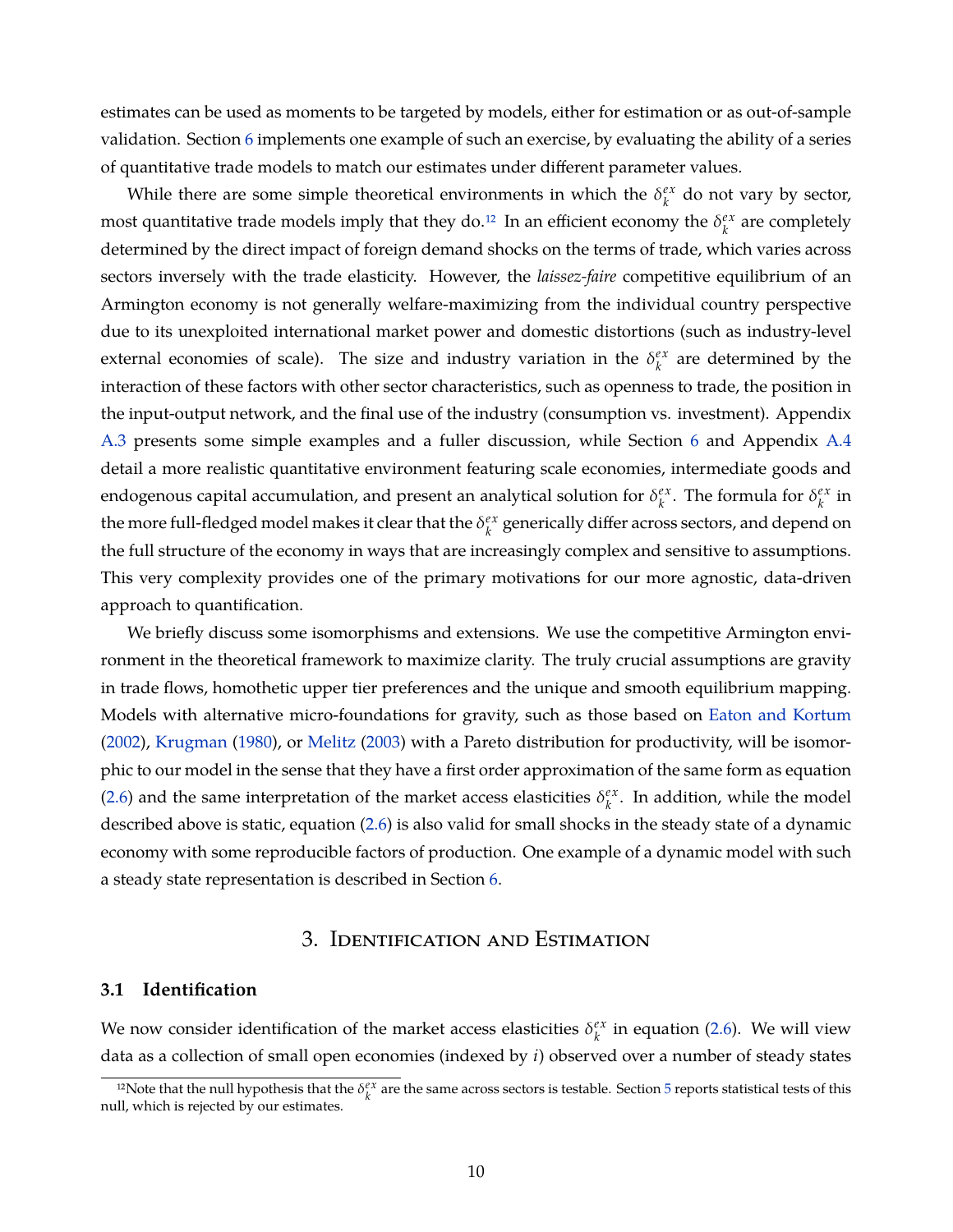indexed by *t*. For each economy and point in time, we observe real income *yi*,*<sup>t</sup>* and a set of additional equilibrium outcomes {*xik*,*<sup>t</sup>* } (e.g. factor prices, trade shares, foreign demand and supply shifters, expenditure shares, etc). While foreign demand and supply shifters (*FMAik*,*<sup>t</sup>* and *CMAik*,*t*) are not directly observable, they can be consistently estimated from trade data (see Section [4\)](#page-14-0) and we will treat them as observable for the rest of this section.

For a given small economy, and suppressing *i*, *t* subscripts, the log change in real income between two steady states can be written as a function of the trade-share-weighted log changes in *FMA<sup>k</sup>* , other changes in exogenous variables  $\{d \ln a_k\}$ , and the initial fundamentals of the economy  $\{Z_k\}$ :

$$
d \ln y = F\left(\{\lambda_k^{ex} d \ln FMA_k\}, \{d \ln a_k\}, \{Z_k\}\right),
$$
  
\n
$$
\{d \ln a_k\} = \{\{\lambda_k^{im} \ln CMA_k\}, \{d \ln T_k\}, \{d \ln z_k\}, \{d \ln L_j\}\},
$$
  
\n
$$
\{Z_k\} = \{\{T_k\}, \{z_k\}, \{L\}, \{FMA_k\}, \{CMA_k\}\}.
$$
\n(3.1)

We proceed in several steps. First, we assume that the equilibrium mapping  $G({Z_k}) \rightarrow ({x_k})$ between all relevant exogenous variables and observable equilibrium outcomes is locally smoothly invertible; this implies that the observables "reveal" all relevant aspects of the initial state of the economy[.13](#page-1-0) Using this assumption, we can rewrite (after redefining *F*) the log change in real income as

$$
d\ln y = F\left(\left\{\lambda_k^{ex}d\ln FMA_k\right\}, \left\{d\ln a_k\right\}, \left\{x_k\right\}\right). \tag{3.2}
$$

Second, we consider the joint distribution of the domestic shocks ( $\{d \ln T_k\}$ ,  $\{d \ln Z_k\}$ , and  $\{d \ln L\}$ ), which may depend on the initial state of the economy. We decompose each domestic shock into its conditional expectation with respect to the initial state and a residual term that satisfies  $E\left[\varepsilon_k|\{x_k\}\right]=$ 0, ∀*k*, which allows us to write (again redefining *F*)

<span id="page-12-0"></span>
$$
d\ln y = F\left(\left\{\lambda_k^{ex}d\ln FMA_k\right\}, \left\{d\ln \tilde{a}_k\right\}, \left\{x_k\right\}, \left\{\varepsilon_k\right\}\right),\tag{3.3}
$$

where  $\{\tilde{a}_k\}$  is a set of observable shocks (e.g.  $\{\lambda_k^{im}\}$ *k d* ln *CMA<sup>k</sup>* }). Finally, we apply Taylor's Theorem to all variables in equation [\(3.3\)](#page-12-0) and re-introduce the *i*, *t* subscripts to derive our log-linear estimating equation

<span id="page-12-1"></span>
$$
d \ln y_{i,t} \approx \kappa + \sum_{k} \delta_{k}^{ex} \cdot \left[ \lambda_{ik,t}^{ex} d \ln FMA_{ik,t} \right] + \zeta d \ln \tilde{\mathbf{a}}_{it} + \eta \mathbf{x}_{i,t} + \varepsilon_{i,t}, \qquad (3.4)
$$

where  $\kappa$  reflects the initial point of approximation,  $d \ln \tilde{a}_{it}$  is a vector of observable shocks,  $\mathbf{x}_{i,t}$  is the vector of initial observables and ε*i*,*<sup>t</sup>* combines the first-order effects of domestic shocks with the approximation error.

In order to interpret the OLS estimates  $\hat{\delta}^{ex}_{k}$  $\frac{ex}{k}$  as the causal effect of foreign demand shocks on real

<sup>&</sup>lt;sup>13</sup>This is a typical property of quantitative trade models, that justifies the widespread use of "hat algebra" [\(Dekle et al.,](#page-37-14) [2008\)](#page-37-14) to conduct counterfactual analysis. Not every exogenous variable needs to be identified, only the combinations of parameters that are sufficient to compute counterfactual changes.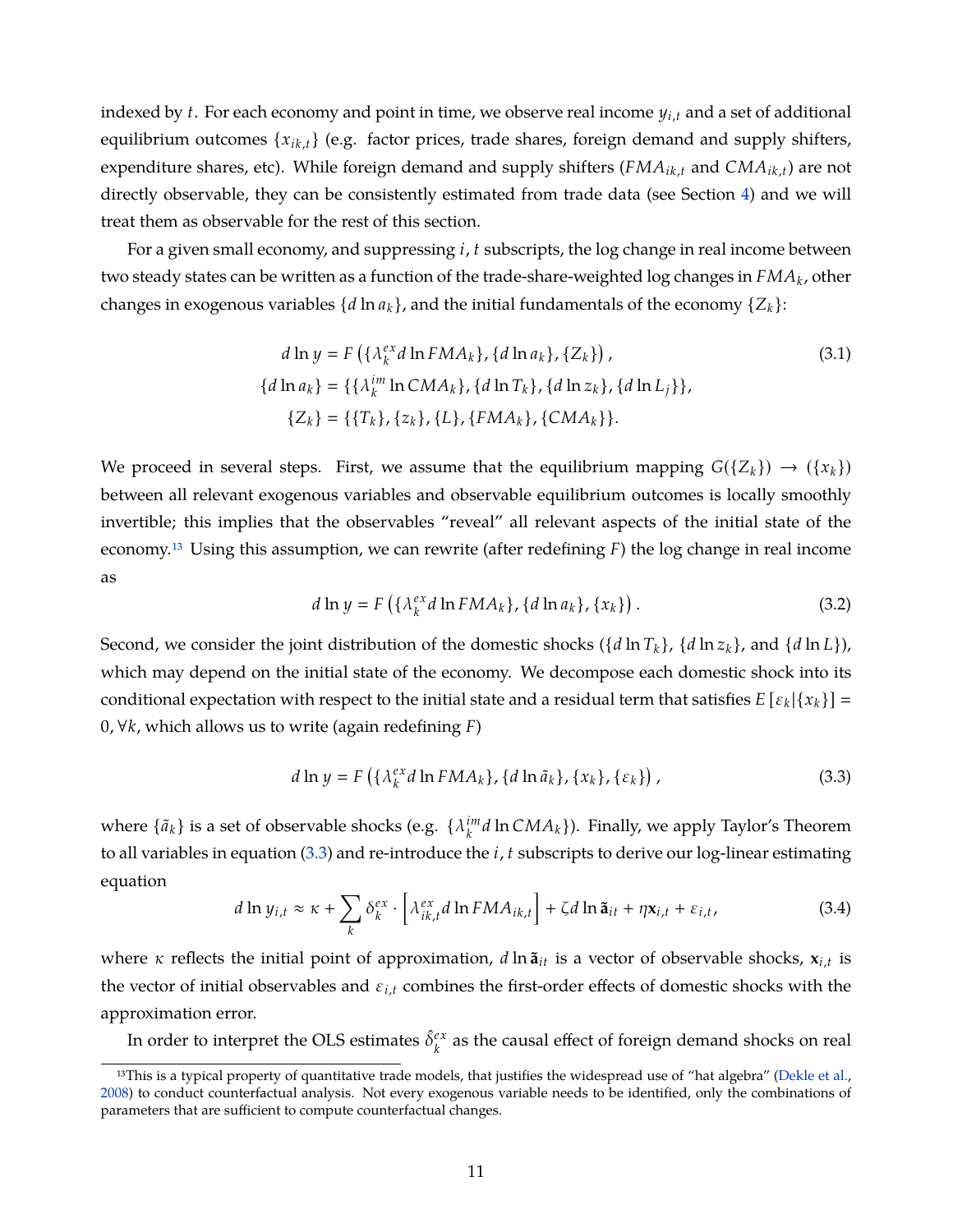income, we need the additional assumption that

<span id="page-13-0"></span>
$$
E[\varepsilon|\{\lambda_k^{ex}d\ln FMA_k\},d\ln \tilde{\mathbf{a}},\mathbf{x}]=0.
$$
 (3.5)

Recalling that  $E[\varepsilon|\mathbf{x}] = 0$  by construction, assumption [\(3.5\)](#page-13-0) thus states that adding foreign shocks to the information set does not help predict the component of the unobserved domestic innovations that are orthogonal to the initial state.

There are three principal ways this assumption might be violated. First, domestic shocks in a large country will affect foreign incomes and prices in international general equilibrium, creating a structural correlation between domestic shocks and foreign demand and supply shocks. Our small open economy assumption formally rules out this possibility, and quantitative trade models typically find this channel to be quite weak [\(Costinot and Rodríguez-Clare,](#page-37-2) [2014\)](#page-37-2). We also conduct a number of robustness checks in Section [5](#page-19-0) designed to address this potential source of bias. A second concern is that domestic policies (e.g. tariffs) affect foreign market access and may respond to domestic shocks. We address this issue by estimating foreign shocks using a leave-one-out estimation strategy that uses only foreign data. Finally, exogenous spatial correlation in domestic shocks could lead to violations of [\(3.5\)](#page-13-0), with the potential for bias in either direction. We conduct several exercises in Section [5](#page-19-0) to address this issue.

#### **3.2 Estimation**

Estimation of equation [\(3.4\)](#page-12-1) by OLS is consistent for the  $\delta_k^{ex}$  $\mathcal{C}^{\mathcal{X}}_k$  under the assumptions of smooth invertibility plus the exogeneity condition [\(3.5\)](#page-13-0). However, in practice estimation must confront the scarcity of medium- or long-run country growth rates relative to the number of distinct industries that are observed in the trade data. This imbalance raises two related but distinct issues: i) the large number of parameters of interest  $\{\delta_k^{ex}$  $\binom{ex}{k}$ , and ii) the large number of controls. We discuss our methods for handling each of these challenges below.

We lack sufficient data to precisely estimate each  $\delta_k^{ex}$ *k* separately for highly disaggregated industries. We reduce the number of parameters by grouping industries into a smaller number mutually exclusive clusters, and estimating a single elasticity per cluster. Formally, we group industries into *G* clusters and estimate the equation

<span id="page-13-1"></span>
$$
d\ln y_{i,t} \approx \kappa + \sum_{g \in G} \delta_g^{ex} \cdot \left[ \lambda_{ig,t}^{ex} d\ln FMA_{ig,t} \right] + \zeta d\ln \tilde{\mathbf{a}}_{it} + \eta \mathbf{x}_{i,t} + \varepsilon_{i,t}, \tag{3.6}
$$

where

$$
\lambda_{ig,t}^{ex} d \ln F M A_{ig,t} \equiv \sum_{k \in g} \lambda_{ik,t}^{ex} d \ln F M A_{ik,t}.
$$
 (3.7)

The cluster-level elasticities  $\delta_g^{ex}$  can be interpreted as weighted averages of the industry-level elasticities, with the weights reflecting the variance of the industry-level shocks and their covariance with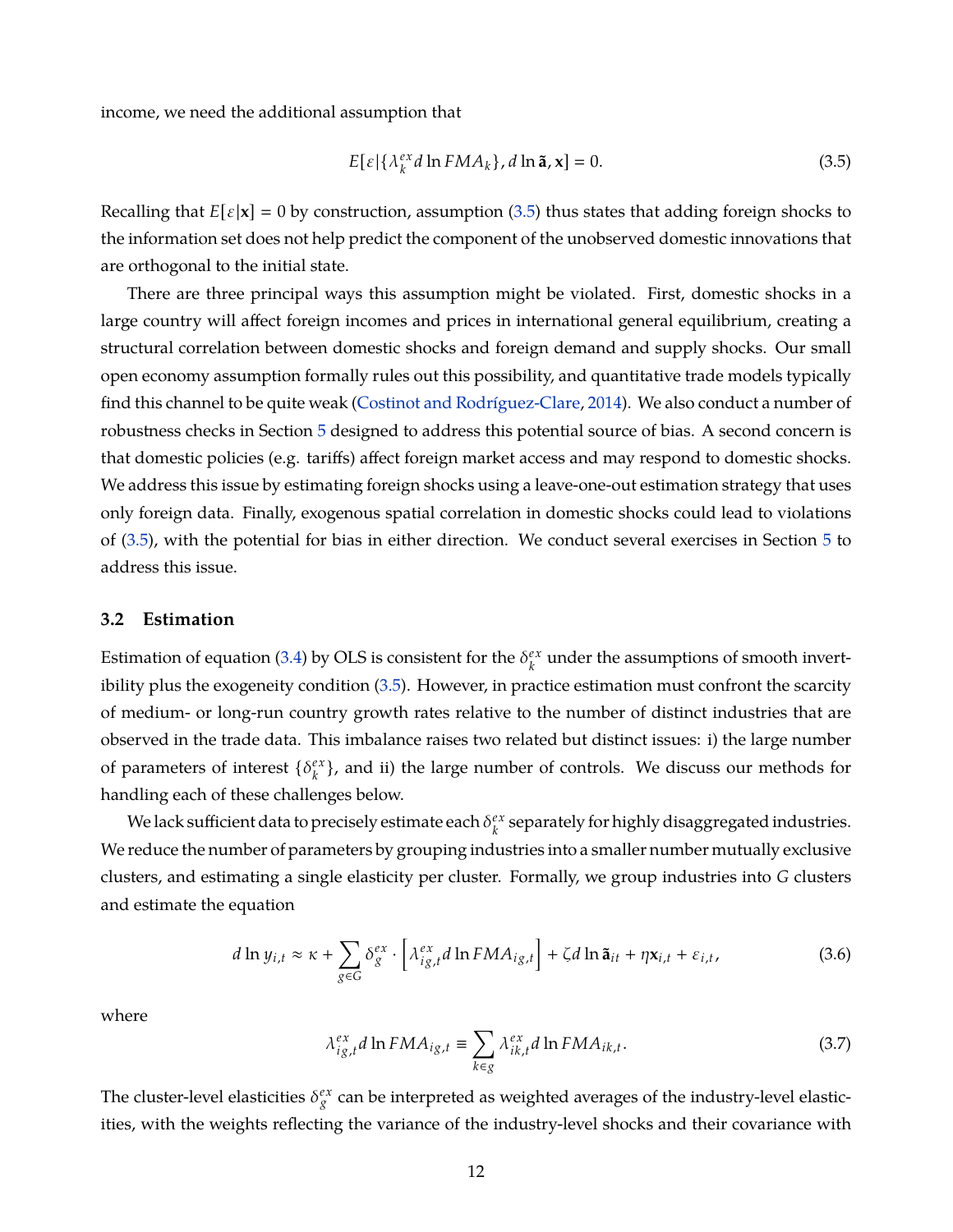one another. Note that we do not assume that the industries within each cluster are identical to one another; each industry maintains its separate foreign demand shock and initial export sales share.

While it is possible to estimate and interpret cluster-level elasticities for any grouping scheme, both estimation and interpretation are facilitated by choosing clusters of industries that share similar characteristics. As discussed in Section [2,](#page-6-0) theory predicts that the  $\delta_k^{ex}$  $k \choose k$  are determined by sectoral characteristics such as position in the production network, factor intensities, and so on. Clustering industries with similar characteristics thus has the benefit of minimizing intra-cluster heterogeneity in the  $\delta_k^{ex}$  $\alpha_k^{ex}$ , which increases efficiency in estimation. It also helps locate the ultimate sources of variation in the cluster-level elasticities in terms of the shared characteristics of industries in each cluster. The lower-digit groupings of conventional industrial classification schemes (e.g. SIC, NAICS) are not generally constructed based on the relevant industry features, so we construct our own groups based on a number of potentially relevant characteristics using machine learning techniques. Section [4](#page-14-0) describes the clustering procedure in detail.

The second issue we need to address is the large set of control variables, which includes the variables from the initial state (e.g. trade shares) as well as contemporaneous foreign supply shocks.<sup>14</sup> We deal with this problem by using the Post-Double-Selection estimator developed by [Belloni et al.](#page-36-0) [\(2014b,](#page-36-0) [2017\)](#page-36-1). This approach involves selecting a subset of "important" controls by regressing each dependent and independent variable on the full set of potential controls using an estimator that sets some or all of the coefficients to zero (e.g. LASSO). The selection is "double" in that the controls are selected based on their correlations with both the dependent and independent variables. The union of the sets of controls that are thus selected (i.e. have non-zero coefficients) in each regression then form the control set for an OLS regression of the dependent variable on the independent variables, including the selected controls.

[Belloni et al.](#page-36-0) [\(2014b\)](#page-36-0) show that this estimator is consistent and asymptotically normal, with the usual standard errors generating uniformly valid confidence intervals, under conditions that are quite plausible in our setting. The most important condition is that the true control vector admits an *approximately sparse*representation in the sense that the true control function can be well-approximated by a function of a subset of the controls.<sup>15</sup> This condition does not require that the control function exhibit true sparsity, only some combination of true sparsity, many small coefficients, and high correlation between controls. These conditions seem reasonable in our application. We discuss our implementation of the Post-Double-Selection estimator in detail in Section [5](#page-19-0) and in Appendix [B.4.](#page-60-0)

<span id="page-14-0"></span><sup>&</sup>lt;sup>14</sup>Note that simply aggregating the control variables into clusters in the same way as we do the foreign demand shocks would not, in general, lead to consistent estimates of the group-level elasticities.

<sup>15</sup>We refer the reader to [Belloni et al.](#page-36-10) [\(2014a\)](#page-36-10), [Belloni et al.](#page-36-0) [\(2014b\)](#page-36-0) and [Belloni et al.](#page-36-1) [\(2017\)](#page-36-1) for additional details and regularity conditions.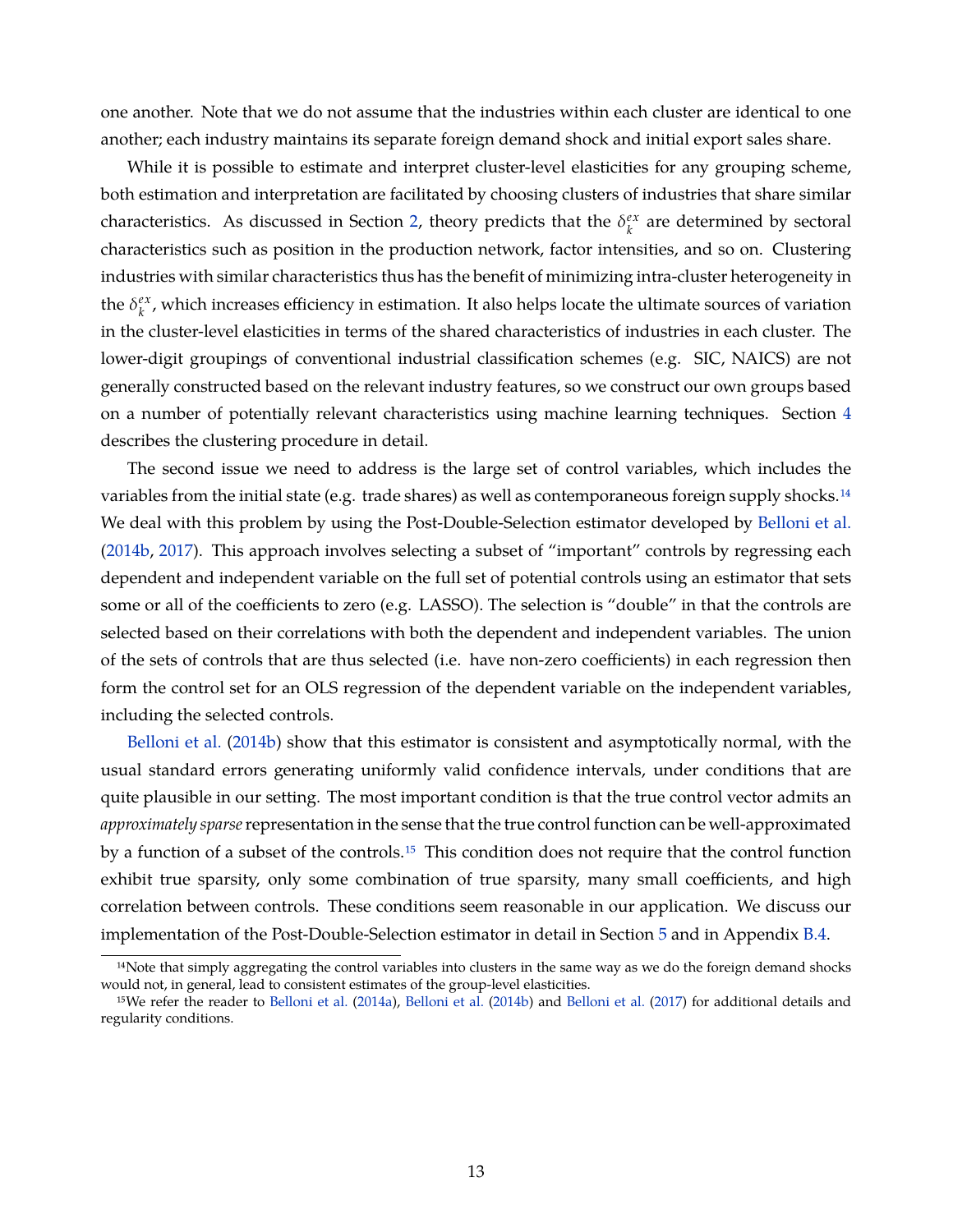# 4. Data, Clustering and Foreign Shock Estimation

This section briefly summarizes our data sources and measurement strategy. Appendix [B](#page-56-0) collects the detailed descriptions of all steps.

#### **4.1 Data**

Our empirical implementation requires data on (i) real income per capita, (ii) sectoral bilateral trade flows and trade barriers, and (iii) sectoral characteristics. Income per capita is sourced from the Penn World Tables 9.0, computed as the real GDP at constant national prices divided by population. We drop countries with population less than 2 million from our sample. Per capita income growth is computed at 10-year intervals for a maximum of 5 10-year growth rates per country (there are some missing values).

The bilateral trade flow data at the 4-digit SITC Rev 2 level come from the UN COMTRADE Database. We convert the trade data from the SITC to the 1997 NAICS classification. Appendix [B.1](#page-56-1) describes the construction of the concordance in detail. All in all, the 784 4-digit SITC items are matched to 268 NAICS sectors. Among them are 233 manufacturing, 26 agricultural, and 9 mining sectors. Geographic variables (bilateral distance and contiguity measures) come from CEPII. The final sample covers 127 countries, 268 sectors and 5 decades from 1965 to 2015, with a total of 548 10-year GDP growth rate observations.

A machine learning algorithm groups 233 manufacturing sectors into clusters based on their sectoral characteristics. While our set of sectoral characteristics is to some extent dictated by data availability, we assemble a collection of indicators tied to mechanisms prominent in the economic growth literature, such as physical [\(Solow,](#page-40-8) [1956\)](#page-40-8) and human [\(Becker,](#page-36-11) [1975\)](#page-36-11) capital, position in the input network [\(Jones,](#page-38-13) [2011\)](#page-38-13), and contracting institutions [\(Acemoglu et al.,](#page-35-10) [2005\)](#page-35-10). We use data from the United States to measure the sectoral characteristics, since data at a comparable 4-digit level of disaggregation are not available for a large sample of countries. We collect data on 7 features: investment sales shares, intermediates using shares, intermediates sales shares, 4-firm concentration ratios, skilled worker shares, physical capital intensities, and the contract intensity of inputs. Sectoral characteristic variables are collected from various data sources with similar but not always identical industry classifications. We convert all of them to the 1997 NAICS classification.

Our measures of the investment sales shares, intermediates sales shares and intermediate using shares are based on data from the 1997 Benchmark Detailed Make and Use Tables. The investment sales share is computed as the ratio of spending on sector *k* for investment purposes to the the total gross output of sector *k*. Thus, this variable captures in a continuous way the extent to which sector *k* produces capital goods. Similarly, intermediates sales and using shares of gross output capture the extent to which sector *k* is a large producer or user of intermediate goods, respectively. The four-firm concentration ratios are sourced from the 2002 Economic Census. The skilled worker shares are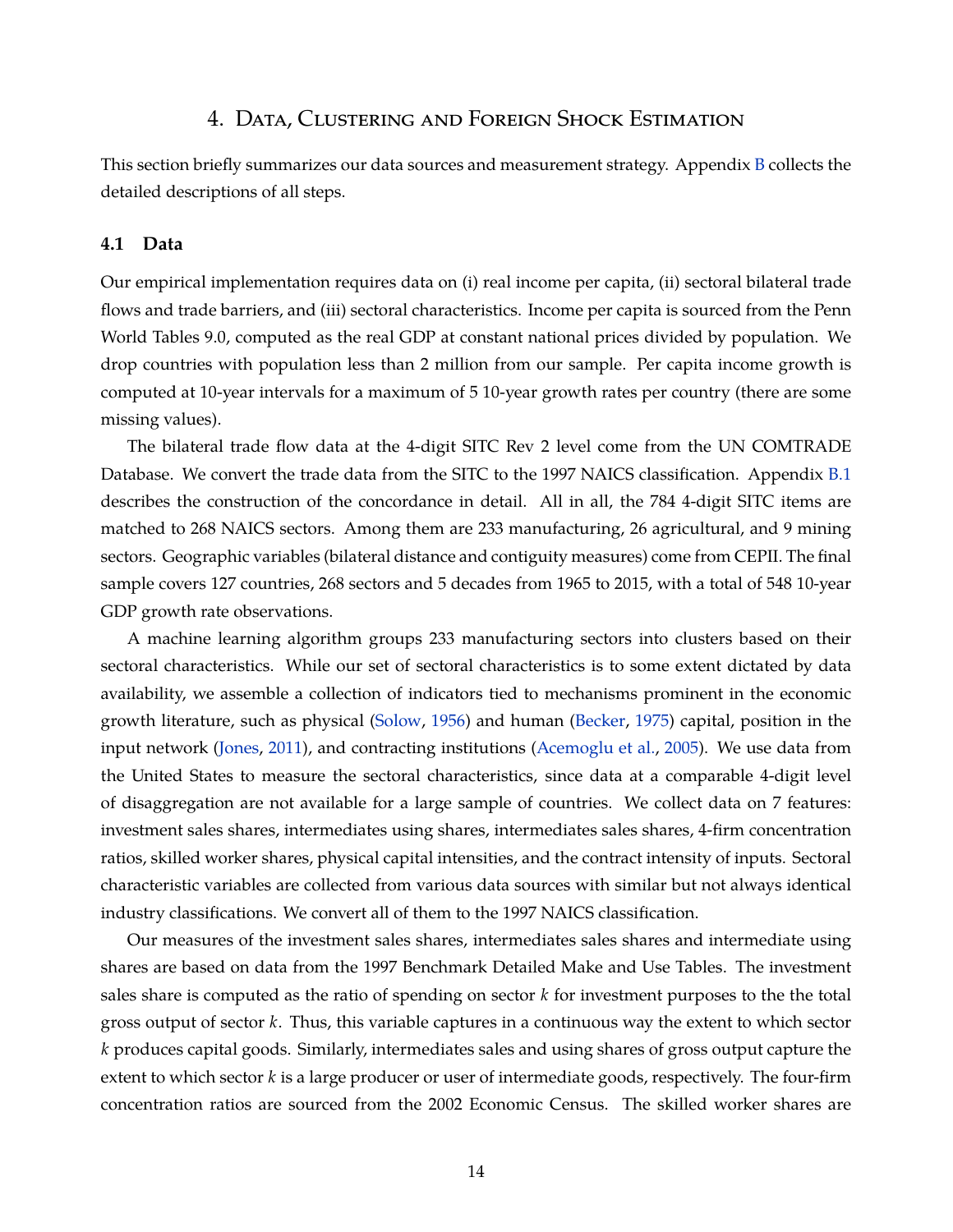calculated as the share of workers in sector *k* that have a bachelor degree or higher, and are computed based on data from the 2000 American Community Survey. The capital intensity variable is measured as 1 minus the labor share of value added (payroll), based on the NBER-CES Manufacturing Industry Database. The contract intensity of a sector is measured as the fraction of a sector's inputs that need relationship-specific investments, and comes from [Nunn](#page-39-14) [\(2007\)](#page-39-14). We use the version of this variable that measures the fraction of inputs not sold on organized exchanges and not reference priced to capture the importance of relationship-specific investments in a sector.

#### **4.2 K-means Clustering**

We use the k-means clustering algorithm [\(MacQueen et al.,](#page-39-4) [1967\)](#page-39-4) to group sectors into clusters based on the 7 characteristics described above. Sectors are assigned to clusters based on their characteristics so as to minimize the within-cluster sum of squared deviations from the cluster mean. The k-means algorithm works as follows: given *M* manufacturing sectors, each with a vector of N different sectoral characteristics,  $x(k) \in \mathbb{R}^N$ ,  $k = 1, ..., M$ , assign the *M* sectors into *G* clusters. The *G* clusters are indexed by  $g = 1, 2, ..., G$ .

- 1. Initialize cluster centroids  $m_1, m_2, \ldots, m_G \in \mathbb{R}^N$  for each cluster.
- 2. Assign each sector *k* to the cluster whose centroid is closest to *x*(*k*). The cluster assignment is  $c(k)$  ∈ {1, 2, . . . , G},

$$
c(k) = \underset{g \in \{1, \dots, G\}}{\text{argmin}} ||x(k) - m_g||^2.
$$

3. Replace cluster centroid *m<sup>g</sup>* by the coordinate-wise average of all points (sectors) in the *g*th cluster,

$$
\hat{m}_g = \frac{\sum_{k=1}^{M} \mathbf{1}(c(k) = g) \cdot x(k)}{\sum_{k=1}^{M} \mathbf{1}(c(k) = g)}.
$$

4. Iterate on steps 2 and 3 until convergence.

We use the "k-means  $++$ " algorithm proposed by [Arthur and Vassilvitskii](#page-35-11) [\(2007\)](#page-35-11) to choose the initial values for the k-means clustering algorithm, and do extensive checks using alternative starting points. Following standard practice, we normalize the values of each characteristic to have zero mean and unit variance[.16](#page-1-0)

The algorithm above requires a choice of the number of clusters. There is no unambiguously optimal method for choosing the number of clusters, although there are a number of conceptually similar approaches based on maximizing various measures of cluster fit. We use the silhouette width [\(Rousseeuw,](#page-40-9) [1987\)](#page-40-9) as our measure of cluster fit. Loosely speaking, the silhouette width measures the

<sup>&</sup>lt;sup>16</sup>This step is prudent because k-means clustering is not invariant to the scale used to measure the characteristics. If a particular characteristic takes on a broader range of values than the others, it will be given higher weight when assigning industries to clusters.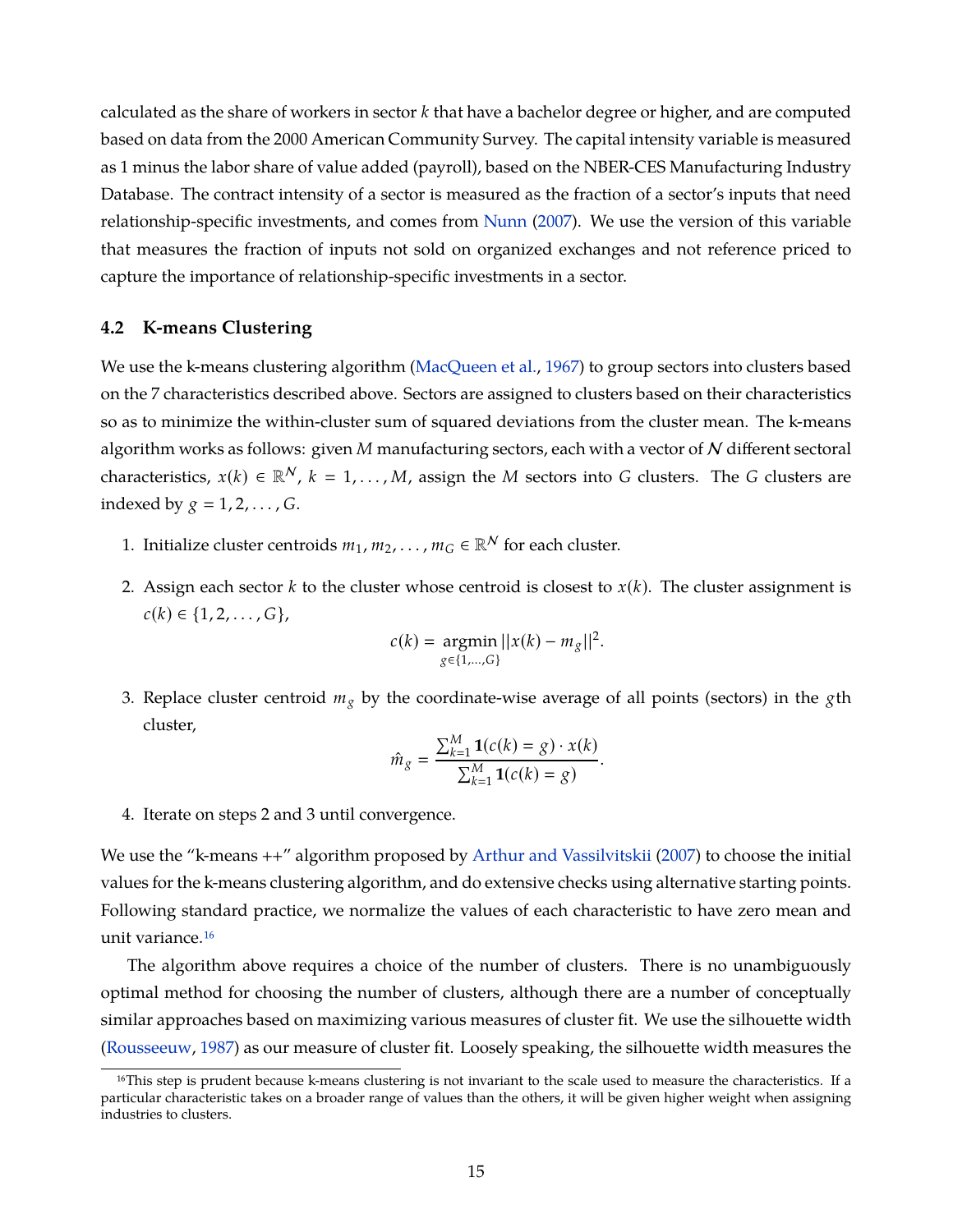similarity of industries within a cluster relative to industries in the nearest cluster. A good clustering scheme will maximize the average silhouette width while minimizing the number of sectors near the boundaries. The silhouette analysis suggests that either 4 or 5 are good values for the number of clusters. Appendix [B.2](#page-56-2) reports the results of the silhouette analysis along with a fuller discussion. In the interest of parsimony we choose to group the 233 manufacturing industries into 4 clusters in our baseline analysis, and show that our results are insensitive to this choice.

Table [1](#page-18-0) summarizes the characteristics of the 4 clusters. Since each cluster has some salient features that distinguish it from others, we name the clusters based on these key features. It is important to stress that the clustering procedure does not produce these cluster labels, nor does our identification strategy hinge upon them. We use the cluster names, shown in the last row of Table [1,](#page-18-0) purely for expositional purposes. Note also that there is no information contained in cluster numbers (1, 2, ...).

The sectors in cluster 1 have the highest intermediate sales and using shares, and lowest contract intensity. We label these sectors "raw materials processing" sectors. These sectors typically involve the first stage of turning raw materials into manufactured goods. Cluster 2 has the second-highest intermediate sales shares (after cluster 1), but considerably higher contract intensity than cluster 1. We thus label it "complex intermediates." Cluster 3 stands out most clearly as capital goods, with an average investment sales share of 0.52 compared to investment shares ranging from 0.00 to 0.05 in the other clusters. Cluster 4 has a low intermediate sales share and a negligible average investment sales share. Thus we label it "consumer goods." Table [2](#page-18-1) lists the 3 most representative sectors in each cluster, defined as those closest to the cluster centroid.

As we do not have information on these characteristics for non-manufacturing sectors, we group all agricultural sectors into cluster 5, and all mining sectors into cluster 6. In total, the 268 sectors are grouped into 6 clusters.

#### **4.3 Estimation Strategy for** *FMAik*,*<sup>t</sup>*

To obtain *FMAik*,*<sup>t</sup>* for country *i* sector *k* at time *t*, we estimate structural sector-specific gravity equations using the matrix of sectoral bilateral trade flows at decadal intervals[.17](#page-1-0) For a given sector *k* at time *t*, the gravity equation [\(2.2\)](#page-7-2) can be rewritten as

$$
\lambda_{ink,t} = c_{ik,t}^{1-\sigma_k} \cdot P_{nk,t}^{\sigma_k-1} \cdot \tau_{ink,t}^{1-\sigma_k},\tag{4.1}
$$

where  $\lambda_{ink,t}$  denotes the share of *n*'s expenditure on sector *k* that is sourced from country *i*. Since we do not observe domestic trade flows, we calculate λ*ink*,*<sup>t</sup>* as the share of import expenditure. We model the bilateral resistance term  $\tau_{ink}^{1-\sigma_{k}}$  $\int_{ink,t}^{1-\sigma_k}$  as a function of geographic distance and contiguity with

<sup>&</sup>lt;sup>17</sup>To reduce measurement error, we use three-year averages of the trade flows. For instance, to estimate the vector of  $FMA_{ik,t}$  for  $t = 1965$ , we use the average trade flows for 1964, 1965, and 1966.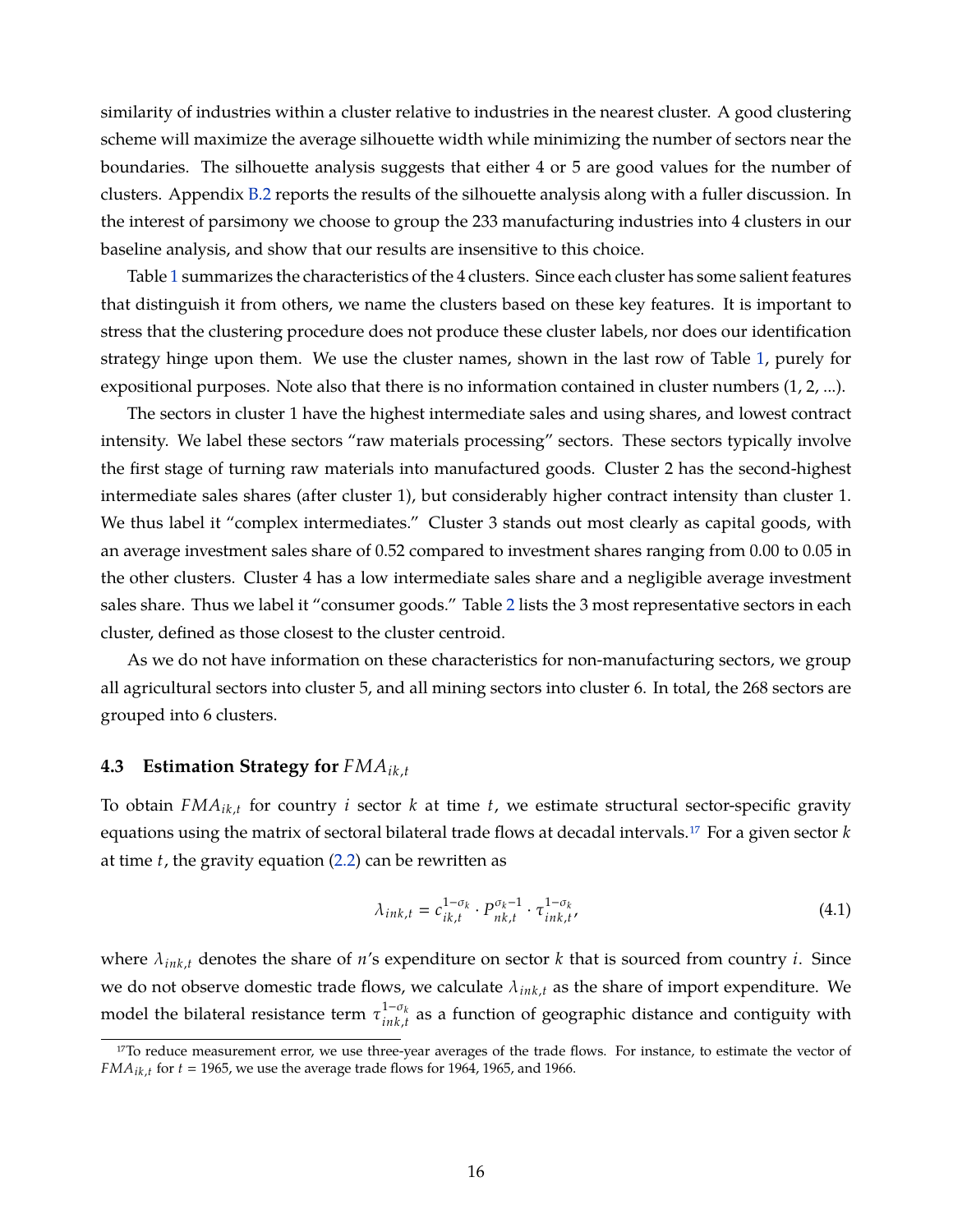<span id="page-18-0"></span>

|                         | Cluster       |               |         |             |      |           |
|-------------------------|---------------|---------------|---------|-------------|------|-----------|
|                         | 1             | 2             | 3       | 4           | Mean | Std. Dev. |
| <b>Investment Share</b> | 0.00          | 0.05          | 0.52    | 0.04        | 0.13 | 0.22      |
| Intermediates, Using    | 0.78          | 0.58          | 0.65    | 0.66        | 0.66 | 0.16      |
| Intermediates, Sales    | 0.84          | 0.70          | 0.27    | 0.28        | 0.57 | 0.31      |
| Concentration Ratio     | 0.47          | 0.27          | 0.38    | 0.56        | 0.40 | 0.21      |
| Skill Intensity         | 0.32          | 0.28          | 0.35    | 0.36        | 0.32 | 0.13      |
| Capital Intensity       | 0.68          | 0.55          | 0.54    | 0.70        | 0.61 | 0.10      |
| Contract Intensity      | 0.26          | 0.56          | 0.73    | 0.52        | 0.51 | 0.22      |
| Number of industries    | 60            | 84            | 47      | 42          |      |           |
| Trade share             | 0.33          | 0.26          | 0.23    | 0.11        |      |           |
| Label                   | Raw Materials | Complex       | Capital | Consumer    |      |           |
|                         | Processing    | Intermediates | Goods   | Goods       |      |           |
| Abbreviation            | <b>RAW</b>    | <b>INT</b>    | CAP     | <b>CONS</b> |      |           |

Table 1: Summary Statistics of Clusters in Manufacturing

**Notes:** This table reports the summary statistics of the sectoral characteristics among the sectors selected into each cluster. The last two columns report the mean and standard deviations of those characteristics among all manufacturing sectors. The row "Number of industries" reports the number of sectors in each cluster, and "Trade share" reports the fraction of world trade accounted for by sectors in that cluster. The bottom panel lists the intuitive labels of the clusters, as well as 3-letter abbreviations. Both are heuristic and assigned by the authors.

| Table 2: The 3 Most Representative Sectors in Each Cluster |  |
|------------------------------------------------------------|--|
|------------------------------------------------------------|--|

<span id="page-18-1"></span>

| Cluster        | Label                    | Representative Sectors     |                                                                                                                                                |  |  |
|----------------|--------------------------|----------------------------|------------------------------------------------------------------------------------------------------------------------------------------------|--|--|
|                |                          | <b>Naics</b>               | Description                                                                                                                                    |  |  |
|                | Raw                      | 324199                     | All Other Petroleum and Coal Products Manufacturing                                                                                            |  |  |
| 1              | Materials                | 31131                      | <b>Sugar Manufacturing</b>                                                                                                                     |  |  |
|                | Processing               | 32419                      | Other Petroleum and Coal Products Manufacturing                                                                                                |  |  |
| $\overline{2}$ | Complex<br>Intermediates | 33512<br>33531<br>339994   | Lighting Fixture Manufacturing<br><b>Electrical Equipment Manufacturing</b><br>Broom, Brush, and Mop Manufacturing                             |  |  |
| 3              | Capital<br>Goods         | 333911<br>333994<br>333992 | Pump and Pumping Equipment Manufacturing<br>Industrial Process Furnace and Oven Manufacturing<br>Welding and Soldering Equipment Manufacturing |  |  |
| 4              | Consumer<br>Goods        | 312130<br>335211<br>33521  | Wineries<br>Electric Housewares and Household Fan Manufacturing<br>Small Electrical Appliance Manufacturing                                    |  |  |

**Notes:** This table lists the 3 sectors closest to the cluster centroid for each cluster.

sector-time-specific coefficients, leading to our empirical specification

<span id="page-18-2"></span>
$$
\lambda_{ink,t} = \kappa_{ik,t}^{ex} \cdot \kappa_{nk,t}^{im} \cdot Distance_{in}^{\zeta_{kt}} \cdot \exp\left(\xi_{kt} \cdot Contign\right) \cdot \varepsilon_{ink,t},\tag{4.2}
$$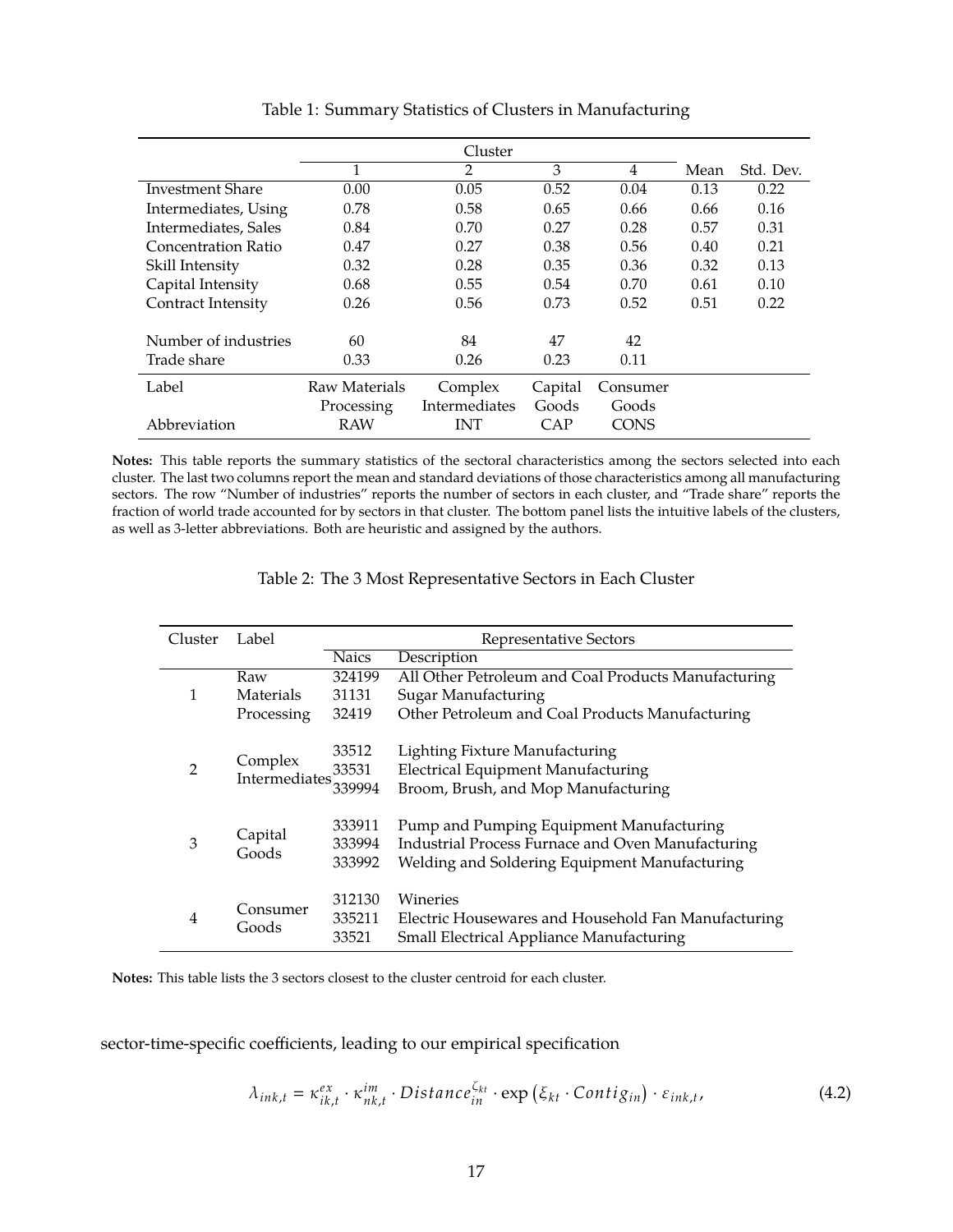where  $\kappa_{ik}^{ex}$  $\int_{ik,t}^{ex}$  is the exporter fixed effect,  $\kappa_{nk}^{im}$  $n<sup>tm</sup>$ , *i*s the importer fixed effect, and ζ<sub>*kt*</sub> and ξ<sub>*kt*</sub> are the distance and common border coefficients. We estimate the non-linear equation [\(4.2\)](#page-18-2) using the Poisson Pseudo-Maximum Likelihood (PPML) method proposed by [Silva and Tenreyro](#page-40-10) [\(2006\)](#page-40-10) and [Eaton et](#page-37-15) [al.](#page-37-15) [\(2012\)](#page-37-15), separately for 268 sectors and each of the 5 decades spanning 1965-2015.

We use our estimates from equation [\(4.2\)](#page-18-2) to construct the external market access terms as follows:

<span id="page-19-1"></span>
$$
FMA_{ik,t} = \sum_{n \neq i} E_{nk,t}(i) \cdot \kappa_{nk,t}^{im} \cdot Distance_{in}^{\zeta_{kt}} \cdot \exp\left(\xi_{kt} \cdot Contig_{in}\right)
$$
(4.3)

where  $E_{nk,t}(i) \equiv \sum_{i' \neq n,i} E_{i'nk,t}$  is total importer *n* expenditure in *k* at time *t* when leaving country *i* out.

In practice, we add two wrinkles to the method described above. First, we employ the leaveone-out strategy to remove any direct effect of a country's exports and imports on the fixed effects of their trading partners. That is, we estimate equation [\(4.2\)](#page-18-2) *N* times for each sector and time period, each time leaving out the trade flows from a particular country *i*. We then construct each country *i*'s foreign shocks using the estimates from the regression that omitted its data. Second, as is well known*, κ<sup>ex</sup> ik*,*t* and κ *im*  $\mathbf{r}_{nk,t}^{tm}$  are identified only up to a sector-time-specific multiplicative constant and require normalization. Rather than the usual practice of designating a particular numéraire country, we restrict the sum of the logged importer effects to be zero. This normalization ensures that the relative growth rates of the foreign shocks across industries are not driven by fluctuations in the trade flows of the numéraire country, minimizing measurement error. Appendix [B.3](#page-58-0) provides a detailed discussion.

This procedure uses only foreign data to construct external market access and projects bilateral flows onto a small number of variables (distance and contiguity). By construction, it excludes domestic factors that act as country-specific average export taxes that apply to all destinations. It also excludes idiosyncratic bilateral factors that affect trade flows. This tends to minimize concerns about domestic policies or shocks influencing measured market access.

# 5. Empirical Results

#### <span id="page-19-0"></span>**5.1 Summary of Empirical Procedure**

Because the estimation strategy involves several distinct components, before reporting the main estimation results we provide a compact summary of the estimation steps:

- 1. Leave-one-out gravity equation estimation with PPML to recover the foreign component of *FMAik*,*<sup>t</sup>* and *CMAik*,*<sup>t</sup>* by country and decade for 268 sectors.
- 2. K-means clustering algorithm to group manufacturing sectors into 4 clusters. Agriculture and mining are separate clusters.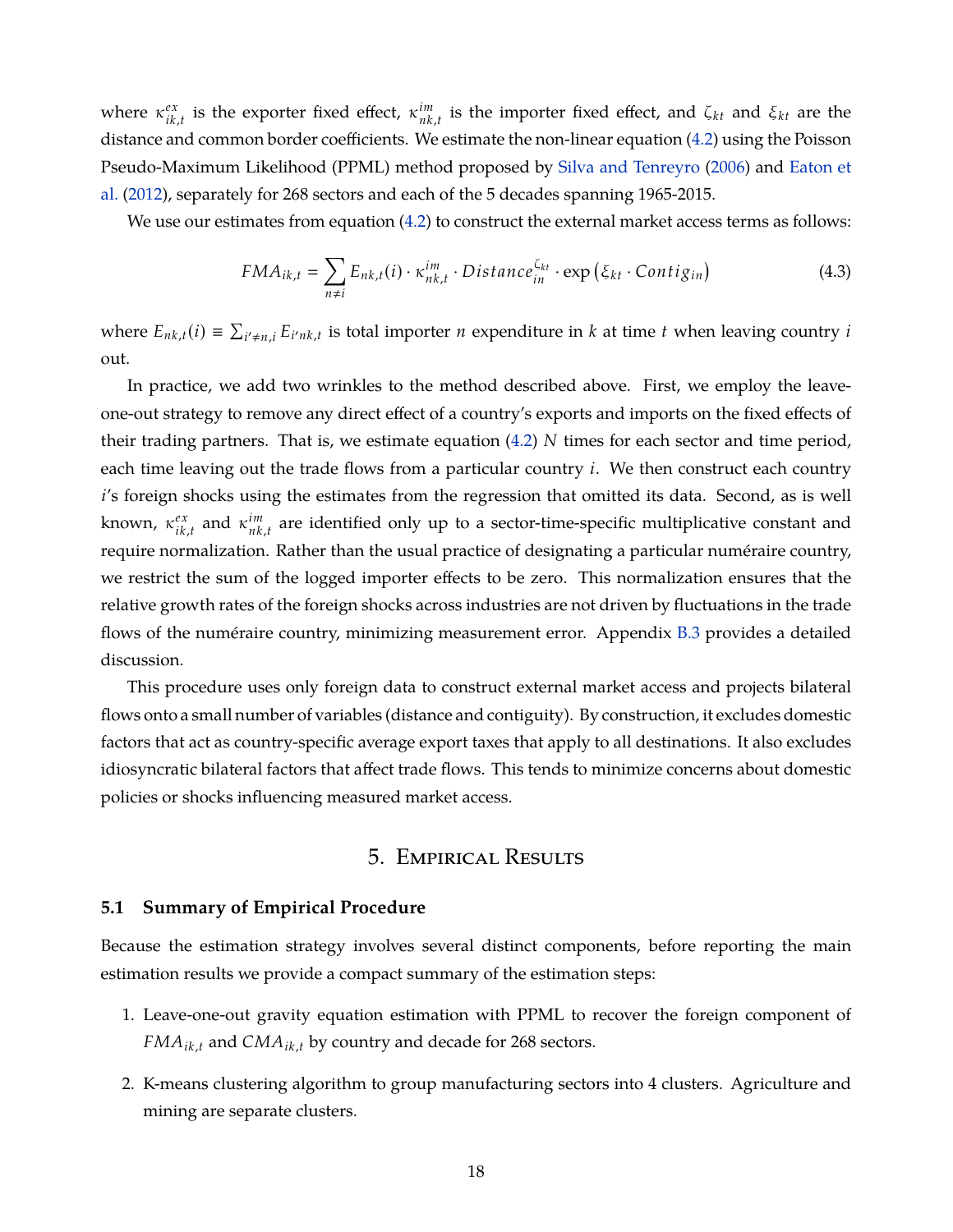- 3. Construct cluster-level  $d$  ln  $FMA_{ig,t}$  and  $d$  ln  $CMA_{ig,t}.$
- 4. LASSO of *d*  $\ln y_{i,t}$  and *d*  $\ln FMA_{ig,t}$  on *d*  $\ln \tilde{a}_{it}$  and  $x_{i,t}$  to select the set of controls.
- 5. OLS regression of *d* ln  $y_{i,t}$  on *d* ln  $FMA_{ig,t}$  and selected controls to obtain estimates of  $\delta_g^{ex}$ .

#### **5.2 Baseline Estimates**

Figure [1](#page-21-0) presents the estimation results graphically by displaying the coefficients on the foreign demand shocks for each cluster. All specifications include (i) time effects; and (ii) the natural log of initial GDP per capita, to control for conditional convergence [\(Barro and Sala-i-Martin,](#page-35-12) [1992\)](#page-35-12). Clusters 1-4 are manufacturing clusters obtained by the k-means algorithm, cluster 5 is agriculture, and cluster 6 mining and quarrying. The darker/lighter bars depict 90%/95% confidence intervals obtained with standard errors clustered at the country level.

The coefficients in the left panel come from OLS estimation. The right panel displays the Post-Double-Selection estimation results [\(Belloni et al.,](#page-36-0) [2014b\)](#page-36-0). The Post-Double-Selection model augments the OLS specification with the controls that were selected by the procedure described in detail in Appendix [B.4.](#page-60-0) The first apparent feature of the results is the considerable heterogeneity in the coefficients. Indeed, the *F*-tests reject the equality of these coefficients at the 1% level of significance. Foreign demand shocks in the complex intermediates (INT), and the capital goods (CAP) clusters have positive estimated real income effects that are notably larger than the other clusters, although the confidence interval on CAP is fairly wide. In contrast, all other clusters have estimated elasticities that are close to zero (although mostly positive) and that are relatively precisely estimated.

The LASSO model includes a full set of potential controls, namely the full vector of *d* ln *CMAg*'s, the industry-level initial equilibrium variables (initial import and export shares, and weighted initial firm and consumer market access levels), initial population, initial capital, and initial per capita income squared. In total, 1106 potential control variables are included and 6 of them are selected in the double-selection procedure via LASSO. Appendix Table [A4](#page-65-0) lists the potential and the selected controls in the Post-Double-Selection estimation[.18](#page-1-0) Substantively the results are quite similar to the OLS specification, although some confidence intervals widen.

#### **5.3 Robustness**

**Assignment of sectors to clusters.** One concern with our approach is that clusters may be fragile due to some sectors being on the margins between clusters. If those sectors are particularly influential, then the results could be sensitive to the assignment of specific sectors to clusters. To assess the role

<sup>18</sup>We follow [Belloni et al.](#page-36-10) [\(2014a\)](#page-36-10) and choose the tuning parameter for the double-LASSO procedure through K-fold cross validation: see Appendix [B.4.3.](#page-62-1) The statistics literature often chooses the tuning parameter to be one standard deviation above the minimizing value in order to select a more parsimonious model. Our baseline specification uses the minimizing value, which results in more controls being selected. We also check robustness to using a smaller tuning parameter for different specifications in Appendix Figures [A5](#page-68-0) and [A7.](#page-70-0)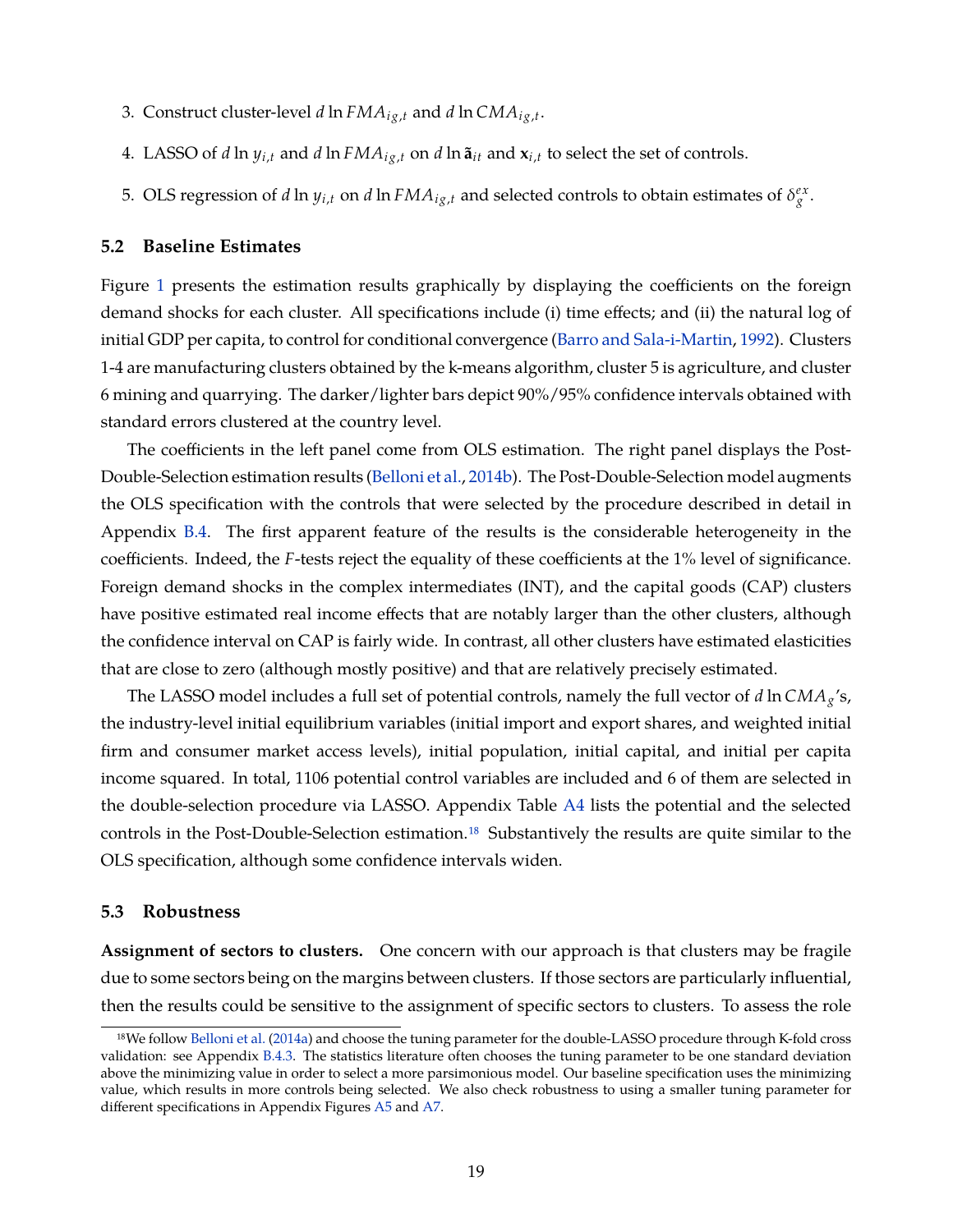<span id="page-21-0"></span>

Figure 1: Cluster-Specific Coefficients and Confidence Intervals

**Notes:** This figure reports estimates of the  $\delta_g^{ex}$  coefficients in equation [\(3.6\)](#page-13-1). All specifications control for (i) time effects and (ii) log initial GDP per capita. The left panel displays the baseline OLS estimates. The right panel displays the Post Double-LASSO estimates. 6 control variables are selected in the double-selection step. The bars display the 90% and 95% confidence bands, that use standard errors clustered by country. The boxes display the results of an *F*-test for equality of the coefficients in each plot.

of marginal sectors in our results, we perform two exercises. First, we add a 5th manufacturing cluster. The results of re-clustering on 5 clusters are presented in Appendix Table [A5.](#page-66-0) The basic characteristics of the original 4 clusters and the labels we attach to them remain the same. When given the opportunity to isolate a 5th cluster, the k-means procedure creates a cluster of skill-intensive industries[.19](#page-1-0) The income regression results with 5 clusters are presented in Appendix Figure [A6.](#page-69-0) The 5th cluster itself does not have a positive impact on income, indeed the coefficients are relatively precisely estimated zeros. The main findings regarding the income impacts of the other clusters are preserved.

In the second cluster robustness exercise, we assess the importance of sectors at the margins of the cluster classification. We add noise (standard deviation of 10% of the actual variability) to each characteristic of each sector, re-cluster sectors, and perform the full double-LASSO estimation using the new clusters. We repeat this procedure 1000 times. The goal is to see how the cluster-specific income-impact coefficients are affected by switching a small number of marginal sectors from one cluster to another.

Panel (b) of Appendix Figure [A5](#page-68-0) reports the results. The dots indicate our baseline coefficient estimates, whereas the dashed bars indicate the 95% range of outcomes across simulations (not confidence intervals). The figure reveals that many of the coefficient estimates are quite stable: the range of estimates across simulations for raw materials processing, agriculture, and mining clusters is very small. On the other hand, reclassification tends to boost the coefficients on consumption

 $19$ The mean skilled labor share of this cluster, 0.54, is 21 percentage points higher than the skilled labor share of the second-most skill-intensive cluster.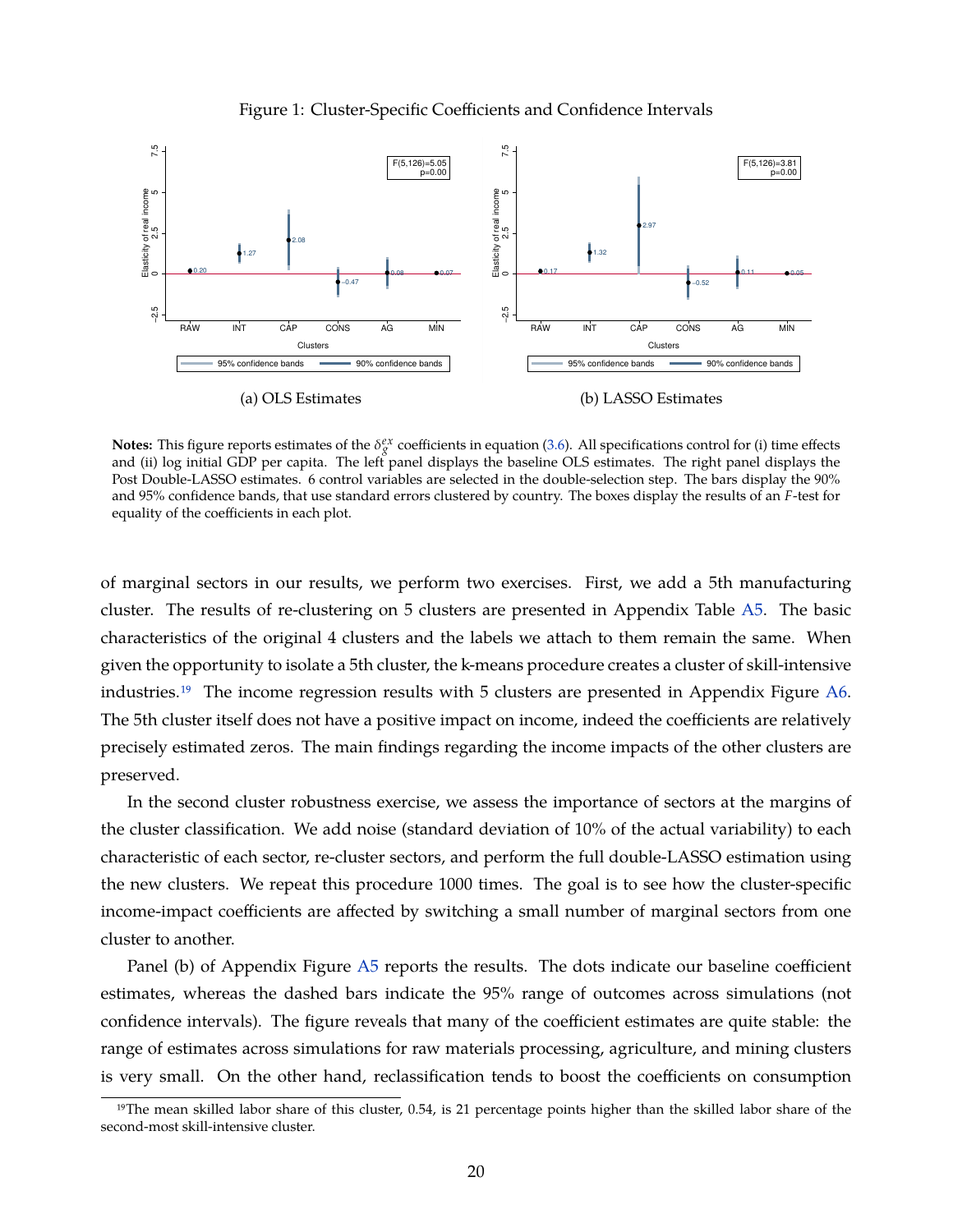goods and to a lesser extent complex intermediates, at the expense of instability (in both directions) in coefficient on capital goods. These results indicate that our most robust findings are that foreign demand shocks in raw materials processing, consumption goods, agriculture, and mining have small income impacts and those in complex intermediates have significant and large income impacts, while the results for the the capital goods sector are less robust to this type of classification error.

**Dropping large and contiguous trading partners.** We next assess the sensitivity of the results to possible violations of the small country assumption. Country *i* can be a large trading partner of country *n*, such that the fixed effects estimated for country *n* are affected by the shocks to country *i* itself. Note that this concern is mitigated by the fact that the fixed effects are extracted from the gravity equations using the leave-one-out approach, whereby country *i* is dropped from the gravity sample when estimating the fixed effects that go into building country *i*'s *FMA*'s. Nonetheless, we check the robustness of the results by dropping the countries for whom *i* is a large trading partner from the computation of the foreign demand shocks.

Specifically, when constructing the country *i*'s *FMA* in sector *k*, we drop importer *n* from the summation in equation [\(4.3\)](#page-19-1) if more than 25% of its imports in sector *k* are from country *i*, i.e.  $\lambda_{ink,t}$  > 0.25. The results are reported in panel (c) of Appendix Figure [A5.](#page-68-0) The results are broadly similar to the baseline specification.

Our identification strategy relies on the assumption that country *i*'s unobserved productivity shocks are uncorrelated with the foreign demand shocks. This assumption could be violated if productivity shocks are spatially correlated, so that nearby countries are subject to similar productivity shocks. To address this concern, we omit contiguous countries from the calculation of the *FMA* terms and re-estimate the model. The results are reported in panel (d) of Appendix Figure [A5,](#page-68-0) and reveal very little change relative to the baseline.

#### **5.4 Developed vs. Developing Countries**

Our main specification pools all countries and time periods together and clusters on the industry dimension alone. It is also interesting to consider clustering along the country dimension, i.e. whether the impact of foreign shocks exhibits heterogeneity across different groups of countries[.20](#page-1-0) One of the more intriguing possibilities is that rich and poor countries systematically differ in the income impact of foreign shocks to different sectors. To investigate this hypothesis, we split the sample into two groups based on the World Bank's 2016 country classification by income. Developing countries are those assigned by the World Bank to "low income" and "lower middle income" categories, and the developed countries the remaining group. According to this classification, 70 countries belong to the developed group, and 57 to the developing group. We then estimate elasticities of real income with respect to foreign shocks for the two country groups separately.

<sup>20</sup>This heterogeneity could come from a combination of differences in underlying parameter values and in the point of approximation.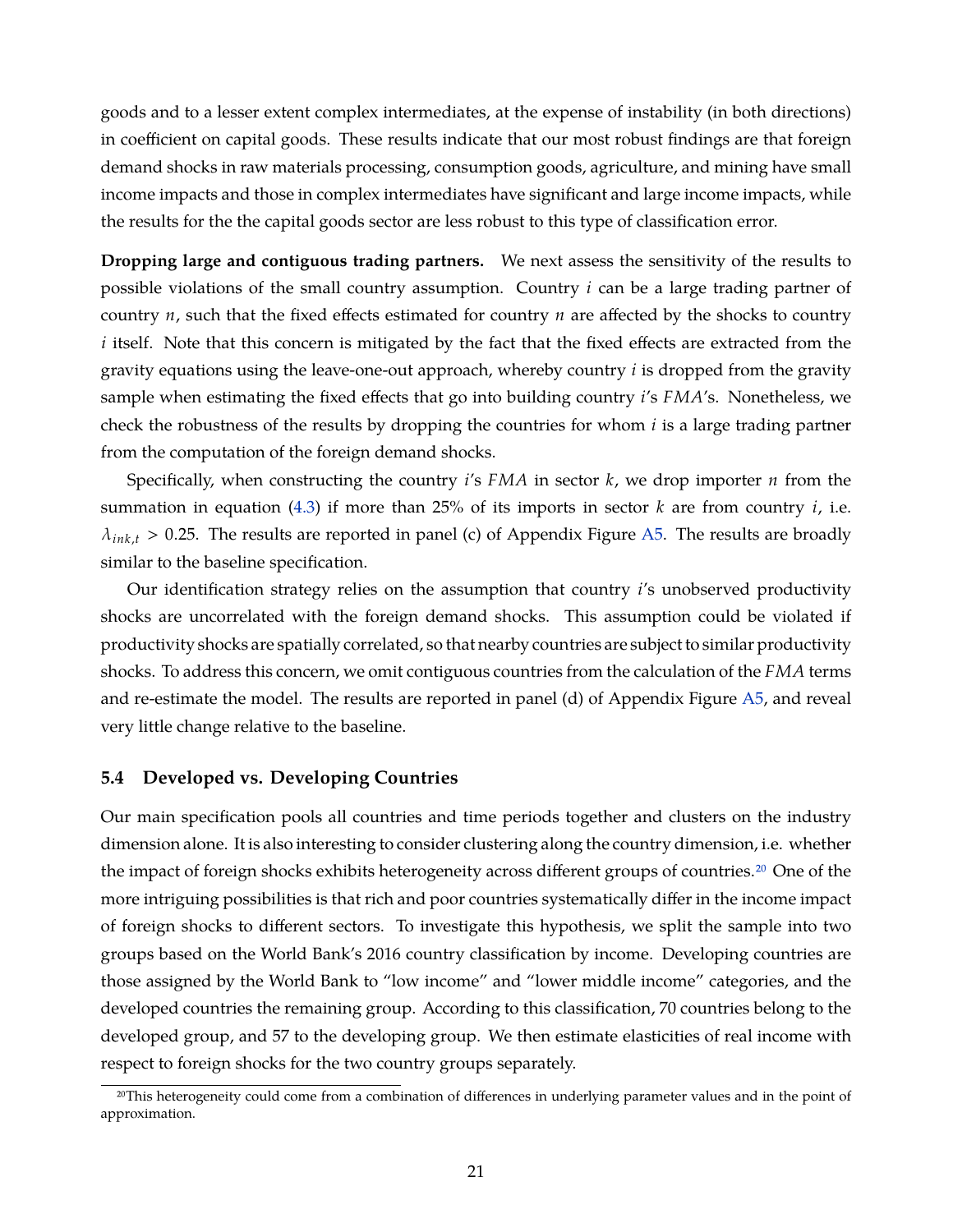

<span id="page-23-1"></span>Figure 2: Developed vs. Developing Countries: Cluster-Specific Coefficients and Confidence Intervals

**Notes:** This figure reports estimates of the  $\delta_g^{ex}$  coefficients in equation [\(3.6\)](#page-13-1) via the Post Double-LASSO. All specifications control for (i) time effects and (ii) log initial GDP per capita. The left panel displays the results for the sample of developed countries. 3 control variables are selected in the double-selection step. The right panel displays the results for developing countries. 3 control variables are selected in the double-selection step. The bars display the 90% and 95% confidence bands, that use standard errors clustered by country. The boxes display the results of an *F*-test for equality of the coefficients in each plot.

Figure [2](#page-23-1) reports the results of the baseline specifications for the developed and developing groups. For both groups, the coefficients on demand shocks in complex intermediates are positive and precisely estimated, although the magnitude is larger for the developed country group. On the other hand, the capital goods coefficient behaves very differently in the two samples: it is slightly smaller than the baseline coefficient in the developed country sample, but much larger in the developing country sample. The standard error on the capital goods coefficient is actually smaller for the developed country sample that the full sample case, while it is larger for the developing country sample. We repeat each of the robustness checks described above for the rich and poor country sample split, with the results reported in Appendix Figures [A7-](#page-70-0)[A9.](#page-72-0) The main results are robust to these different specifications. Interestingly, the measurement error simulation for the split sample indicates much more stability across simulations that the baseline case. Taken together, these results suggest that the relatively large standard errors and sensitivity to classification errors observed for the capital coefficient in the full sample may be in part due to the heterogeneity across the country subsamples.

# 6. Quantitative Implications

<span id="page-23-0"></span>We assess the economic significance of the estimated coefficients in two ways. The first is datadriven. We combine our estimated elasticities with information on countries' trade patterns and geographic location to quantify the heterogeneous impact of foreign demand shocks on real income across countries. The second is model-based. We set up a quantitative small open economy model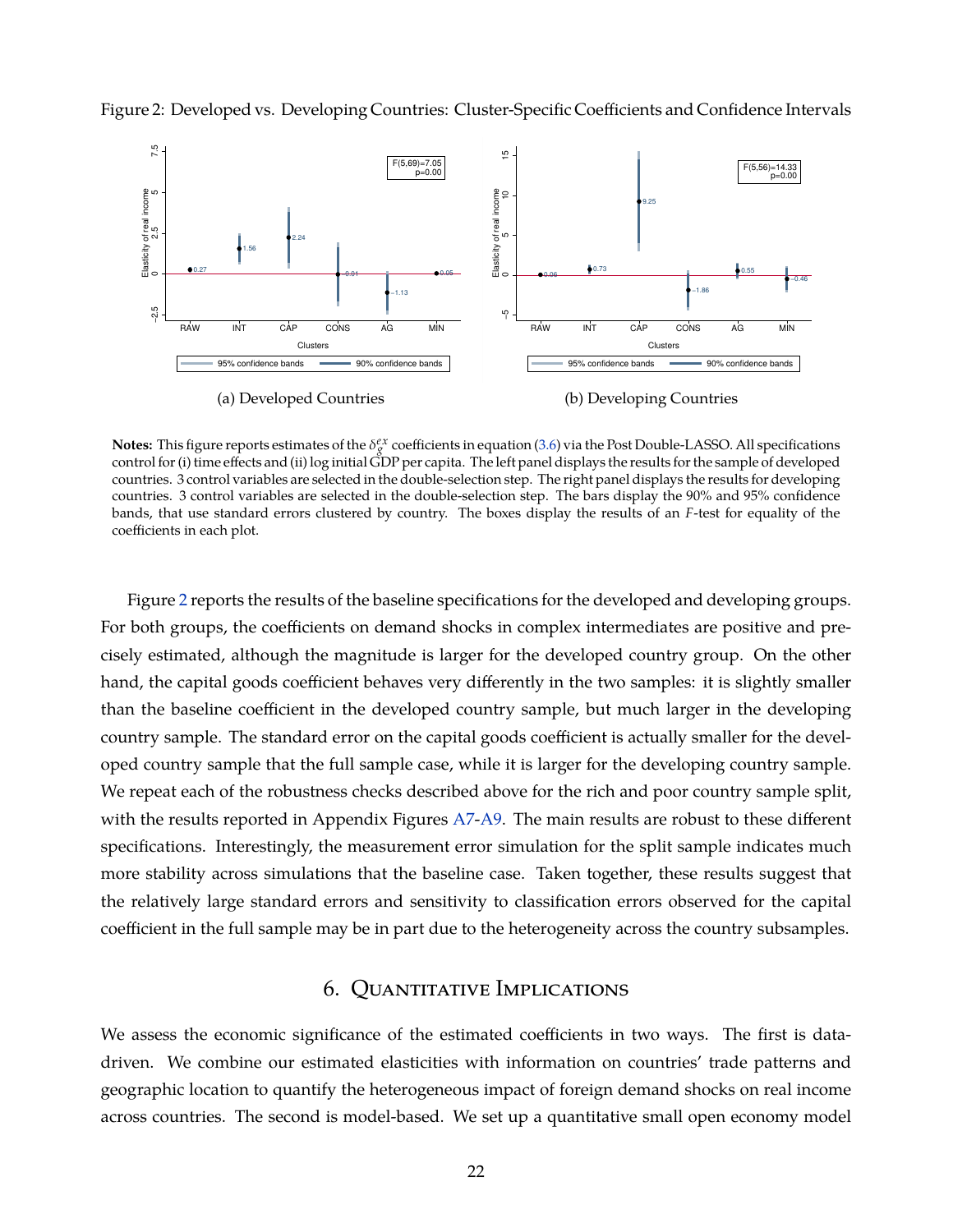of production and trade featuring an input-output matrix, endogenous capital accumulation, and sector-level scale economies, and explore whether it can reproduce the magnitude and pattern of the empirically estimated elasticities.

#### **6.1 Data: Observed Cross-Country Heterogeneity**

**Sectoral specialization.** In this exercise, we compute the elasticity of each country's income to a worldwide uniform log-change in *FMA*, that is the same in every foreign sector and every foreign country. Above, we found that foreign shocks in certain sectors have a higher income impact than in others. As a result, even a foreign shock that is completely uniform across sectors would be predicted to change real income differently across countries, depending on their initial trade shares. A simple transformation of our estimating equation leads to the following expression for this elasticity:

<span id="page-24-0"></span>
$$
\frac{d \ln y_{i,t}}{d \ln FMA} = \sum_{g \in G} \widehat{\delta}_g^{ex} \lambda_{ig,t}^{ex}.
$$
\n(6.1)

By imposing uniform foreign shocks across all countries and sectors, this counterfactual allows us to focus purely on the role of industrial specialization, as reflected in the  $\lambda_{io}^{ex}$  $\frac{ex}{ig,t}$ 's. Countries that have high export shares in clusters with a high estimated income impact will have a larger positive real income response.

We compute the elasticities [\(6.1\)](#page-24-0) based on the 2015 trade shares and the double-LASSO estimates from the right panel of Figure [1.](#page-21-0) Figure [3](#page-25-0) plots them against log PPP-adjusted income per capita.<sup>21</sup> There is indeed a great deal of heterogeneity in the country impact of foreign shocks. The real income elasticity with respect to foreign demand shocks ranges from essentially zero for countries chiefly in Sub-Saharan Africa, to around 0.5 for some Central European and East Asian countries such as Hungary, Slovakia, Malaysia, and Taiwan. The elasticities are positively correlated with real GDP per capita, but there is still substantial heterogeneity for middle and high-income countries. This exercise suggests that a country's trade patterns matter quantitatively in how foreign shocks translate into domestic income levels.

**Geography.** Having illustrated how the heterogeneity in countries' sectoral specialization affects their real income response to foreign demand shocks, our next counterfactual is designed to illustrate the role of geography. The same vector of worldwide demand shocks for a particular sector (which in our model manifest themselves as changes in each country's sector-specific importer effect) translates into different changes in the external firm market access faced by each exporter due to its geographic position. As an example, suppose that in a particular period the importer effects reveal that China

<sup>&</sup>lt;sup>21</sup>As a robustness check, Appendix Figure [A10](#page-72-1) plots the same elasticities using the  $\delta_g^{ex}$  estimates from Figure [2,](#page-23-1) which vary across countries according to income. Despite large differences in the estimated elasticities for capital goods, the resulting real income elasticities with respect to the uniform shock are quite similar for most countries. This is because while the capital goods foreign demand shocks have a large coefficients among developing countries, capital goods exports are quantitatively small for most poor countries (2.5% of exports on average).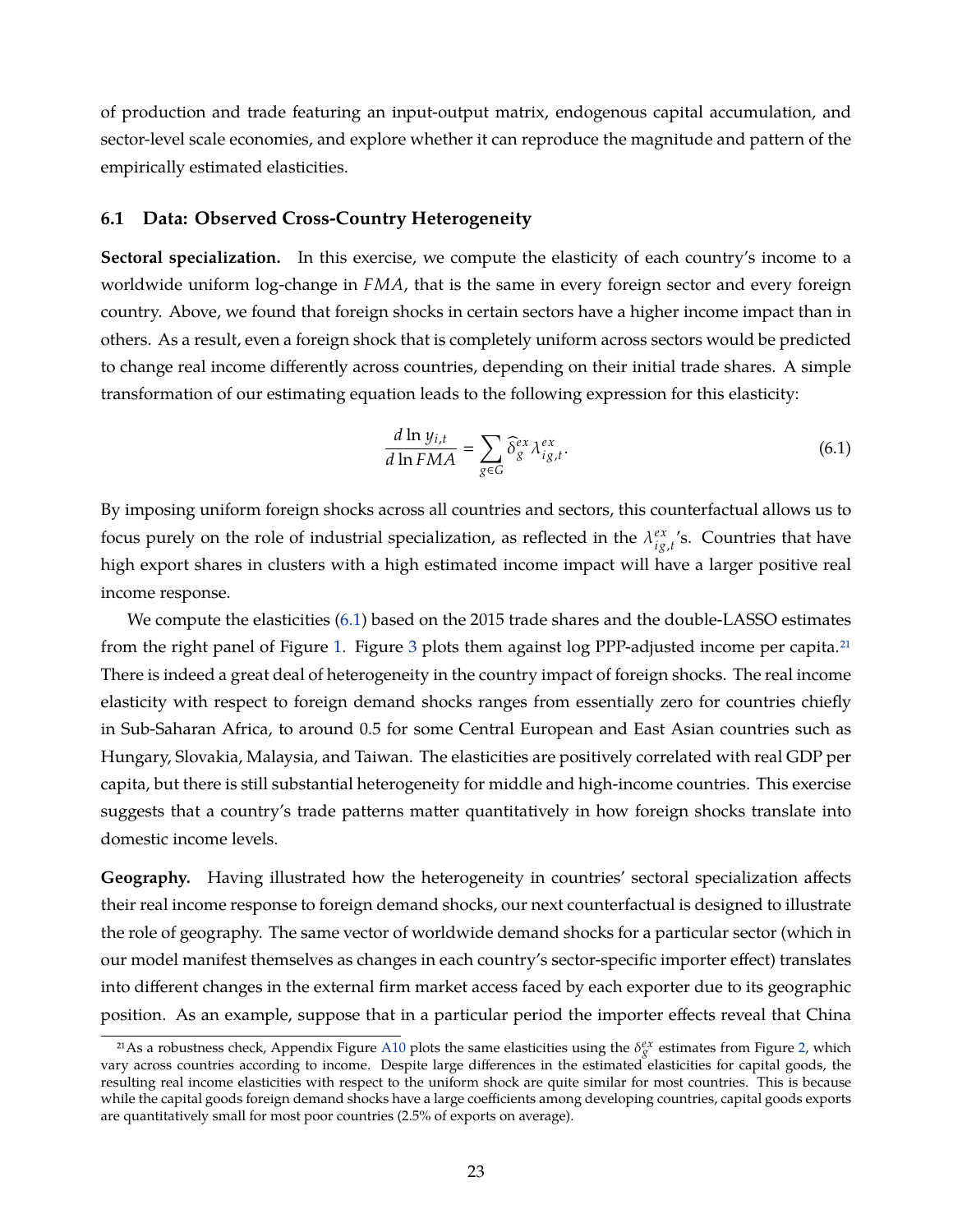<span id="page-25-0"></span>Figure 3: Elasticity of Real Income with Respect to a Uniform Foreign Shock



**Notes:** This figure presents the scatterplot of the elasticity of real income with respect to a uniform foreign demand shock [\(6.1\)](#page-24-0) against real GDP per capita. It is calculated using the baseline estimated  $\delta_g^{ex}$  coefficients in equation [\(3.6\)](#page-13-1) and the sectoral trade shares in 2015.

has a much larger demand shock for capital goods than does Germany. This pair of importerspecific shocks will affect Belgium and Vietnam quite differently, as Vietnam is closer to China than to Germany, and the opposite is true for Belgium. We would like to understand the size of this heterogeneity induced by countries' geographic positions. We thus construct counterfactual real income changes that would occur if Belgium experienced Vietnam's market access shocks. This counterfactual answers the following question: how much would Belgium's real income change if in a particular time period if it were picked up and moved to the place on the globe occupied by Vietnam? We do this for every pair of countries and in each decade.

To begin getting a sense of the magnitudes involved, Table [3](#page-26-0) reports the results for a set of prominent countries, namely the G7 and the BRICS. The first column reports the difference between the country's actual decennial growth over 2005-2015 and the growth that would obtain if the country were moved to the position of the median country, where "median" means the median difference among all the possible counterfactual geographic positions. So, a value of 1 in the first column implies that the country grew 1 percentage point faster over the course of the 2005-2015 decade in its actual geographic position, relative to being moved to the median position in the world. The second and third columns report the counterfactual growth differences due to being moved to the 25th and the 75th percentile geographic position for that country.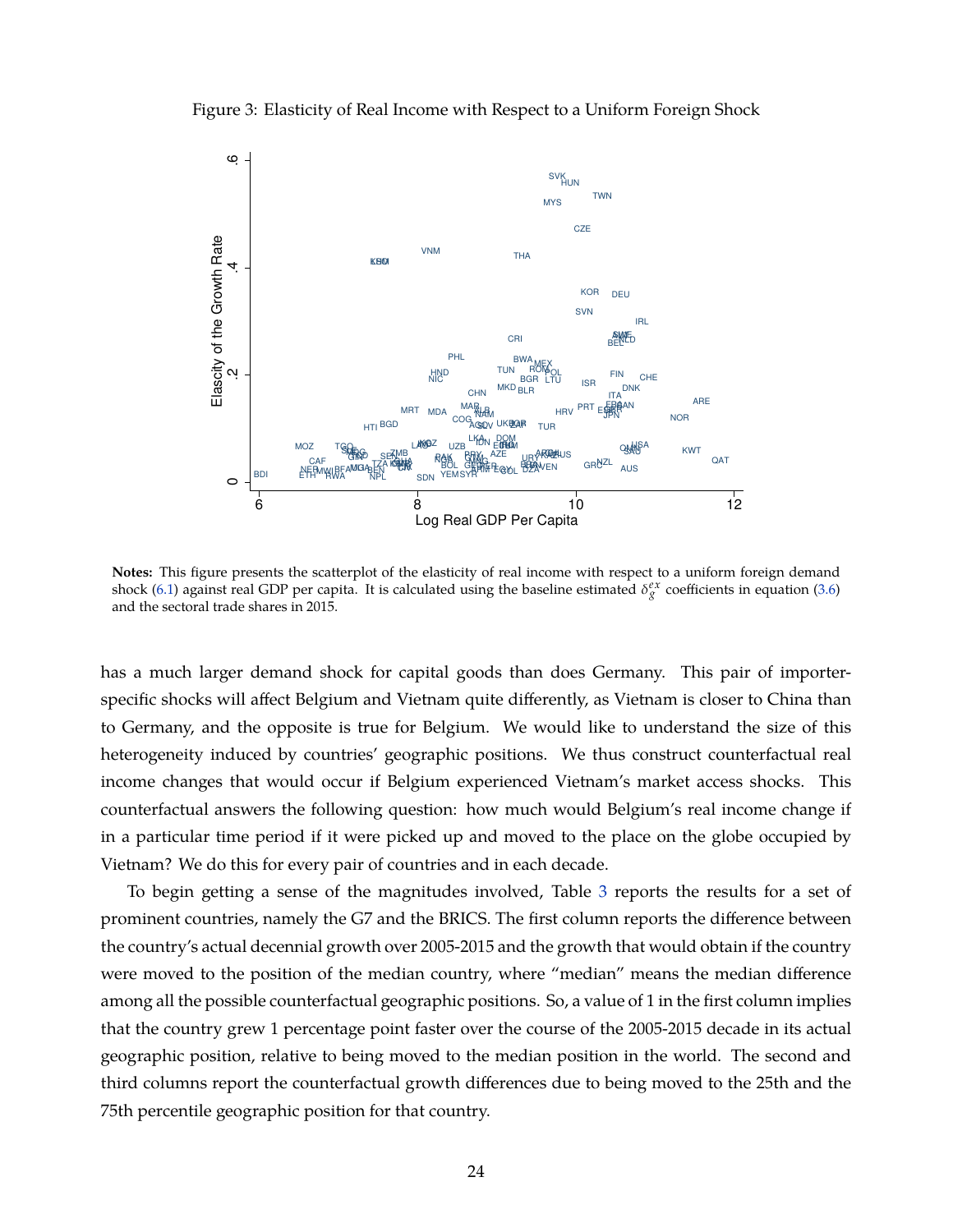|               | Growth difference, actual vs: |                         |         |  |  |  |
|---------------|-------------------------------|-------------------------|---------|--|--|--|
|               | Median                        | 25th pctile 75th pctile |         |  |  |  |
| G7            |                               |                         |         |  |  |  |
| Canada        | $-3.25$                       | -4.45                   | $-1.24$ |  |  |  |
| France        | $-1.88$                       | $-2.52$                 | $-1.02$ |  |  |  |
| Germany       | $-3.78$                       | $-5.14$                 | $-1.60$ |  |  |  |
| Italy         | $-0.59$                       | $-1.19$                 | 0.12    |  |  |  |
| Japan         | 5.59                          | 5.12                    | 6.30    |  |  |  |
| UK            | $-0.85$                       | $-1.40$                 | $-0.10$ |  |  |  |
| US            | $-0.26$                       | -0.49                   | 0.00    |  |  |  |
|               |                               |                         |         |  |  |  |
| <b>BRICS</b>  |                               |                         |         |  |  |  |
| <b>Brazil</b> | 0.34                          | 0.09                    | 0.79    |  |  |  |
| China         | $-8.53$                       | $-9.19$                 | -7.85   |  |  |  |
| India         | $-0.10$                       | $-0.35$                 | 0.29    |  |  |  |
| Russia        | 0.30                          | $-0.19$                 | 0.91    |  |  |  |
| South Africa  | 0.19                          | $-0.30$                 | 1.03    |  |  |  |

<span id="page-26-0"></span>Table 3: Predicted Decennial Growth Difference, 2005-2015

These countries' geographic positions had a modest but noticeable impact on income. Among the G7, Japan's income is nearly 6% higher at the end of the decade in its actual geographic position relative to the hypothetical median location. By contrast, European G7 countries' income is 1-4 percentage points lower in their actual geographic position when compared to the median. The picture for the BRICS is less clear, with medians closer to zero. The exception is China, which would have been substantially better off locating in the median position.

Table [4](#page-27-0) reports the summary statistics from the same exercise using all countries, by region and decade. Most medians are between −1% and 1% over a decade. Interestingly, within the same region the signs often flip from decade to decade. For instance, Western Europe/North American countries' income in their actual geographic locations is 0.8% lower in 2005-2015, but 0.9% higher in 1995-2005, relative to the median location. The opposite is true for East Asia and Pacific. Note that these comparisons capture the impact of *changes* in foreign demand on economic growth rates. So the negative growth differentials are perfectly consistent with West European or East Asian countries having high market access *levels*. What these results reveal is that in the last decade, the wealthy West European countries were located next to countries with relatively slow-growing demand in key sectors, and thus foreign demand has expanded more slowly for them than they would have if they had been located in faster-growing regions of the world.

In other groups of countries, the growth impact of geographic location is somewhat smaller in absolute terms, and switches sign over time. The absolute impact of geography on growth tends to

**Notes:** This table reports the differences in real income growth, in percent per decade, between the actual growth and the counterfactual growth that the country would experience if it were moved to the median (resp. 25th and 75th percentile) geographic position.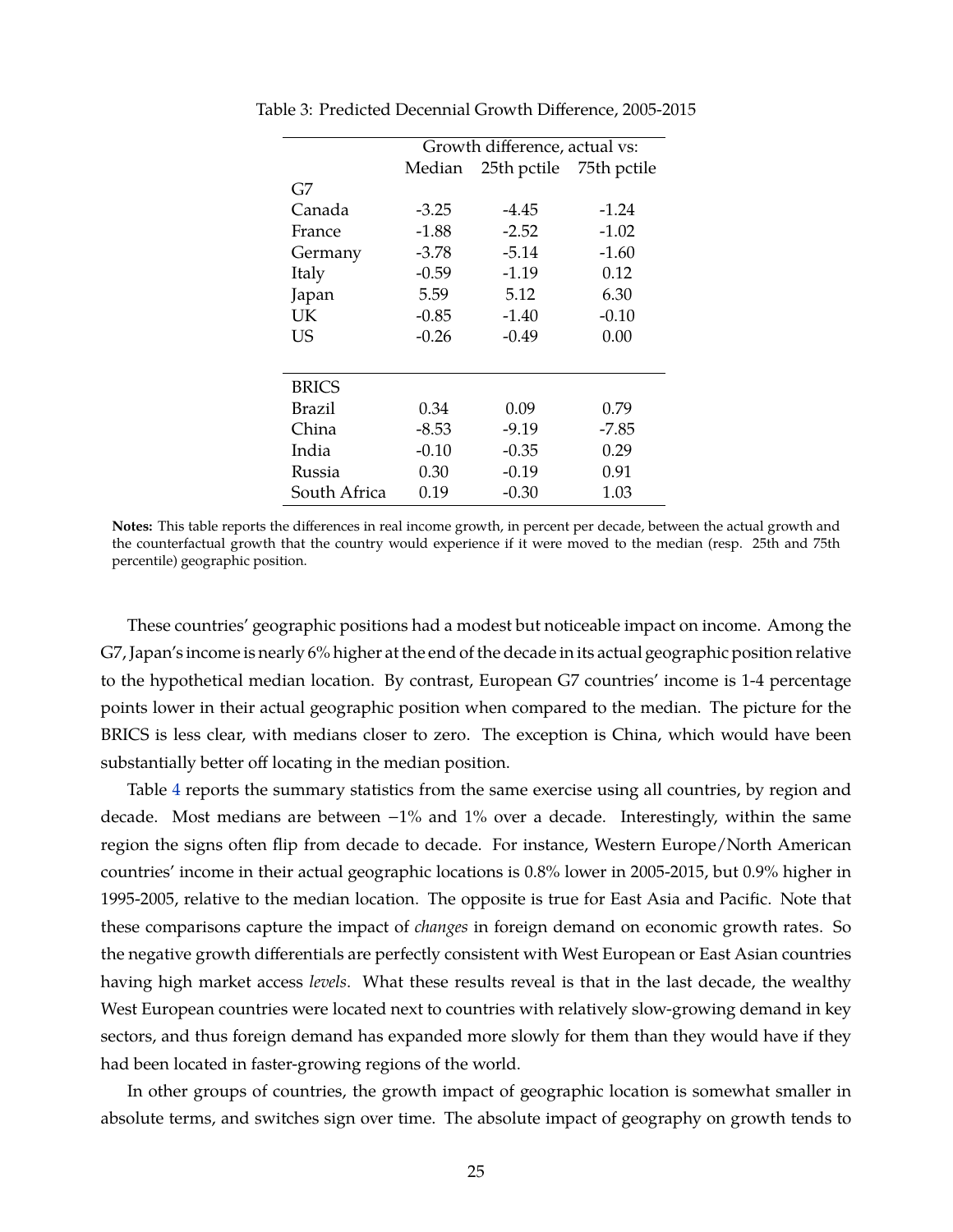| Region                        | 1975           | 1985                                                                                                                               | 1995            | 2005         | 2015          |
|-------------------------------|----------------|------------------------------------------------------------------------------------------------------------------------------------|-----------------|--------------|---------------|
| East Asia & Pacific           | 0.27           | $[-0.06, 0.61]$ $[0.01, 1.20]$ $[0.27, 2.45]$ $[-2.29, 0.08]$ $[-0.10, 2.47]$                                                      | $0.35$ 0.56     | $-1.01$      | 0.46          |
|                               | 10             | 14                                                                                                                                 | 14              | 14           | 14            |
| Eastern Europe & Central Asia | 2              | $0.01$ $-0.39$ $0.32$<br>$[-0.02, 0.03] \quad [-2.42, -0.21] \quad [0.00, 0.64] \quad [0.28, 1.94] \quad [-1.56, -0.29]$<br>6      | 6               | 0.98<br>24   | $-0.87$<br>24 |
| Latin America & Caribbean     | $-0.19$        | $[-0.45, 0.05]$ $[-0.26, 0.49]$ $[-0.58, 0.07]$ $[-0.40, 0.12]$ $[-1.41, 0.12]$                                                    | $0.10$ $-0.21$  | $-0.14$      | $-0.27$       |
|                               | 18             | 18                                                                                                                                 | 18              | 18           | 18            |
| Middle East & North Africa    | 0.03           | $[-0.17, 0.24] \quad [-1.74, 0.96] \quad [-0.66, 0.37] \quad [-0.91, 0.55] \quad [-0.04, 0.75]$                                    | $-0.08$ $-0.10$ | $-0.10$      | 0.33          |
|                               | 7              | 14                                                                                                                                 | 14              | -15          | 15            |
| South Asia                    | $\overline{4}$ | $0.04$ $0.13$ $-0.19$<br>$[-0.81, 0.23] \quad [0.05, 0.34] \quad [-0.25, 0.10] \quad [-1.49, -0.29] \quad [-0.10, 0.10]$<br>5      | 5               | $-0.79$<br>5 | 0.07<br>5.    |
| Sub-Saharan Africa            | 0.02           | $[-0.09, 0.26]$ $[-0.06, 0.21]$ $[-0.38, -0.06]$ $[-0.15, 0.54]$ $[-0.05, 0.41]$                                                   | $0.03$ $-0.25$  | $-0.03$      | 0.19          |
|                               | 28             | 30                                                                                                                                 | 30 <sup>1</sup> | 30           | 33            |
| West Europe/North America     | 1.05           | $[\;0.16\;,\;2.26\;]\quad [\;-1.57\;,\;0.11\;]\quad [\;0.53\;,\;2.38\;]\quad [\;-0.85\;,\;2.25\;]\quad [\;-2.46\;,\;-0.45\;]\quad$ | $-0.30$ 1.39    | 0.92         | $-0.82$       |
|                               | 18             | 18                                                                                                                                 | 18              | 18           | 18            |

<span id="page-27-0"></span>Table 4: Predicted Decennial Growth Difference Relative to Median Geographic Location, Medians by Region and Time Period

**Notes:** This table reports the region- and period-specific differences in economic growth, in percent per decade, between the actual growth and the counterfactual growth that the country would experience if it were moved to the median geographic position. The numbers in square brackets are the interquartile range across countries in that region and time period. The bottom rows report the number of countries in each cell.

rise over time, as countries become more open overall. In the last decade, the Middle East, South Asia, and Sub-Saharan Africa have enjoyed a modest benefit from their geographic position, whereas location has had a modest cost for Latin America and Eastern Europe/Central Asia.

Finally, we evaluate which geographic locations are most advantageous from each country's perspective. Thus, instead of asking how countries would fare relative to being in the geographic position of the median country in the world, we ask what would have happened if it were moved to a particular region. Appendix Table [A7](#page-73-0) presents the results for the period 2005-2015. It reports the per annum change in growth for the median country in the row region relative to its growth if it were moved to the median geographic location in the column region. For the regions at the extremes, the geographic (dis)advantage is quite pervasive. In this decade, East Asia/Pacific countries tend to exhibit higher actual growth relative to being moved to almost any region. By contrast, Western European/North American countries would grow faster in most other regions. For other regions the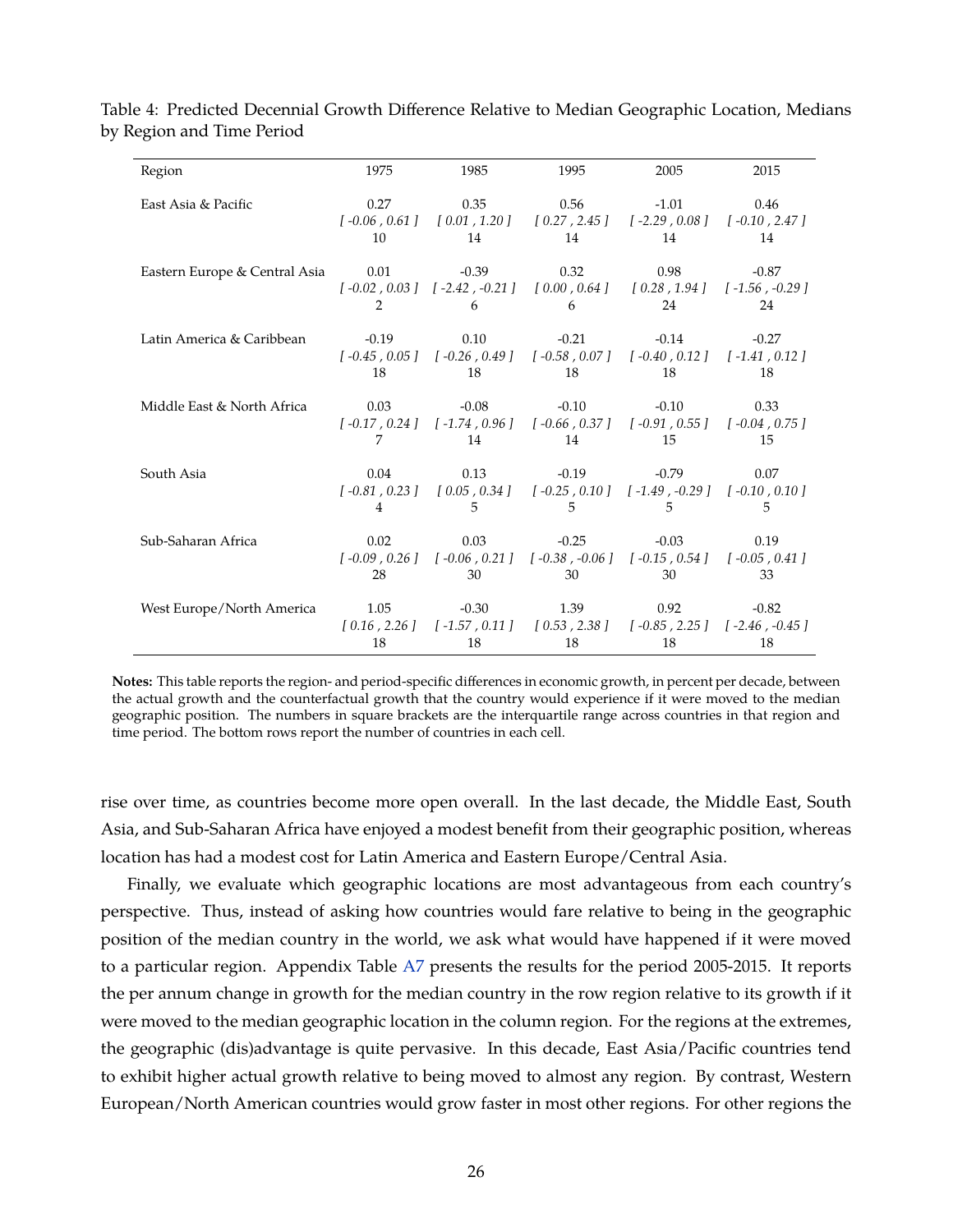picture is more nuanced, and the sign of the growth impact switches across counterfactual regions. By and large, countries would experience higher growth if they moved to East and South Asia, and slower growth if they moved to Western Europe.

#### **6.2 Theory and Quantification: "Proof-of-Concept"**

We now ask whether the average level and the variation across clusters of the estimated coefficients can be generated by a quantitative trade model that embodies mechanisms that have been explored in the previous literature. To that end, we return to the small open economy model of Section [2,](#page-6-0) specify mechanisms and functional forms, calibrate it, and compare the real income elasticities with respect to foreign demand shocks inside the model to those estimated above. We stress that this is a "proof-of-concept" exercise, rather than a strong stand on the precise economic mechanisms behind the empirical estimates. There are many models, and potentially infinitely many parameter combinations within each model, that could in principle match our empirical estimates. The objective of this exercise is to explore whether the coefficients that we estimated can be generated by a relatively standard quantitative trade model.

To complete the description of the model, we need to specify the unit cost functions  $c_k(\cdot)$  and the upper-tier utility function  $U(\cdot)$ . The representative consumer supplies a constant quantity of labor  $L$  inelastically, owns the capital stock  $\mathcal{K}_t$ , and chooses a sequence of consumption and investment to maximize the present discounted value of consumption:

$$
\max_{\{C_t, I_t\}} \sum_{t=0}^{\infty} \rho^t C_t
$$
  
s.t.  

$$
\mathbb{P}_t^C C_t + \mathbb{P}_t^I I_t \leq w_t L + r_t \mathcal{K}_t \quad \forall t
$$
  

$$
\mathcal{K}_{t+1} = I_t + (1 - \chi)\mathcal{K}_t,
$$

where  $I_t$  is investment,  $w_t$  is the wage,  $r_t$  is the price of capital,  $\chi$  is the depreciation rate, and  $\mathbb{P}_t^C$  and  $\mathbb{P}_t^I$  are the consumption and investment price indices, respectively. Note that the sequence of budget constraints incorporates the assumption of no international borrowing and lending.

Total consumption and investment are aggregates of goods coming from different sectors:

$$
C_t = \prod_k C_{kt}^{e_k} \qquad I_t = \prod_k I_{kt}^{v_k},
$$

where  $C_{kt}$  and  $I_{kt}$  are quantities of sector  $k$  good used for consumption and investment, respectively. The sectoral compositions of consumption and investment may differ. The total quantity of sector *k* good available for consumption and investment is an Armington aggregate of domestic and foreign varieties (equation [2.1\)](#page-7-0). As described in Section [2,](#page-6-0) the gravity relationship holds within each sector.

Production in sector *k* uses labor, capital, and intermediates from other sectors. The unit cost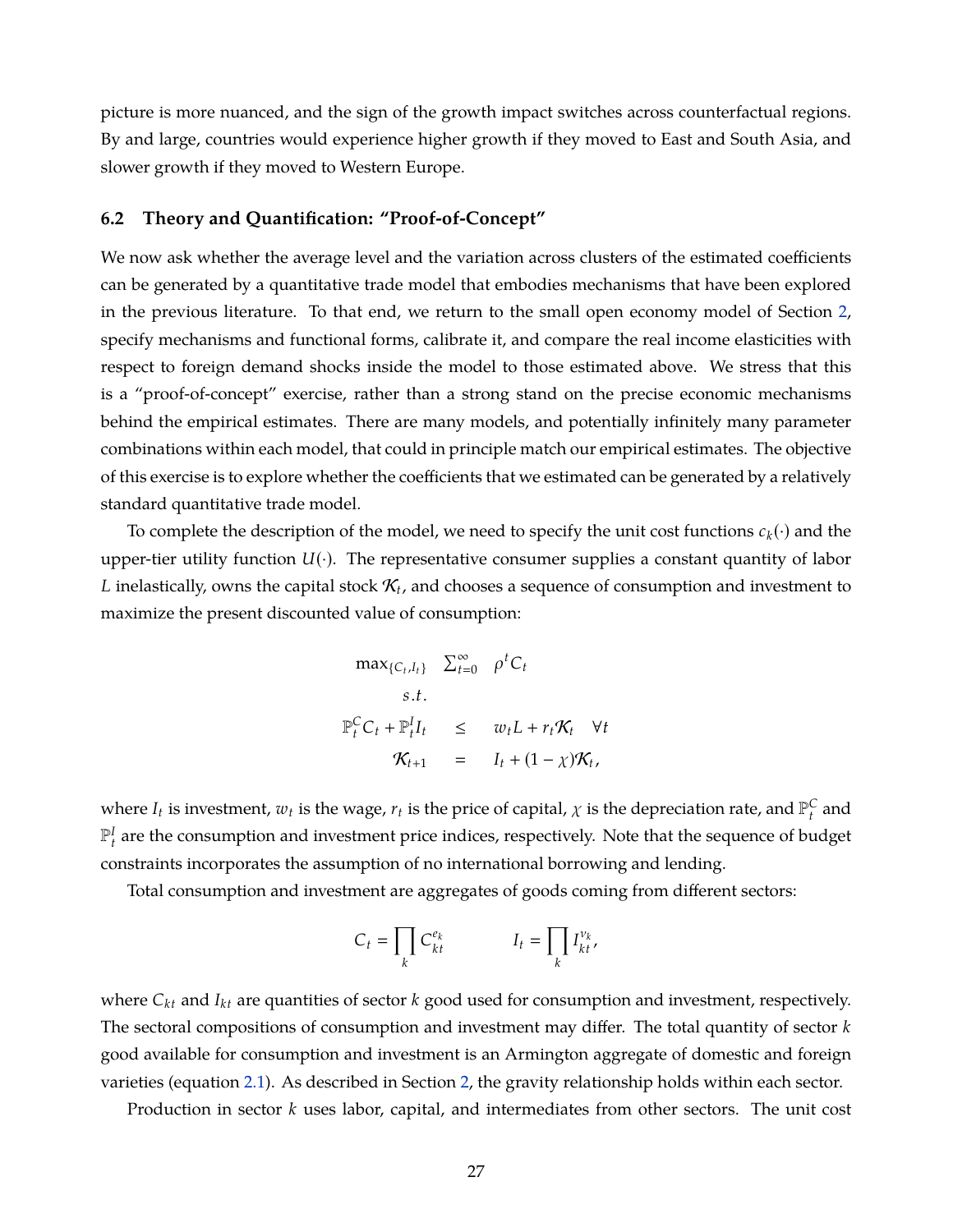function in sector *k* is

$$
c_{kt} = T_k L_{kt}^{-\gamma_k} \left( w_t^{\beta} r_t^{1-\beta} \right)^{\mu} \prod_l P_{lt}^{\widetilde{\alpha}_{l,k}},
$$

where  $P_{lt}$  is the ideal price index of sector *l* goods associated with aggregation [\(2.1\)](#page-7-0),  $L_{kt}$  is the amount of labor employed in sector *k*, and  $\mu + \sum_l \widetilde{\alpha}_{l,k} = 1$ ,  $\forall k$ . The two most important features of this cost function are that sectors use output from other sectors as intermediate inputs, and the existence of scale effects: the unit cost is decreasing in total sectoral employment [\(Bartelme et al.,](#page-36-2) [2019;](#page-36-2) [Kucheryavyy et al.,](#page-39-5) [2020\)](#page-39-5). The strength of the scale effect is governed by the parameter  $\gamma_k.$ 

We analyze the steady state of this economy in which all the prices and quantities are constant over time. The steady state has a representation as a solution to a static model in which intermediate input shares reflect the fact that capital is also a produced input, with the steady state demand for capital governed by the rate of depreciation. To the first order, this model admits an analytical solution for the changes in output and real GDP following a shock to  $FMA$ . Since our  $\delta^{ex}$ 's are estimated for the 6 tradeable sector clusters, with some abuse of notation in this section *k* indexes clusters, and the model is calibrated to data at the cluster level. We introduce a non-tradeable service sector, and calibrate its size and role in production to the data. We use the WIOD database [\(Timmer et al.,](#page-40-11) [2015\)](#page-40-11) to obtain the factor, production, consumption, investment and trade shares. Appendix [A.4](#page-48-0) details the model solution and calibration.

Our objective is to assess whether a simple model economy characterized by the typical distribution of sector sizes, trade shares, and the typical shape of the input-output matrix can produce the income elasticities to foreign shocks estimated in the data. To do this, we treat the elasticities of substitution and of scale as free parameters, and select them to best match the vector of  $\delta^{ex}$ 's across clusters estimated in the data. Since there are 6  $\delta^{ex}$  coefficients and potentially 12 different  $\sigma_k$ 's and  $\gamma_k$ 's, there are potentially infinitely many parameter combinations that will deliver a perfect fit to  $\delta^{ex}$ . To make the exercise non-trivial, we suppress heterogeneity in elasticities across sectors so that there is a single  $\sigma$  and a single  $\gamma$  that apply to all sectors of the economy (including nontradeables). We then select a pair  $(\sigma, \gamma)$  to minimize the Mean Absolute Error (MAE) between the vector of cluster-level  $\delta^{ex}$ from the data and the same objects in the model. We stress that the  $\delta^{ex}$  will generically differ across sectors in this environment even if  $\sigma$  and  $\gamma$  do not (and indeed, even if  $\gamma = 0$ ) due to cross-sector differences in trade shares, intermediate input shares, expenditure shares and final use, as illustrated by the analytical solution in Appendix [A.4.](#page-48-0)

Figure [4](#page-30-0) displays the result. It plots, for each cluster, the  $\delta^{ex}$  estimated from the data and those implied by the model. The clusters are shown in increasing order of estimated  $\delta^{ex}$ . The model is quite successful at replicating the estimated coefficients; the correlation between the  $\delta^{ex}$  implied by the model and those estimated from the data is 0.94, and the average value across clusters produced by the model, 0.73, is also quite close to the data average of 0.68. To achieve this performance, the MAEminimization procedure selects an elasticity of substitution  $\sigma = 3.2$ , and a scale elasticity  $\gamma = 0.29$ .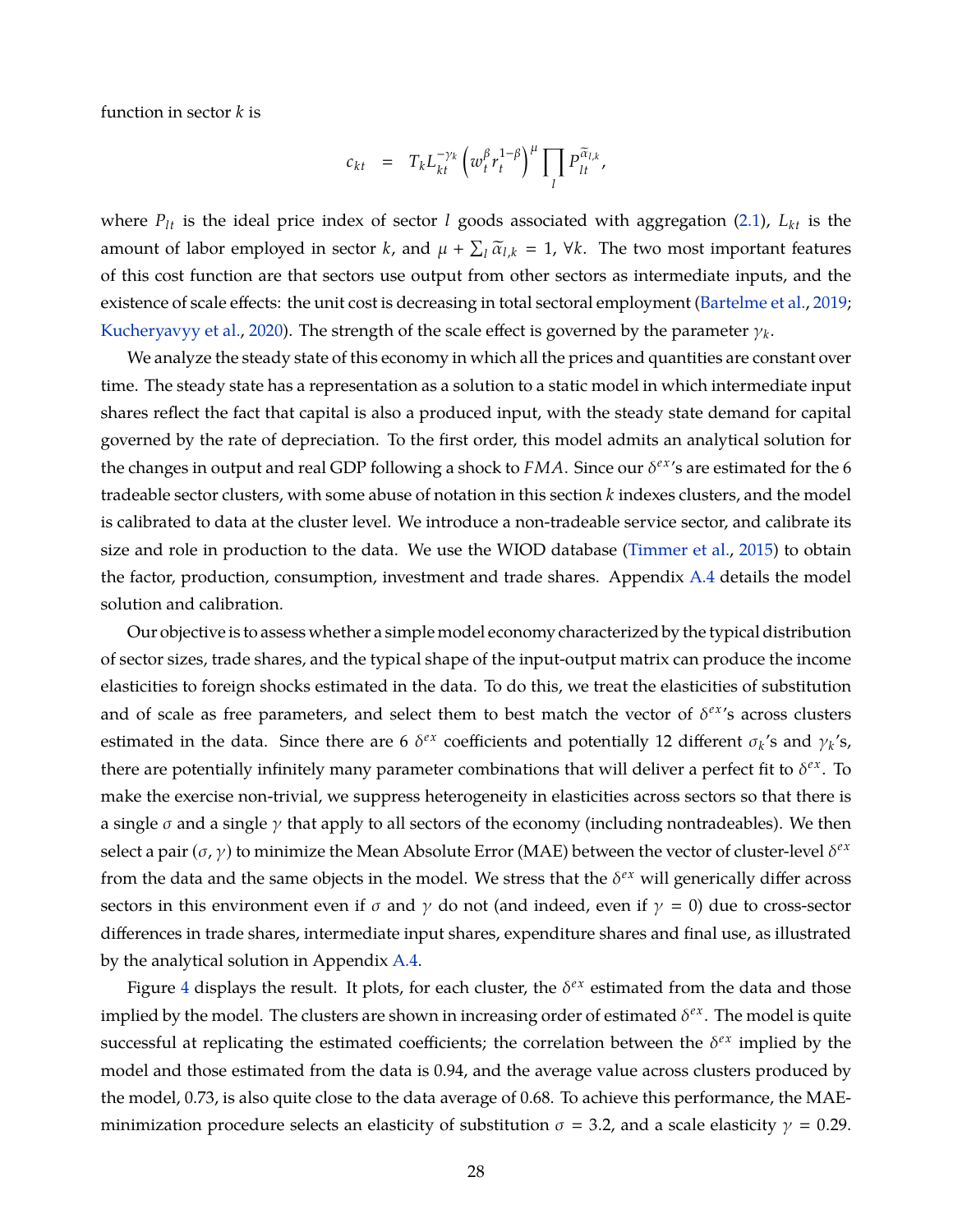<span id="page-30-0"></span>

Figure 4: Income Elasticities of Foreign Demand Shocks: Model vs. Data

**Notes:** This figure plots the  $\delta^{ex}$  coefficients as estimated in the data, and generated by the model, selecting  $\sigma$  and  $\gamma$  to minimize the MAE between the data and model  $\delta^{ex}$ 's.

The substitution elasticity is reasonable in light of existing estimates (e.g. [Broda and Weinstein,](#page-36-12) [2006\)](#page-36-12). There are fewer estimates of  $\gamma$  in the literature. [Bartelme et al.](#page-36-2) [\(2019\)](#page-36-2) find a somewhat lower average value of about 0.13. Importantly, the model generates the variation in  $\delta^{ex}$  observed in the data purely through internal propagation mechanisms, without appealing to heterogeneity in the free parameters ( $\sigma$  and  $\gamma$ ) across clusters. It is also reassuring to see that an important subset of the sectoral characteristics upon which our clustering scheme is based, such as position in the inputoutput network and final use (consumption vs capital goods), seem to generate large differences in the elasticities within the model. We explore this point further below.

Appendix Table [A1](#page-55-0) presents some diagnostics on the model performance. Appendix Figure [A1](#page-54-0) plots the MAE against  $\gamma$ .<sup>22</sup> While strictly speaking the minimum MAE criterion selects a relatively high  $\gamma$  of 0.29, the MAE is actually quite flat from about  $\gamma = 0.17$  to 0.30. This suggests that the variation in the δ<sup>ex</sup> coefficients can actually be accounted for fairly well by a wide range of reasonable parameter values. The dashed line displays the average δ<sup>ex</sup> across clusters (right axis) against γ, with the horizontal line for data average. While the variation is about equally well-explained by a variety of  $\gamma$ 's, one needs relatively higher values of  $\gamma$  to get the average  $\delta^{ex}$  right. Interestingly, the model matches the  $\delta^{ex}$  for the capital goods cluster – by far the highest  $\delta^{ex}$  in the data – almost exactly for all

<sup>&</sup>lt;sup>22</sup>Note that this is the lowest MAE across all possible values of  $\sigma$  conditional on the value of  $\gamma$  on the x-axis. As  $\gamma$ increases, the  $\sigma$  that minimizes the MAE tends to decrease.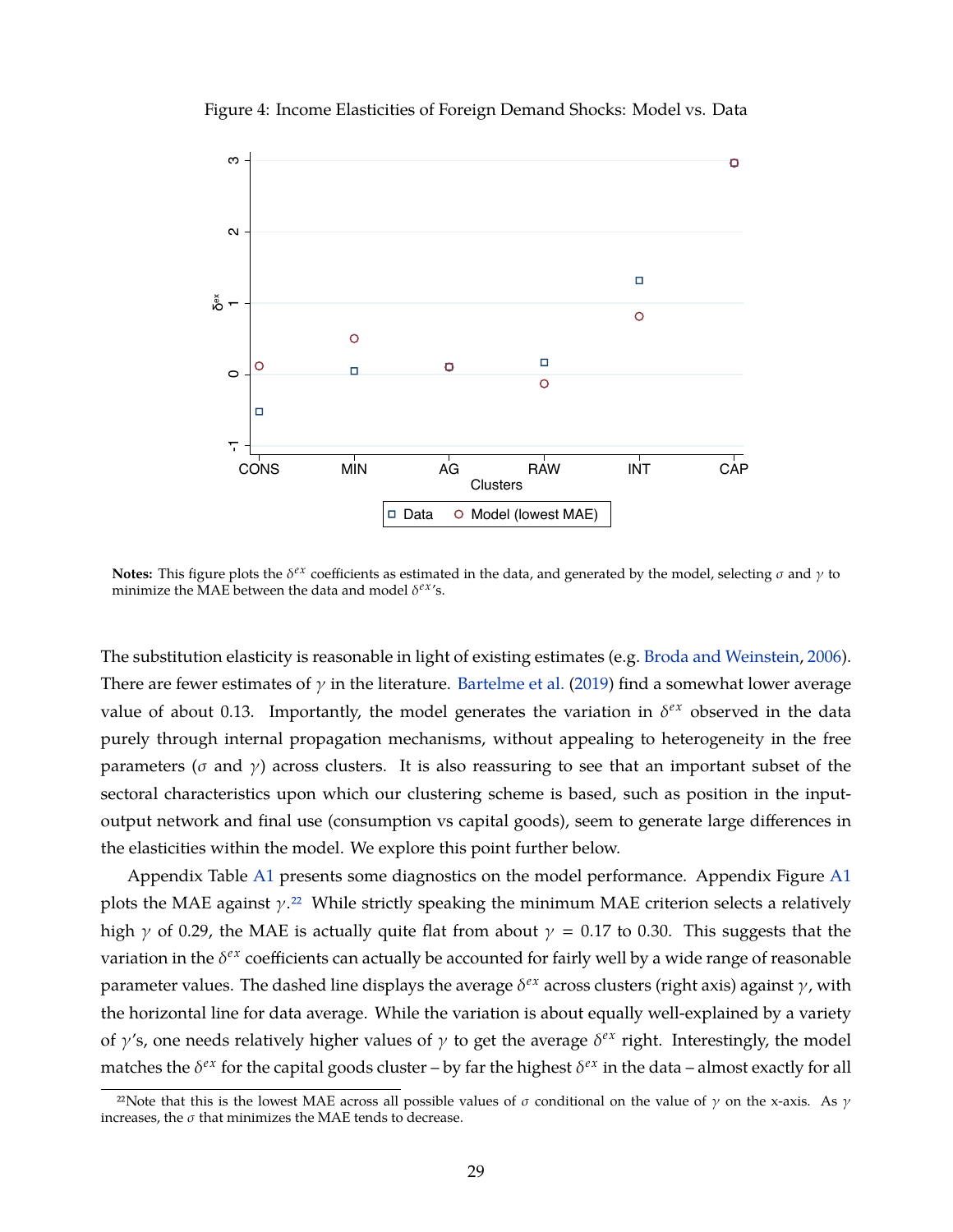<span id="page-31-0"></span>

#### Figure 5: Model Performance: Mechanisms

(a) Direct, First-, and Higher-Order Effects

(b) Alternative Models

**Notes:** The left panel displays the decomposition of the overall model δ<sup>εx</sup> into direct, first-order, and higher-order effects. The right panel displays model  $\delta^{ex}$  under alternative production structures.

 $γ$  between 0.13 and 0.3. Thus, the sensitivity of the average  $δ<sup>ex</sup>$  to  $γ$  in the model is driven by other clusters.

**Mechanisms.** To better understand the mechanisms driving the results, we first separate the overall impact of foreign shocks into direct, first-order, and higher-order effects. Appendix [A.4](#page-48-0) presents the formulas and the more detailed discussion. Here, "first-" and "higher-order" are used in the inputoutput sense of intermediates being used directly vs. indirectly, not to be confused with the first-order Taylor approximation to the solution that is used throughout. Intuitively, the direct effect only applies to the sector experiencing the foreign demand shock and reflects how an increase in foreign sales translates into higher aggregate sales in partial equilibrium. The first-order effect reflects the fact that the sector experiencing a foreign demand shock changes its purchases of intermediates, and the change in its value added affects final demand inside the home economy. It also captures the changes in unit costs, both through wages and scale effects. Finally, the higher-order effects propagate these shocks further, as sectors affected by the initially shocked sector in turn change their demand for other sectors' output as well as the relative costs.

The left panel of Figure [5](#page-31-0) decomposes the model-implied coefficients into the three effects. Both the levels and the variation across clusters are driven by higher-order effects. For the two sectors with the highest GDP impact – capital and complex intermediates – the higher-order effects account for the large majority of the total. This suggests that the entire matrix of sectoral interconnections matters quantitatively for the heterogeneity in the income elasticities to foreign shocks.<sup>23</sup>

To highlight which determinants of higher-order propagation are key, we examine a set of al-

<sup>&</sup>lt;sup>23</sup>As clarified by the Appendix [A.4](#page-48-0) equations, direct effects are not exactly the same across clusters because they differ in average size. Figure [5](#page-31-0) shows that those differences in the direct effect are fairly minor.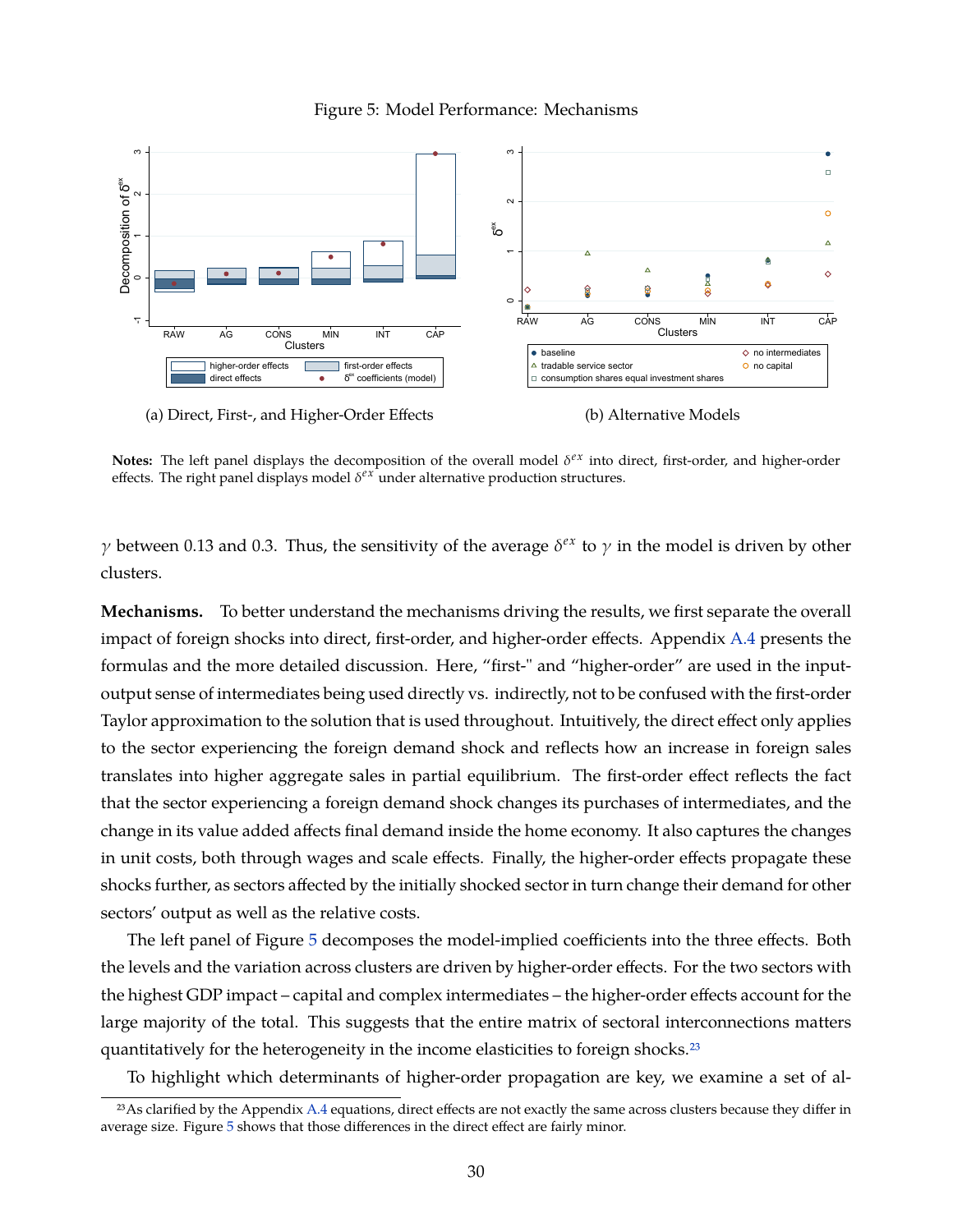ternative economies that feature different internal propagation mechanisms. In the first alternative, we suppress intermediate good usage by setting  $\tilde{\alpha}_{k,l} = 0 \forall k, l, \mu = 1$ . In the second, we abstract from capital – setting  $\beta = 1$  – and thus from the responses of capital accumulation to shocks. This is essentially a static trade model with labor as the only primary factor. The third alternative assumes that the composition of investment is the same as that of consumption:  $e_k = v_k$ . Finally, the fourth alternative assumes there is no non-tradeable sector, and assigns to services the level of trade openness in both imports and exports ( $\theta^f$  and  $\pi^{e x}$ ) equal to the average of the traded sectors. This alternative economy is interesting because most of the GDP impact of the shocks to the capital and complex intermediates sectors on GDP is accounted for by the resulting expansion of the service sector. That is, the proximate reason for the high GDP impact of foreign demand shocks in these tradeable sectors is that service sector output goes up, mostly through higher-order effects. The service sector is special in the baseline model because of its non-tradeability (as well as its large size). This implies that an expansion in the service sector output does not lead – at least directly – to negative terms-of-trade effects. As a result, changes in service sector output have the largest impact on real GDP. Importantly, all 4 alternative models keep both exports and imports as a fraction of sectoral gross output the same as in the baseline. Thus, all 4 models feature the same level of external "openness" in the tradeable sector (and the first 3 models, economywide).<sup>24</sup> Only internal propagation mechanisms inside the economy differ between the alternative models and the baseline.

The right panel of Figure [5](#page-31-0) displays the model-implied  $\delta^{ex}$  coefficients in the baseline and the alternative models. The last 4 columns of Appendix Table [A1](#page-55-0) report the averages of  $\delta^{ex}$  in these alternative models, as well as the MAE and correlations between these models and the data. Removing the input-output linkages has the largest impact on the model-implied δ<sup>εx</sup>. The average falls by some 60% relative to the baseline, and variation across clusters all but disappears. The capital cluster still has the highest coefficient, but at 0.5 it is one-sixth of the value in the data and baseline model. A model with no capital is somewhat more successful at matching the data than the model with no intermediates. It generates larger average  $\delta^{ex}$  and a coefficient of 1.8 in the capital sector, much closer to the data. Nonetheless, its average δ<sup>*ex*</sup> still falls about 30% short of both the baseline model and data. By contrast, the differences in the composition between investment and consumption goods do not matter as much quantitatively. What is important is the existence of capital as an input, rather than the relative composition of capital investment. The existence of a non-tradeable service sector ends up mattering quite a bit as well. If we make the service sector as tradeable as the other sectors, the average δ<sup>εx</sup> falls by more than 50%, and the model does not generate coefficients that closely match the observed variation across sectors.

Finally, Appendix [A.4](#page-48-0) explores how successful this model can be without scale effects. It can match

<sup>24</sup>As pointed out by [Baqaee and Farhi](#page-35-5) [\(2019\)](#page-35-5), there are multiple notions of "keeping trade openness constant" when going from data with intermediate inputs to a model with no intermediates, because one needs to decide whether to keep trade flows constant as a share of gross expenditure or of value added. In these experiments, when we change the input-output structure we keep trade constant as a share of gross expenditure. This is the cleanest procedure in our context, as it involves changing only one scalar parameter  $(\mu)$ , and avoids the need to reshuffle the entire trade share vector.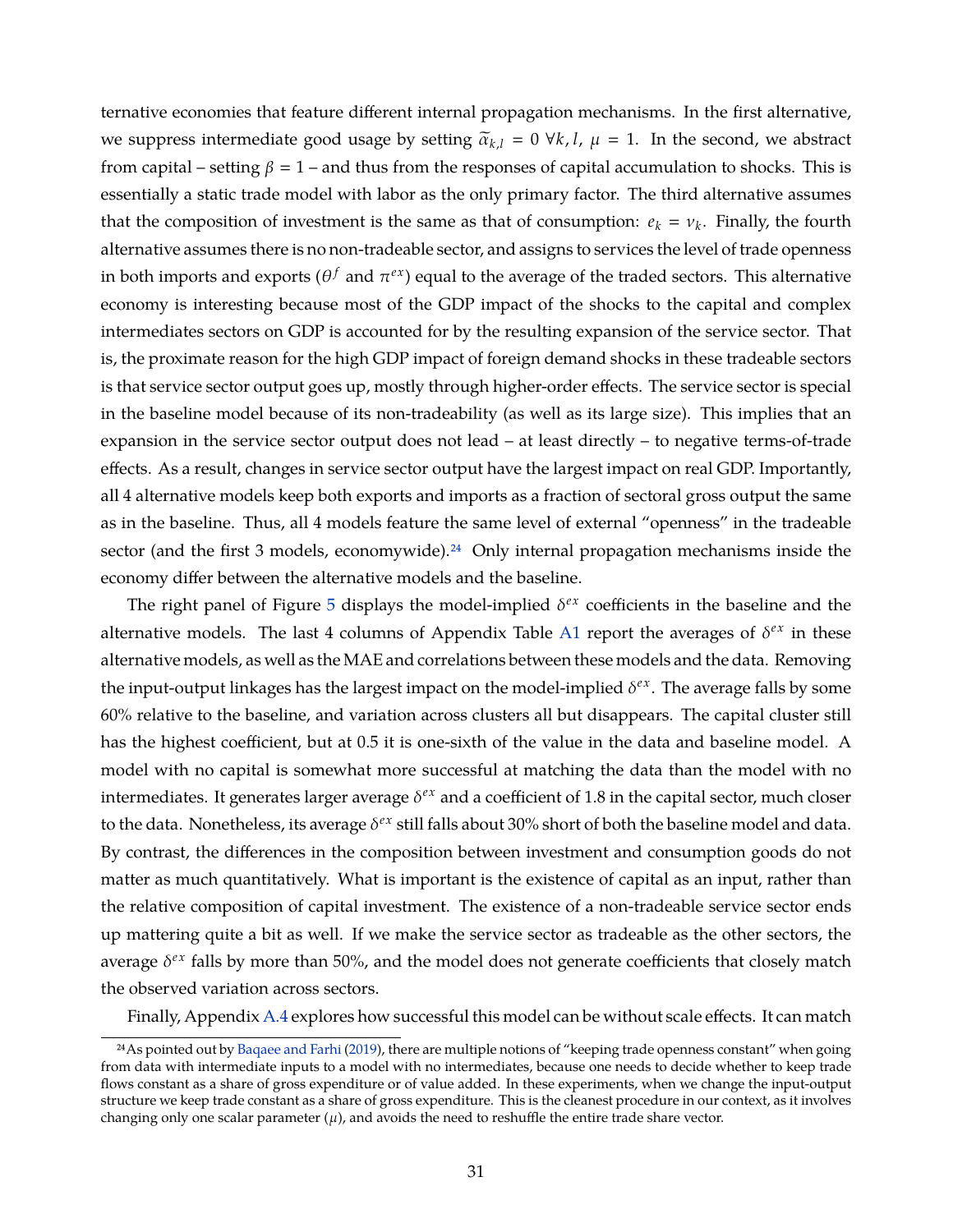the average  $\delta^{ex}$  under  $\sigma$  = 2.2, which is low relative to conventional wisdom, but cannot match the observed dispersion across sectors. Selecting cluster-specific  $\sigma_k$ 's to minimize the MAE with respect to the data yields  $\sigma_k$ 's in the range of 4−7, but implies average  $\delta^{ex}$  about one-third of the data value, low dispersion across sectors, and the complex intermediate and capital goods coefficients that are too small. In the absence of scale effects, the calibrated model lacks sufficient internal propagation mechanisms necessary to generate the observed amount of dispersion in  $\delta^{ex}$  across sectors for any values of  $\sigma$ .

The model with a positive but common scale elasticity generates large dispersion in the  $\delta_t^{ex}$ *k* because the endogenous productivity increase that results from sectoral expansion is amplified for strongly connected sectors, which (all else equal) are too small in the *laissez-faire* equilibrium [\(Bartelme et al.,](#page-36-2) [2019\)](#page-36-2). These effects are further amplified when the sector is relatively upstream from the non-traded sector, which (all else equal) is also too small due to the positive terms-of-trade effects associated with its expansion.<sup>25</sup>

Our main conclusions from this exercise are as follows. First, a relatively standard and parsimonious model calibrated to a representative sectoral production and trade structure can successfully reproduce the estimated cluster-level real income responses to foreign demand shocks. Importantly, the quantitative model achieves this via internal propagation within the home economy, without appealing to sectoral heterogeneity in substitution and scale elasticities. Furthermore, the model succeeds under reasonable substitution and scale elasticities, and in fact it performs well under a range of those rather than strongly preferring a narrow set of values. However, substantial scale effects appear important for the current crop of quantitative trade models to match the long run general equilibrium response of economies to foreign demand shocks.

Second, the entire structure of sectoral linkages inside the economy is important for the success of this particular model. Most of the overall effect of foreign shocks is due to higher-order propagation, rather than direct or first-order effects. Intermediate input linkages, capital accumulation, and service sector non-tradeability all matter individually, in the sense that the model becomes less successful (under the same structural elasticities) at replicating the data when one of these features is suppressed.

# 7. Conclusion

Using a theoretically grounded approach and employing new empirical techniques, we have shown that positive foreign demand shocks in sectors producing complex intermediate and capital goods have a significantly higher real income impact than shocks in other sectors. Our estimates imply that the interaction between initial specialization and the pattern of foreign shocks is important for understanding the variety of growth experiences across countries. Our quantification shows that trade models with scale effects, intermediate goods and endogenous capital accumulation can match the empirical estimates.

<sup>25</sup>When the non-traded sector expands the traded sectors contract, yielding improvements in the terms of trade.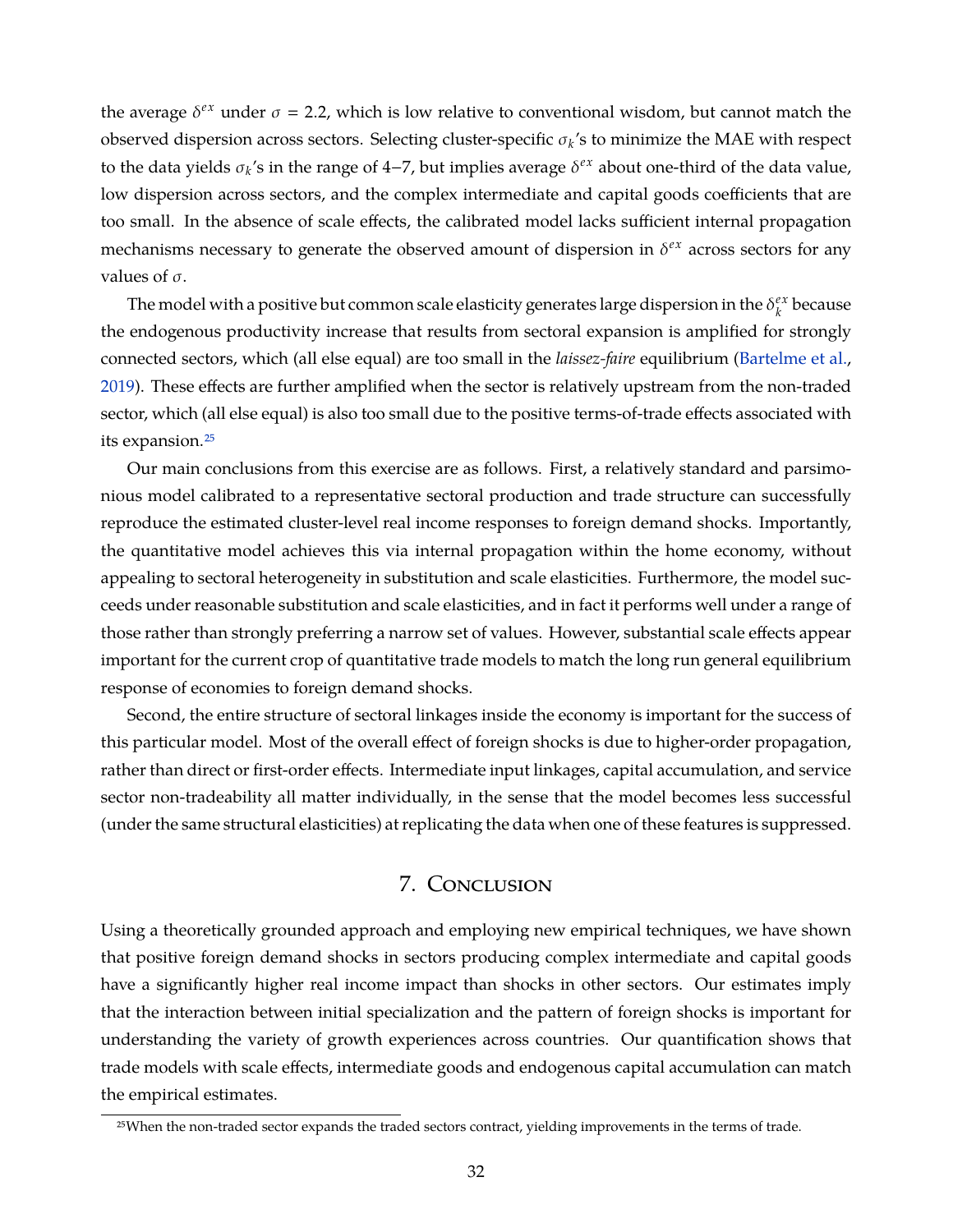Questions surrounding the effect of the external environment on economic development have been central in the great policy debates of the past 60 years, from import-substituting industrialization to the Washington Consensus to the "Washington Confusion" [\(Rodrik,](#page-40-12) [2006\)](#page-40-12). Our results speak to these debates insofar as they affirm the importance of the external environment for economic development and validate a focus on the sectoral dimensions of policy. At the same time, it is important to stress that our results do not in and of themselves imply that countries should use government policy to encourage specialization in certain sectors, or that productivity growth is more valuable in some sectors relative to others. These propositions pertain to the impact of domestic policies and productivity shocks, and our paper does not provide any direct evidence on these effects. Our findings do imply that, all else equal, countries should pursue increased market access more vigorously in some sectors relative to others. A fuller understanding of optimal sectoral policy requires considering domestic policies as well, along with the ever-mysterious drivers of productivity growth.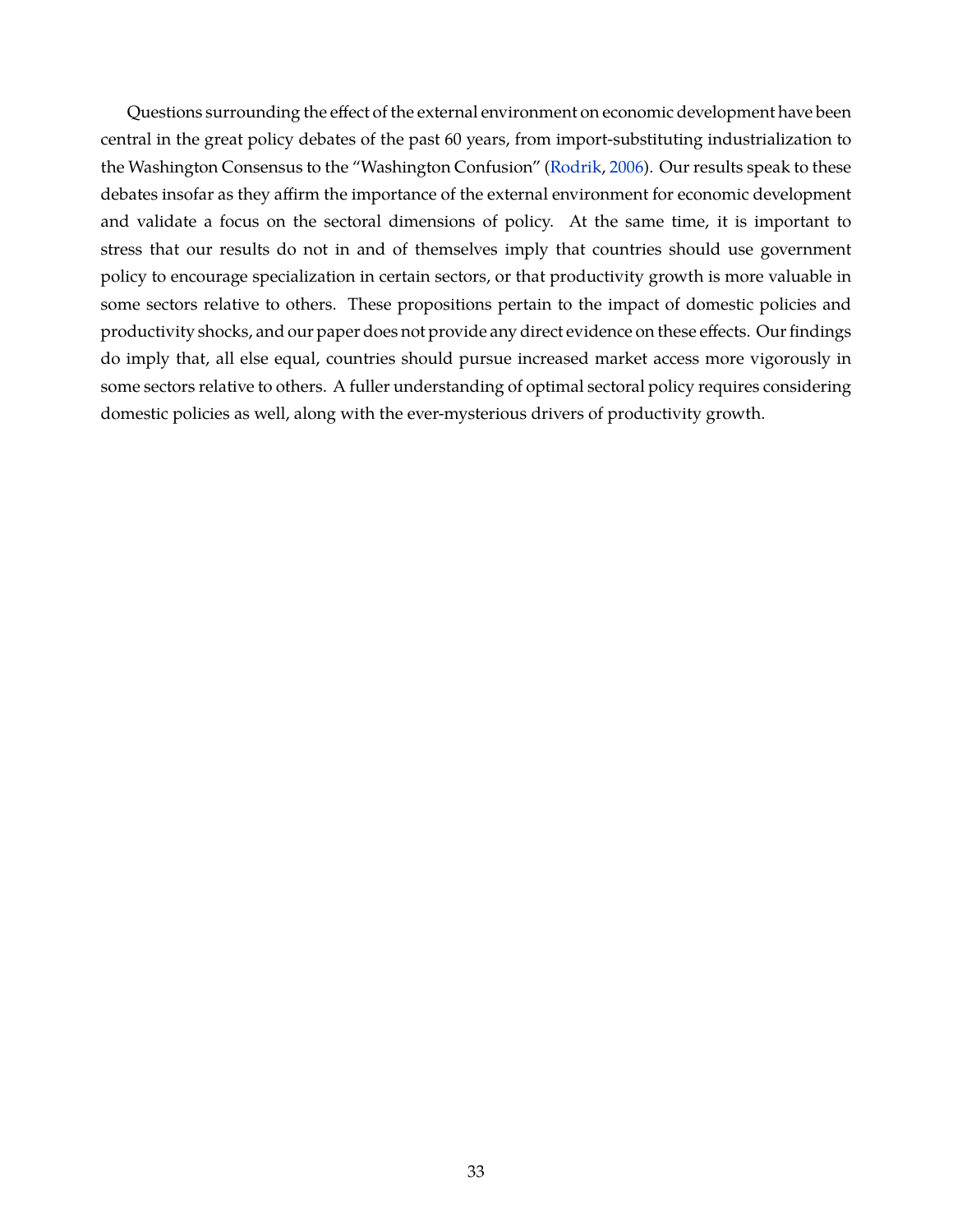## **REFERENCES**

- <span id="page-35-10"></span>Acemoglu, Daron, Simon Johnson, and James A. Robinson, "Institutions as a Fundamental Cause of Long-Run Growth," in Philippe Aghion and Steven N. Durlauf, eds., *Handbook of Economic Growth*, Vol. 1, Elsevier, 2005, chapter 6, pp. 385–472.
- <span id="page-35-4"></span>Adão, Rodrigo, Arnaud Costinot, and Dave Donaldson, "Nonparametric counterfactual predictions in neoclassical models of international trade," *American Economic Review*, 2017, *107* (3), 633–89.
- <span id="page-35-8"></span> $\overline{\phantom{a}}$ , Costas Arkolakis, and Federico Esposito, "General equilibrium effects in space: Theory and measurement," 2020. mimeo, Chicago Booth, Yale, and Tufts University.
- <span id="page-35-9"></span>, Paul Carrillo, Arnaud Costinot, Dave Donaldson, and Dina Pomeranz, "Exports, Imports, and Earnings Inequality: Micro-Data and Macro-Lessons from Ecuador," July 2020. mimeo, Chicago Booth, GWU, MIT, University of Zurich.
- <span id="page-35-6"></span>Allen, Treb, Costas Arkolakis, and Yuta Takahashi, "Universal gravity," *Journal of Political Economy*, 2020, *128* (2), 393–433.
- <span id="page-35-2"></span>Amiti, Mary and Jozef Konings, "Trade Liberalization, Intermediate Inputs, and Productivity: Evidence from Indonesia," *American Economic Review*, December 2007, *97* (5), 1611–1638.
- <span id="page-35-3"></span>Arkolakis, Costas, Arnaud Costinot, and Andrés Rodríguez-Clare, "New trade models, same old gains?," *American Economic Review*, 2012, *102* (1), 94–130.
- <span id="page-35-7"></span>Armington, Paul S, "A theory of demand for products distinguished by place of production," *IMF Staff Papers*, 1969, *16* (1), 159–178.
- <span id="page-35-11"></span>Arthur, David and Sergei Vassilvitskii, "k-means++: The advantages of careful seeding," in "Proceedings of the eighteenth annual ACM-SIAM symposium on Discrete algorithms" Society for Industrial and Applied Mathematics 2007, pp. 1027–1035.
- <span id="page-35-0"></span>Atkin, David, "Endogenous Skill Acquisition and Export Manufacturing in Mexico," *American Economic Review*, 2016, *106* (8), 2046–2085.
- <span id="page-35-5"></span>Baqaee, David Rezza and Emmanuel Farhi, "Networks, Barriers, and Trade," August 2019. mimeo, UCLA and Harvard.
- <span id="page-35-1"></span>Bardhan, Pranab K, "On Optimum Subsidy to a Learning Industry: An Aspect of the Theory of Infant-Industry Protection," *International Economic Review*, February 1971, *12* (1), 54–70.
- <span id="page-35-12"></span>Barro, Robert J. and Xavier Sala-i-Martin, "Convergence," *Journal of Political Economy*, April 1992, *100* (2), 223–251.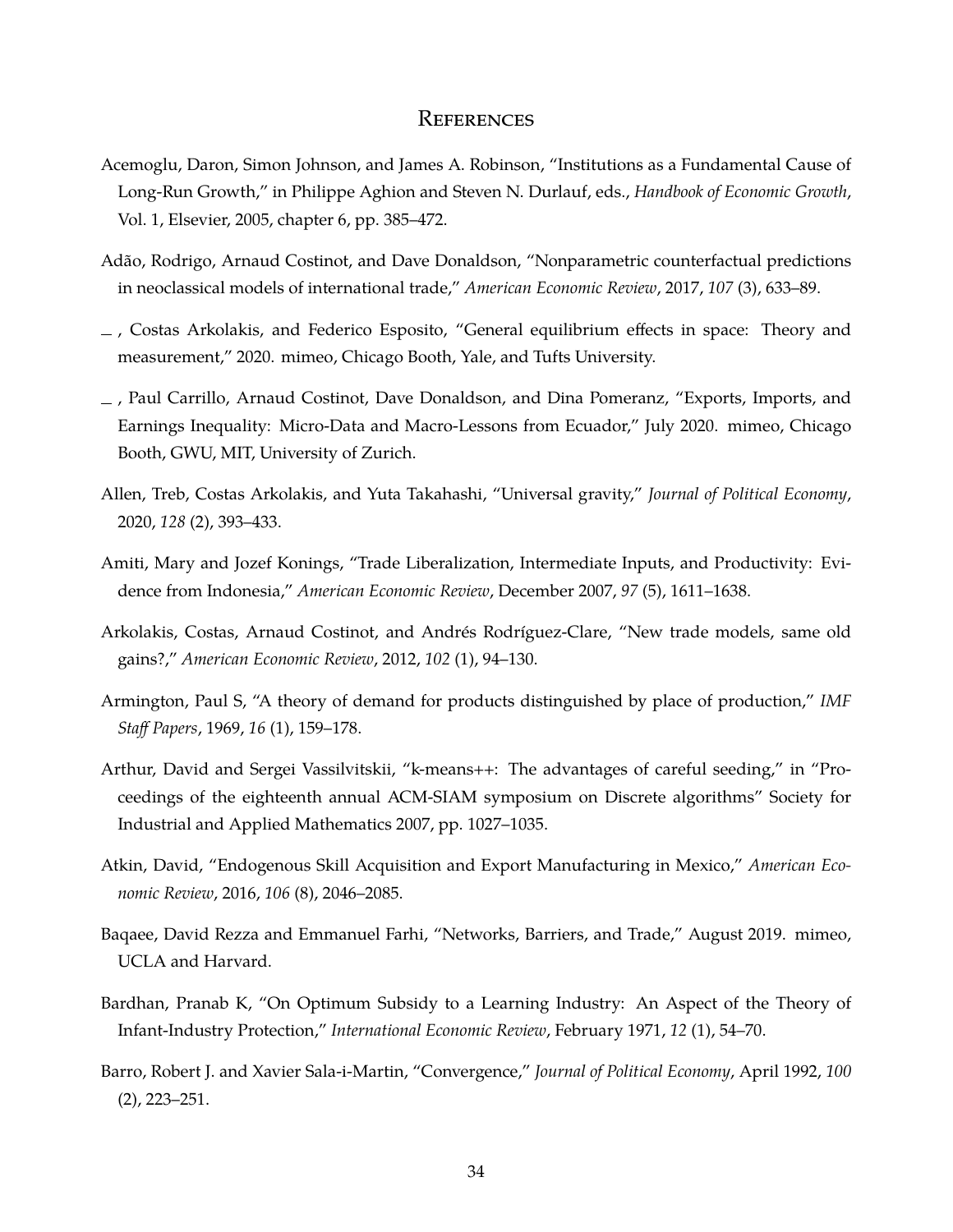- Bartelme, Dominick, "Trade costs and economic geography: evidence from the US," *mimeo, University of Michigan*, 2018.
- <span id="page-36-0"></span>, Arnaud Costinot, Dave Donaldson, and Andrés Rodríguez-Clare, "The Textbook Case for Industrial Policy: Theory Meets Data," August 2019. NBER WP 26193.
- Becker, Gary, *Human Capital: A Theoretical and Empirical Analysis, with Special Reference to Education*, NBER, 1975.
- <span id="page-36-5"></span>Belloni, Alexandre, Daniel Chen, Victor Chernozhukov, and Christian Hansen, "Sparse models and methods for optimal instruments with an application to eminent domain," *Econometrica*, 2012, *80* (6), 2369–2429.
- <span id="page-36-6"></span>, Victor Chernozhukov, and Christian Hansen, "High-dimensional methods and inference on structural and treatment effects," *Journal of Economic Perspectives*, 2014, *28* (2), 29–50.
- <span id="page-36-3"></span> $, \ldots$ , and  $\ldots$ , "Inference on treatment effects after selection among high-dimensional controls," *The Review of Economic Studies*, 2014, *81* (2), 608–650.
- <span id="page-36-4"></span> $\ldots$ ,  $\ldots$ , Ivan Fernández-Val, and Christian Hansen, "Program evaluation and causal inference with high-dimensional data," *Econometrica*, 2017, *85* (1), 233–298.
- Berman, Nicolas, Mathieu Couttenier, Dominic Rohner, and Mathias Thoenig, "This Mine Is Mine! How Minerals Fuel Conflicts in Africa," *American Economic Review*, June 2017, *107* (6), 1564–1610.
- <span id="page-36-1"></span>Beshkar, Mostafa and Ahmad Lashkaripour, "Interdependence of trade policies in general equilibrium," 2019. mimeo, Indiana University.
- Bhagwati, Jagdish and V.K. Ramaswami, "Domestic Distortions, Tariffs and the Theory of Optimum Subsidy," *Journal of Political Economy*, 1963, *71* (44-50).
- Blanchard, Emily J. and William W. Olney, "Globalization and human capital investment: Export composition drives educational attainment," *Journal of International Economics*, 2017, *106*, 165 – 183.
- Broda, Christian and David Weinstein, "Globalization and the Gains from Variety," *Quarterly Journal of Economics*, May 2006, *121* (2), 541–85.
- <span id="page-36-2"></span>Caliendo, Lorenzo and Fernando Parro, "Estimates of the Trade and Welfare Effects of NAFTA," *The Review of Economic Studies*, 2015, *82* (1), 1–44.
- Caselli, Francesco and Daniel J. Wilson, "Importing Technology," *Journal of Monetary Economics*, 2004, *51* (1), 1–32.
- Chipman, John S., "External Economies of Scale and Competitive Equilibrium," *Quarterly Journal of Economics*, 1970, *84* (3), 347–385.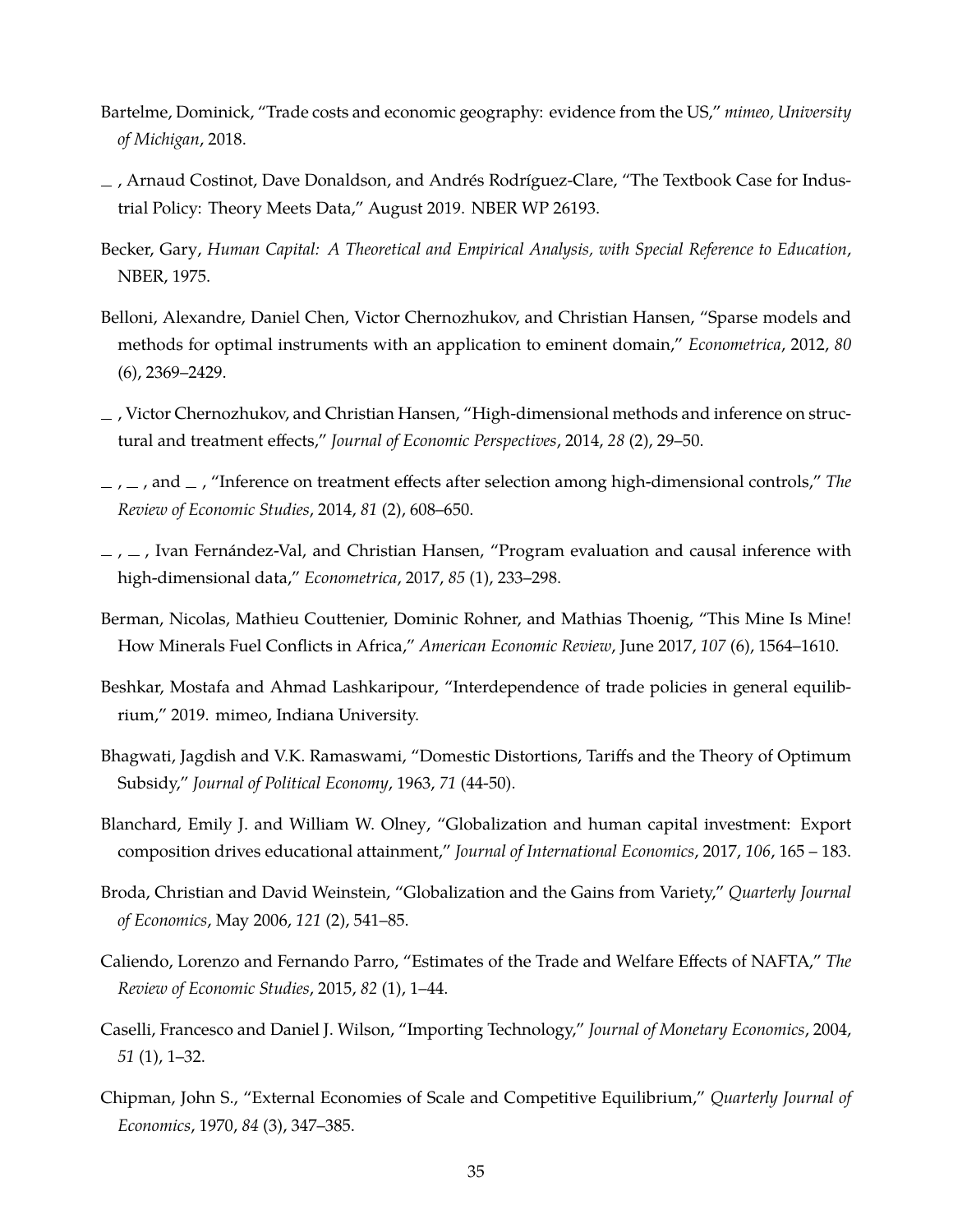- Chor, Davin, "Unpacking Sources of Comparative Advantage: A Quantitative Approach," *Journal of International Economics*, November 2010, *82* (2), 152–167.
- Costinot, Arnaud and Andrés Rodríguez-Clare, "Trade Theory with Numbers: Quantifying the Consequences of Globalization," *Handbook of International Economics*, 2014, *4*, 197.
- , Dave Donaldson, and Ivana Komunjer, "What Goods Do Countries Trade? A Quantitative Exploration of Ricardo's Ideas," *Review of Economic Studies*, 2012, *79* (2), 581–608.
- Deardorff, Alan V. and Robert M. Stern, *Computational Analysis of Global Trading Arrangements*, Ann Arbor: The University of Michigan Press, 1990.
- Dekle, Robert, Jonathan Eaton, and Samuel Kortum, "Global Rebalancing with Gravity: Measuring the Burden of Adjustment," *IMF Staff Papers*, July 2008, *55* (3), 511–540.
- Dippel, Christian, Avner Greif, and Daniel Trefler, "Outside Options, Coercion, and Wages: Removing the Sugar Coating," *Economic Journal*, August 2020, *130* (630), 1678–1714.
- Eaton, Jonathan and Samuel S. Kortum, "Trade in capital goods," *European Economic Review*, 2001, *45*  $(7)$ , 1195 – 1235.
- and , "Technology, geography, and trade," *Econometrica*, 2002, *70* (5), 1741–1779.
- <span id="page-37-0"></span> $\mu$ ,  $\mu$ , and Sebastian Sotelo, "International Trade: Linking Micro and Macro," February 2012. NBER WP 17864.
- Ethier, Wilfred J., "Decreasing Costs in International Trade and Frank Graham's Argument for Protection," *Econometrica*, 1982, *50* (5), 1243–1268.
- Fajgelbaum, Pablo D, Pinelopi K Goldberg, Patrick J Kennedy, and Amit K Khandelwal, "The return to protectionism," *Quarterly Journal of Economics*, 2020, *135* (1), 1–55.
- Feyrer, James, "Distance, Trade, and Income The 1967 to 1975 Closing of the Suez Canal as a Natural Experiment," December 2009. NBER Working Paper 15557.
- , "Trade and Income Exploiting Time Series in Geography," *American Economic Journal: Applied Economics*, October 2019, *11* (4), 1–35.
- Fieler, Ana Cecília, Marcela Eslava, and Daniel Yi Xu, "Trade, quality upgrading, and input linkages: Theory and evidence from Colombia," *American Economic Review*, 2018, *108* (1), 109–46.
- Frankel, Jeffrey A. and David H. Romer, "Does Trade Cause Growth?," *American Economic Review*, June 1999, *89* (3), 379–399.
- Graham, Frank D., "Some Aspects of Protection Further Considered," *Quarterly Journal of Economics*, 1923, *37* (2), 199–227.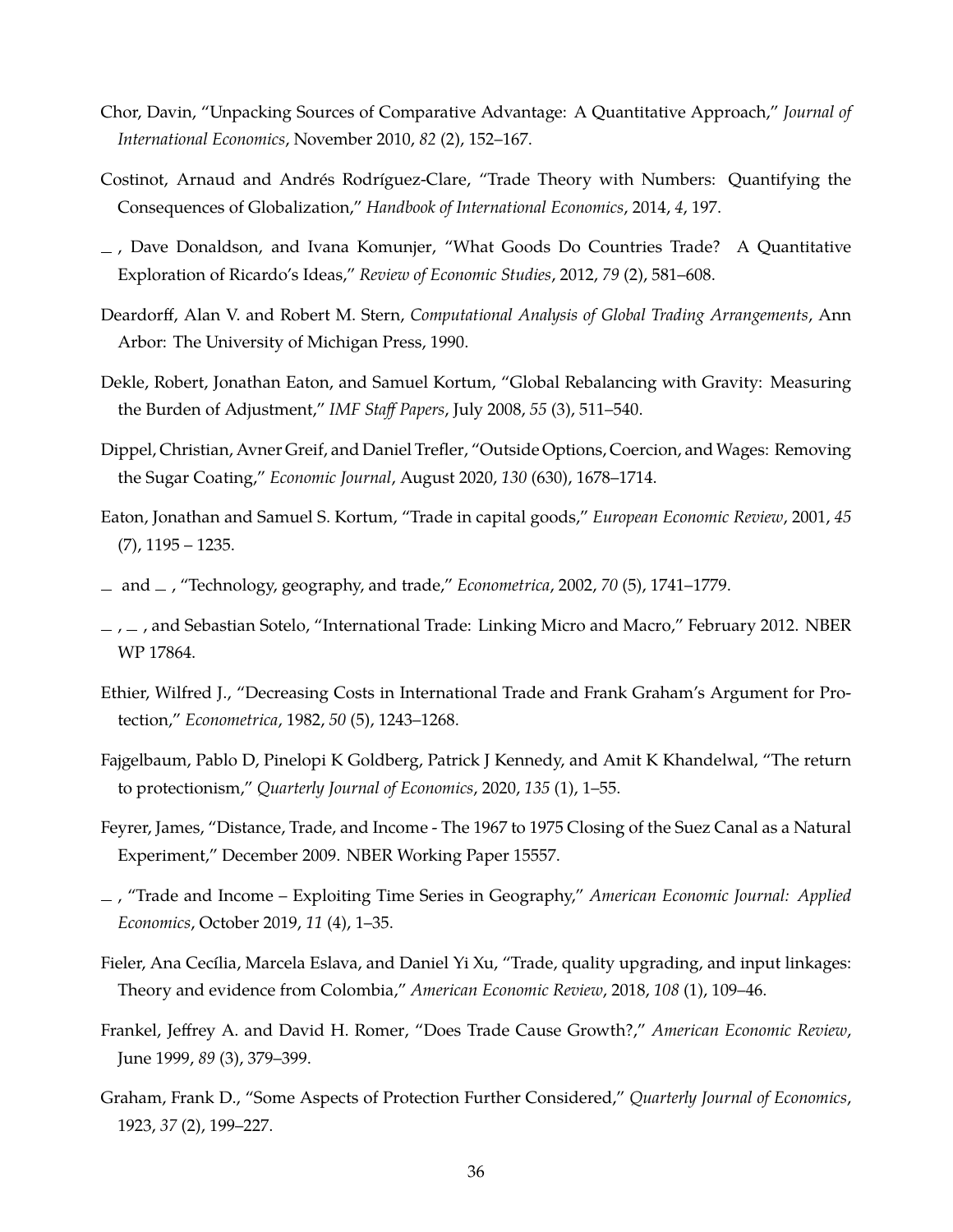- Haberler, Gottfried, "Some Problems in the Pure Theory of International Trade," *Economic Journal*, 1950, *60*, 223–240.
- Hadass, Yael S and Jeffrey G Williamson, "Terms-of-Trade Shocks and Economic Performance, 1870- 1940: Prebisch and Singer Revisited," *Economic Development and Cultural Change*, April 2003, *51* (3), 629–656.
- Hagen, Everett, "An Economic Justification of Protectionism," *Quarterly Journal of Economics*, 1958, *72*, 496–514.
- Harrison, Ann and Andrés Rodríguez-Clare, "Trade, Foreign Investment, and Industrial Policy for Developing Countries," in Dani Rodrik and Mark Rosenzweig, eds., *Handbook of Development Economics*, New York: North- Holland, 2010, chapter 63.
- Hausmann, Ricardo, Cesar Hidalgo, Sebastian Bustos, Michele Coscia, Sarah Chung, Juan Jimenez, Alexander Simoes, and Muhammed A. Yildirim, *The atlas of economic complexity: Mapping paths to prosperity*, MIT Press, 2014.
- , Jason Hwang, and Dani Rodrik, "What You Export Matters," *Journal of Economic Growth*, 2007, *12*, 1–25.
- Hidalgo, Cesar and Ricardo Hausmann, "The building blocks of economic complexity," *Proceedings of the national academy of sciences*, June 2009, *106* (26), 10570–10575.
- , Bailey Klinger, Albert-Laszlo Barabasi, and Ricardo Hausmann, "The Product Space Conditions the Development of Nations," *Science*, 2007, *371*, 482–487.
- Hsieh, Chang-Tai and Ralph Ossa, "A global view of productivity growth in China," *Journal of international Economics*, 2016, *102*, 209–224.
- Humphreys, Macartan, Jeffrey D. Sachs, and Joseph E. Stiglitz, eds, *Escaping the Resource Curse*, Columbia University Press, 2007.
- Jarreau, Joachim and Sandra Poncet, "Export sophistication and economic growth: Evidence from China," *Journal of Development Economics*, March 2012, *97* (2), 281 – 292.
- Jones, Charles I, "Intermediate Goods and Weak Links in the Theory of Economic Development," *American Economic Journal: Macroeconomics*, April 2011, *3* (2), 1–28.
- Kasahara, Hiroyuki and Joel Rodrigue, "Does the use of imported intermediates increase productivity? Plant-level evidence," *Journal of Development Economics*, August 2008, *87* (1), 106–118.
- Kleinman, Benny, Ernest Liu, and Stephen J Redding, "International Friends and Enemies," July 2020. NBER Working Paper 27587.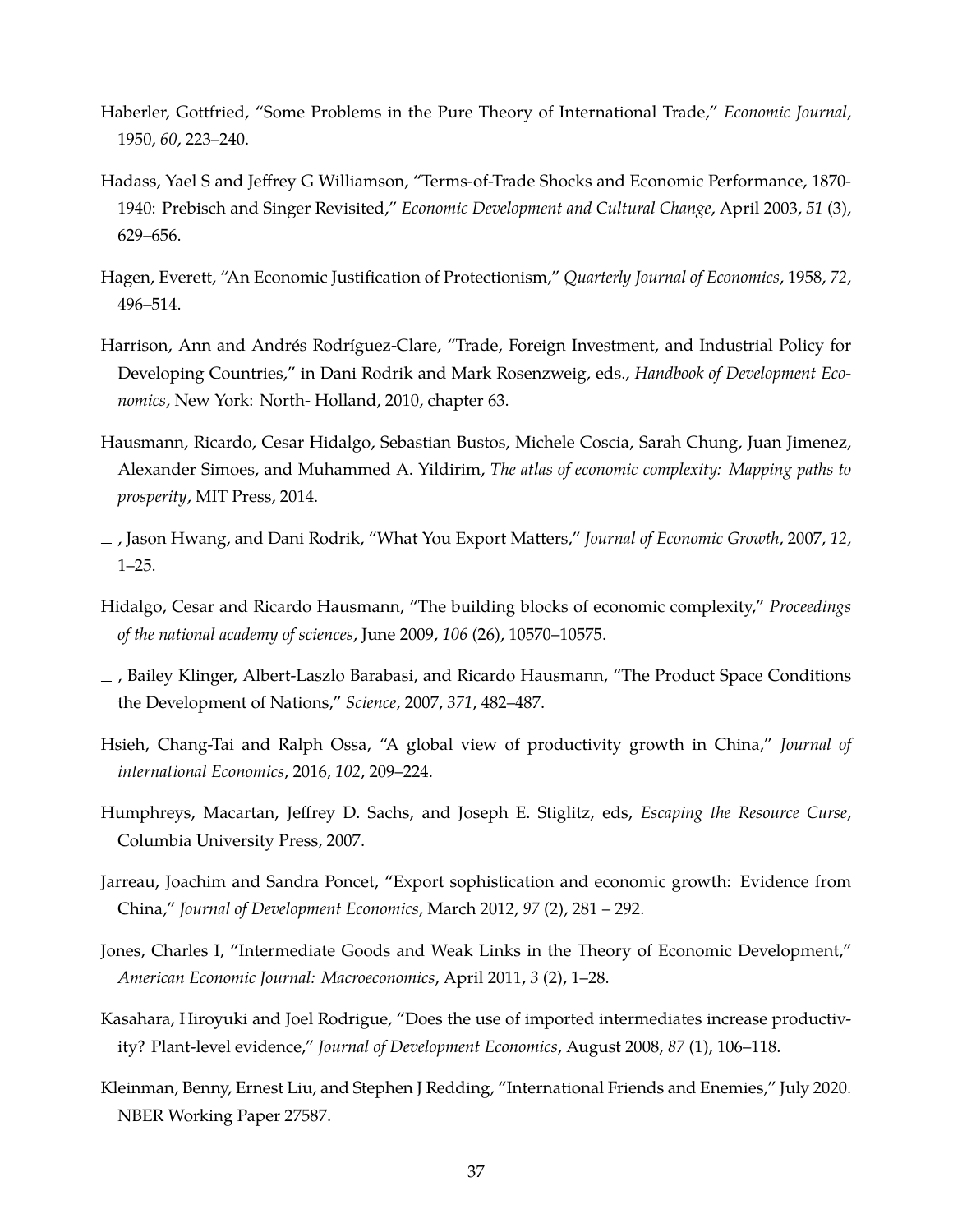- Krugman, Paul, "Scale economies, product differentiation, and the pattern of trade," *The American Economic Review*, 1980, *70* (5), 950–959.
- and Anthony Venables, "Globalization and the Inequality of Nations," *Quarterly Journal of Economics*, 1995, *110* (4), 857–880.
- <span id="page-39-0"></span>Kucheryavyy, Konstantin, Gary Lyn, and Andrés Rodríguez-Clare, "Grounded by gravity: A wellbehaved trade model with industry-level economies of scale," March 2020. Mimeo.
- Lederman, Daniel and William F. Maloney, *Does What You Export Matter? In Search of Empirical Guidance for Industrial Policies*, Washington, DC: The World Bank, 2012.
- Levchenko, Andrei A., "International Trade and Institutional Change," *Journal of Law, Economics, and Organization*, October 2013, *29* (5), 1145–1181.
- Levchenko, Andrei A and Jing Zhang, "The evolution of comparative advantage: Measurement and welfare implications," *Journal of Monetary Economics*, 2016, *78*, 96–111.
- MacQueen, James et al., "Some methods for classification and analysis of multivariate observations," in "Proceedings of the fifth Berkeley symposium on mathematical statistics and probability," Vol. 1(14) 1967, pp. 281–297.
- Melitz, Marc, "When and How Should Infant Industries Be Protected?," *Journal of International Economics*, 2005, *66*, 177–196.
- Melitz, Marc J, "The impact of trade on intra-industry reallocations and aggregate industry productivity," *Econometrica*, 2003, *71* (6), 1695–1725.
- Nunn, Nathan, "Relationship-specificity, incomplete contracts, and the pattern of trade," *Quarterly Journal of Economics*, 2007, *122* (2), 569–600.
- and Daniel Trefler, "The Structure of Tariffs and Long-Term Growth," *American Economic Journal: Macroeconomics*, 2010, *2* (4), 158–194.
- Pascali, Luigi, "The Wind of Change: Maritime Technology, Trade and Economic Development," *American Economic Review*, September 2017, *107* (9), 2821–54.
- Prebisch, Raúl, "Commercial Policy in the Underdeveloped Countries," *American Economic Review*, 1959, *49*, 251–273.
- Redding, Stephen and Anthony J Venables, "Economic geography and international inequality," *Journal of International Economics*, 2004, *62* (1), 53–82.
- Rodríguez, Francisco and Dani Rodrik, "Trade Policy and Economic Growth: A Skeptic's Guide to the Cross-National Evidence," in "NBER Macroeconomics Annual 2000, Volume 15" NBER Chapters, National Bureau of Economic Research, Inc, November 2001, pp. 261–338.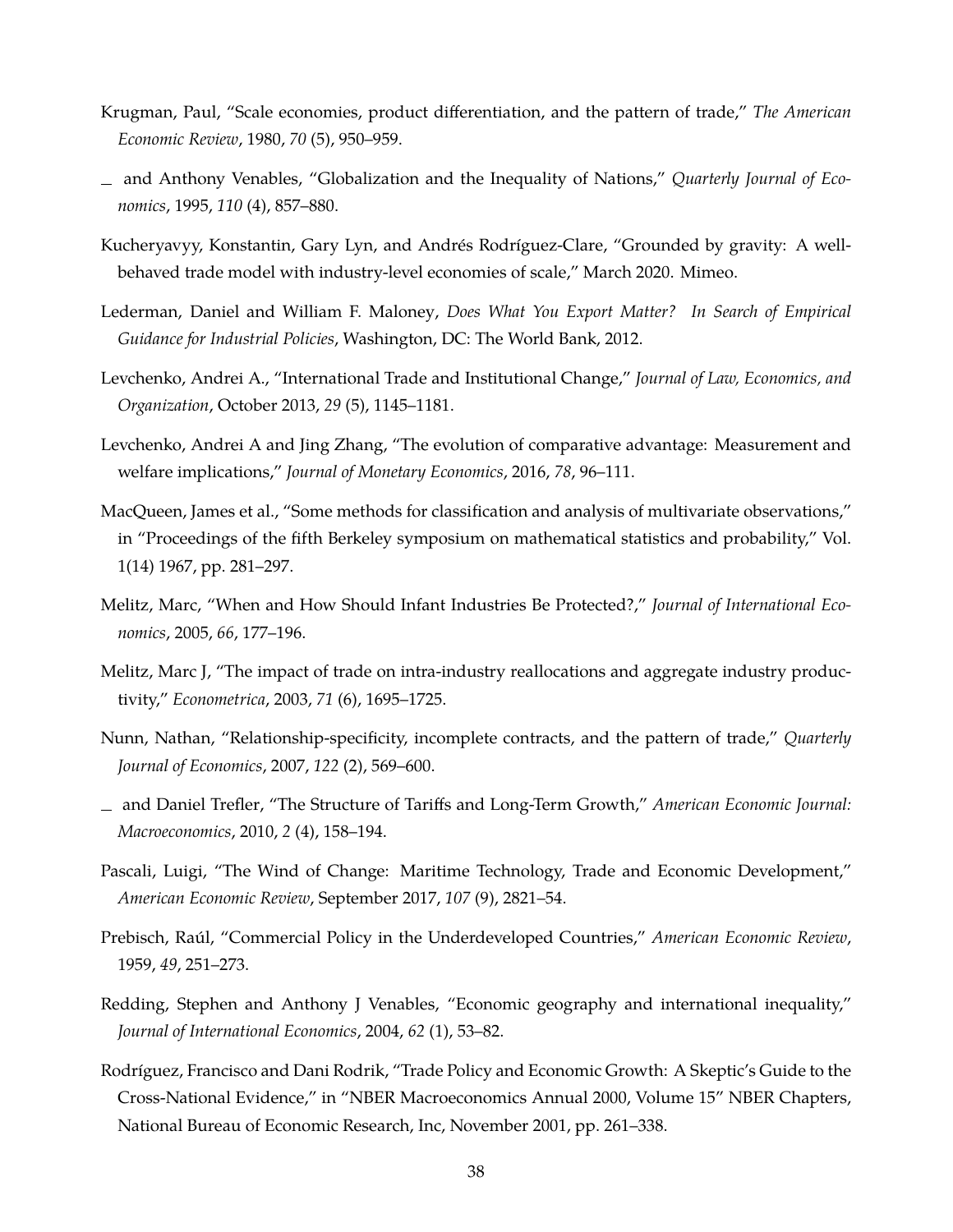- Rodrik, Dani, "Goodbye Washington consensus, hello Washington confusion? A review of the World Bank's economic growth in the 1990s: learning from a decade of reform," *Journal of Economic Literature*, 2006, *44* (4), 973–987.
- , Arvind Subramanian, and Francesco Trebbi, "Institutions Rule: The Primacy of Institutions over Geography and Integration in Economic Development," *Journal of Economic Growth*, 2004, *9*, 131–165.
- <span id="page-40-1"></span>Rousseeuw, Peter J, "Silhouettes: a graphical aid to the interpretation and validation of cluster analysis," *Journal of computational and applied mathematics*, 1987, *20*, 53–65.
- Sachs, Jeffrey D. and Andrew M. Warner, "The Big Rush, Natural Resource Booms And Growth," *Journal of Development Economics*, June 1999, *59* (1), 43–76.
- and Andrew Warner, "Economic Reform and the Process of Global Integration," *Brookings Papers on Economic Activity*, 1995, *1*, 1–118.
- Sala-i-Martin, Xavier and Arvind Subramanian, "Addressing the Natural Resource Curse: An Illustration from Nigeria," *Journal of African Economies*, 2013, *22* (4), 570–615.
- Silva, JMC Santos and Silvana Tenreyro, "The log of gravity," *Review of Economics and Statistics*, 2006, *88* (4), 641–658.
- Solow, Robert M., "A Contribution to the Theory of Economic Growth," *Quarterly Journal of Economics*, February 1956, *70* (1), 65–94.
- <span id="page-40-0"></span>Timmer, Marcel P., Erik Dietzenbacher, Bart Los, Robert Stehrer, and Gaaitzen J. de Vries, "An Illustrated User Guide to the World Input–Output Database: the Case of Global Automotive Production," *Review of International Economics*, 2015, *23* (3), 575–605.
- Tornell, Aaron and Philip R. Lane, "The Voracity Effect," *American Economic Review*, March 1999, *89*  $(1)$ , 22–46.
- Ventura, Jaume, "A Global View of Economic Growth," in Philippe Aghion and Steven N. Durlauf, eds., *Handbook of Economic Growth*, Vol. 1, Elsevier, 2005, chapter 22, pp. 1419 – 1497.
- Whalley, John, *Trade liberalization among major world trading areas*, MIT Press, 1985.
- Williamson, Jeffrey G., "Globalization and the Great Divergence: terms of trade booms, volatility and the poor periphery, 1782-1913," *European Review of Economic History*, December 2008, *12* (3), 355–391.
- <span id="page-40-2"></span>Witten, Daniela M and Robert Tibshirani, "A framework for feature selection in clustering," *Journal of the American Statistical Association*, 2010, *105* (490), 713–726.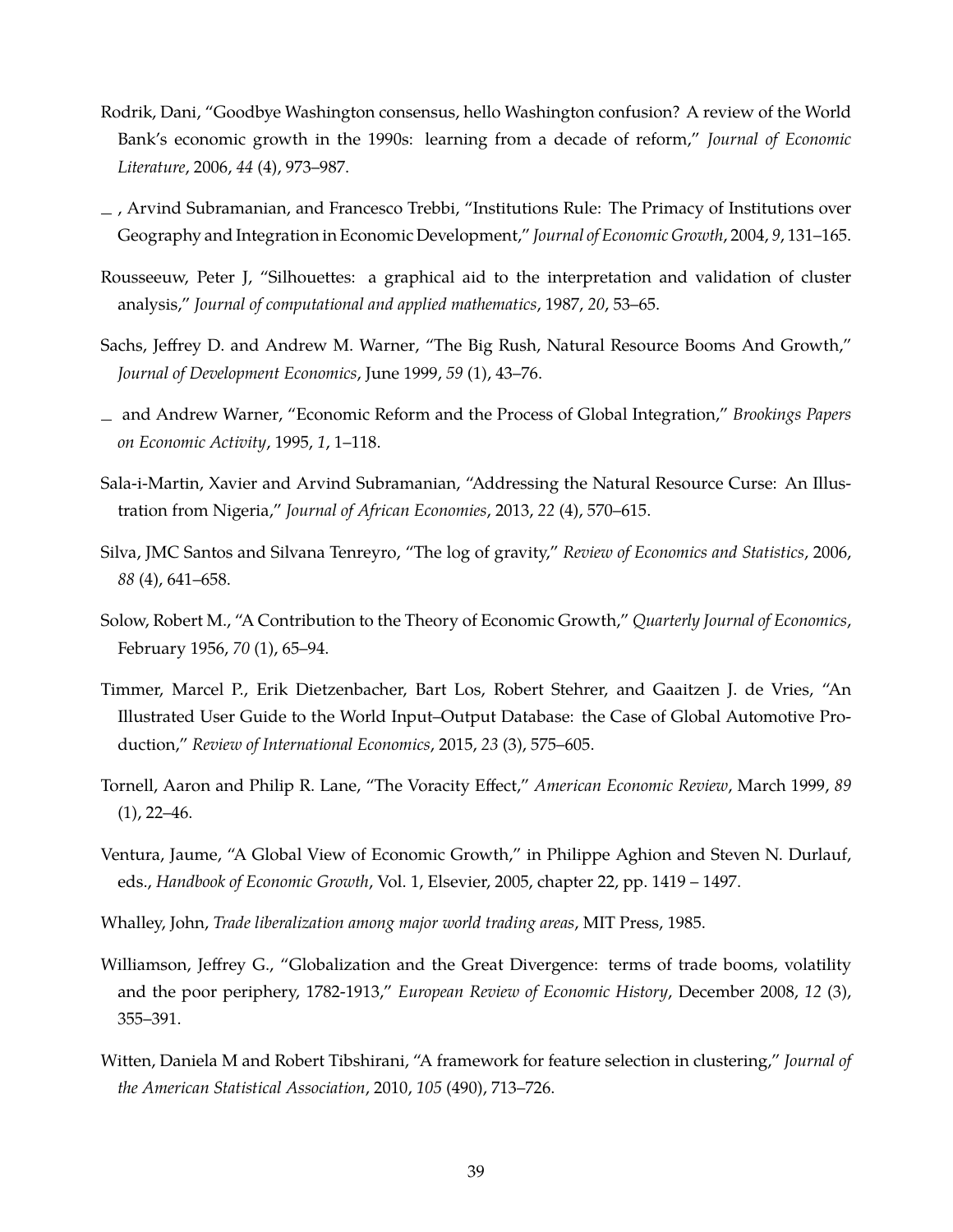- Yi, Kei-Mu, "Can vertical specialization explain the growth of world trade?," *Journal of Political Economy*, 2003, *111* (1), 52–102.
- Young, Alwyn, "Learning by Doing and the Dynamic Effects of International Trade," *Quarterly Journal of Economics*, 1991, *106* (2), 369–405.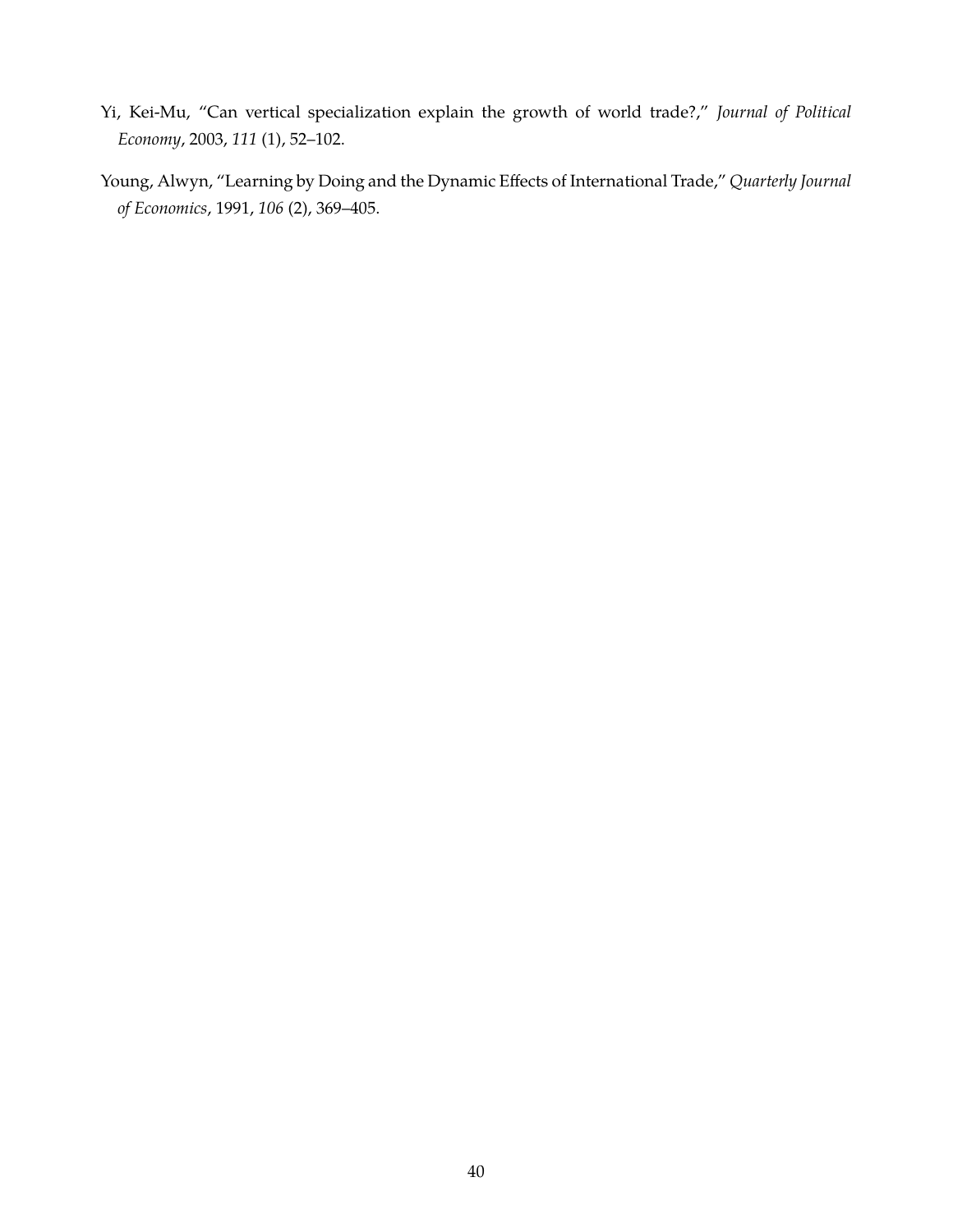## <span id="page-42-1"></span><span id="page-42-0"></span>A. Theoretical Appendix

#### **A.1 Competitive Equilibrium**

The competitive equilibrium of the economy can be represented as the set of solutions to the following system of simultaneous equations:

$$
w_j L_{j,k} = \mu_{j,k} \cdot Y_k, \forall j \in J, \ k \in K \tag{A.1}
$$

$$
\sum_{k \in K} L_{j,k} = \bar{L}_j, \ \forall j \in J \tag{A.2}
$$

$$
E = \sum_{k} \sum_{j} w_j \cdot L_{j,k} \tag{A.3}
$$

$$
P_k^{1-\sigma_k} = z_k c_k^{1-\sigma_k} + CMA_k, \ \ \forall k \in K
$$
 (A.4)

<span id="page-42-3"></span><span id="page-42-2"></span>
$$
Y_k = c_k^{1-\sigma_k} \left( z_k \frac{e_k \cdot E + \sum_{l \in K} \alpha_{l,k} Y_l}{P_k^{1-\sigma_k}} + FMA_k \right) \ \forall k \in K. \tag{A.5}
$$

Here *e<sup>k</sup>* is the fraction of consumer expenditure devoted to industry *k*, µ*j*,*<sup>k</sup>* is the fraction of industry *k*'s gross output devoted to purchasing factor input *j*, and α*l*,*<sup>k</sup>* is the fraction of industry *l*'s gross revenue (*Yl*) used to purchase intermediate inputs from sector *k*. By Shephard's lemma, these shares equal the elasticities of the expenditure or cost functions with respect to the relevant price. Note that these elasticities in principle depend on relative prices, of goods and/or factors. However, homotheticity and (perceived) constant returns imply that they do not depend on total expenditure (*E*) or industry gross output.

The first set of conditions [\(A.1\)](#page-42-0) are the industry factor demand equations, which can be summed to generate aggregate factor demand. The second set of conditions [\(A.2\)](#page-42-1) equates factor demand with fixed factor supply. The third condition equates total factor income and total expenditure, which also ensures (along with the other conditions) that trade balance holds. The fourth set of conditions [\(A.4\)](#page-42-2) defines the price index, while the fifth set of equations [\(A.5\)](#page-42-3) defines gross industry revenues as equal to total industry sales.

Notice that the last set of equations can be solved for  $Y_k$  as a function of the factor prices and factor allocations (as well as the exogenous market access terms) using matrix algebra. We can then plug this solution into the other equations, and also plug in the definitions of total expenditure and the price indices. We are then left with a set of equations in factor prices and factor allocations. If there is a unique solution for factor allocations given factor prices, i.e. a unique solution **L** for the factor demand equations [\(A.1\)](#page-42-0) given a set of factor prices **w**, then clearly we can reduce this system to a system of *J* equations setting factor demand equal to factor supply.

In a closed economy, these *J* equilibrium conditions equating factor supply and demand are homogeneous of degree 1, and hence a normalization is required. In the open economy these equations are not homogeneous of degree 1 in factor prices due to the presence of fixed foreign prices,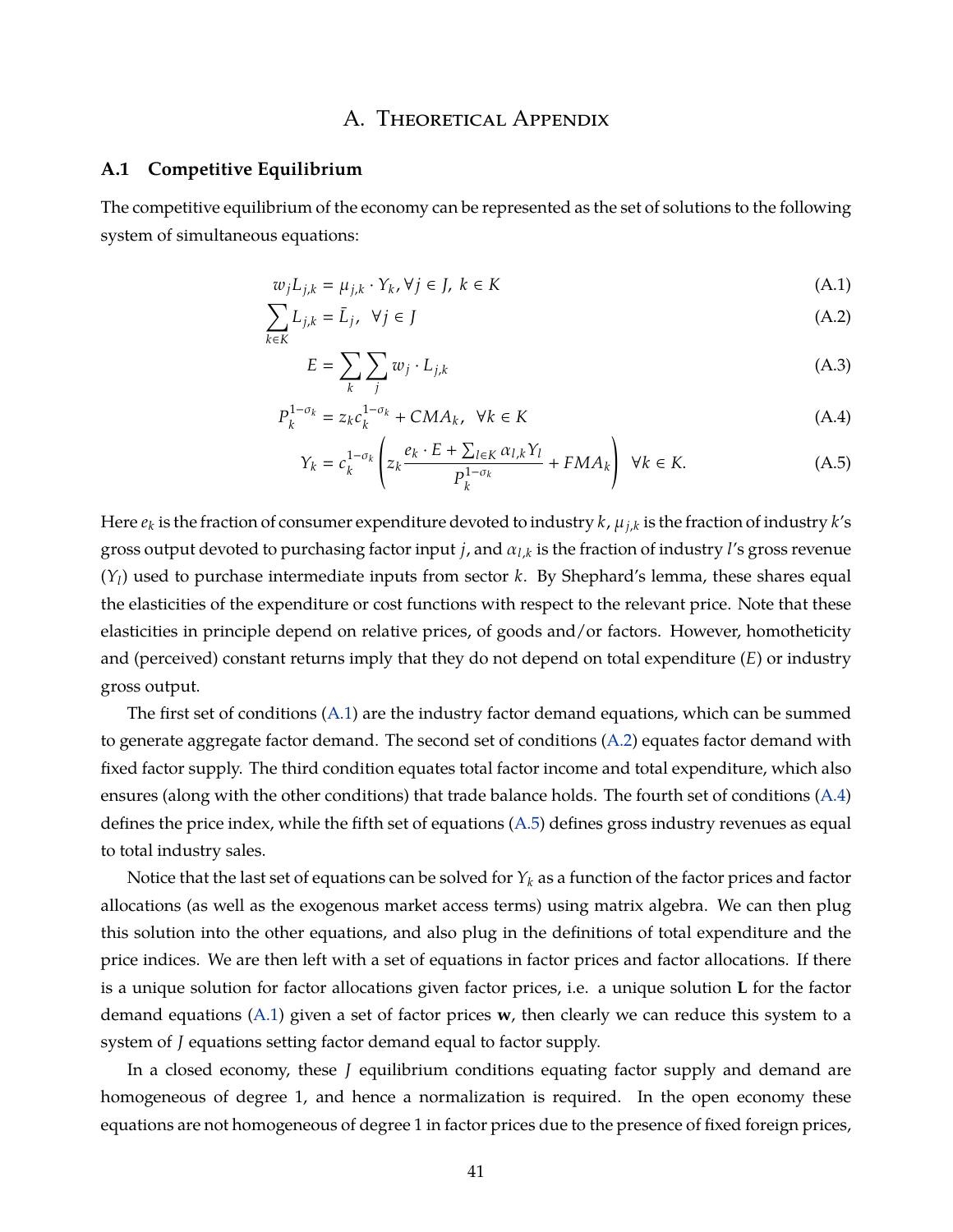and no normalization is required.

#### **A.2 First Order Welfare Approximation**

A general expression for our first order welfare approximation is

$$
d \ln y = \sum_{k \in K} \lambda_k^{ex} d \ln FMA_k + \sum_{k \in K} \left( \frac{e_k}{\sigma_k - 1} - \lambda_k^d \right) \theta_k^f d \ln CMA_k
$$
  
+ 
$$
\sum_{k \in K} d \ln \mu_k + \sum_{k \in K} \lambda_k^d d \ln E_k + \sum_{k \in K} \left( (1 - \sigma_k)(\lambda_k - \lambda_k^d \theta_k^d) - e_k \theta_k^d \right) d \ln c_k,
$$

where  $\lambda_k^{ex}$  $\kappa_k^{ex}$  (resp.  $\lambda_k^d$  $\binom{a}{k}$  is the share of total sales attributable to industry *k*'s export (resp. domestic) sales,  $\lambda_k = \lambda_k^d$  $\lambda_k^d + \lambda_k^{ex}$  $e^{\alpha x}_{k}$ ,  $e_{k}$  is the consumer expenditure share on industry *k*, and  $\theta_{k}^{d}$  $\theta_k^d$  (resp.  $\theta_k^f$  $\binom{1}{k}$  is the share of expenditure on industry *k* that is sourced domestically (resp. foreign).

Since *d* ln  $\mu_k$ , *d* ln  $c_k$  and *d* ln  $E_k$  are all ultimately functions of the exogenous variables *d* ln  $FMA_k$ , we can substitute in for these variables to arrive at equation [\(2.6\)](#page-9-0) in the main text.

We can also interpret the elasticities  $\delta_k^{ex}$  $\frac{ex}{k}$  in terms of parameters more directly relevant to trade policy as well as to the types of counterfactual experiments more often conducted in the literature. Imagine that Home's trading partners lower their import tariffs on Home's exports in sector *k*. From Home's perspective, this policy change is equivalent to a reduction in the iceberg costs of exporting to the rest of the world. The general equilibrium impact of such a policy on Home's welfare will be given by

<span id="page-43-0"></span>
$$
\frac{\partial \ln y}{\partial \ln \tau_k^{ex}} = (\sigma_k - 1) \cdot \delta_k^{ex},\tag{A.6}
$$

where the trade elasticity  $\sigma_k - 1$  scales the market access elasticity by the effect of the tariff change on Home's market access. The object on the LHS of equation  $(A.6)$  is of crucial importance to policymakers; given the trade elasticity, the  $\delta_k^{ex}$ *k* capture all the remaining welfare effects of a trading partner's import policy on a small economy[.26](#page-1-0)

#### **A.3** The Determinants of  $\delta_k^{ex}$ *k*

We now discuss the factors that determine the size of the  $\delta_k^{ex}$  $\frac{e^{x}}{k}$  and their variation across industries.

 $26$ The LHS of equation [\(A.6\)](#page-43-0) is more directly relevant to trade policy. The primary reasons why we do not define it as the object of interest are data availability and statistical power. Changes in tariffs are simply not widely observable enough (across countries and time) nor large enough in magnitude to directly estimate <sup>∂</sup> ln *<sup>y</sup>* ∂ ln τ *e x k* . In contrast, our estimation approach

leverages variation in market access due to aggregate and sectoral demand and technology shocks in addition to variation in tariffs, and utilizes sectoral trade data that are widely available from the 1960s onwards. See Sections [3](#page-11-0) and [4](#page-14-0) for more details. In addition, understanding the consequences of the large variations in foreign demand over time and space is of direct interest.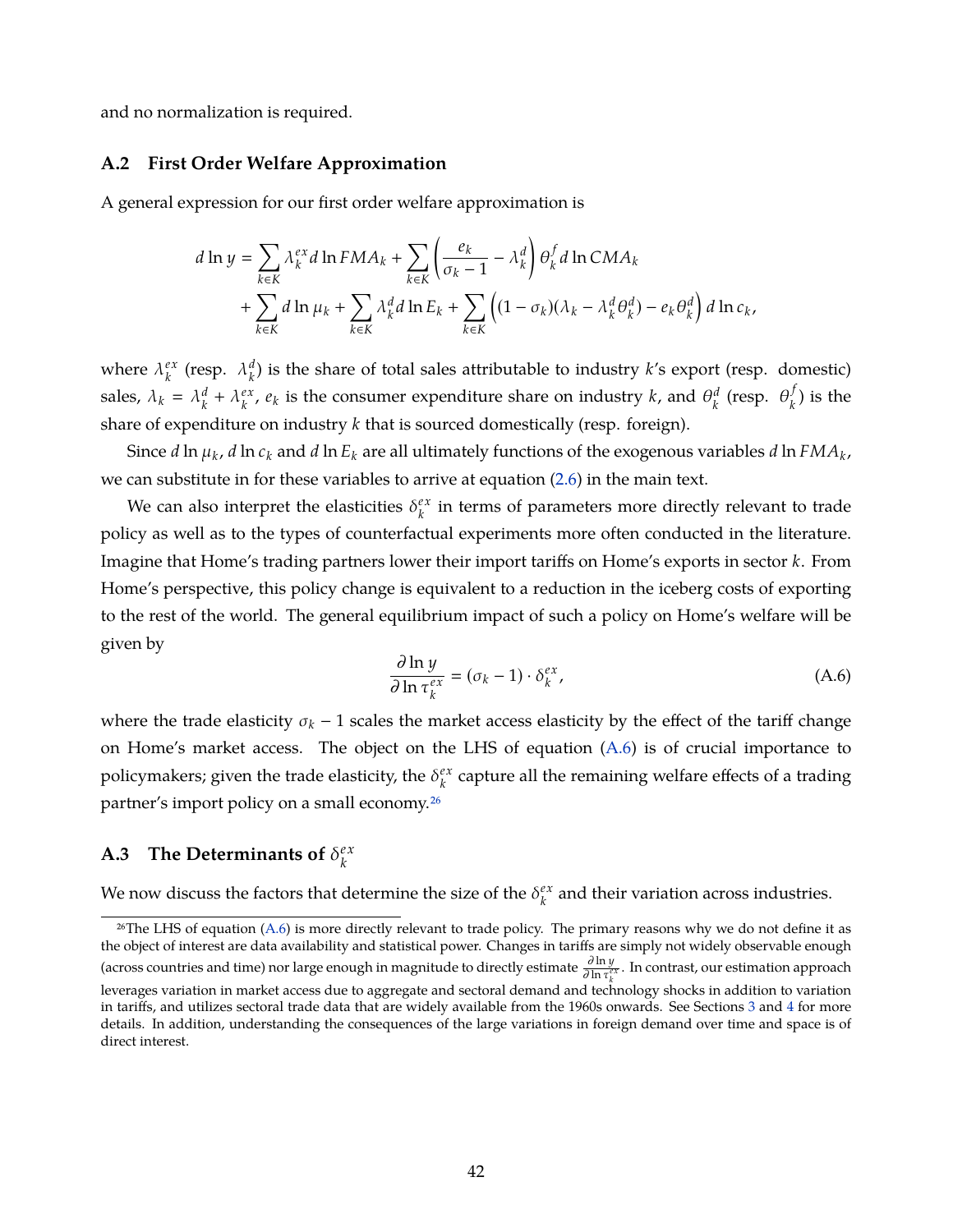#### **Planner's Problem**

Our starting point is an efficient economy in which a social planner directly chooses quantities and factor allocations to maximize domestic welfare, taking the production technology, factor supplies and the trade balance constraint as given. Denote by  $q_k^{c,d}$  $\kappa_k^{t,u}$  the quantity of final Home consumption of domestic goods, and by  $q_{n,k}^{c,f}$  $\sum_{n,k}^{c,j}$  the quantity of final consumption of foreign goods from country *n*, and use an *m* superscript to indicate the corresponding intermediate use. We denote the quantity exported to *n* by  $q_n^{ex}$  $P_{n,k'}^{\alpha}$  and the production function in each sector by  $F_k$ . Define  $D_{n,k} \equiv \tau_{n,k}^{1-\sigma_k}$  $^{1-\sigma_k}_{n,k}E_{n,k}/P^{1-\sigma_k}_{n,k}$  $n, k$ <sup>27</sup>

Using this notation, we can write the planner's problem as

$$
\begin{aligned}\n&\max_{\left\{q_{k}^{c,d}, q_{n,k}^{c,f}, q_{n,k}^{m,f}, q_{n,k}^{ex}, L_{j,k}\right\}} \quad \ln U(\left\{q_{k}^{c,d}\right\}, \left\{q_{n,k}^{m,f}\right\}) \\
&\quad s.t. \quad F_{k}\left(\left\{L_{j,k}\right\}, \left\{q_{n}^{m,d}\right\}, \left\{q_{n,k}^{m,f}\right\}\right) = q_{k}^{c,d} + q_{n,k}^{m,d} + \sum_{n \in \mathbb{N}} q_{n,k}^{ex}, \quad \forall k \\
&\quad \sum_{k} L_{j,k} = \bar{L}_{j}, \quad \forall j \\
&\quad \sum_{k} \sum_{n} p_{n,k}^{f}\left(q_{n,k}^{c,f} + q_{n,k}^{m,f}\right) = \sum_{k} \sum_{n} (q_{n,k}^{ex})^{\frac{\sigma_{k}-1}{\sigma_{k}}} \cdot D_{n,k}^{\frac{1}{\sigma_{k}}}.\n\end{aligned}
$$

We first need to transform this into an expression involving *FMA* and *CMA*. Using the first order conditions, it is easy to show that at the optimum for any two export markets *n* and *i*

$$
\frac{q_{n,k}^{ex}}{q_{i,k}^{ex}}=\frac{D_{n,k}}{D_{i,k}}\;\;\forall i,n\in\cal N,\;k\in\cal K,
$$

Likewise, from the first order conditions and our CES aggregator for both consumption and intermediate goods, we have

$$
\frac{q_{n,k}^{c,f}}{q_{i,k}^{c,f}} = \frac{q_{n,k}^{m,f}}{q_{i,k}^{m,f}} = \left(\frac{p_{n,k}^f}{p_{i,k}^f}\right)^{-\sigma_k} \quad \forall i, n \in \mathbb{N}, k \in \mathbb{K}.
$$

This implies that we can define new variables  $q_k^{ex}$  $\int_{k}^{ex}$  =  $\sum_{n \in \mathbb{N}} q_{n}^{ex}$ *n*,*k* , *q c*, *f*  $\sum_{k}^{c, f} = (\sum_{n \in N} (q_{n,k}^{c, f})$  $\int_{n,k}^{c} \int_{\frac{\sigma_k}{\sigma_k}}^{\frac{\sigma_k}{\sigma_k}} e^{-\frac{\sigma_k}{\sigma_k}}$  and

$$
p_{n,k}^{ex} = (q_{n,k}^{ex})^{-\frac{1}{\sigma_k}} \cdot D_{n,k}^{\frac{1}{\sigma_k}}.
$$

<sup>&</sup>lt;sup>27</sup>Note that the iceberg trade cost assumption implies that the price received by the exporter is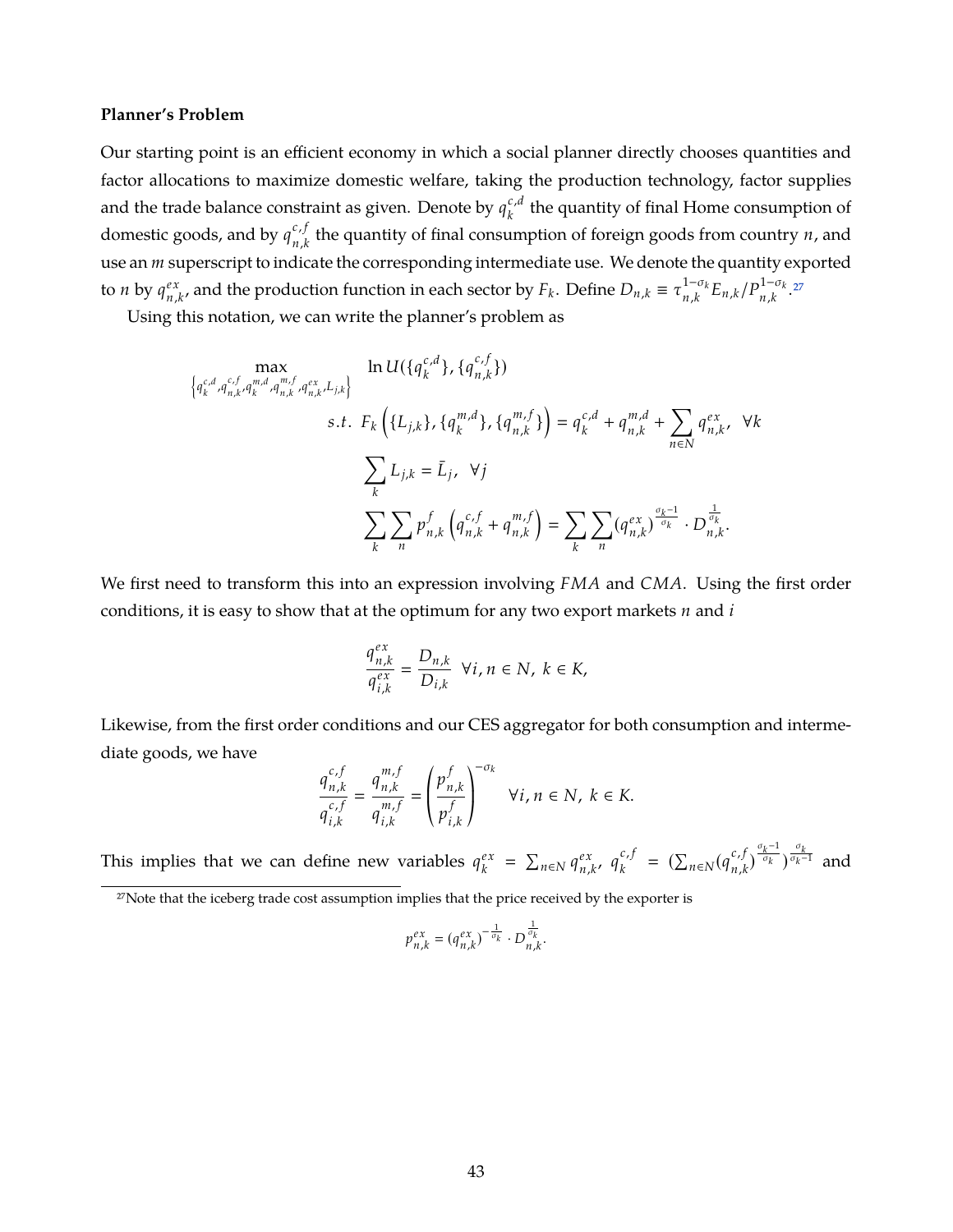$q_k^{m, f}$  $_{k}^{m,f} = (\sum_{n \in \mathbb{N}} (q_{n,k}^{m,f})$  $\binom{m,f}{n,k}^{\frac{\sigma_k}{\sigma_k}}$ <sup> $\frac{\sigma_k}{\sigma_k-1}$  such that the problem above is equivalent to</sup>

$$
\begin{aligned}\n&\left\{ q_{k}^{c,d}, q_{k}^{c,f}, q_{k}^{m,d}, q_{k}^{m,f}, q_{k}^{ex}, L_{j,k} \right\} &\quad \ln U(\lbrace q_{k}^{c,d} \rbrace, \lbrace q_{k}^{m,f} \rbrace) \\
&\quad s.t. &\quad F_{k} \left( \lbrace L_{j,k} \rbrace, \lbrace q_{k}^{m,d} \rbrace, \lbrace q_{k}^{m,f} \rbrace \right) = q_{k}^{c,d} + q_{n,k}^{m,d} + q_{k}^{ex}, \quad \forall k \\
&\quad \sum_{k} L_{j,k} = \bar{L}_{j}, \quad \forall j \\
&\quad \sum_{k} \left( q_{k}^{c,f} + q_{k}^{m,f} \right) CMA_{k}^{\frac{1}{1-\sigma_{k}}} = \sum_{k \in K} (q_{k}^{ex})^{\frac{\sigma_{k}-1}{\sigma_{k}}} FMA_{k}^{\frac{1}{\sigma_{k}}}.\n\end{aligned}
$$

We now derive the formulas for  $\delta_k^{ex}$ *k* for an efficient economy. A simple application of the Envelope Theorem gives

$$
\delta_k^{ex} = \vartheta \cdot \frac{1}{\sigma_k},
$$

where  $\vartheta$  is the multiplier on the trade balance constraint. Our assumption of homotheticity allows us to normalize this constant to equal 1.

This result follows directly from our definition of *d* ln *FMA<sup>k</sup>* and the fact that, in an efficient economy, reallocation has no first order effect on welfare. A percentage increase in *FMA<sup>k</sup>* causes a horizontal displacement of the foreign demand curve by the same percentage, and the welfare effect is given by the implied price increase (i.e. the vertical displacement) when quantity is held fixed. An alternative intuition is available by defining the export price index as  $\sum_{k \in K} \lambda_k^{ex}$  $\int_k^{ex}$  ln  $p_k$ ; this result then implies that the welfare effect of a foreign shock is captured entirely by its effect on the terms of trade, with the factor  $1/\sigma_k$  translating the demand shock into its implied effect on export prices.<sup>28</sup>

### **Economy without Distortions**

The competitive equilibrium of an Armington economy is not generally welfare-maximizing from an individual country perspective, even when the economy is small and there are no domestic distortions. The economy is a monopolist and faces downward-sloping demand for its products on international markets whenever  $\sigma_k < \infty$ . A welfare-maximizing planner would export in each sector to the point at which marginal revenue from exports equals marginal cost, while in the *laissez-faire* equilibrium the economy exports at the point for which price equals marginal cost.<sup>29</sup> In contrast to the welfaremaximizing production allocation, the direct effect of a percentage increase in *FMA<sup>k</sup>* under*laissez-faire* is an equal percentage increase in export quantity at fixed price, for any industry. This generates an increase in factor demand, leading to general equilibrium effects through changes in factor prices, goods prices and reallocation across industries that have first order welfare effects.

In the special case of a single-factor (labor) economy, the percentage increase in labor demand is

<sup>&</sup>lt;sup>28</sup>As  $\sigma_k \to \infty$ , we approach the case of a small open economy that can sell any amount at a fixed foreign price. Since the size of the market is already effectively infinite, the welfare effect of an increase in the size of the market tends to zero. 29See [Bartelme et al.](#page-36-0) [\(2019\)](#page-36-0) and [Beshkar and Lashkaripour](#page-36-1) [\(2019\)](#page-36-1) for optimal trade policy in this environment.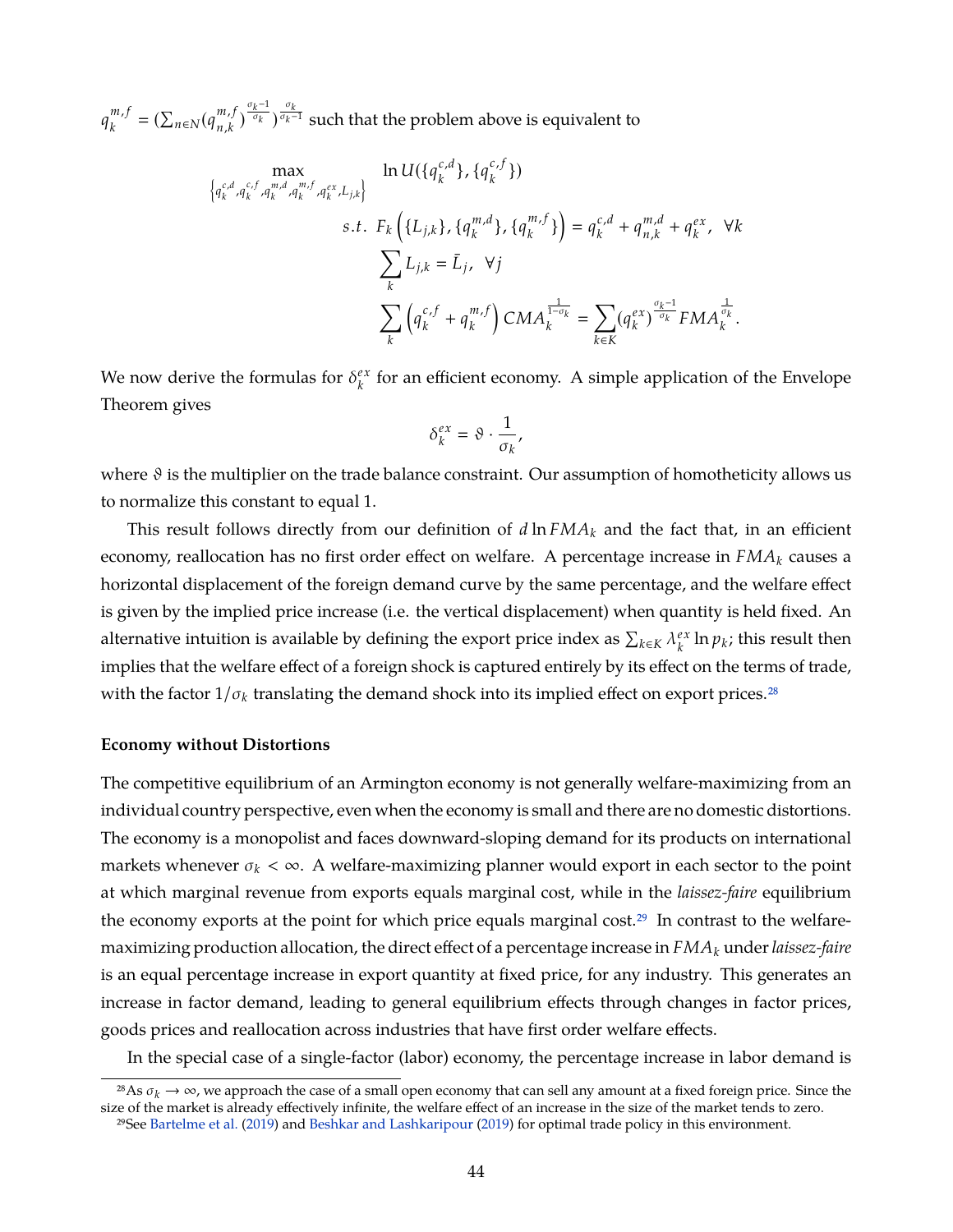the same regardless of the industry receiving the shock, and hence the general equilibrium impact on wages and domestic prices is the same. Since both the direct and indirect effects of shocks to *FMA<sup>k</sup>* are identical for any two industries with the same initial export revenue share  $\lambda_k^{ex}$  $k^{ex}$ , the market access elasticities  $\delta_k^{ex}$  $k \atop k$  are also common across industries.

To see this most simply, assume upper tier Cobb-Douglas preferences with constant expenditure share *e<sup>k</sup>* . The equilibrium conditions in this case specialize to

$$
w\bar{L} = \sum_{k \in K} \left(\frac{w}{T_k}\right)^{1-\sigma_k} \cdot \left(z_k \frac{e_k \cdot w\bar{L}}{z_k \left(\frac{w}{T_k}\right)^{1-\sigma_k}} + FMA_k\right).
$$

Taking natural logs of both sides and applying Taylor's theorem with respect to *FMA<sup>k</sup>* , we get

$$
d\ln w \approx \sum_{k\in K} \left(\lambda_k^d + (1 - \sigma_k) \left(\lambda_k^d \theta_k^f + \lambda_k^{ex}\right)\right) d\ln w + \sum_{k\in K} \lambda_k^{ex} d\ln F MA_k.
$$

The first term captures the effect of changes in wages on both foreign and domestic sales, accounting for both income and substitution effect, while the second term is the direct effect of changes in export market access.

Collecting terms and solving for *d* ln *w*, we get

$$
d\ln w \approx \sum_{k \in K} \frac{\lambda_k^{ex} d\ln F M A_k}{1 - \sum_{k' \in K} \left( \lambda_{k'}^d + (1 - \sigma_{k'}) \left( \lambda_{k'}^d \theta_{k'}^f + \lambda_{k'}^{ex} \right) \right)}.
$$

To solve for the changes in real income, we need to consider the effect on the overall price index  $\mathbb{P} = \prod_{k \in K} P_k^{e_k}$ *k* . Using the Cobb-Douglas assumption and the results above, we can write

$$
d \ln \mathbb{P} \approx \sum_{k \in K} e_k \left( \theta_k^d d \ln w + \frac{\theta_k^f}{1 - \sigma_k} d \ln C M A_k \right).
$$

Putting the two results together, we get

$$
d \ln y \approx d \ln w - \sum_{k \in K} (e_k - \lambda_k^{im}) d \ln w
$$
  
=  $\lambda^{im} d \ln w$   
=  $\lambda^{im} \cdot \sum_{k \in K} \frac{\lambda_k^{ex} d \ln F M A_k}{1 - \sum_{k' \in K} (\lambda_{k'}^d + (1 - \sigma_{k'}) (\lambda_{k'}^d \theta_{k'}^f + \lambda_{k'}^{ex}))}$   
=  $\delta^{ex} \cdot \sum_{k \in K} \lambda_k^{ex} d \ln F M A_k$ ,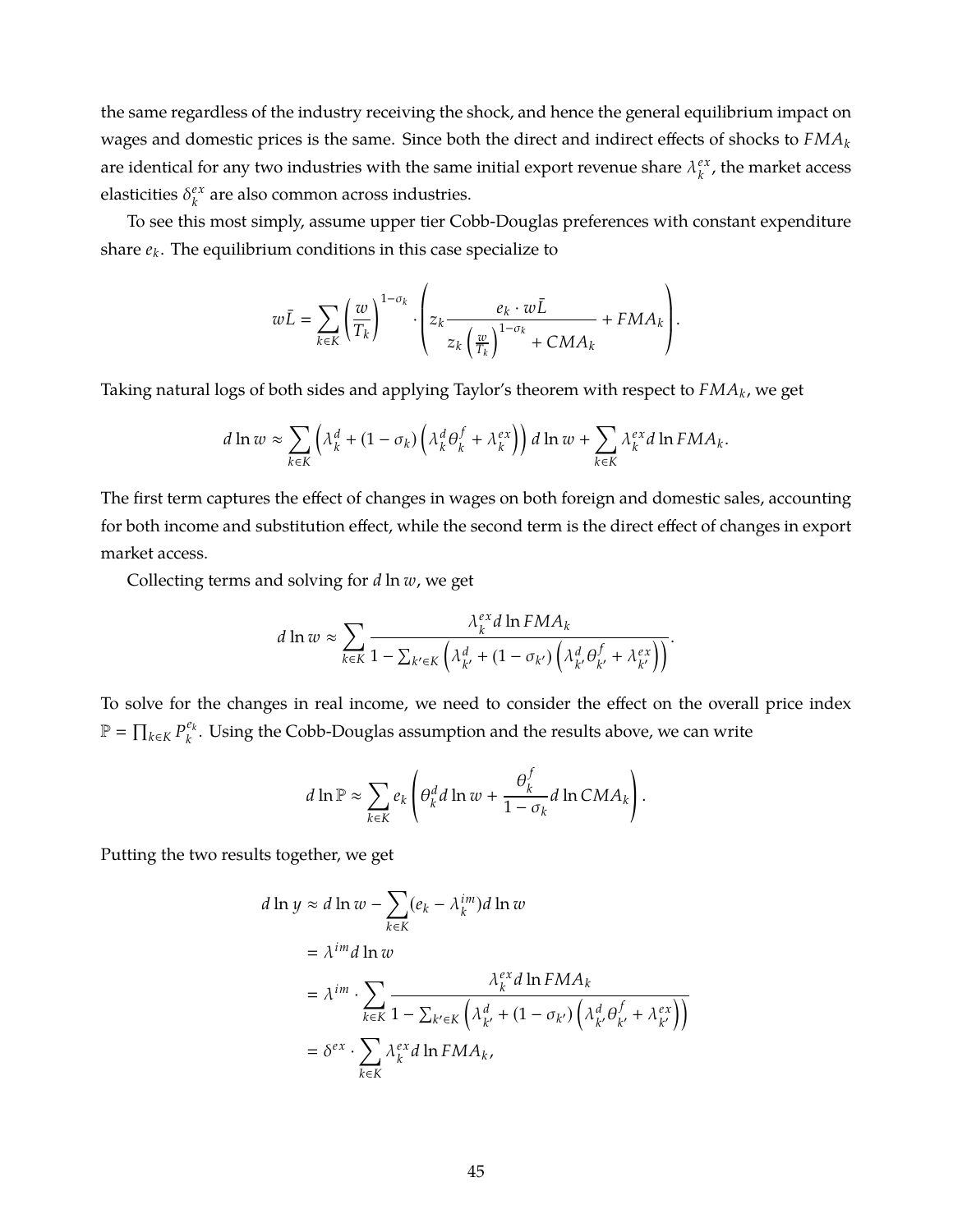with

$$
\delta^{ex} = \frac{\lambda^{im}}{1 - \sum_{k' \in K} \left( \lambda_{k'}^d + (1 - \sigma_{k'}) \left( \lambda_{k'}^d \theta_{k'}^f + \lambda_{k'}^{ex} \right) \right)},
$$

where  $\lambda^{im} = \sum_{k \in K} \lambda_k^{im}$  $\hat{h}^{im}_{k}$ . Thus, in this environment  $\delta^{ex}_{k}$  $k \atop k$  do not vary across sectors. This expression simplifies further when we set the domestic sales share in each industry,  $\theta_k^d$  $\binom{d}{k}$ , equal to zero:

$$
\delta^{ex} = \frac{1}{1 - \sum_{k' \in K} (1 - \sigma_{k'}) \lambda_{k'}^{ex}}.
$$

For a general homothetic upper tier, the formula would have to be modified to account for changes in industry expenditure shares, although the  $\delta_k^{ex}$  would still be common across industries.

In the presence of multiple factors with different intensities across sectors or general production networks, foreign demand shocks in different sectors imply different changes in factor demand and hence heterogeneous indirect effects. Section [6](#page-23-0) and Appendix [A.4](#page-48-0) spell out one such economy, and equations [\(A.12\)](#page-50-0), [\(A.13\)](#page-50-0) and [\(A.15\)](#page-52-0) state an analytical solution for  $\delta_k^{ex}$  $\int_k^{ex}$ . Clearly, the  $\delta_k^{ex}$  $k \atop k$  generically differ across sectors in this economy, even in the absence of any domestic distortions ( $\gamma = 0$ ), and/or differences in trade elasticities across sectors ( $\sigma_k = \sigma \ \forall k$ ). While the analytical solution is not sufficiently transparent to see how individual parameters affect the  $\delta_k^{ex}$  $k \atop k$  of individual sectors, it is clear that in general the  $\delta_k^{ex}$ *k* 's depend on the full structure of the economy.

### **External Economies**

The second reason our economy might deviate from efficiency is the presence of domestic distortions. These can take many forms in principle; we focus our discussion on external economies of scale in production at the sector level, a feature of many quantitative trade models [\(Kucheryavyy et al.,](#page-39-0) [2020\)](#page-39-0). The presence of external economies of scale implies that the *laissez-faire* equilibrium has some sectors smaller and some larger than socially optimal, and the effect of foreign demand shocks differs across sectors depending on which sectors ultimately expand or contract as a result.

To illustrate, consider a single factor economy with upper tier Cobb-Douglas preferences (as above), but with external economies of scale as in [Kucheryavyy et al.](#page-39-0) [\(2020\)](#page-39-0). The cost function in each industry is  $c_k = \frac{w}{T}$  $\frac{w}{T_k L_k^{\gamma_k}}$ , with the parameter  $\gamma_k$  governing the scale economies in the sector. We *k* specialize their model to the case with zero domestic sales in any industry. The equilibrium conditions can be expressed as

$$
w\bar{L} = \sum_{k \in K} \left(\frac{w}{T_k L_k^{\gamma_k}}\right)^{1 - \sigma_k} \cdot FMA_k
$$

$$
wL_k = \left(\frac{w}{T_k L_k^{\gamma_k}}\right)^{1 - \sigma_k} \cdot FMA_k, \ \forall k \in K.
$$

We assume that  $\gamma_k(\sigma_k-1)$  < 1 for all industries to ensure a unique equilibrium that will be interior (and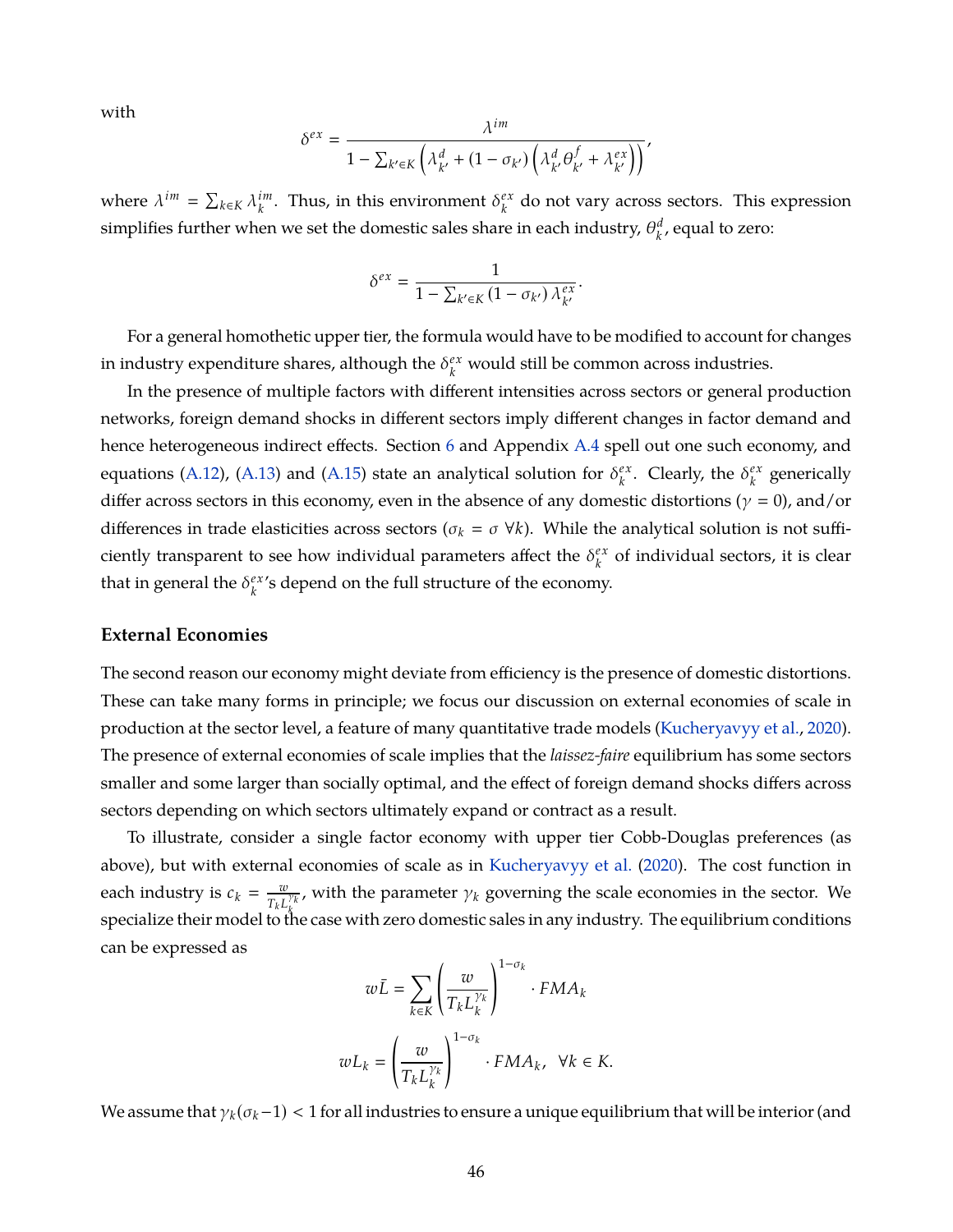hence exhibit smooth comparative statics). Due to the zero domestic sales assumption, production and consumption are entirely distinct in this economy.

Solving the individual factor demand equations for  $L_k$  in terms of  $w$  and plugging them into the aggregate factor market clearing equation, we get

$$
w\bar{L}=\sum_{k\in K}w^{\frac{(1+\gamma_k)(1-\sigma_k)}{1-\gamma_k(\sigma_k-1)}}\cdot FMA_k^{\frac{1}{1-\gamma_k(\sigma_k-1)}}\cdot T_k^{\frac{\sigma_k-1}{1-\gamma_k(\sigma_k-1)}}.
$$

Using this expression, it is easy to see that

$$
d \ln w \approx \kappa \sum_{k \in K} \left( \frac{1}{1 - \gamma_k (\sigma_k - 1)} \right) \lambda_k^{ex} d \ln F M A_k
$$

where

$$
\kappa = \frac{1}{1 - \sum_{k' \in K} \frac{(1 + \gamma_{k'}) (1 - \sigma_{k'})}{1 - \gamma_{k'} (\sigma_{k'} - 1)} \lambda_{k'}^{ex}}
$$

.

For a stable interior equilibrium (ensured if  $\gamma_k(\sigma_k - 1) < 1$ ,  $\forall k$ ), the income elasticities to foreign shocks are given by

$$
\delta_k^{ex}=\frac{1}{1-\gamma_k(\sigma_k-1)}\cdot\frac{1}{1-\sum_{k'\in K}\frac{(1+\gamma_{k'})(1-\sigma_{k'})}{1-\gamma_{k'}(\sigma_{k'}-1)}\lambda_{k'}^{ex}}\ \ \forall k\in K.
$$

All else equal, foreign demand shocks in sectors with larger external economies generate larger welfare effects. The intuition for this result is simple: holding factor prices fixed, the supply curve is downward sloping with elasticity γ*<sup>k</sup>* . An expansion of foreign demand results in a movement down the supply curve, with the benefits of higher quantity sold moderated by the associated terms of trade losses. Scale economies are more valuable in sectors with more elastic international demand; with less elastic demand, achieving higher productivity comes at the expense of lower export prices.<sup>30</sup>

In more elaborate quantitative environments that feature multiple factors of production, inputoutput networks and other mechanisms, the interaction between international and domestic distortions that determine the values of the  $\delta_k^{ex}$  $\mathcal{E}^{\alpha}_{k}$  becomes increasingly complex and sensitive to assumptions. We provide an example of this type of exercise in Section [6,](#page-23-0) with details in the appendix section below.

## <span id="page-48-0"></span>**A.4 Quantitative Model Details**

**Equilibrium.** A competitive equilibrium in this economy is a sequence of goods prices  $\{P_{kt}\}\forall k, t$ , factor prices  $\{w_t, r_t\}$   $\forall t$ , factor allocations  $\{L_{kt}, \mathcal{K}_{kt}\}$   $\forall k$ ,  $t$ , and goods market allocations such that (i) consumers maximize utility; (ii) firms maximize profits; (iii) markets clear.

Denote by *Yk t* the gross revenue of sector *k*. The market clearing condition for output of sector *k*

<sup>&</sup>lt;sup>30</sup>The same fundamental intuition applies when there are positive domestic sales, although the formula must be modified to account for the heterogeneous impact of foreign demand shocks on domestic prices.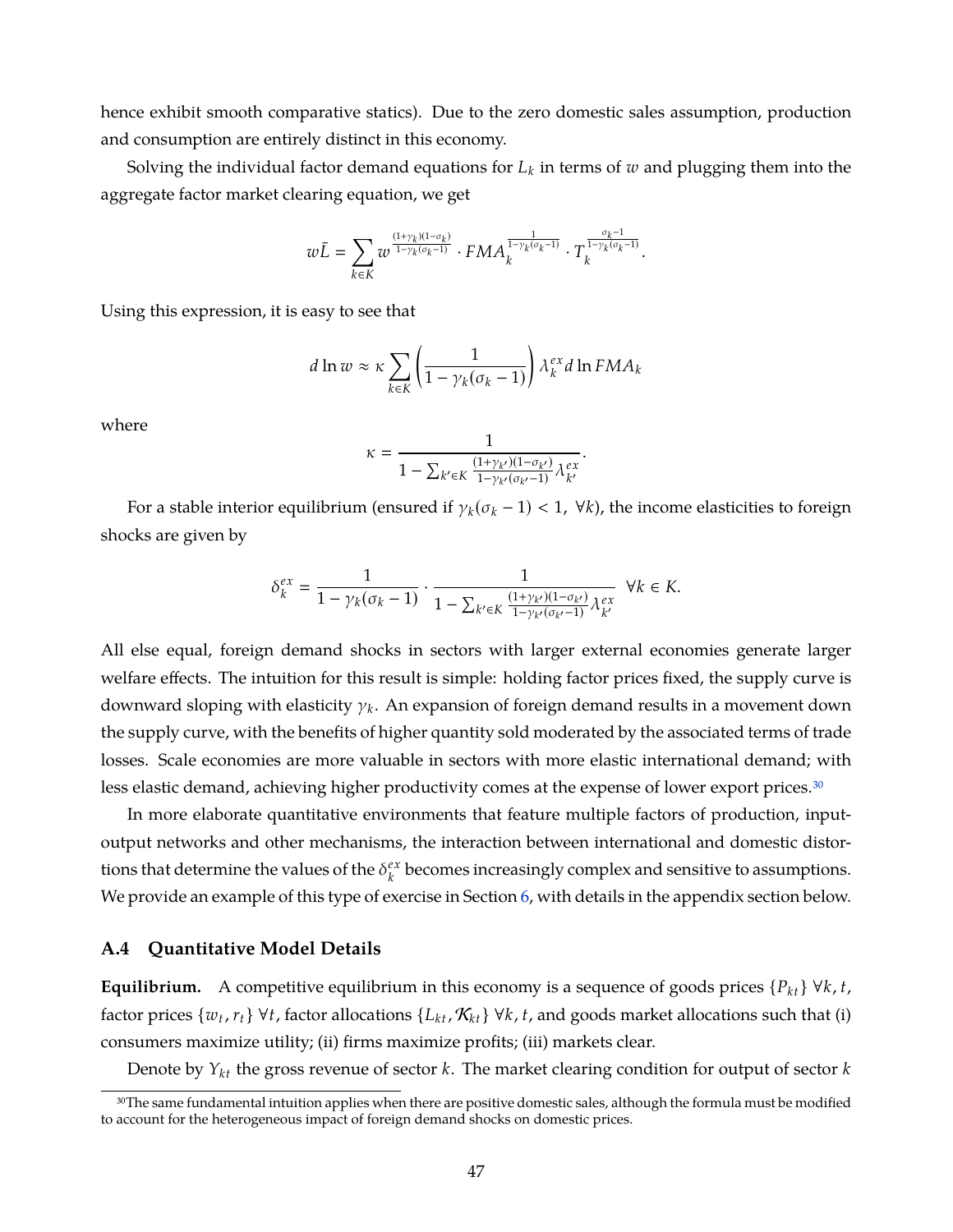at time *t* is:

$$
Y_{kt} = \frac{z_k c_{kt}^{1-\sigma_k}}{P_{kt}^{1-\sigma_k}} \left( P_{kt} C_{kt} + P_{kt} I_{kt} + \sum_{l \in K} \widetilde{\alpha}_{k,l} Y_{lt} \right) + c_{kt}^{1-\sigma_k} FMA_{kt}.
$$

The second term is the sector's exports at time *t*. The first term is domestic sales. The domestic sales are a product of all final and intermediate expenditures on sector *k* products and the share of the total sector *k* domestic absorption that is spent on domestically-produced goods,  $z_k\left(c_{kt}/P_{kt}\right)^{1-\sigma_k}$ .

**Steady state.** We drop the time subscripts to denote steady state values. The price of installed capital and the investment price index are proportional:

$$
r = \mathbb{P}^I(\rho^{-1} + \chi - 1).
$$

Let  $Y = \sum_k Y_k$  denote the steady state aggregate gross revenue in this economy. The steady state capital stock is:

$$
\mathcal{K} = \mu(1-\beta) \frac{Y}{\mathbb{P}^I(\rho^{-1} + \chi - 1)}.
$$

Since the capital stock is constant in steady state, investment is simply:  $I = \chi \mathcal{K}$ . Hence, investment expenditure is a constant fraction of aggregate gross revenue:

$$
\mathbb{P}^I I = \frac{\mu \chi (1 - \beta)}{(\rho^{-1} + \chi - 1)} Y.
$$

Since GDP is also a constant fraction of gross revenue ( $\mathbb{P}^C C + \mathbb{P}^I I = \mu Y$ ) it follows that consumption expenditure is as well:

$$
\mathbb{P}^C C = \mu \left( 1 - \frac{(1 - \beta)\chi}{(\rho^{-1} + \chi - 1)} \right) Y.
$$

The combined consumption and investment expenditure on sector *k* goods can then be expressed as:

$$
P_k C_k + P_k I_k = f_k \mu Y,
$$

where  $f_k \equiv e_k \left(1 - \frac{(1-\beta)\chi}{(0.1+\gamma - \epsilon)}\right)$  $(\rho^{-1}+\chi-1)$  $+ v_k \frac{(1-\beta)\chi}{(\rho^{-1}+\gamma - \mu)}$  $\frac{1}{(\rho^{-1}+\chi-1)}$  is the constant steady state share of total final expenditure going to sector *k*. Thus, the steady state of this economy is characterized by the following system of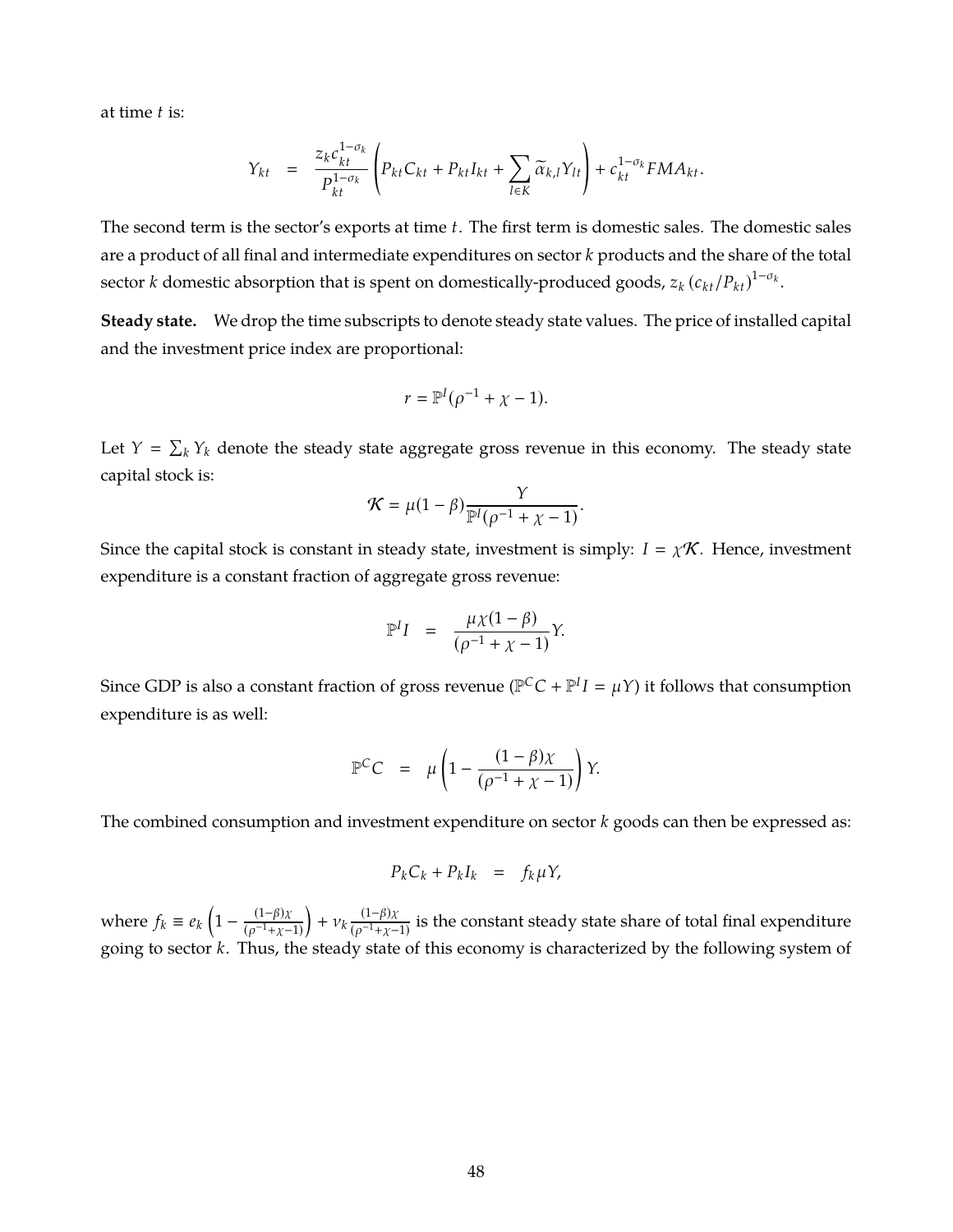equations:

<span id="page-50-1"></span>
$$
Y_k = \frac{z_k c_{kt}^{1-\sigma_k}}{P_{kt}^{1-\sigma_k}} \sum_l \left( f_k \mu + \widetilde{\alpha}_{k,l} \right) Y_l + c_k^{1-\sigma_k} F M A_k \ \forall k \tag{A.7}
$$

$$
P_k^{1-\sigma_k} = z_k c_k^{1-\sigma_k} + CMA_k \ \forall k
$$
\n(A.8)

$$
c_k = T_k L_k^{-\gamma_k} w^{\beta \mu} \prod_l P_l^{\widetilde{\alpha}_{l,k} + \mu(1-\beta)\nu_l} \ \forall k
$$
 (A.9)

$$
wL_k = \mu \beta Y_k \quad \forall k \tag{A.10}
$$

$$
\sum_{k} L_k = L. \tag{A.11}
$$

**Mapping to regression coefficients.** Note that while in the statement of equilibrium conditions [\(A.7\)](#page-50-1), *FMA<sup>k</sup>* enters by itself, in actual empirical estimation the regressor is weighted by the export share:  $\lambda_k^{ex}$  $\frac{ex}{k}FMA_k$ , see [\(2.6\)](#page-9-0). Thus, we state the model solution directly in terms of export-share-weighted firm market access:  $FMA_k^W \equiv \lambda_k^{ex}$  $\frac{e^{x}}{k}FMA_{k}$ . This way, the model solution is directly comparable to the regression coefficients.

**Analytical solution.** To first order, the vectors of log changes in revenues and prices following a vector of export-share-weighted firm market access shocks *d* ln **FMA<sup>W</sup>** are given by:

<span id="page-50-0"></span>
$$
d\ln Y = \left\{ \mathbf{I} - \left[ \mathbf{\Pi}^d + (\mathbf{I} - \boldsymbol{\sigma}) \left( (\mathbf{I} - \boldsymbol{\pi}^{ex}) \left( \mathbf{I} - \boldsymbol{\theta}^d \right) + \boldsymbol{\pi}^{ex} \right) \left( \mathbf{I} - \mathbf{A} \boldsymbol{\theta}^d \right)^{-1} \left( \gamma \left( \lambda \otimes \mathbf{1} - \mathbf{I} \right) + \mu \beta \lambda \otimes \mathbf{1} \right) \right\} \right\}^{-1}
$$
  
 
$$
\times diag(\lambda)^{-1} d \ln \text{FMAW}
$$
 (A.12)

$$
d\ln P = \theta^d \left( I - A\theta^d \right)^{-1} \left( \gamma \left( \lambda \otimes 1 - I \right) + \mu \beta \lambda \otimes 1 \right) d\ln Y. \tag{A.13}
$$

In these expressions, the matrices are defined as follows:

• In Π<sup>d</sup> each *row* represents the domestic absorption shares by sectors in the column of the sector in the row:

$$
\mathbf{\Pi}^d = \begin{bmatrix} \pi_{1,1}^d & \pi_{1,2}^d & \cdots & \pi_{1,K}^d \\ \vdots & & \ddots & \vdots \\ \pi_{K,1}^d & \cdots & & \pi_{K,K}^d \end{bmatrix},
$$

where  $\pi_k^d$  $\frac{d}{k,l} \equiv \frac{\theta_k^d (f_k \mu + \tilde{\alpha}_{k,l}) Y_l}{Y_k}.$ 

• A diagonal matrix of export absorption shares

$$
\boldsymbol{\pi}^{ex} = \begin{bmatrix} \pi_1^{ex} & \cdots & 0 \\ \vdots & \ddots & \vdots \\ 0 & \cdots & \pi_K^{ex} \end{bmatrix},
$$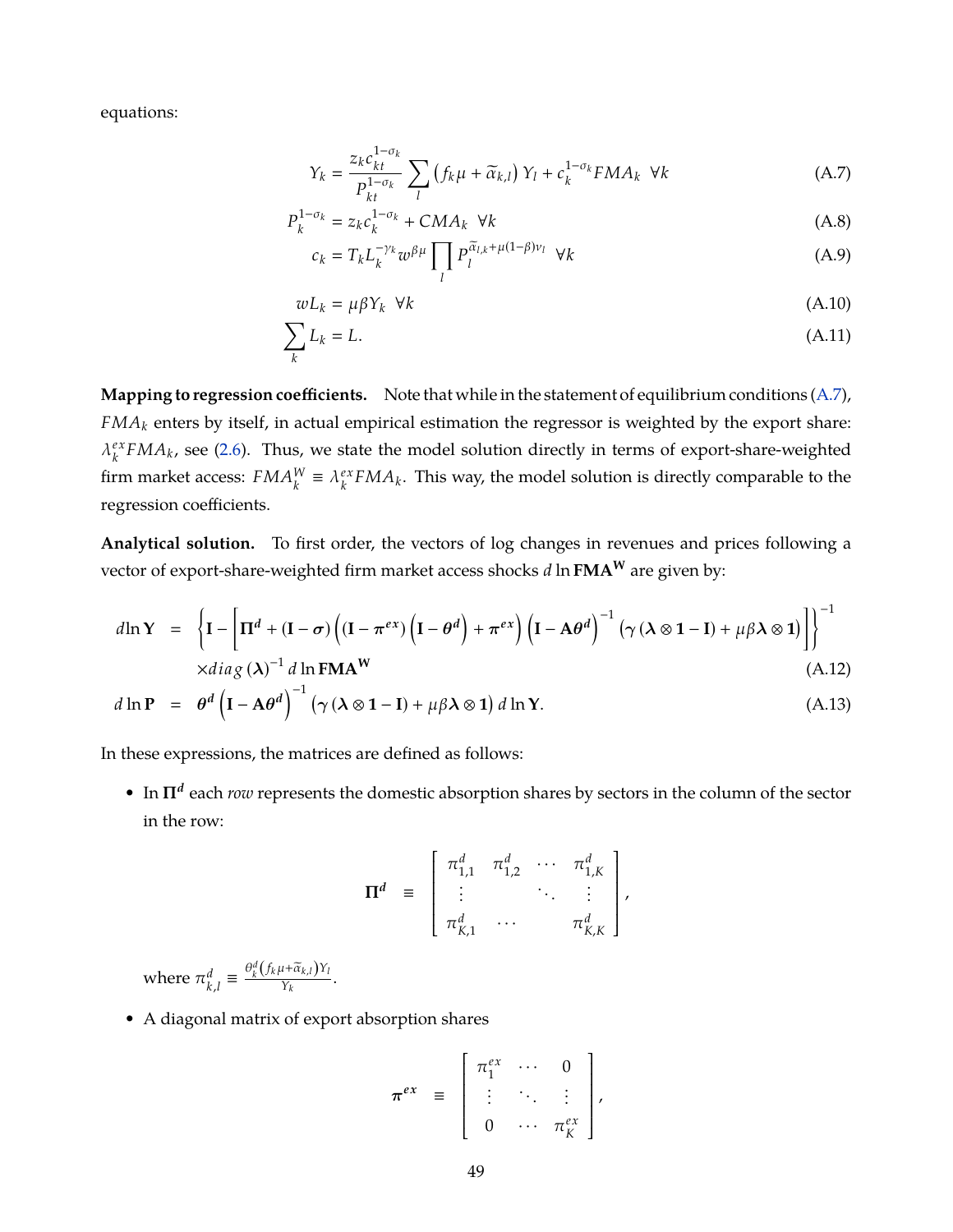where  $\pi_k^{ex}$  $\frac{ex}{k} \equiv \frac{c_k^{1-\sigma_k} FMA_k}{Y_k}$  $\frac{1}{Y_k}$ .

• Matrix **A** where each *column* represents the use of the sector in the column as an intermediate input by the sector in the row:

$$
\mathbf{A} = \begin{bmatrix} \tilde{\alpha}_{1,1} + (1 - \beta) \mu v_1 & \tilde{\alpha}_{2,1} + (1 - \beta) \mu v_2 & \cdots & \tilde{\alpha}_{K,1} + (1 - \beta) \mu v_K \\ \tilde{\alpha}_{1,2} + (1 - \beta) \mu v_1 & \tilde{\alpha}_{2,2} + (1 - \beta) \mu v_2 & \cdots & \tilde{\alpha}_{K,2} + (1 - \beta) \mu v_K \\ \vdots & & \ddots & \vdots \\ \tilde{\alpha}_{1,K} + (1 - \beta) \mu v_1 & \tilde{\alpha}_{2,K} + (1 - \beta) \mu v_2 & \cdots & \tilde{\alpha}_{K,K} + (1 - \beta) \mu v_K \end{bmatrix}
$$

.

• A diagonal matrix of expenditure shares in each sector sourced from domestic producers:

$$
\theta^d = \begin{bmatrix} \theta_1^d & \cdots & 0 \\ \vdots & \ddots & \vdots \\ 0 & \cdots & \theta_K^d \end{bmatrix},
$$

where  $\theta_k^d$  $\frac{d}{k} \equiv \frac{z_k c_k^{1-\sigma_k}}{p^{1-\sigma_k}}$  $P_k^{1-\sigma_k}$ .

• Row vector of gross revenue shares:

$$
\lambda = [\lambda_1 \cdots \lambda_K],
$$

where  $\lambda_k \equiv \frac{Y_k}{\sum_l Y_l}$  $\frac{y_k}{y_l}$  is the gross revenue share of sector *k*, and  $diag\left(\boldsymbol{\lambda}\right)$  is a diagonal matrix with entries of  $\lambda$ .

• Diagonal matrices collecting substitution and scale elasticities:

$$
\sigma = \begin{bmatrix} \sigma_1 & \cdots & 0 \\ \vdots & \ddots & \vdots \\ 0 & \cdots & \sigma_K \end{bmatrix}
$$

$$
\gamma = \begin{bmatrix} \gamma_1 & \cdots & 0 \\ \vdots & \ddots & \vdots \\ 0 & \cdots & \gamma_K \end{bmatrix}
$$

.

**Real GDP.** Since in the empirical estimation our independent variable is real GDP, we need to translate the changes in nominal revenue and prices [\(A.12\)](#page-50-0)-[\(A.13\)](#page-50-0) into changes in real GDP, which we define as:

$$
y = \frac{wL + rK}{P},
$$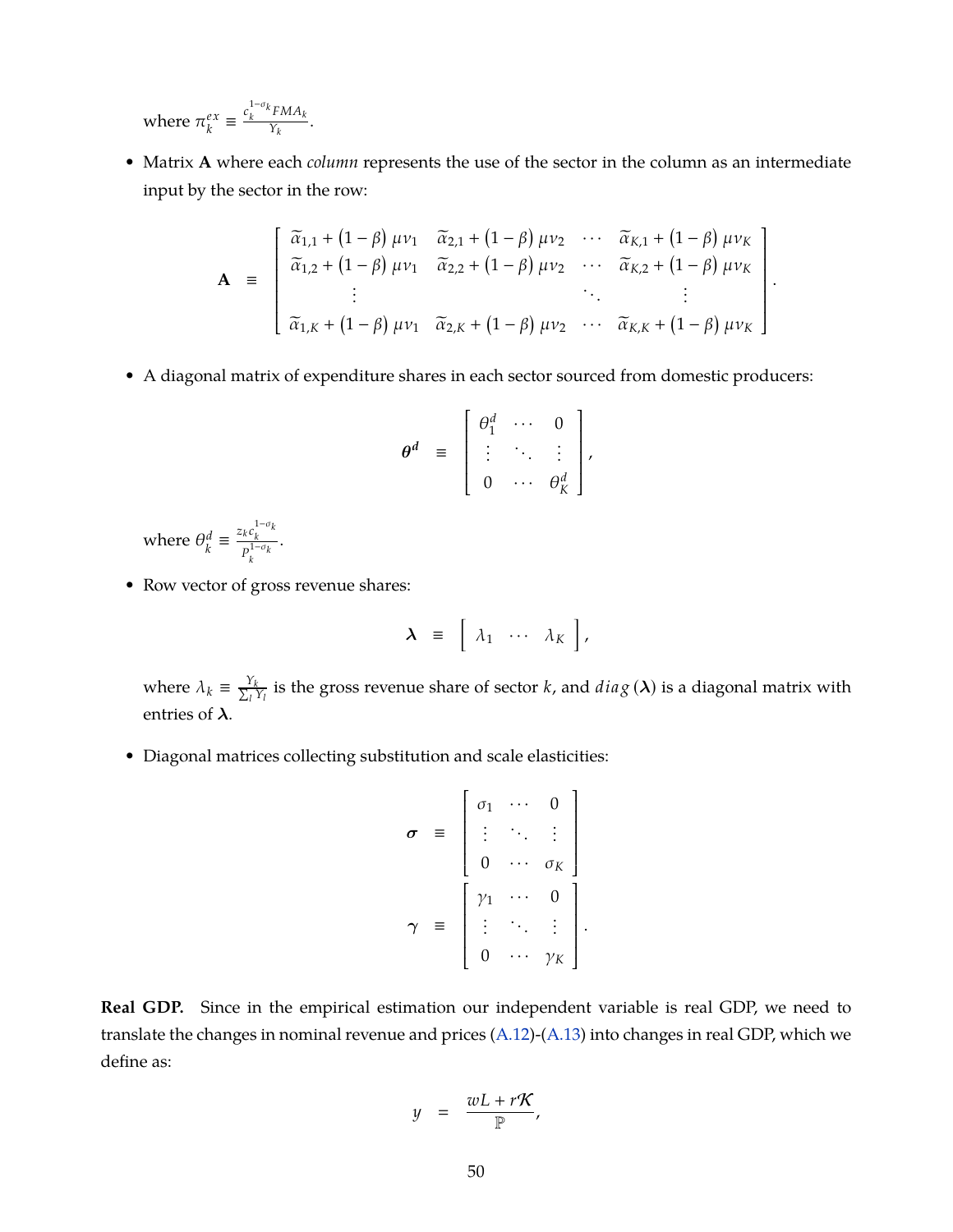where the price index  $\mathbb{P} \equiv \left(1 - \frac{(1-\beta)\chi}{(\alpha^{-1}+\chi - \epsilon)}\right)$  $(\rho^{-1}+\chi-1)$  $\mathbb{P}^C$  +  $\frac{(1-\beta)x}{\beta}$  $\frac{(1-\beta)\chi}{(\rho^{-1}+\chi-1)}$ <sup>p</sup>*I* is the share-weighted average of the consumption and investment price indices. It is immediate that the log change in this price index is:

$$
d\ln\mathbb{P} = \mathbf{f} \cdot d\ln\mathbf{P},
$$

where the  $1 \times K$  row vector **f** collects final shares. The real GDP change is thus

<span id="page-52-1"></span>
$$
d \ln y = \lambda \cdot d \ln Y - f \cdot d \ln P. \tag{A.14}
$$

Plugging  $(A.12)-(A.13)$  $(A.12)-(A.13)$  $(A.12)-(A.13)$  into  $(A.14)$ , we obtain the following model elasticities with respect to foreign market access shocks:

<span id="page-52-0"></span>
$$
\frac{d\ln y}{d\ln \text{FMAW}} = \left(\lambda - \mathbf{f} \cdot \theta^d \left(\mathbf{I} - \mathbf{A}\theta^d\right)^{-1} \left(\gamma \left(\lambda \otimes \mathbf{1} - \mathbf{I}\right) + \mu \beta \lambda \otimes \mathbf{1}\right)\right) \frac{d\ln Y}{d\ln \text{FMAW}},\tag{A.15}
$$

where  $\frac{d \ln Y}{d \ln F \mathbf{M} \mathbf{A}^{\mathbf{W}}}$  is given by [\(A.12\)](#page-50-0).

The term in parentheses translates gross revenue changes into real income changes, since gross revenues affect both aggregate nominal value added (weighted according to sector size  $\lambda$ ), and the price index, captured by the second term. The vector of elasticities in  $(A.15)$  is the theoretical counterpart of the econometrically estimated elasticities of GDP with respect to foreign demand shocks,  $\delta^{ex}$ .

**Calibration.** We set the value added share in gross output  $\mu = 0.5$  and the labor share in value added to  $\beta = 2/3$ . To calibrate the model, we need to parameterize the matrices and vectors  $\lambda$ , f,  $\theta^d$ , **A**,  $\pi^{ex}$ , and the vector  $\nu$  that collects investment expenditure shares  $v_k$ . All other objects comprising the model solution are transformations of these. Since the coefficient estimates of the growth impacts of foreign shocks are at the cluster level, we parameterize our model for the 6 tradeable sector clusters from the econometric estimation, plus a seventh non-tradeable services sector. The matrices  $f$ ,  $\theta^d$ , and **A** describe domestic sectoral expenditure shares. Since this information is not available in the COMTRADE and Penn World Tables datasets used in the econometric estimation, we obtain these from the World Input-Output Database [\(Timmer et al.,](#page-40-0) [2015,](#page-40-0) henceforth WIOD) as averages across the 40 countries available in that database. The matrices  $\lambda$  and  $\pi^{ex}$  are constructed to be consistent with the averages of import and export shares used in the econometric estimation. Overall, since this calibration is for one "typical" country, it is not very data-intensive and the shares we feed into the model are straightforward.

**Direct, first-, and higher-order decomposition.** To decompose the overall GDP elasticity to *FMA* into different-order effects, define an "impact matrix":

<span id="page-52-2"></span>
$$
\Omega \equiv \Pi^d + (I - \sigma) \left( (I - \pi^{ex}) \left( I - \theta^d \right) + \pi^{ex} \right) \left( I - A \theta^d \right)^{-1} \left( \gamma \left( \lambda \otimes 1 - I \right) + \mu \beta \lambda \otimes 1 \right). \quad (A.16)
$$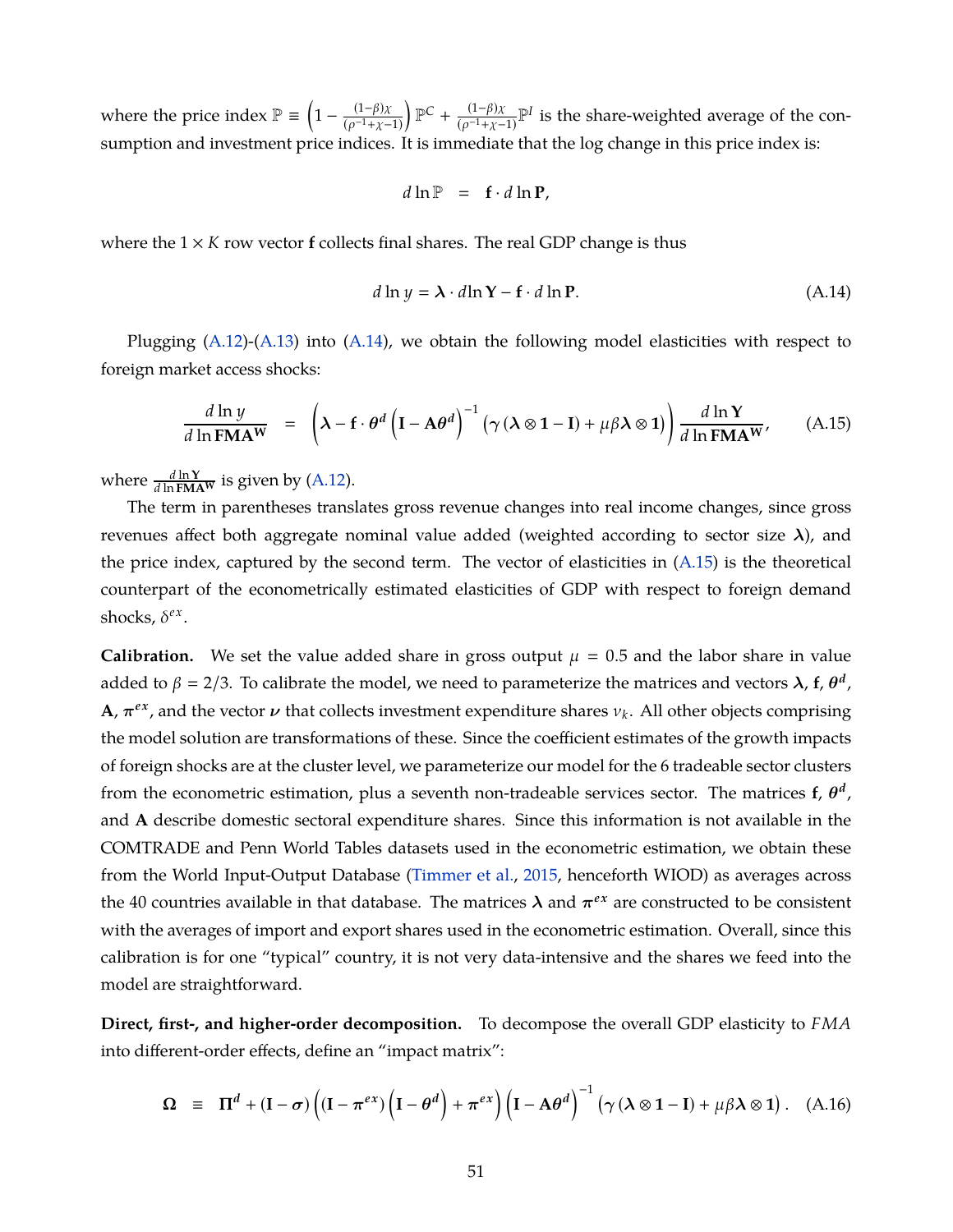Then, the model solution can be stated as:

$$
\frac{d\ln Y}{d\ln \text{FMAW}} = \left\{ \mathbf{I} - \mathbf{\Omega} \right\}^{-1} \times diag(\lambda)^{-1}
$$
\n
$$
= \left( \underbrace{\mathbf{I}}_{\text{direct}} + \underbrace{\mathbf{\Omega}}_{\text{first-order}} + \underbrace{\mathbf{\Omega}^{2} + \mathbf{\Omega}^{3} + \dots}_{\text{higher-order}} \right) \times diag(\lambda)^{-1},
$$

where the second line writes the Leontief inverse as an infinite expansion. The first term is the direct effect of a foreign demand in a sector. The matrix is diagonal, and thus the direct effect only applies to the sector experiencing the foreign demand shock. The first-order effect is given by the impact matrix  $Ω$ . Examining [\(A.16\)](#page-52-2), the first-order effect is in turn comprised of two terms. The first,  $\Pi^d$ , reflects the fact that the sector experiencing a foreign demand shock changes its purchases of intermediates, and the change in its value added affects final demand inside the home economy. The second term captures the change in unit costs that follows the change in foreign demand. It can be written more compactly as  $(I - \sigma) ((I - \pi^{ex}) (I - \theta^d) + \pi^{ex}) \frac{d \ln c}{d \ln F \mathbf{M} A^W}$ . The unit costs will change both because of the fact that factor reallocation affects production scale (captured by  $\gamma$  ( $\lambda \otimes 1 - I$ )), and because of general equilibrium impacts on economywide wages (captured by  $\mu\beta\lambda \otimes 1$ ). The change in costs will in turn change foreign sales (by  $(I - \sigma) \pi^{ex}$ ), as well as domestic sales (by  $(I - \sigma) (I - \pi^{ex}) (I - \theta^d)$ ). Finally, the higher-order effects propagate these shocks further, as sectors affected by the initially shocked sector in turn change their demand for other sectors' output as well as the relative costs. The Leontief inversion of the impact matrix captures these infinite-order effects.

**No scale economies.** We end by evaluating how well this model can match estimated growth effects of foreign shocks without appealing to external scale economies. Table [A2](#page-55-0) considers a range of models with constant returns to scale ( $\gamma = 0$ ). We first report the model-implied  $\delta^{ex}$  under a range of  $\sigma$  from 1 to 10. The average  $\delta^{ex}$  falls in the Armington elasticity. It is not difficult to get average growth effects to be the same as estimated in the data, by simply lowering  $\sigma$ . However, this leads to 2 problems: first, lowering  $\sigma$  leads to  $\delta^{ex}$  that are much too high in 4 out of 6 clusters, where the data  $\delta^{ex}$  are near zero or negative. So just varying  $\sigma$  can get the average level right at the expense of missing the dispersion. This is made clear by the MAE's, which are 2-3 times higher in this table than under the optimal combination of  $\sigma$  and  $\gamma$  in Table [A1.](#page-54-0) Second, the  $\sigma$  needed to match the average estimated  $\delta^{ex}$ , 2.2, is low relative to conventional wisdom.

Perhaps we can do better by appealing to variation in  $\sigma$  across sectors. The last two columns of Table [A2](#page-55-0) report the results of 2 exercises. First, we use the σ*<sup>k</sup>* from [Caliendo and Parro](#page-36-2) [\(2015\)](#page-36-2). Second, we ask the model to select 6 sector-specific  $\sigma_k$  to minimize the MAE with respect to data. Interestingly, in both cases, the average  $\delta^{ex}$ 's are much too low, and the MAE is barely lower than simply using a single  $\sigma$ . We conclude that the constant-returns to scale version of this particular model can match the average, but not the dispersion in  $\delta^{ex}$  that we estimate in the data. We acknowledge that this should not be interpreted as conclusive evidence in favor of scale effects, as many more constant-returns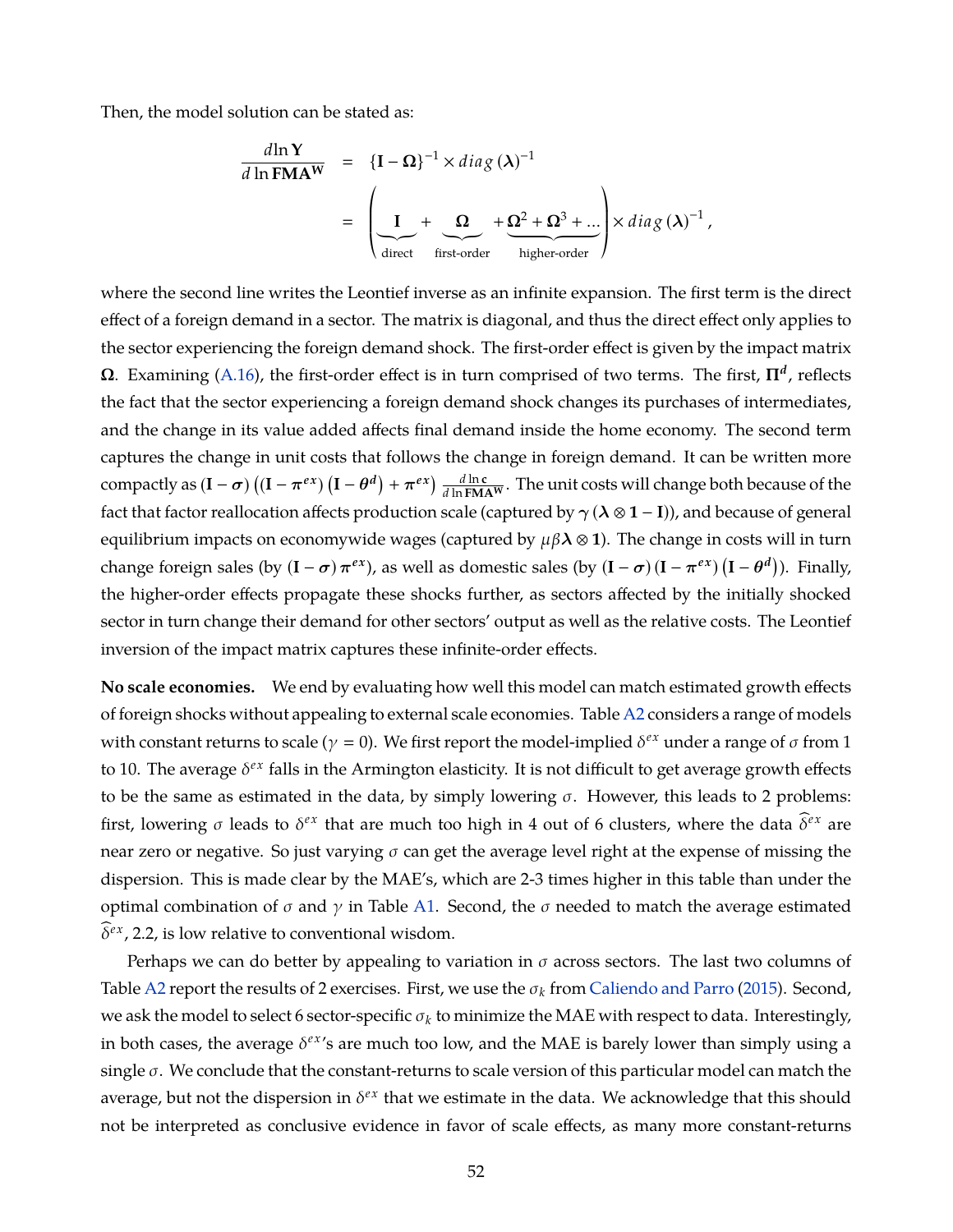models are possible than the one we consider here.

<span id="page-54-0"></span>A feature of Table [A2](#page-55-0) that stands out is that the correlation between the model and data  $\delta^{ex}$  is high throughout the table, at 0.91. What is interesting is that while all of these models miss on both the level and the dispersion of  $\delta^{ex}$  across sectors, they all obtain the correct *ranking* of the  $\delta^{ex}$ .



Figure A1: Theory Diagnostics: MAE and Average δ<sup>ex</sup>

**Notes:** This figure plots the Mean Absolute Error (MAE) between model and data δ<sup>εχ</sup> (left axis) against the value of γ. For each value of  $\gamma$  displayed,  $\sigma$  is selected to minimize MAE. The figure also plots the average  $\delta^{ex}$  in the model and the data (left axis).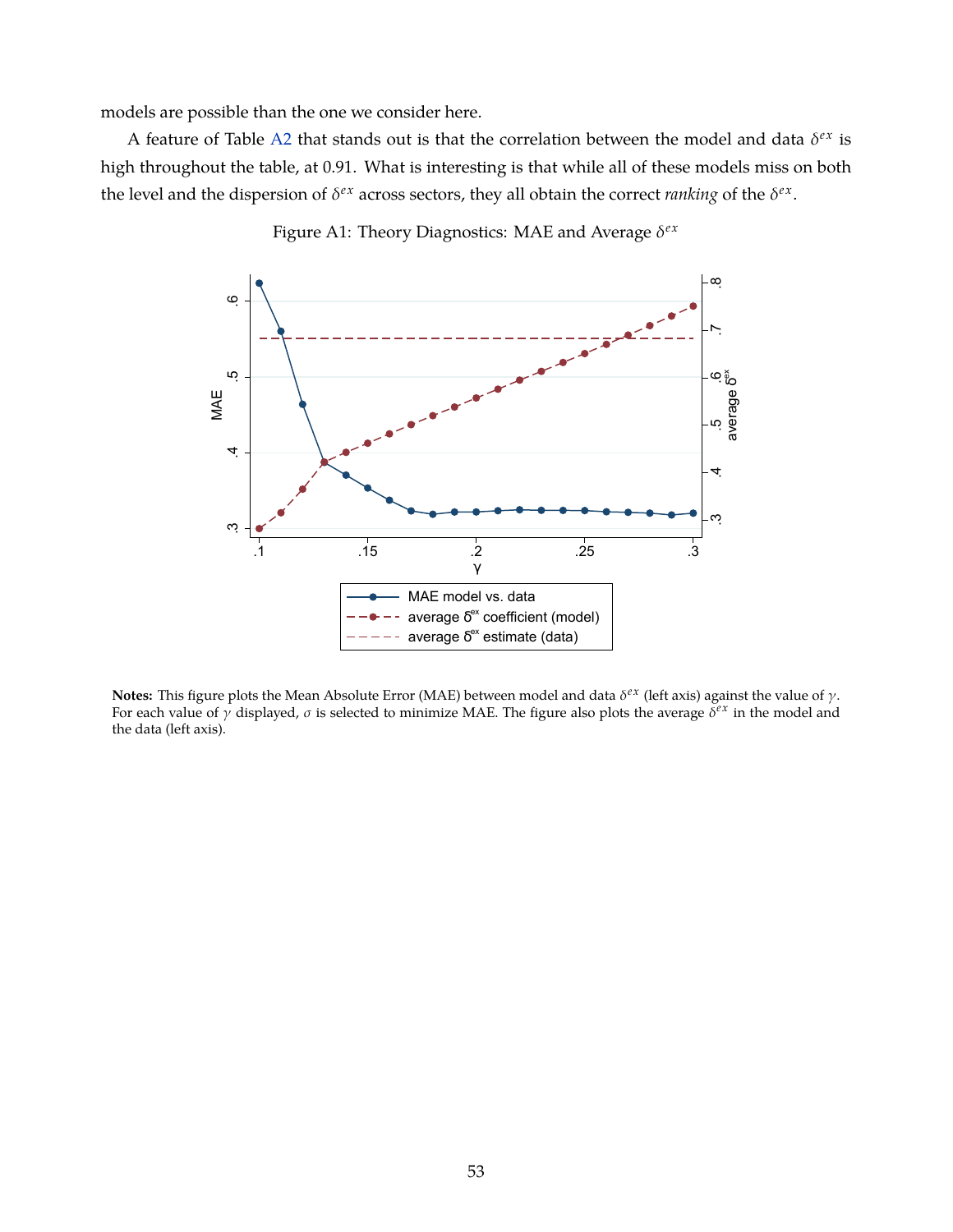|                       | $\widehat{\delta}^{ex}$ data | $\delta^{ex}$ model ( $\gamma = 0.29$ $\sigma = 3.19$ ) |           |         |             |           |  |
|-----------------------|------------------------------|---------------------------------------------------------|-----------|---------|-------------|-----------|--|
|                       |                              | lowest                                                  | no inter- | no      | $v_k = e_k$ | tradeable |  |
|                       |                              | <b>MAE</b>                                              | mediates  | capital |             | services  |  |
| <b>RAW</b>            | 0.17                         | $-0.13$                                                 | 0.22      | $-0.13$ | $-0.13$     | $-0.20$   |  |
| <b>INT</b>            | 1.32                         | 0.82                                                    | 0.32      | 0.34    | 0.78        | 0.43      |  |
| CAP                   | 2.97                         | 2.97                                                    | 0.54      | 1.76    | 2.59        | 1.73      |  |
| <b>CONS</b>           | $-0.52$                      | 0.12                                                    | 0.25      | 0.19    | 0.26        | 0.04      |  |
| AG                    | 0.11                         | 0.10                                                    | 0.26      | 0.14    | 0.21        | 0.05      |  |
| MIN                   | 0.05                         | 0.51                                                    | 0.14      | 0.21    | 0.43        | 0.16      |  |
| Average $\delta^{ex}$ | 0.68                         | 0.73                                                    | 0.29      | 0.42    | 0.69        | 0.42      |  |
| MAE model vs. data    |                              | 0.32                                                    | 0.75      | 0.56    | 0.41        | 0.56      |  |
| Corr. model vs. data  |                              | 0.94                                                    | 0.91      | 0.90    | 0.93        | 0.90      |  |

Table A1: δ<sup>*ex*</sup> Coefficients: Data and Model

**Notes:** This table reports the econometric estimates of  $\delta^{ex}$  (first column), and the model  $\delta^{ex}$  under the values of  $\gamma$  and  $\sigma$ that minimize Mean Absolute Error (MAE) between model and data (second column), and under the alternative model structures (last four columns). The bottom panel reports the average  $\delta^{ex}$  for each case, and for the theoretical models reports the MAE and the correlation of  $\delta^{ex}$  implied by the model and data.

<span id="page-55-0"></span>

|                       | $\delta^{ex}$ data | $\delta^{ex}$ model ( $\gamma = 0$ ) |              |               |                 |                   |
|-----------------------|--------------------|--------------------------------------|--------------|---------------|-----------------|-------------------|
|                       |                    | $\sigma = 1.01$                      | $\sigma = 3$ | $\sigma = 10$ | $\sigma_k$ from | $\sigma_k$ lowest |
|                       |                    |                                      |              |               | Caliendo-Parro  | <b>MAE</b>        |
| <b>RAW</b>            | 0.17               | 1.27                                 | 0.36         | 0.10          | 0.09            | 0.17              |
| <b>INT</b>            | 1.32               | 1.91                                 | 0.54         | 0.15          | 0.13            | 0.26              |
| CAP                   | 2.97               | 2.86                                 | 0.80         | 0.23          | 0.20            | 0.38              |
| <b>CONS</b>           | $-0.52$            | 1.64                                 | 0.46         | 0.13          | 0.11            | 0.22              |
| AG                    | 0.11               | 1.38                                 | 0.39         | 0.11          | 0.10            | 0.19              |
| MIN                   | 0.05               | 1.39                                 | 0.39         | 0.11          | 0.10            | 0.19              |
| Average $\delta^{ex}$ | 0.68               | 1.74                                 | 0.49         | 0.14          | 0.12            | 0.23              |
| MAE model vs. data    |                    | 1.10                                 | 0.79         | 0.78          | 0.79            | 0.77              |
| Corr. model vs. data  |                    | 0.91                                 | 0.91         | 0.91          | 0.91            | 0.91              |

Table A2: δ<sup>εx</sup> Coefficients: Data and Model, No Scale Effects

**Notes:** This table reports the econometric estimates of  $\delta^{ex}$  (first column), and the model  $\delta^{ex}$  under the alternative values of σ, in a constant returns to scale model ( $\gamma = 0$ ) throughout. In columns 2 through 4, σ equals 1.01, 3 and 10 respectively. Column 5 uses sector-specific σ*<sup>k</sup>* estimates from [Caliendo and Parro](#page-36-2) [\(2015\)](#page-36-2), and the last column selects sector-specific σ*<sup>k</sup>* 's that minimize the Mean Absolute Error (MAE) between model and data. The bottom panel reports the average δ<sup>ex</sup> for each case, and for the theoretical models reports the MAE and the correlation of δ<sup>ex</sup> implied by the model and data.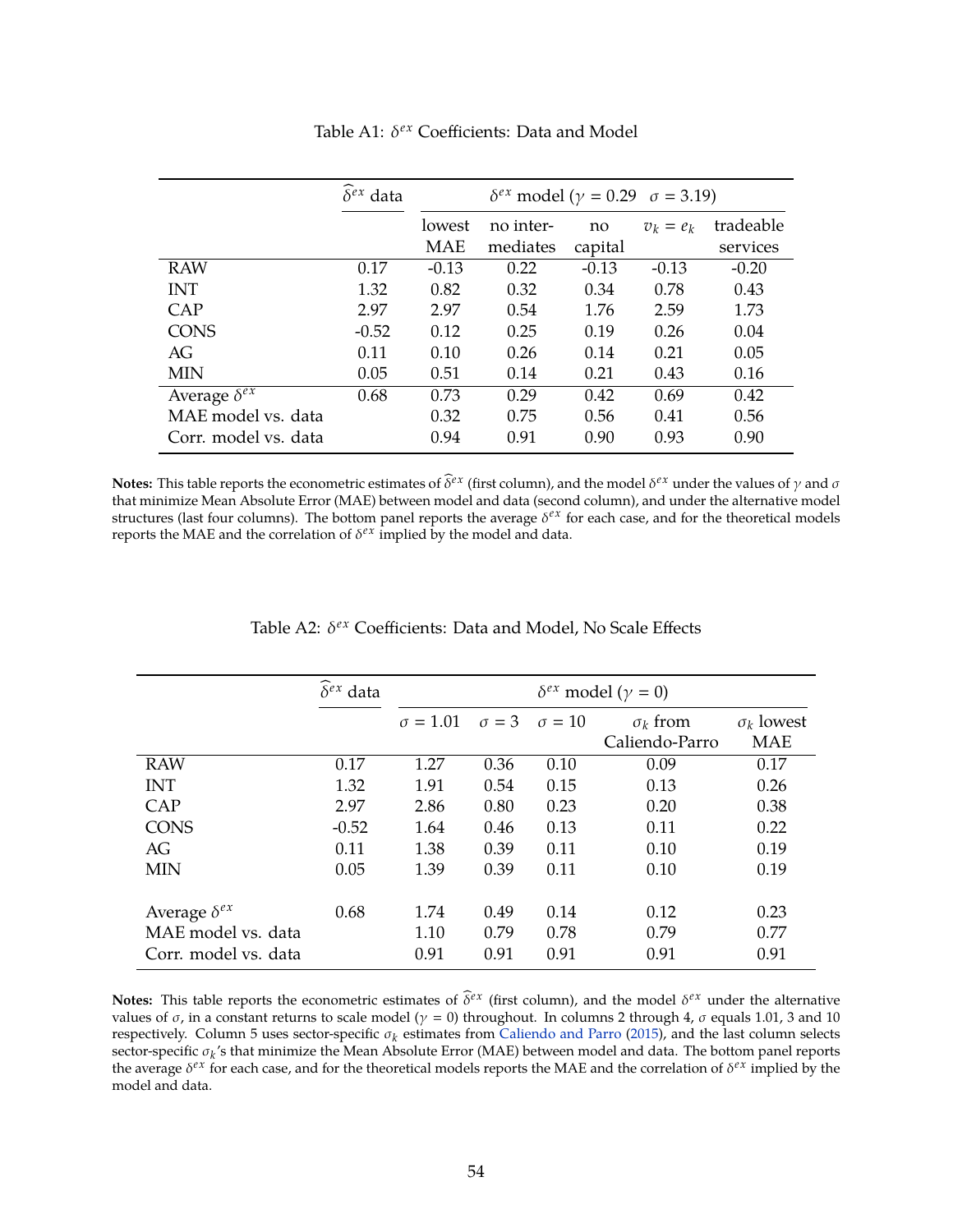## B. Data and Estimation Appendix

#### **B.1 Matching the Trade Data to Industries**

The international trade data from 1965 to 2015 are from the UN COMTRADE Database, which reports bilateral trade flows at the 4-digit SITC Revision 2 level. To concord the trade data to the 1997 NAICS industry classification, we proceed as follows. First, we assign each 4-digit SITC item to its corresponding 6-digit NAICS industries. For instance, *7511 Typewriters cheque-writing machines* are matched to *333313 Office machinery manufacturing*. Second, for those items that are matched to more than one 6-digit NAICS industry, we check whether it could be assigned to the upper-level 5-digit industry. For example, *8510 Footwear* is matched to *316211 Rubber and plastics footwear manufacturing*, *316212 House slipper manufacturing* and some other 6-digit NAICS industries with the first 5 digits "31612." In this case, we aggregate these 6-digit NAICS industries to the 5-digit one ("31612"), and concord the 4-digit SITC items to the 5-digit NAICS industry. Third, the same is done for the items that are assigned to more than one 5-digit NAICS industry. We matched them to the corresponding 4-digit NAICS industries.

Overall, the 784 4-digit SITC items are matched to 268 NAICS industries. Among them, 233 industries are in the manufacturing sector, 26 in agriculture, and 9 in mining.

#### **B.2 K-means Clustering**

#### **B.2.1 Selecting the Number of Clusters with Silhouette Analysis**

[Rousseeuw](#page-40-1) [\(1987\)](#page-40-1) introduces the silhouette plot as a means for selecting the number of clusters. With this method, each cluster is represented by a silhouette displaying which points lie well within the cluster and which ones are marginal to the cluster. The silhouette plot is based on the silhouette width measure, which compares the similarity (cohesion) of a point to points in its own cluster with the ones in neighboring clusters (separation).

The silhouette width  $s_k$  is measured as follows:

- 1. (*Measuring the cohesion*) Denote by *a<sup>k</sup>* the average distance between point *k* and all other points in the same cluster.
- 2. (*Measuring the separation*) Denote by *b<sup>k</sup>* the average distance between *k* and all points in the nearest cluster.
- 3. The silhouette width of the observation *k* is measured as  $s_k = \frac{b_k a_k}{max(a_k)}$  $\frac{v_k - u_k}{\max(a_k, b_k)}$ .

The silhouette ranges from -1 to 1, where a high value indicates that the point is well assigned to its own cluster and dissimilar to neighboring clusters. A value of 0 indicates that the point is on or very close to the cluster boundary between two neighboring clusters and negative values indicate that those points might have been assigned to the wrong cluster.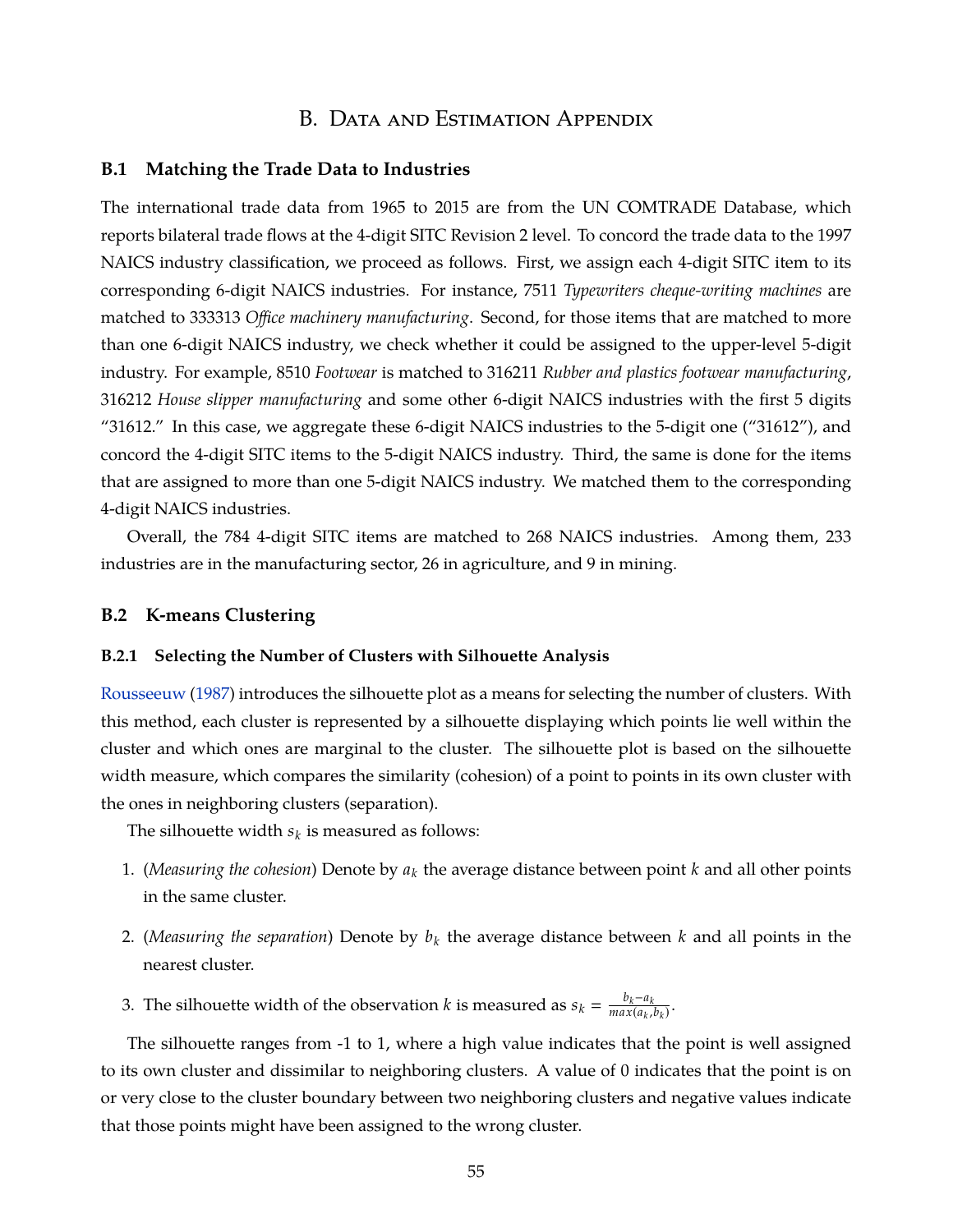#### Figure A2: Silhouette Analysis

<span id="page-57-0"></span>

**Notes:** This figure plots the silhouette values for each industry, when there are 4 clusters (left panel), and 5 clusters (left panel).

The average silhouette width provides an evaluation of clustering validity, and can be used as way to select an appropriate number of clusters. A high average silhouette width indicates a strong clustering. The average silhouette method computes the average silhouette of observations for different numbers of clusters *G*. The optimal number of clusters *G* is the one that maximizes the average silhouette over a range of possible values for *G*.

Figure [A2](#page-57-0) plots the silhouette width for industries in each cluster when there are 4 and 5 clusters, and Figure [A3](#page-58-0) plots the average silhouette value over the range of cluster numbers from 2 to 8. The silhouette analysis suggests that either 4 or 5 are good values for the number of clusters. While the average silhouette value slightly prefers 5 clusters to 4, the silhouette analysis suggests that with 4 clusters fewer industries are near the boundary.

#### **B.2.2 K-means Clustering Using a Subset of Characteristic Variables**

The average silhouette value under 4 clusters is about 0.35, which indicates that the cluster structure is somewhat weak. However, this could be due to the inclusion of irrelevant sectoral characteristics, which tend to drag down the average silhouette value. We investigate this hypothesis by implementing the algorithm on a subset of important characteristic variables: the investment sales share, intermediates sales shares and contract intensity. These variables are identified as especially important through inspection of the cluster structure as well as more formally using methods developed in [Witten and Tibshirani](#page-40-2) [\(2010\)](#page-40-2). The average silhouette value is now about 0.65 (Figure [A4\)](#page-58-1), suggesting a strong cluster structure. Table [A3](#page-59-0) reports the summary statistics for sectoral characteristics of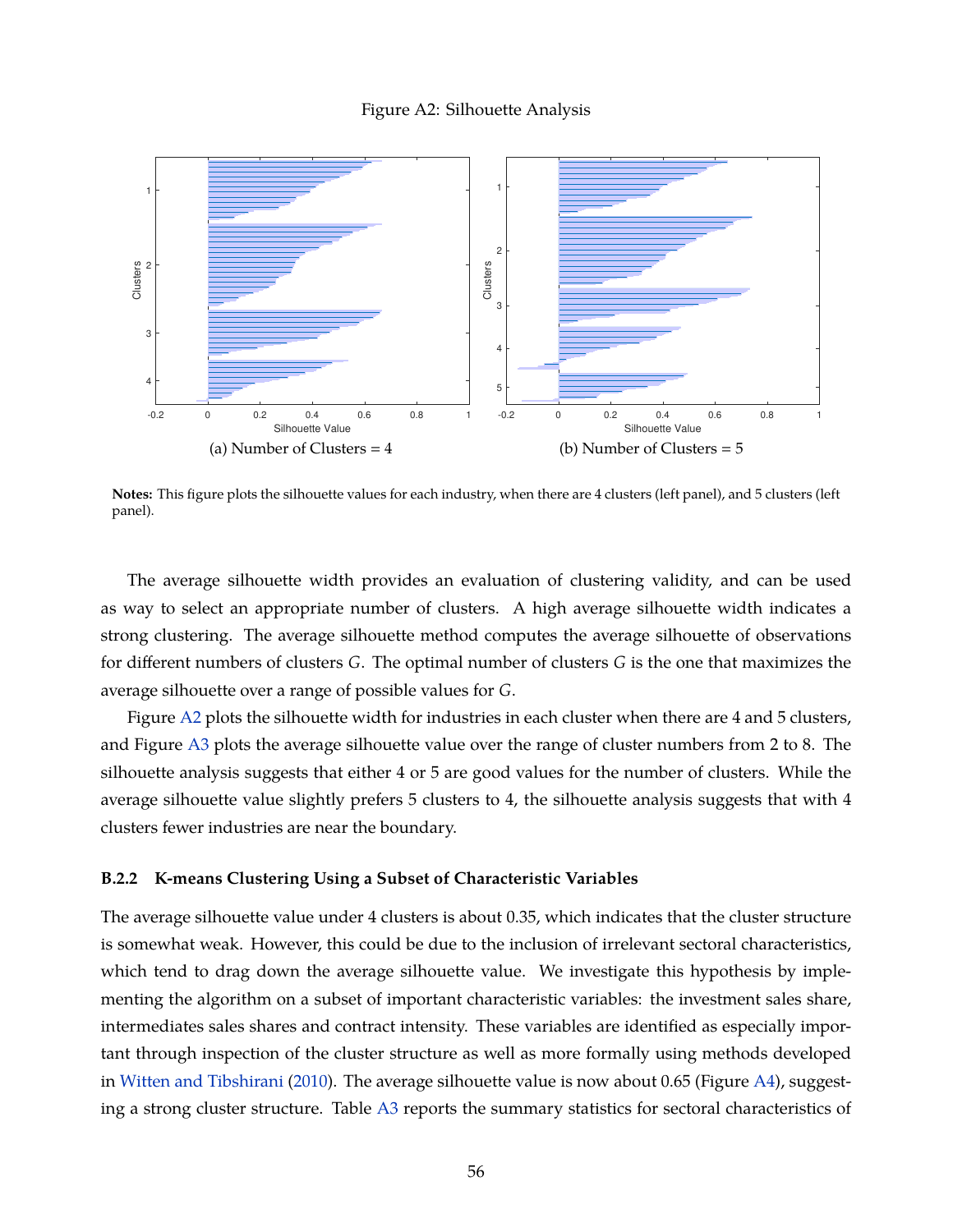

<span id="page-58-0"></span>

<span id="page-58-1"></span>**Notes:** This figure plots the average silhouette values across industries for the number of clusters on the x-axis.

Figure A4: Average Silhouette Value, Using a Subset of Sector Characteristics



**Notes:** This figure plots the average silhouette values across industries for the number of clusters on the x-axis, when using only a subset of sector characteristics for the clustering procedure.

each cluster. The 4 clusters based on these three characteristics closely replicate the baseline cluster structure reported in Table [1.](#page-18-0)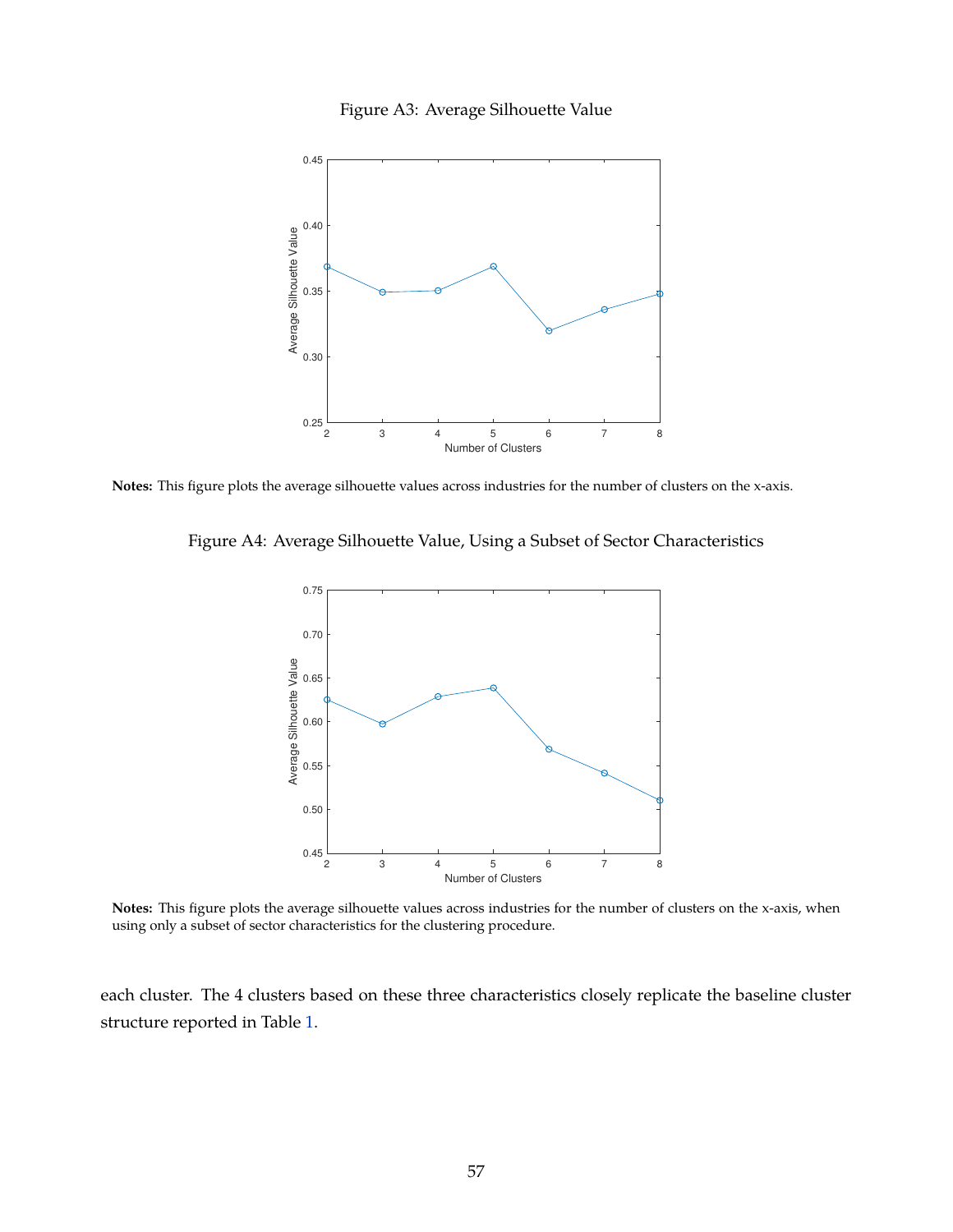|                      |      | cluster |      |      |      |           |
|----------------------|------|---------|------|------|------|-----------|
|                      | 1    | 2       | 3    | 4    | Mean | Std. Dev. |
| Investment Share     | 0.01 | 0.07    | 0.56 | 0.05 | 0.13 | 0.22      |
| Intermediates, Using | 0.70 | 0.63    | 0.65 | 0.63 | 0.66 | 0.16      |
| Intermediates, Sales | 0.83 | 0.78    | 0.28 | 0.25 | 0.57 | 0.31      |
| Concentration Ratio  | 0.41 | 0.30    | 0.34 | 0.48 | 0.40 | 0.21      |
| Skill Intensity      | 0.30 | 0.31    | 0.35 | 0.33 | 0.32 | 0.13      |
| Capital Intensity    | 0.64 | 0.55    | 0.55 | 0.64 | 0.61 | 0.10      |
| Contract Intensity   | 0.29 | 0.65    | 0.72 | 0.57 | 0.51 | 0.22      |
|                      |      |         |      |      |      |           |
| Number of industries | 87   | 45      | 42   | 59   |      |           |
| Trade share          | 0.38 | 0.16    | 0.20 | 0.19 |      |           |

<span id="page-59-0"></span>Table A3: Summary Statistics of Clusters: K-means Clustering Using a Subset of Sector Characteristics

**Notes:** This table reports the summary statistics of the sectoral characteristics among the sectors selected into each cluster, when only a subset of sectoral characteristics is used in the clustering procedure. The last two columns report the mean and standard deviations of those characteristics among all manufacturing sectors. The row "Number of industries" reports the number of sectors in each cluster, and "Trade share" reports the fraction of world trade accounted for by sectors in that cluster.

## **B.3 Estimation of**  $FMA_{ik,t}$

The foreign demand shocks are estimated by using sectoral bilateral trade flow data and a structural gravity equation. Equation [\(2.3\)](#page-7-0) relates external Firm Market Access to the gravity equation. The *FMAik*,*<sup>t</sup>* for exporter *i* are expressed as follows:

$$
FMA_{ik,t} = \sum_{n \neq i} \frac{E_{n,k}}{P_{n,k}^{1-\sigma_k}} \cdot \tau_{in,k}^{1-\sigma_k}.
$$

The gravity equation [\(2.2\)](#page-7-1) can be rewritten as

$$
E_{ink,t} \equiv p_{ink,t} \cdot q_{ink,t} = c_{ik,t}^{1-\sigma_k} \cdot \frac{E_{nk,t}}{P_{nk,t}^{1-\sigma_k}} \cdot \tau_{ink,t}^{1-\sigma_k}
$$
(B.1)

where *Eink*,*<sup>t</sup>* denotes country *n*'s total sector *k* expenditure on goods from country *i*. We do not observe the domestic trade flows. We estimate the share version of this equation *à la* [Eaton et al.](#page-37-0) [\(2012\)](#page-37-0). Dividing both sides by the total imports of country *n*, we get

$$
\frac{E_{ink,t}}{\sum_{i' \neq n} E_{i'nk,t}} = c_{ik,t}^{1-\sigma_k} \cdot \frac{E_{nk,t}}{P_{nk,t}^{1-\sigma_k} \cdot \sum_{i' \neq n} E_{i'nk,t}} \cdot \tau_{ink,t}^{1-\sigma_k}.
$$

It can be estimated by regressing bilateral trade flows on exporter and importer fixed effects and bilateral geographic distance measures. The estimating equation is [\(4.2\)](#page-18-1) in the main text.

Shocks to large countries may affect their trading partners' estimated importer and exporter effects.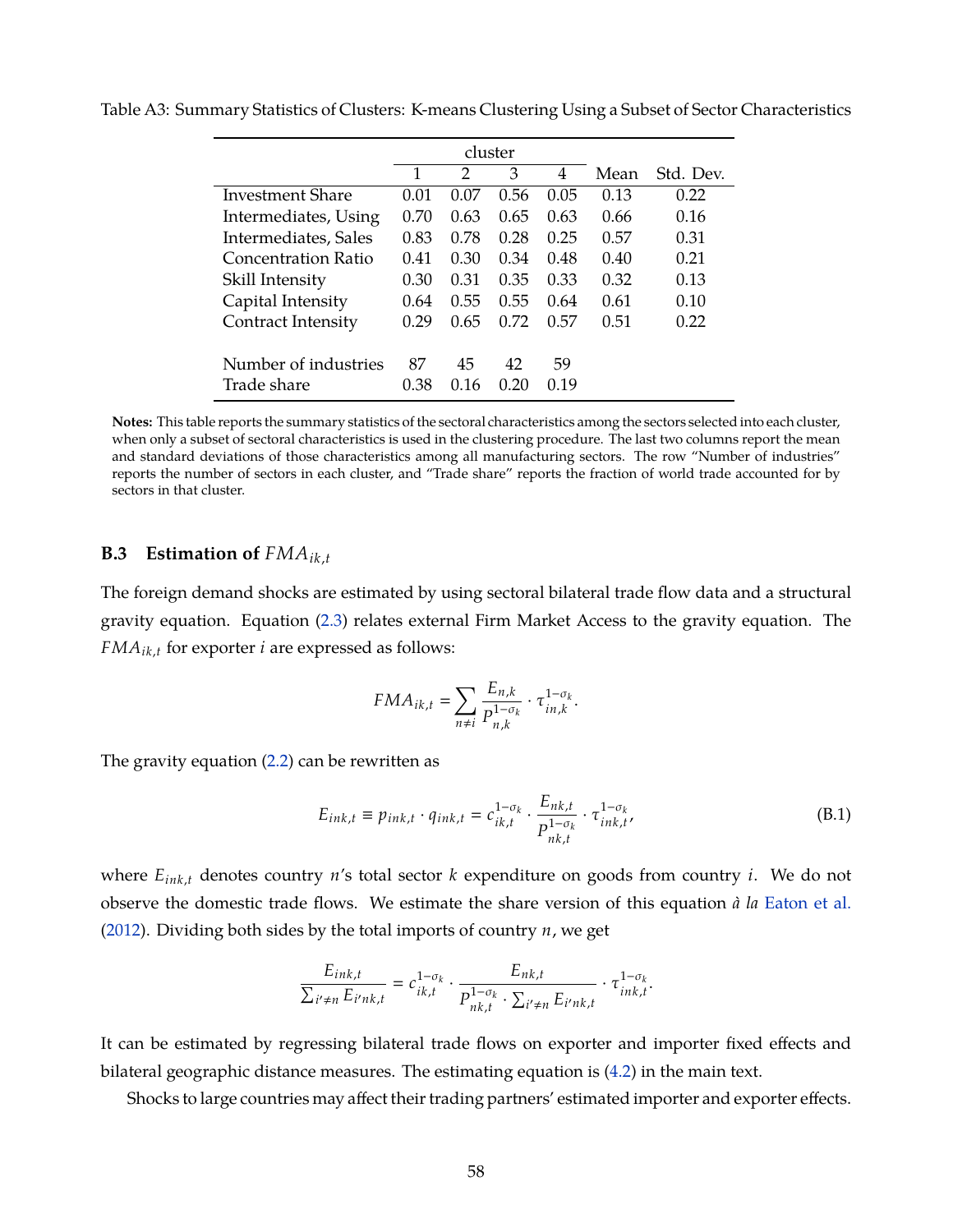In that case, those estimated fixed effects would not be pure measures of foreign shocks affecting the large country, as they would pick up in part the large country's domestic shocks. To address this potential endogeneity, we carry out the above gravity estimation using the leave-one-out approach. For each country  $\omega$ , we estimate a set  $\{ \kappa_{nk}^{im} \}$  $\lim_{nk,t}(\omega) \kappa_{ik}^{ex}$  $e_{ik,t}^{\alpha}(\omega)$  ζ<sub>kt</sub>(ω) ξ<sub>kt</sub>(ω)} of country ω-specific importer and exporter fixed effects and distance/contiguity coefficients by dropping country  $\omega$  from the gravity sample on both the exporter and importer side. In this notation, indexing by  $\omega$  denotes estimates when country  $\omega$  is left out of the sample. In practice this does not affect any of our conclusions. The results are very similar if we extract the importer and exporter fixed effects from the simple gravity regression with all countries included. This reflects the fundamental fact that most countries are small in foreign markets.

The fixed effects of log trade flows are identified only up to a sector-time-specific additive constant, and thus we renormalize them by restricting the sum of the log importer fixed effects to be zero:

$$
\overline{\ln\kappa}_{nk,t}^{im}(\omega)=\ln\kappa_{nk,t}^{im}(\omega)-\frac{\sum_{z}\ln\kappa_{zk,t}^{im}(\omega)}{N_{kt}(\omega)}
$$

where  $N_{kt}(\omega)$  is the total number of countries with positive imports for industry *k* and time *t* when  $\omega$ is left out. In this way, what matters is the share of each country in the total imports across industries, not the total imports of the numéraire country in the fixed effects estimation. The estimated *FMAik*,*<sup>t</sup>* is then be computed as in [\(4.3\)](#page-19-0), where, with some abuse of notation,  $\kappa_{nk}^{im}$ *nk*,*t* denote the renormalized importer fixed effects when country  $\omega$  is omitted. These importer fixed effects are estimates of the destination-*n* demand shifter  $\frac{E_{nk,t}}{P_{nk,t}^{1-\sigma_k} \cdot \sum_{i\neq n} E_{ink,t}}$ . The iceberg bilateral components  $\tau^{1-\sigma_k}_{ink,t}$  $\sum_{i\neq k,t}^{1-\sigma_k}$  are estimated by using the bilateral geographic distance and the common border dummy and corresponding distance and common border coefficients. The estimated bilateral component is proxied by  $Distance_{in}^{\zeta_{kt}}$ .  $\exp\left(\xi_{kt}\cdot Contig_{in}\right)$ .

#### **B.4 The Post-Double-Selection Method**

#### **B.4.1 Estimating Equation**

The estimating equation is

$$
d\ln y_{i,t} \approx \kappa + \sum_{g \in G} \delta_g^{ex} \cdot \left[ \lambda_{ig,t}^{ex} d \ln FMA_{ig,t} \right] + \zeta d \ln \tilde{\mathbf{a}}_{it} + \eta \mathbf{x}_{i,t} + \varepsilon_{i,t},
$$

where the *d* ln  $FMA_{ig,t} = \sum_{k \in G} \lambda_{ik}^{ex}$  $\int_{ik,t}^{ex} d\ln{FMA_{ik,t}}$  are the log-differenced market access terms aggregated up to the cluster level. In describing the procedure, to streamline exposition we omit the fact that time fixed effects and the log initial per capita income are "protected regressors," that are always included and not subject to the control set selection procedure.

The vector **x***i*,*<sup>t</sup>* collects the industry-level initial equilibrium variables such as initial import and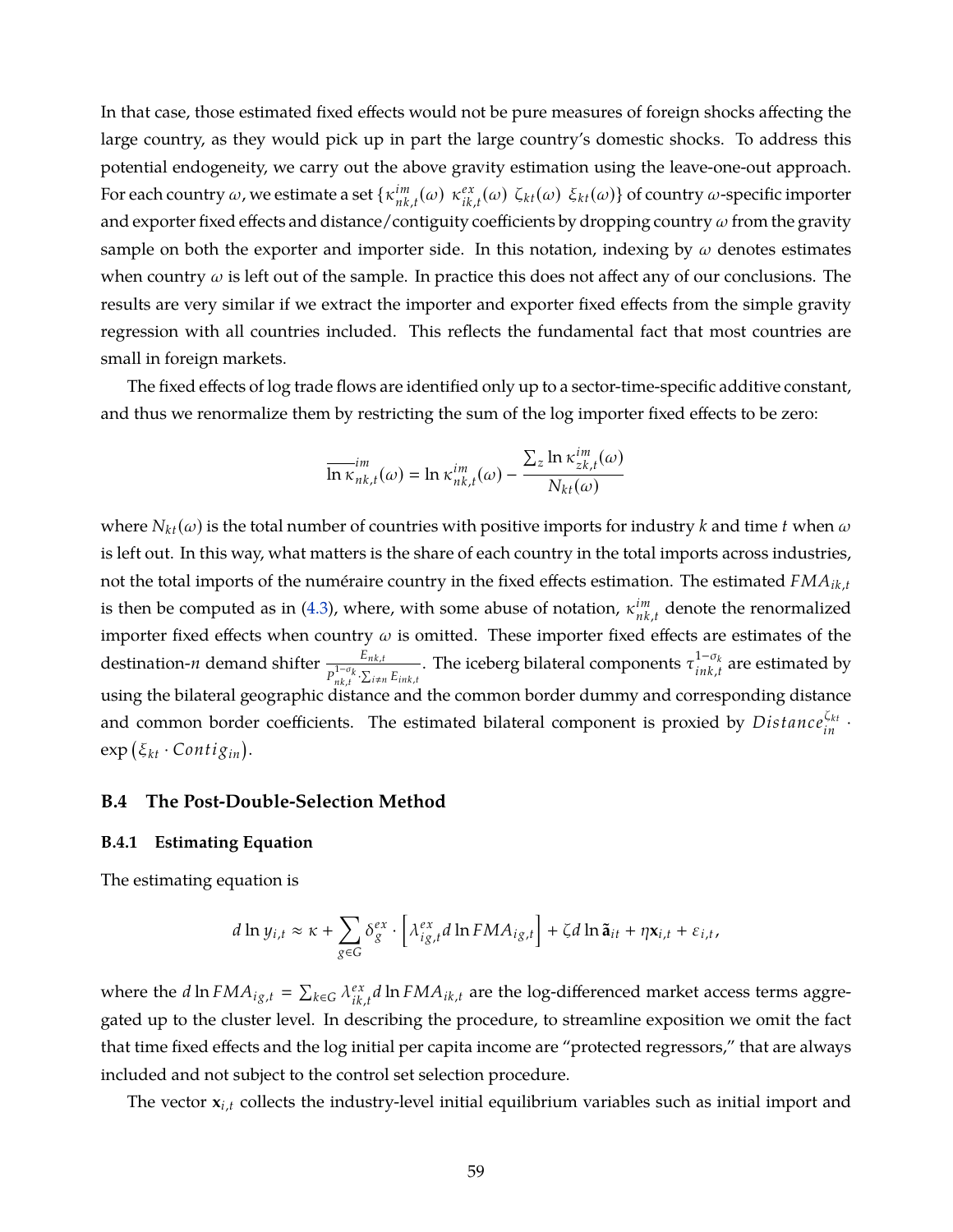export shares (λ *im*  $\sum_{ik,t}^{im}$  and  $\lambda_{ik,t}^{ex}$  $e^{ \alpha}_{ik,t}$ ), and weighted initial firm and consumer market access ( $\lambda^{ex}_{ik,t}$  $\sum_{ik,t}^{ex}$  · ln  $FMA_{ik,t}$ and  $\lambda_{ik}^{im}$  $\int_{ik,t}^{im}$  · ln *CMA*<sub>*ik*,*t*</sub>). The vector *d* ln  $\tilde{a}_{it}$  collects the observed contemporaneous foreign supply shocks, i.e.  $\lambda_{i\sigma}^{im}$ *i g*,*t d* ln *CMAi g*,*<sup>t</sup>* .

Since our estimating equation has a large number of controls relative to the sample size, the OLS estimation is infeasible, and dimension reduction is necessary. We estimate the above growth equation by implementing the "post-double-selection" method of [Belloni et al.](#page-36-3) [\(2014b,](#page-36-3) [2017\)](#page-36-4). We describe our implementation of the estimator below.

#### **B.4.2 Post-Double-Selection Method**

The post-double-selection procedure works in two steps. In the double-selection step, LASSO is applied to select control variables that are useful for predicting the dependent and independent variables respectively. In the post-selection step, coefficients are estimated via an OLS regression of dependent variables on the independent variables and the union of selected controls.

First, let's rewrite the estimation equation as follows:

$$
d \ln y_{i,t} = \mathbf{d}_{i,t} \delta + \mathbf{x}_{i,t} \beta_y + \mu_{i,t},
$$

where  $\mathbf{d}_{i,t}$  denotes the vector of treatment variables  $\lambda_{i\sigma}^{ex}$  $\int_{i g,t}^{e x} d \ln F M A_{ig,t}$  , and  $\mathbf{x}_{i,t}$  is the vector of control variables, that with some abuse of notation now also includes *d* ln  $\tilde{a}_{it}$ .

Applying LASSO directly to our estimation equation above might lead to the omitted-variable bias if the LASSO procedure drops a control variable that is highly correlated with the treatment but the coefficient associated with the control is nonzero. To learn about the relationship between the treatment variables and the controls, let's introduce a reduced-form equation

$$
d_{i,t} = \mathbf{x}_{i,t} \boldsymbol{\beta}_d + v_{i,t}
$$

for each element  $d_{i,t}$  of the vector  $\mathbf{d}_{i,t}$ .

Substituting the reduced-form  $d_{i,t}$  into the growth estimation equation we get

$$
d \ln y_{i,t} = \mathbf{x}_{i,t} (\beta_d \delta + \beta_y) + (v_{i,t} \delta + \mu_{i,t})
$$

$$
d_{i,t} = \mathbf{x}_{i,t} \beta_d + v_{i,t} \quad \forall d_{i,t}.
$$

Both equations are used for variable selection. The first equation is used to select a set of variables that are useful for predicting the dependent variable *d* ln *yi*,*<sup>t</sup>* and the second equation is used to select a set of controls that are useful for predicting each of the treatment variables *di*,*<sup>t</sup>* . The reduced form system could be further rewritten as

$$
\mathbf{z}_{i,t} = \mathbf{x}_{i,t} \boldsymbol{\beta} + \varepsilon_{i,t}
$$

where  $z_{i,t}$  is the vector of dependent variable *d* ln  $y_{i,t}$  and all treatment variables  $d_{i,t}$ . A feasible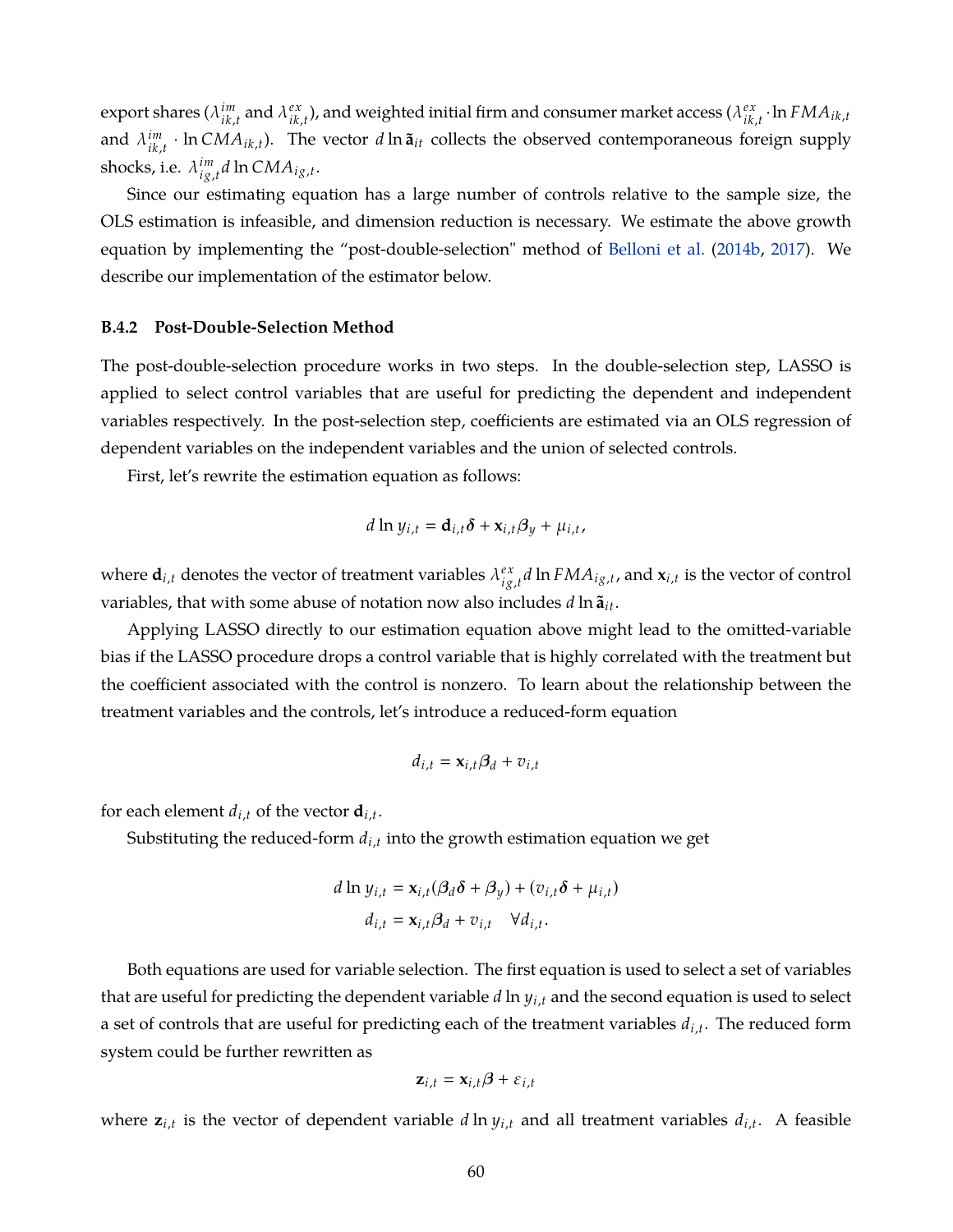double-selection procedure via LASSO is then defined as follows

$$
\min_{\beta} E(\mathbf{z}_{i,t} - \mathbf{x}_{i,t} \beta)^2 + \frac{\lambda}{n} ||L\beta||_1
$$

where  $L = diag(l_1, l_2, \ldots, l_p)$  is a diagonal matrix of penalty loadings and  $\lambda$  is the penalty level. The LASSO estimator is used for variable selection by simply selecting the controls with nonzero estimated coefficients.

The double-selection procedure first selects a set of controls that are useful for predicting the independent variable *d* ln *yi*,*<sup>t</sup>* and treatment variables **d***i*,*<sup>t</sup>* . Then in the post-LASSO step, we estimate  $\delta_g^{ex}$  by ordinary least squares regression of *d* ln  $y_{i,t}$  on  $\mathbf{d}_{i,t}$  and the union of the variables selected for predicting *d* ln *yi*,*<sup>t</sup>* and **d***i*,*<sup>t</sup>* .

#### **B.4.3 K-fold Cross Validation**

The penalty level  $\lambda$  controls the degree of penalization. Practical choices for  $\lambda$  to prevent overfitting are provided in [Belloni et al.](#page-36-5) [\(2012,](#page-36-5) [2014a](#page-36-6)[,b\)](#page-36-3). We follow the online appendix of [Belloni et al.](#page-36-6) [\(2014a\)](#page-36-6) and choose  $\lambda$  by K-fold cross validation.

The K-fold cross-validation works as follows:

- 1. Randomly split the data  $(y_{i,t}, x_{i,t}, d_{i,t})$  into K subsets of equal size,  $S_1, S_2, \ldots, S_K$
- 2. Set the potential tuning parameter set to be  $[\lambda^{RT} 100 : grid : \lambda^{RT} + 100]$ , where  $\lambda^{RT} =$ 2.2 *n*Φ(1−γ/2*p*) is the rule of thumb tuning parameter suggested in [Belloni et al.](#page-36-5) [\(2012,](#page-36-5) [2014b\)](#page-36-3), √  $\gamma = 0.1/l \log(p)$ , *n* is the number of observations, *p* the number of variables, and *grid* = 10.
- 3. Given  $\lambda$ , for  $k = 1, 2, \ldots, K$ :
	- (a) (*Training on*  $(y_{i,t}, x_{i,t}, d_{i,t})$ ,  $i \notin S_k$ ) Leave the *k*th subset out, and implement the post-doubleselection method with tuning parameter  $\lambda$  on the  $K - 1$  subsets. Denote the estimated coefficients as  $\hat{\boldsymbol{\delta}}^{-k}(\lambda)$  and  $\hat{\boldsymbol{\beta}}^{-k}_{y}(\lambda)$ .
	- (b) (*Validating on* ( $y_{i,t}$ ,  $\mathbf{x}_{i,t}$ ,  $\mathbf{d}_{i,t}$ ),  $i \in S_k$ ) Given  $\hat{\boldsymbol{\delta}}^{-k}(\lambda)$  and  $\hat{\beta}_y^{-k}(\lambda)$  compute the error in predicting the *k*th subset,

$$
e_k(\lambda) = \sum_{i \in S_k} (d \ln y_{i,t} - \mathbf{d}_{i,t} \hat{\delta}^{-k}(\lambda) - \mathbf{x}_{i,t} \hat{\beta}_y^{-k}(\lambda))^2.
$$

4. This gives the cross-validation error

$$
CV(\lambda) = \frac{1}{K} \sum_{1}^{K} e_k(\lambda).
$$

5. For each value of the tuning parameter  $\lambda \in [\lambda^{RT} - 100, \lambda^{RT} + 100]$ , repeat steps 3-4 and choose the tuning parameter that minimizes the  $CV(\lambda)$ .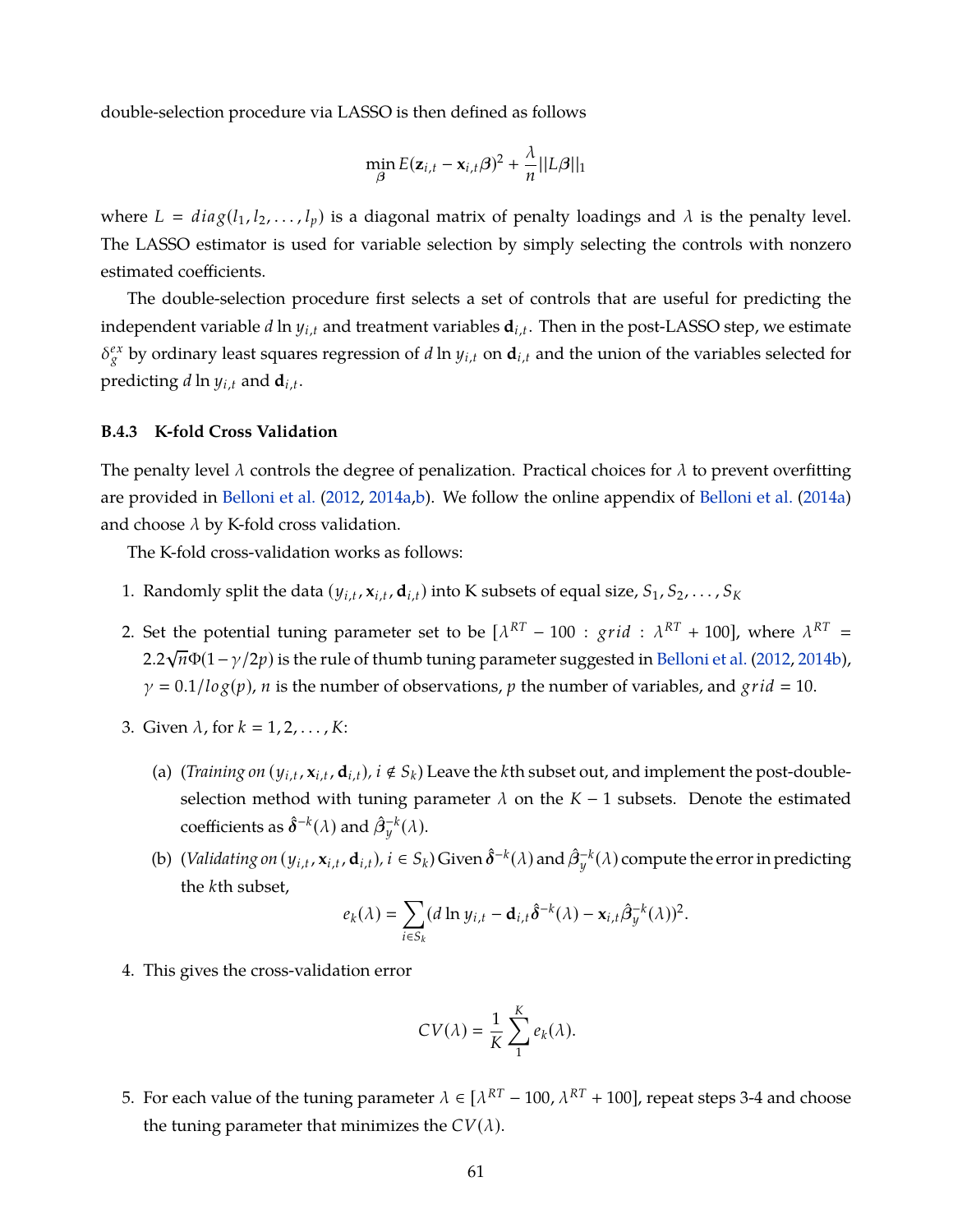## **B.5 Foreign Supply: The Role of** *CMAik*,*<sup>t</sup>*

This appendix discusses the results of estimating the growth effects of foreign supply shocks, as captured by the external Consumer Market Access terms *CMAik*,*<sup>t</sup>* . Straightforward steps lead to an extension of equation  $(2.6)$  to include foreign supply shocks.<sup>31</sup>

$$
d \ln y \approx \sum_{k} \delta_{k}^{ex} \cdot \left[ \lambda_{k}^{ex} d \ln FMA_{k} \right] + \sum_{k} \delta_{k}^{im} \cdot \left[ \lambda_{k}^{im} d \ln CMA_{k} \right]. \tag{B.2}
$$

One can estimate the elasticities of real income with respect to foreign supply shocks by following similar steps as we do in estimating the impact of foreign demand. From [\(2.4\)](#page-8-0), the *CMAnk*,*<sup>t</sup>* are expressed as follows:

<span id="page-63-0"></span>
$$
CMA_{nk,t} = \sum_{i \neq n} c_{ik,t}^{1-\sigma_k} \cdot \tau_{ink,t}^{1-\sigma_k},
$$

where *n* is importer. The (log)  $c_{ik}^{1-\sigma_{k}}$  $i_{ik,t}^{1-o_k}$  is recovered based on exporter fixed effects. After estimating the gravity specification [\(4.2\)](#page-18-1), the foreign supply shock can be constructed as:

$$
CMA_{nk,t} = \sum_{i \neq n} \kappa_{ik,t}^{ex} \cdot Distance_{in}^{\zeta_{kt}} \cdot \exp\left(\xi_{kt} \cdot Contign\right), \tag{B.3}
$$

that are then aggregated into clusters exactly like foreign demand shocks.

Figure [A11](#page-74-0) reports the results of estimating the impact of foreign supply shocks on income. The left panel presents the OLS results, the right panel the double-LASSO results. Overall, the foreign supply shocks have both much larger magnitudes and standard errors. The latter feature makes it challenging to draw sharp conclusions about the impact of foreign supply shocks on income. The one significant coefficient (on the Consumption goods cluster) does not survive reasonable robustness checks. In practice, the variation in the *FMA* terms is an order of magnitude larger than the variation in *CMA* terms. This is sensible from an economic standpoint: examination of the functional forms for *FMA* and *CMA* in equations [\(4.3\)](#page-19-0) and [\(B.3\)](#page-63-0) reveals that foreign demand shocks are determined by both changes in foreign prices/costs as well as changes in the overall foreign expenditure. On the other hand, foreign supply shocks are driven purely by changes in foreign costs. As a result, the *FMA* terms have much greater variation in the data. Statistically, it is thus not surprising that a regressor with a smaller standard deviation has a higher point estimate. The large standard errors, however, imply a relative lack of confidence in those estimates.

Figure [A12](#page-74-1) reports the main results of the paper for foreign demand shocks when controlling for the vector of *d* ln *CMA*'s. Note that throughout, all double-LASSO estimation admits foreign supply shocks as potential controls. In this robustness check, we make them "protected" controls, meaning

<sup>31</sup>External consumer market access enters into the welfare expression [\(2.5\)](#page-9-1) implicitly through the sectoral price indices  $P_k \equiv (z_{H,k}c_{H,k}^{1-\sigma_k} + CMA_k)^{\frac{1}{1-\sigma_k}}.$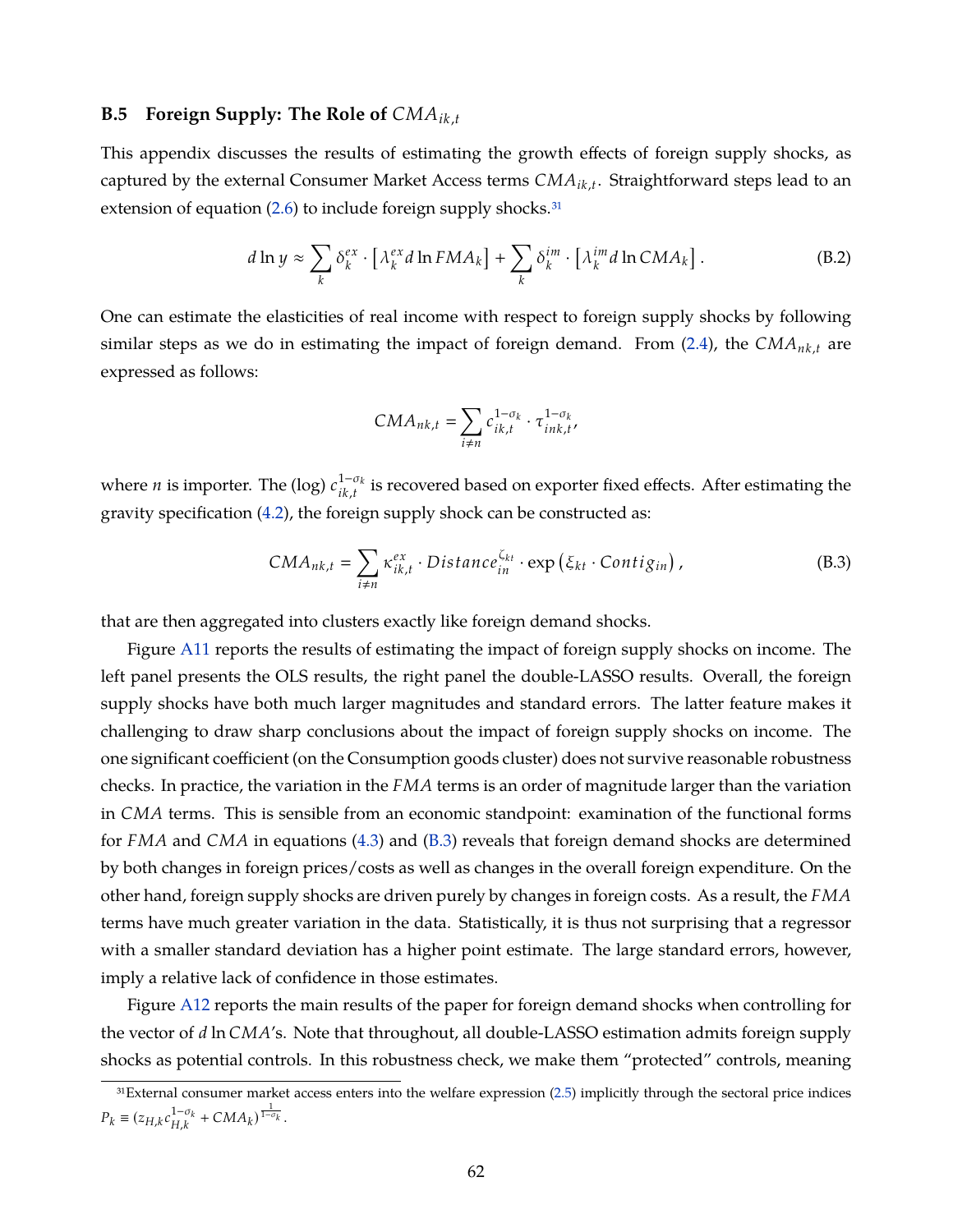that they are included as controls regardless of whether they are selected by the procedure. The main findings of the paper are robust to this exercise.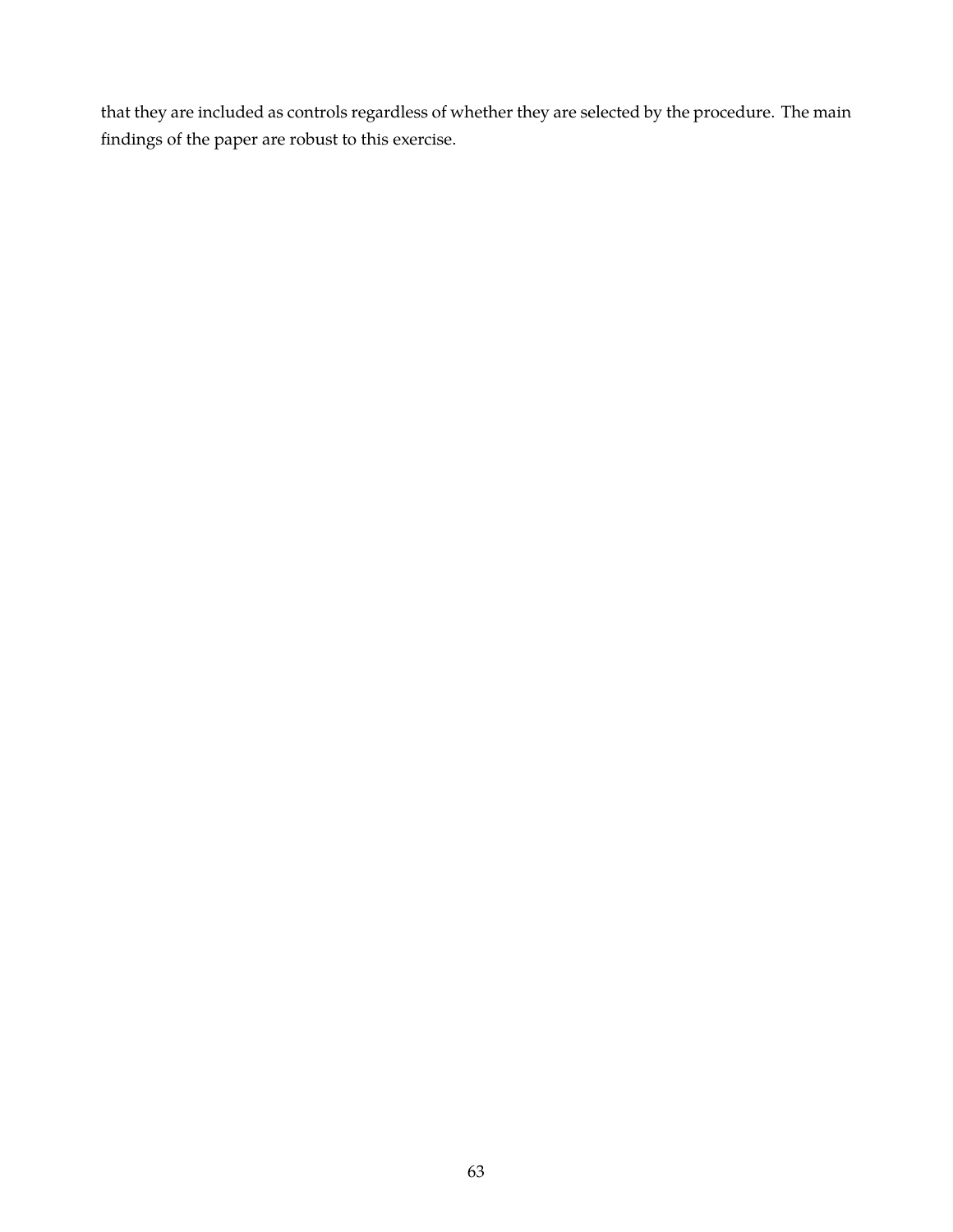# C. Additional Appendix Tables and Figures

| Admissible                                                  | Controls Selected                                                                                |                                                |                                                |  |  |  |
|-------------------------------------------------------------|--------------------------------------------------------------------------------------------------|------------------------------------------------|------------------------------------------------|--|--|--|
| Controls                                                    | <b>Baseline</b>                                                                                  | <b>Developed Countries</b>                     | Developing Countries                           |  |  |  |
| $\lambda_{ik,t}^{ex}$                                       | $\overline{\lambda^{ex}_{i104,t} \atop \lambda^{ex}_{i176,t}}$                                   | $\overline{\lambda_{i178,t}^{ex}}$             | $\lambda_{i65,t}^{ex}$                         |  |  |  |
| $\lambda^{im}_{ik,t}$                                       |                                                                                                  |                                                | $\lambda_{i263,t}^{im}$                        |  |  |  |
| $\overline{\lambda^{ex}_{ig,t}}$                            |                                                                                                  |                                                |                                                |  |  |  |
| $\overline{\lambda_{ig,t}^{im}}$                            |                                                                                                  |                                                |                                                |  |  |  |
| $\lambda_{ik,t}^{ex} \cdot \ln FMA_{ik,t}$                  | $\lambda_{i114,t}^{ex} \cdot \ln FMA_{i114,t}$<br>$\lambda_{i143,t}^{ex} \cdot \ln FMA_{i143,t}$ | $\lambda_{i92,t}^{ex} \cdot \ln FMA_{i92,t}$   | $\lambda_{i243,t}^{ex} \cdot \ln FMA_{i243,t}$ |  |  |  |
| $\lambda_{ik,t}^{im} \cdot \overline{\ln CMA_{ik,t}}$       | $\lambda_{i166,t}^{im} \cdot \ln CMA_{i166,t}$<br>$\lambda_{i176,t}^{im} \cdot \ln CMA_{i176,t}$ | $\lambda_{i205,t}^{im} \cdot \ln CMA_{i205,t}$ |                                                |  |  |  |
| $\sum_{k \in g} \lambda_{ik,t}^{ex} \cdot \ln FMA_{ik,t}$   |                                                                                                  |                                                |                                                |  |  |  |
| $\sum_{k \in g} \lambda_{ik,t}^{im} \cdot \ln CMA_{ik,t}$   |                                                                                                  |                                                |                                                |  |  |  |
| $\sum_{k \in g} \lambda_{ik,t}^{im} \cdot d \ln CMA_{ik,t}$ |                                                                                                  |                                                |                                                |  |  |  |
| $ln$ population <sub>i.t</sub>                              |                                                                                                  |                                                |                                                |  |  |  |
| $\ln k_{i,t}$                                               |                                                                                                  |                                                |                                                |  |  |  |
| $\ln y_{i,t}$                                               | included                                                                                         | included                                       | included                                       |  |  |  |
| $\overline{\left(\ln y_{i,t}\right)^2}$                     |                                                                                                  |                                                |                                                |  |  |  |
| Time effects                                                | included                                                                                         | included                                       | included                                       |  |  |  |
| Number of Controls Selected                                 | $\overline{6}$                                                                                   | $\overline{3}$                                 | $\overline{3}$                                 |  |  |  |
| <b>Estimates Figures</b>                                    | Figure 1                                                                                         | Figure 2                                       | Figure 2                                       |  |  |  |

**Notes:** All specifications control for initial GDP per capita. Industries in our sample are relabeled by number from 1 to 268 for coding purposes, i.e.  $k = 1, 2, \ldots, 268$ . The numbers in the subscripts refer to the corresponding industries.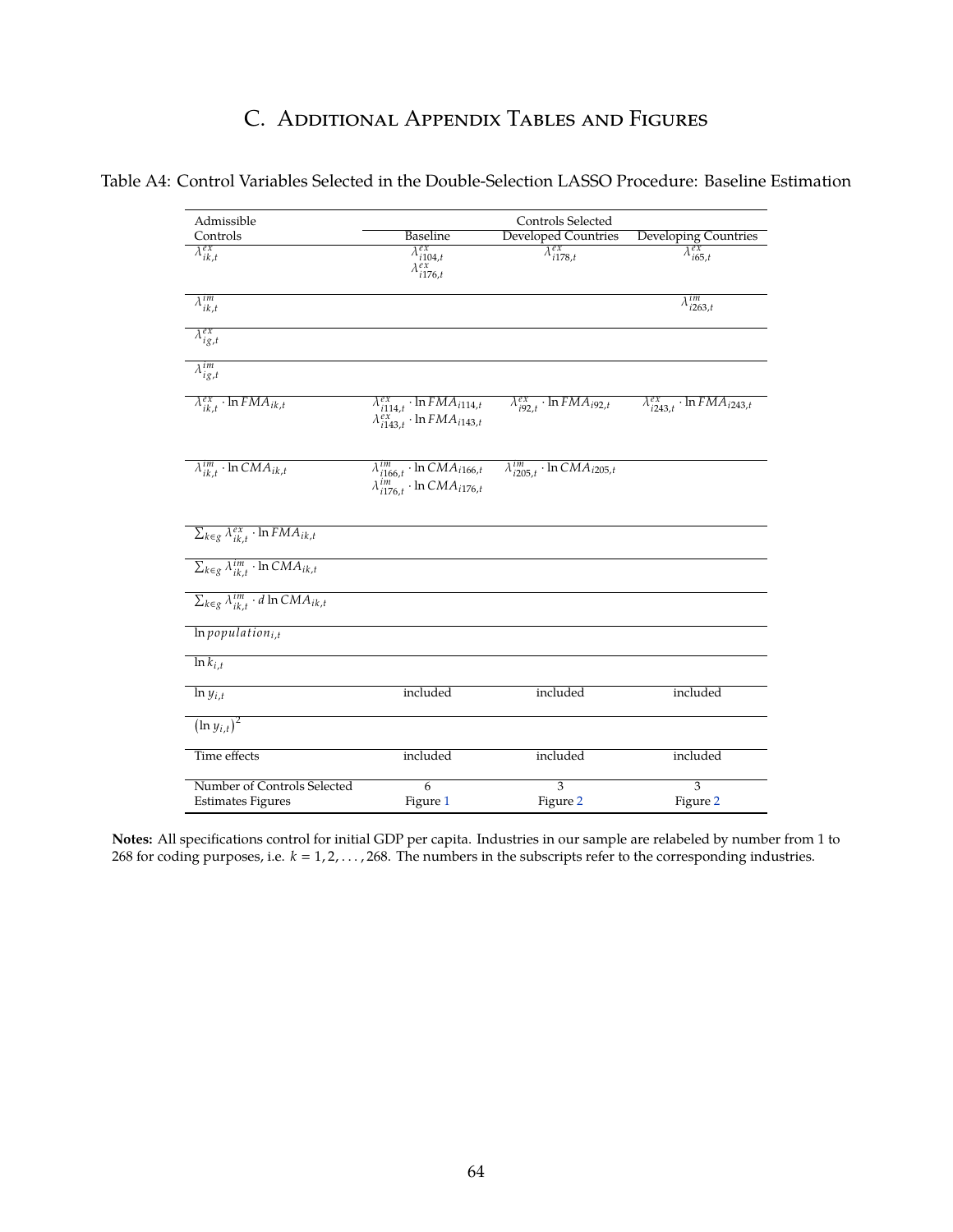|              | cluster       |               |         |             |           |      |           |
|--------------|---------------|---------------|---------|-------------|-----------|------|-----------|
|              | 1             | 2             | 3       | 4           | 5.        | Mean | Std. Dev. |
| Inv. Share   | 0.00          | 0.05          | 0.57    | 0.03        | 0.16      | 0.13 | 0.22      |
| Int. Using   | 0.76          | 0.62          | 0.67    | 0.66        | 0.57      | 0.66 | 0.16      |
| Int. Sales   | 0.85          | 0.71          | 0.26    | 0.31        | 0.52      | 0.57 | 0.31      |
| Conc. Ratio  | 0.48          | 0.23          | 0.35    | 0.59        | 0.41      | 0.40 | 0.21      |
| Sk. Share    | 0.33          | 0.23          | 0.30    | 0.32        | 0.54      | 0.32 | 0.13      |
| Cap. Int.    | 0.69          | 0.55          | 0.54    | 0.69        | 0.55      | 0.61 | 0.10      |
| Con. Int.    | 0.25          | 0.52          | 0.71    | 0.49        | 0.74      | 0.51 | 0.22      |
|              |               |               |         |             |           |      |           |
| Num of ind.  | 54            | 70            | 36      | 44          | 29        |      |           |
| Trade share  | 0.31          | 0.20          | 0.15    | 0.07        | 0.20      |      |           |
| Label        | Raw Materials | Complex       | Capital | Consumer    | Skill     |      |           |
|              | Processing    | Intermediates | Goods   | Goods       | Intensive |      |           |
| Abbreviation | <b>RAW</b>    | INT           | CAP     | <b>CONS</b> | SI        |      |           |

Table A5: Summary Statistics of Clusters: Grouping the Manufacturing Industries to 5 Clusters

**Notes:** This table reports the summary statistics of the sectoral characteristics among the sectors selected into each cluster, when the number of clusters is 5. The last two columns report the mean and standard deviations of those characteristics among all manufacturing sectors. The row "Num. of ind" reports the number of sectors in each cluster, and "Trade share" reports the fraction of world trade accounted for by sectors in that cluster. The bottom panel lists the intuitive labels of the clusters, as well as 3-letter abbreviations. Both are heuristic and assigned by the authors.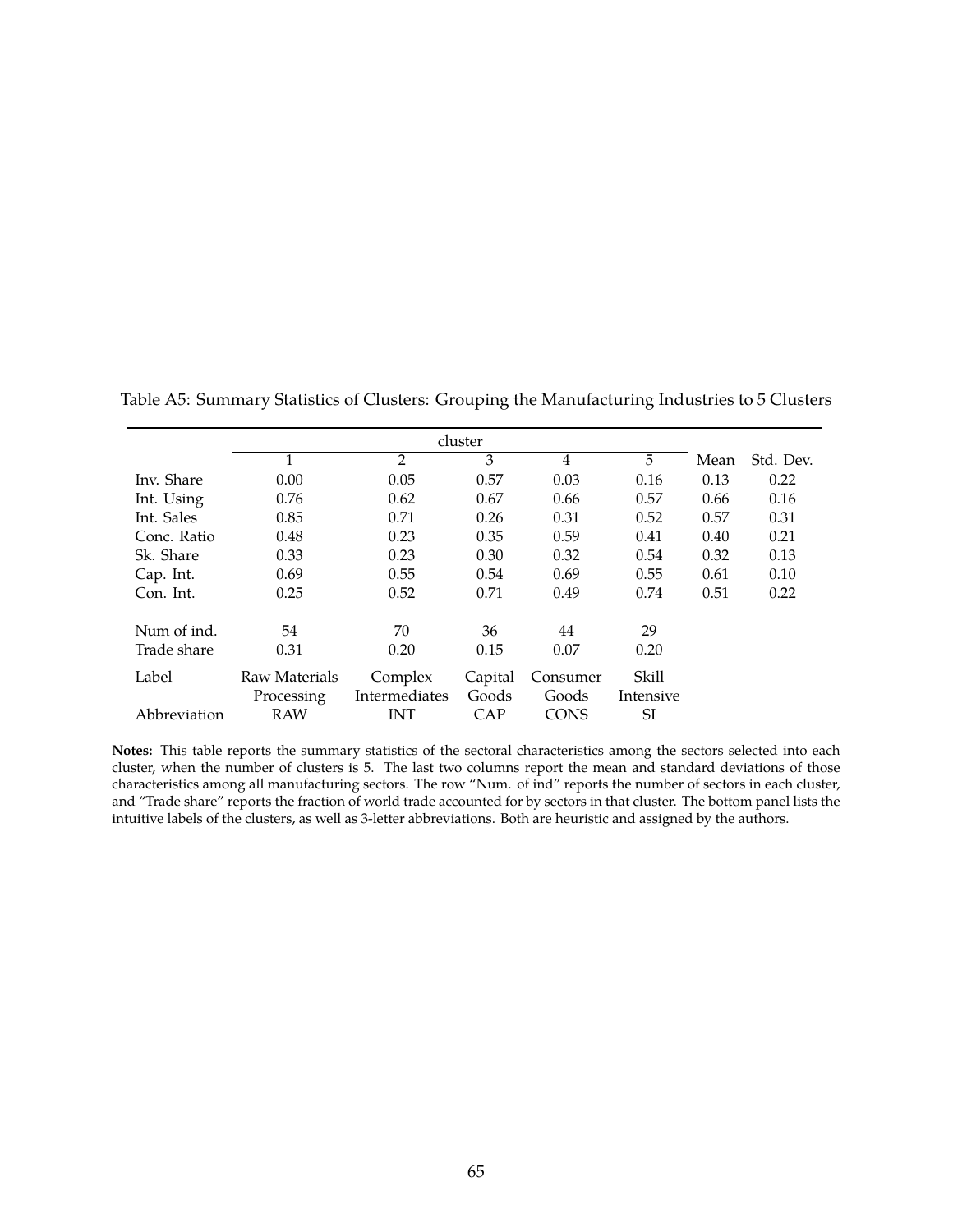Table A6: Control Variables Selected in the Double-Selection LASSO Procedure: Robustness Checks

| Admissible                                                  | Controls Selected                                                                                                                                                                                                                          |                                                                                                                                                                                                                                                   |  |  |  |  |
|-------------------------------------------------------------|--------------------------------------------------------------------------------------------------------------------------------------------------------------------------------------------------------------------------------------------|---------------------------------------------------------------------------------------------------------------------------------------------------------------------------------------------------------------------------------------------------|--|--|--|--|
| Controls                                                    | <b>Dropping Large Trading Partners</b>                                                                                                                                                                                                     | <b>Dropping Contiguous Countries</b>                                                                                                                                                                                                              |  |  |  |  |
| $\lambda_{ik,t}^{ex}$                                       | $\lambda_{i94,t}^{ex}$<br>$\lambda_{i104,t}^{ex}$<br>$\lambda_{i111,t}^{ex}$<br>$\lambda_{i114,t}^{ex}$<br>$\lambda_{i158,t}^{ex}$<br>$\lambda_{i176,t}^{ex}$                                                                              | $\lambda_{i111,t}^{ex}$<br>$\begin{array}{c}\n\lambda_{i176,t}^{ex} \\ \lambda_{i176,t}^{ex} \\ \lambda_{i182,t}^{ex}\n\end{array}$                                                                                                               |  |  |  |  |
| $\lambda^{im}_{ik,t}$                                       |                                                                                                                                                                                                                                            |                                                                                                                                                                                                                                                   |  |  |  |  |
| $\lambda_{ig,t}^{ex}$                                       |                                                                                                                                                                                                                                            |                                                                                                                                                                                                                                                   |  |  |  |  |
| $\lambda_{ig,t}^{im}$                                       |                                                                                                                                                                                                                                            |                                                                                                                                                                                                                                                   |  |  |  |  |
| $\lambda_{ik,t}^{ex} \cdot \ln FMA_{ik,t}$                  | $\lambda_{i114,t}^{ex} \cdot \ln FMA_{i114,t}$<br>$\lambda_{i152,t}^{ex}$ · ln $FMA_{i152,t}$<br>$\lambda_{i175,t}^{ex}$ · ln $FMA_{i175,t}$<br>$\lambda_{i186,t}^{ex}$ · ln $FMA_{i186,t}$<br>$\lambda_{i190,t}^{ex}$ · ln $FMA_{i190,t}$ | $\lambda_{i143,t}^{ex} \cdot \ln FMA_{i143,t}$<br>$\lambda_{i152,t}^{ex} \cdot \ln FMA_{i152,t}$<br>$\lambda_{i186,t}^{ex}$ · ln $FMA_{i186,t}$<br>$\lambda_{i202,t}^{ex}$ · ln $FMA_{ik202,t}$<br>$\lambda_{i203,t}^{ex} \cdot \ln FMA_{i203,t}$ |  |  |  |  |
| $\lambda_{ik,t}^{im} \cdot \ln CMA_{ik,t}$                  | $\lambda_{i166,t}^{im} \cdot \ln CMA_{i166,t}$<br>$\lambda_{i229,t}^{im} \cdot \ln CMA_{i229,t}$                                                                                                                                           | $\lambda_{i166,t}^{im} \cdot \ln CMA_{i166,t}$                                                                                                                                                                                                    |  |  |  |  |
| $\sum_{k\in g}\lambda_{ik,t}^{ex}\cdot \ln FMA_{ik,t}$      |                                                                                                                                                                                                                                            |                                                                                                                                                                                                                                                   |  |  |  |  |
| $\sum_{k \in g} \lambda_{ik,t}^{im} \cdot \ln CMA_{ik,t}$   |                                                                                                                                                                                                                                            |                                                                                                                                                                                                                                                   |  |  |  |  |
| $\sum_{k \in g} \lambda_{ik,t}^{im} \cdot d \ln CMA_{ik,t}$ |                                                                                                                                                                                                                                            |                                                                                                                                                                                                                                                   |  |  |  |  |
| $ln$ population <sub>i,t</sub>                              |                                                                                                                                                                                                                                            |                                                                                                                                                                                                                                                   |  |  |  |  |
| $\ln k_{i,t}$                                               |                                                                                                                                                                                                                                            |                                                                                                                                                                                                                                                   |  |  |  |  |
| $\overline{\ln y_{i,t}}$                                    | included                                                                                                                                                                                                                                   | included                                                                                                                                                                                                                                          |  |  |  |  |
| $\left(\ln y_{i,t}\right)^2$                                |                                                                                                                                                                                                                                            |                                                                                                                                                                                                                                                   |  |  |  |  |
| Time effects                                                | included                                                                                                                                                                                                                                   | included<br>9                                                                                                                                                                                                                                     |  |  |  |  |
| Number of Controls Selected<br><b>Estimates Figures</b>     | 13<br>Figure A5                                                                                                                                                                                                                            | Figure A5                                                                                                                                                                                                                                         |  |  |  |  |

**Notes:** All specifications control for initial GDP per capita. Industries in our sample are relabeled by number from 1 to 268 for coding purposes, i.e.  $k = 1, 2, ..., 268$ . The numbers in the subscripts refer to the corresponding industries.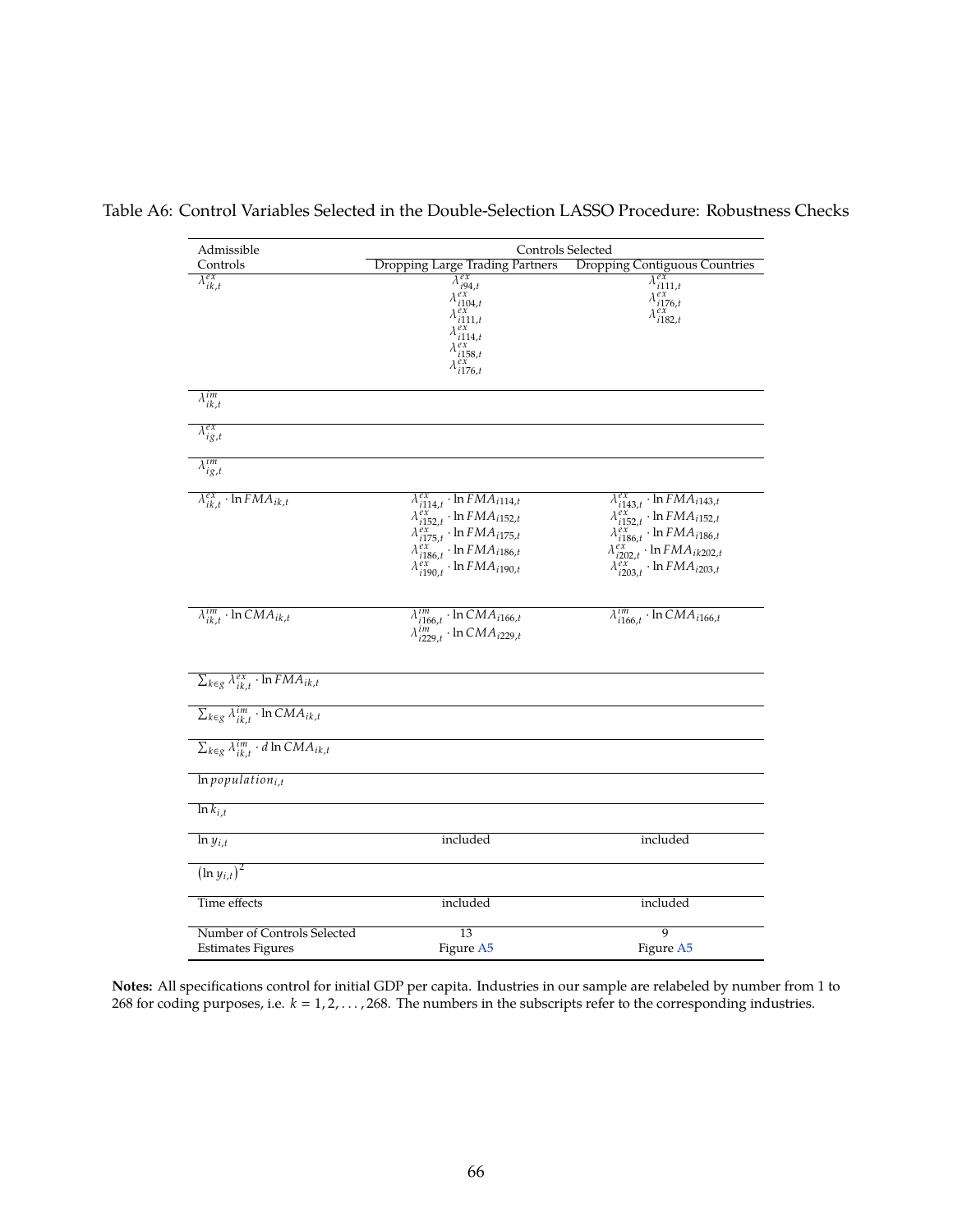<span id="page-68-0"></span>

Figure A5: Robustness: Cluster-Specific Coefficients and Confidence Intervals

**Notes:** This figure reports estimates of the  $\delta_g^{ex}$  coefficients in equation [\(3.6\)](#page-13-0) via post double-LASSO. All specifications control for (i) time effects and (ii) log initial GDP per capita. The bars display the 90% and 95% confidence bands, that use standard errors clustered by country. The boxes display the results of an *F*-test for equality of the coefficients in each plot. Panel (a) reports the results with a decreased tuning parameter. 15 control variables are selected in the double-selection step. In panel (c), the construction of the *FMA* terms omits foreign markets for which country *i* is a large trading partner. 13 control variables are selected in the double-selection step. In Panel (d) construction of the *FMA* terms omits contiguous countries. 9 control variables are selected in the double-selection step. Panel (b) reports the range in coefficient estimates in the measurement error simulations described in Section [5.3.](#page-20-0) The vertical bars report the 95% range of coefficient point estimates.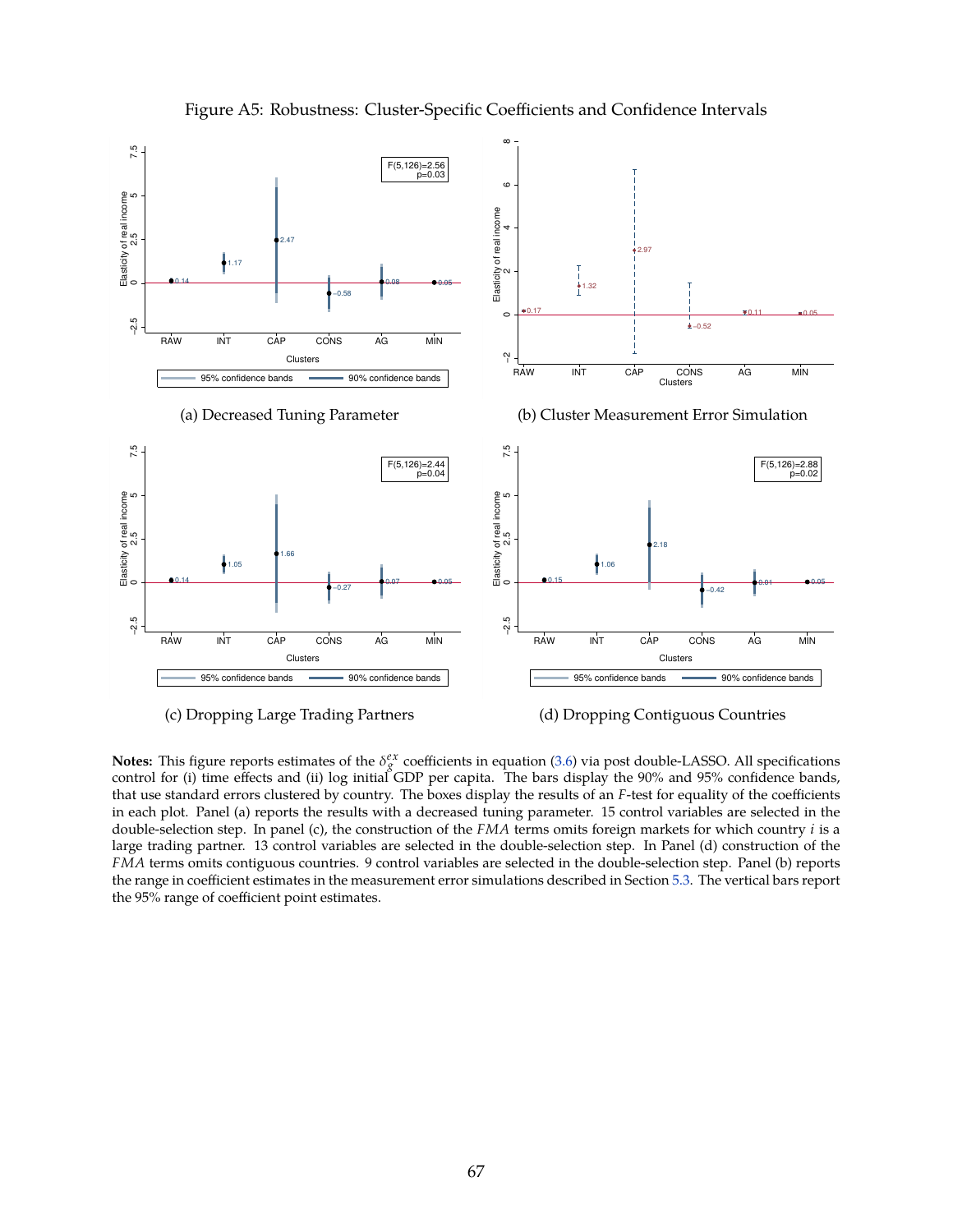



**Notes:** This figure reports estimates of the  $\delta_g^{ex}$  coefficients in equation [\(3.6\)](#page-13-0) via post double-LASSO, when grouping the manufacturing industries to 5 clusters. All specifications control for (i) time effects and (ii) log initial GDP per capita. The left panel displays the baseline OLS estimates. The right panel displays the post double-LASSO estimates. 9 control variables are selected in the double-selection step. The bars display the 90% and 95% confidence bands, that use standard errors clustered by country. The boxes display the results of an *F*-test for equality of the coefficients in each plot.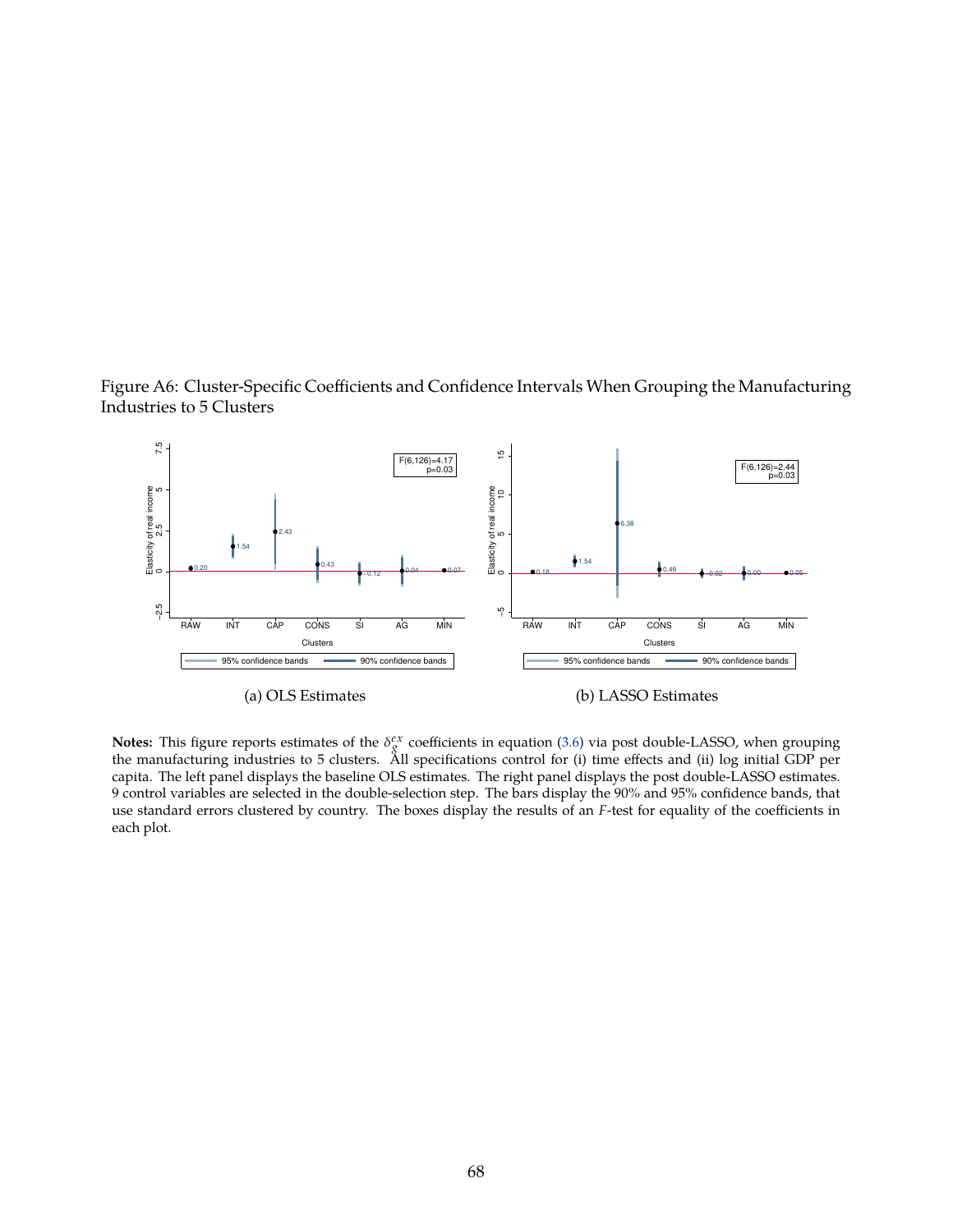



**Notes:** This figure reports estimates of the  $\delta_g^{ex}$  coefficients in equation [\(3.6\)](#page-13-0) via post double-LASSO, separately for developed (left side) and developing (right side) countries. All specifications control for (i) time effects and (ii) log initial GDP per capita. The bars display the 90% and 95% confidence bands, that use standard errors clustered by country. The boxes display the results of an *F*-test for equality of the coefficients in each plot. The top panel reports the results with a decreased tuning parameter. For the sample of developed countries, 11 control variables are selected in the double-selection step. For developing countries, 6 control variables are selected in the double-selection step. The bottom panel reports the results when grouping the manufacturing industries to 5 clusters. For developed countries, 5 control variables are selected in the double-selection step. For developing countries, 0 control variables are selected in the double-selection step.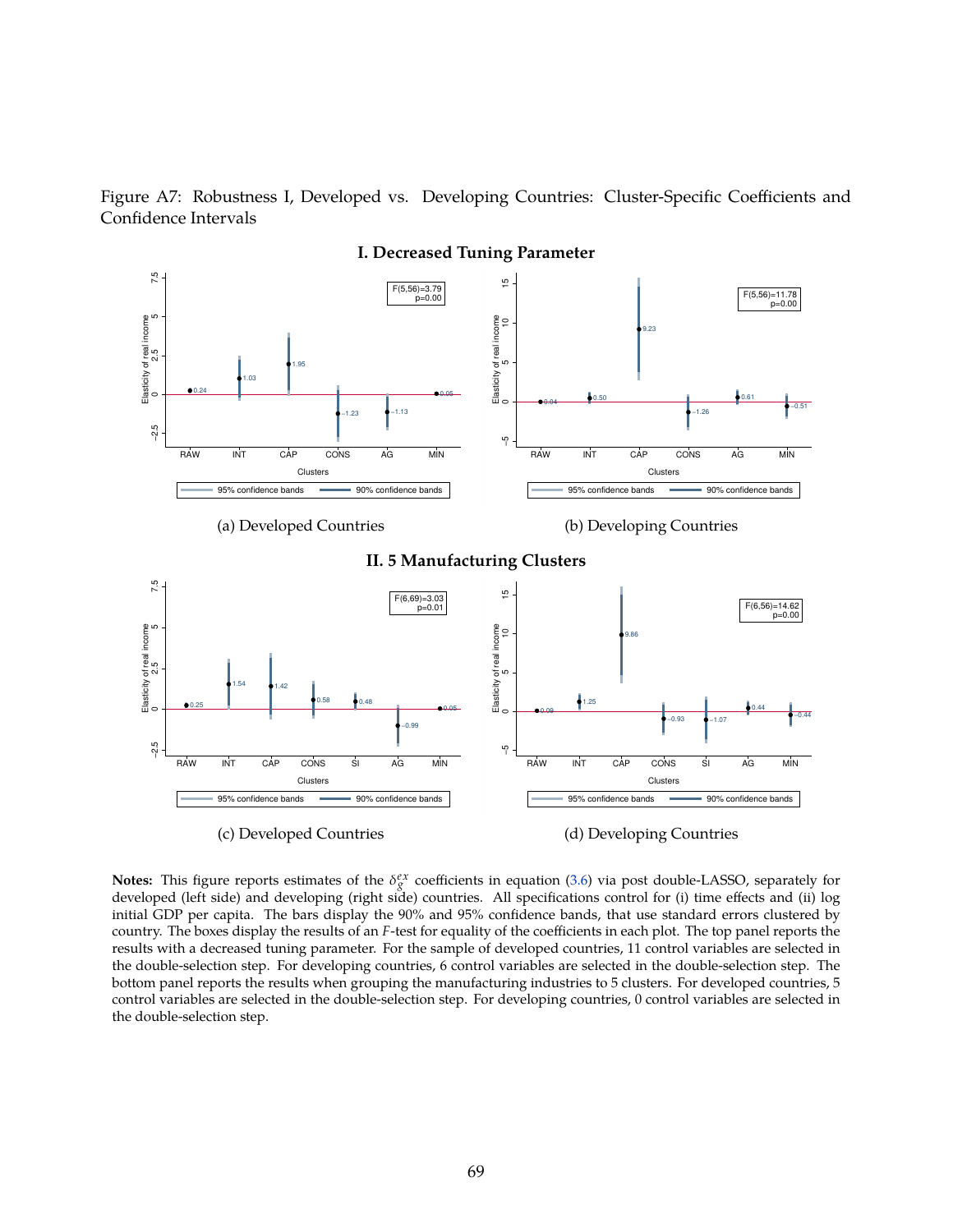Figure A8: Robustness II, Developed vs. Developing Countries: Cluster-Specific Coefficients and Confidence Intervals



**Notes:** This figure reports estimates of the  $\delta_g^{ex}$  coefficients in equation [\(3.6\)](#page-13-0) via post double-LASSO, separately for developed (left side) and developing (right side) countries. All specifications control for (i) time effects and (ii) log initial GDP per capita. The bars display the 90% and 95% confidence bands, that use standard errors clustered by country. The boxes display the results of an *F*-test for equality of the coefficients in each plot. The top panel reports the results while dropping large trading partners. For the sample of developed countries, 1 control variable is selected in the double-selection step. For developing countries, 0 control variables are selected in the double-selection step. The bottom panel reports the results when dropping contiguous countries. For developed countries, 5 control variables are selected in the double-selection step. For developing countries, 0 control variables are selected in the double-selection step.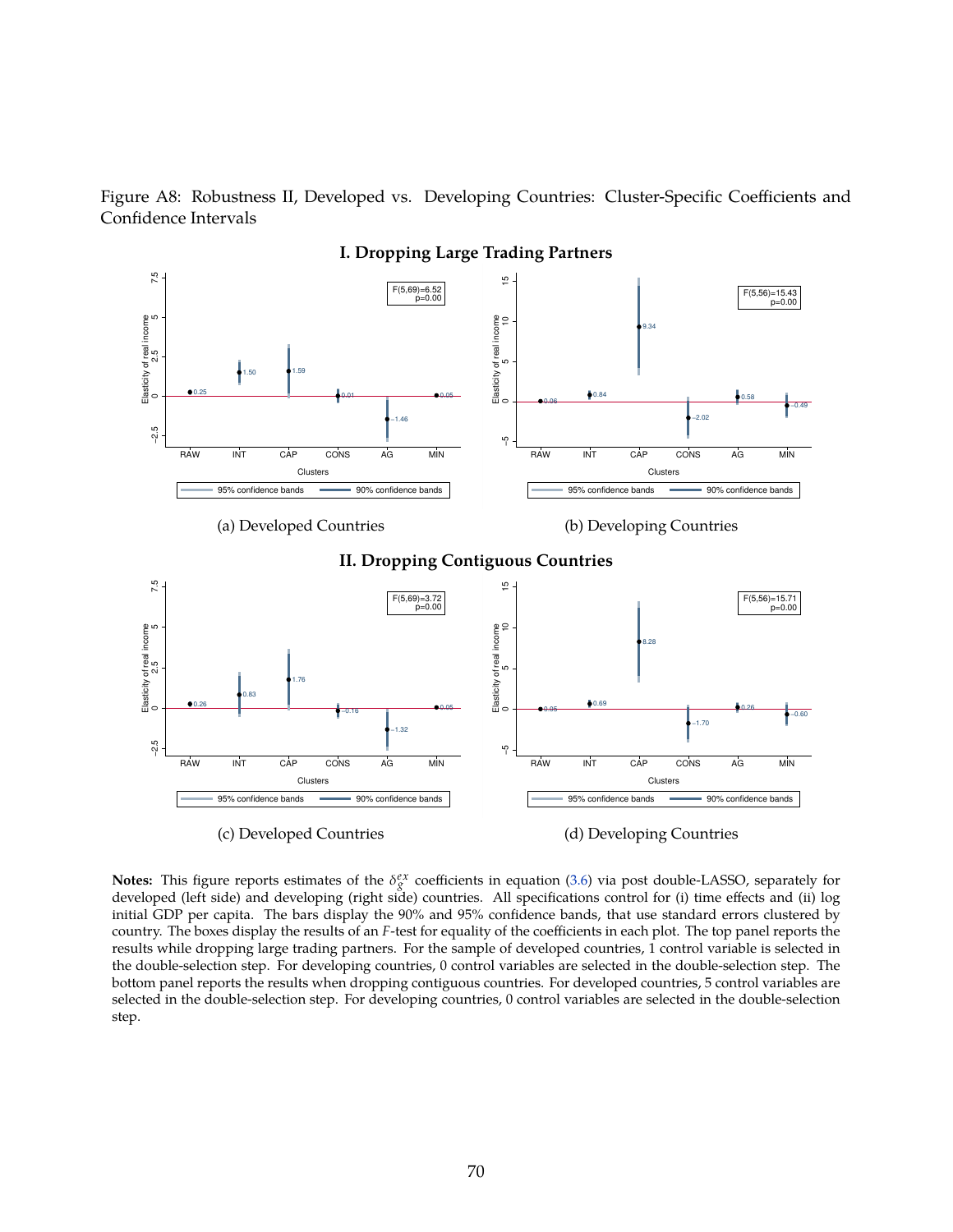

Figure A9: Developed vs. Developing Countries: Cluster Measurement Error Simulation

**Notes:** This figure reports estimates of the  $\delta_g^{ex}$  coefficients in equation [\(3.6\)](#page-13-0) via post double-LASSO in the measurement error simulations. All specifications control for (i) time effects and (ii) log initial GDP per capita. The left panel displays the results for the sample of developed countries. The right panel displays the results for developing countries. The vertical bars report the 95% range of coefficient estimates.

Figure A10: Elasticity of Real Income with Respect to a Uniform Foreign Shock, Developed vs. Developing Countries



**Notes:** This figure presents the scatterplot of the elasticity of real income with respect to a uniform foreign demand shock [\(6.1\)](#page-24-0) against real GDP per capita. It is calculated using the estimated coefficients in estimating equation [\(3.6\)](#page-13-0) for developed and developing country subsamples separately, and the sectoral trade shares in 2015.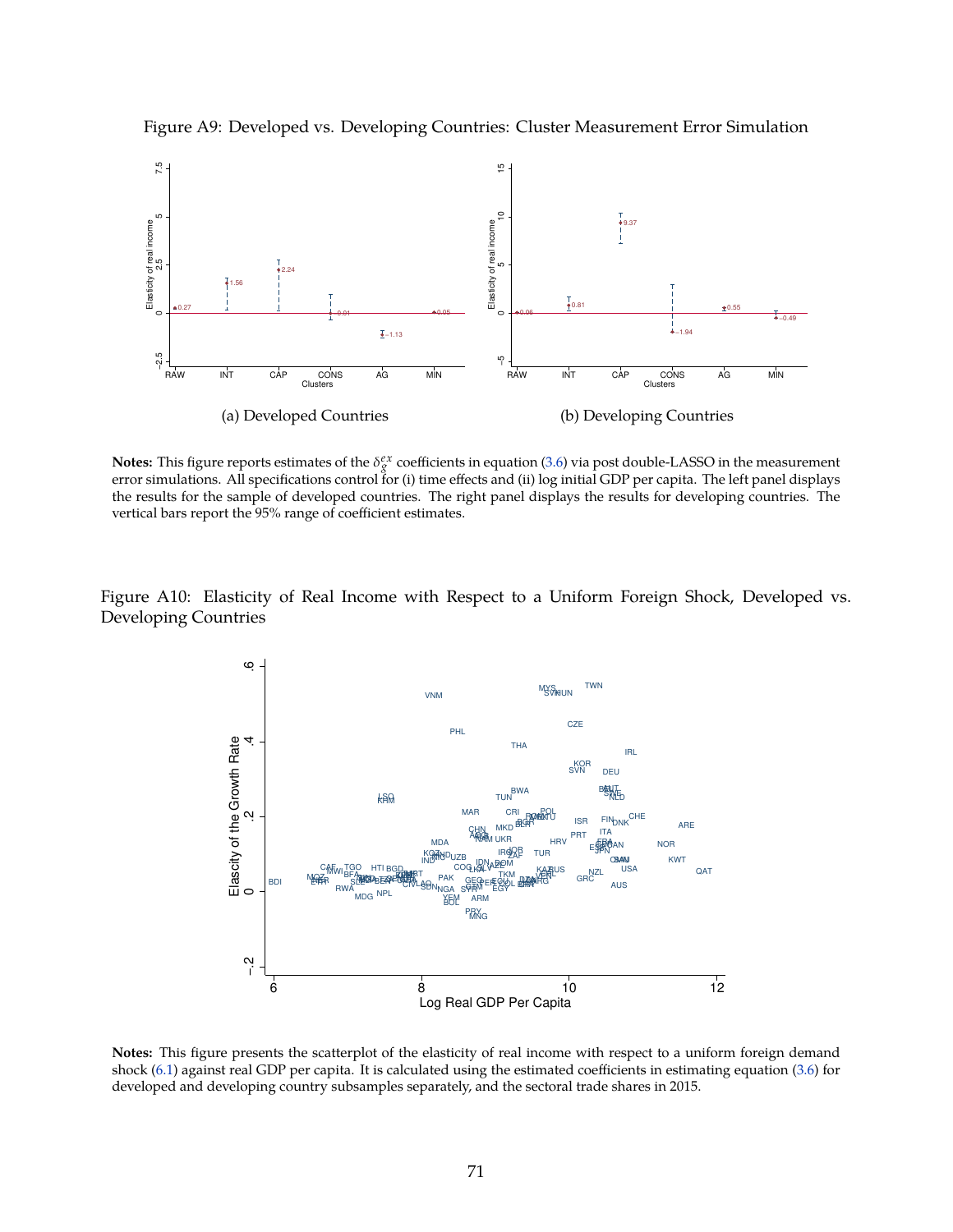Table A7: Predicted Decennial Growth Difference Relative to Median Geographic Location, Medians by Region and Time Period Table A7: Predicted Decennial Growth Difference Relative to Median Geographic Location, Medians by Region and Time Period

| Actual Region                                                  | East Asia<br>& Pacific              | Eastern Europe<br>& Central Asia | Latin America<br>& Caribbean | Counterfactual Region<br>& North Africa<br>Middle East | South<br>Asia                                                  | Sub-Saharan<br>Africa                        | North America<br>West Europe, |
|----------------------------------------------------------------|-------------------------------------|----------------------------------|------------------------------|--------------------------------------------------------|----------------------------------------------------------------|----------------------------------------------|-------------------------------|
| & Pacific $(N = 14)$<br>East Asia                              | 0.01, 3.65<br>0.43                  | [0.28, 2.13]<br>0.91             | [0.04, 2.64]<br>0.54         | $[-2.50, 1.51]$<br>$-0.04$                             | $[-2.07, 0.88]$<br>$-0.28$                                     | $[\, -0.41\; , 2.86\; ]$<br>0.17             | [0.40, 3.78]<br>1.87          |
| & Central Asia ( $N = 24$ ) $1 - 1$<br>Eastern Europe          | $.91, -0.18$<br>$-0.87$             | $[-0.88, 0.19]$<br>$-0.25$       | $[-1.83, -0.01]$<br>$-0.54$  | $[ -1.78, -0.56 ]$<br>$-1.12$                          | $[-2.29, -0.67]$<br>$-1.12$                                    | $[-2.20, -0.72]$<br>$-1.38$                  | $[ -0.69, 0.21 ]$<br>$-0.21$  |
| $\&$ Caribbean ( $N = 18$ )<br>Latin America                   | $.55, -0.04$<br>$-0.49$<br>$\Gamma$ | $[-1.23, 0.34]$<br>$-0.04$       | $[-0.44, 0.52]$<br>$-0.06$   | $[-2.04, -0.26]$<br>$-0.53$                            | $-1.15$ $-0.51$<br>[ $-1.80$ , $-0.49$ ] [ $-1.56$ , $-0.16$ ] |                                              | $[-1.00, 0.44]$<br>0.16       |
| & North Africa ( $N = 15$ ) $[ -0.15, 0.29]$<br>Middle East    | $-0.02$                             | [0.11, 1.38]<br>0.78             | [0.17, 1.36]<br>0.92         | $[-0.17, 0.77]$<br>0.31                                | $[ -0.67, -0.03 ]$<br>$-0.22$                                  | $[-0.52, 0.22]$<br>$-0.17$                   | [0.28, 1.96]<br>1.07          |
| South Asia ( $N = 5$ )                                         | 0.26, 0.14<br>$-0.09$<br>T          | [0.06, 0.19]<br>0.11             | [0.20, 0.54]<br>0.29         | $[ -0.26, -0.02 ]$<br>$-0.04$                          | $[\, -0.49\, ,\, 0.20\, ]$<br>0.00                             | $[-0.28, 0.01]$<br>$-0.01$                   | [0.10, 0.47]<br>0.37          |
| Sub-Saharan &<br>Africa ( $N = 33$ )                           | $0.25, 0.52$ ]<br>$-0.11$<br>T      | [0.16, 1.03]<br>0.43             | [0.10, 0.72]<br>0.36         | $[-0.24, 0.26]$<br>$-0.01$                             | $[-0.62, 0.29]$<br>$-0.15$                                     | $-0.02$<br>[ $-0.21, 0.20$ ]                 | [0.29, 1.23]<br>0.49          |
| North America ( $N = 18$ ) $[1 - 2.75, -0.23]$<br>West Europe/ | $-1.20$                             | $[-0.81, 0.56]$<br>0.01          | $[-2.37, -0.55]$<br>$-0.76$  | $[-3.31, -1.01]$<br>$-1.28$                            | $-1.43$                                                        | $[-3.42, -0.68]$ $[-3.33, -0.67]$<br>$-1.29$ | $[-1.02, 0.63]$<br>0.13       |
| $\frac{1}{2}$                                                  |                                     | $\ddot{ }$                       |                              |                                                        |                                                                |                                              |                               |

**Notes:** This table reports the region pair-specific differences in economic growth, in percent per decade, between the actual growth and the counterfactual growth that the country would experience if it were moved to the **Notes:** This table reports the region pair-specific differences in economic growth, in percent per decade, between the actual growth and the counterfactual growth that the country would experience if it were moved to the counterfactual region. The numbers in square brackets are the interquartile range across countries in the region.